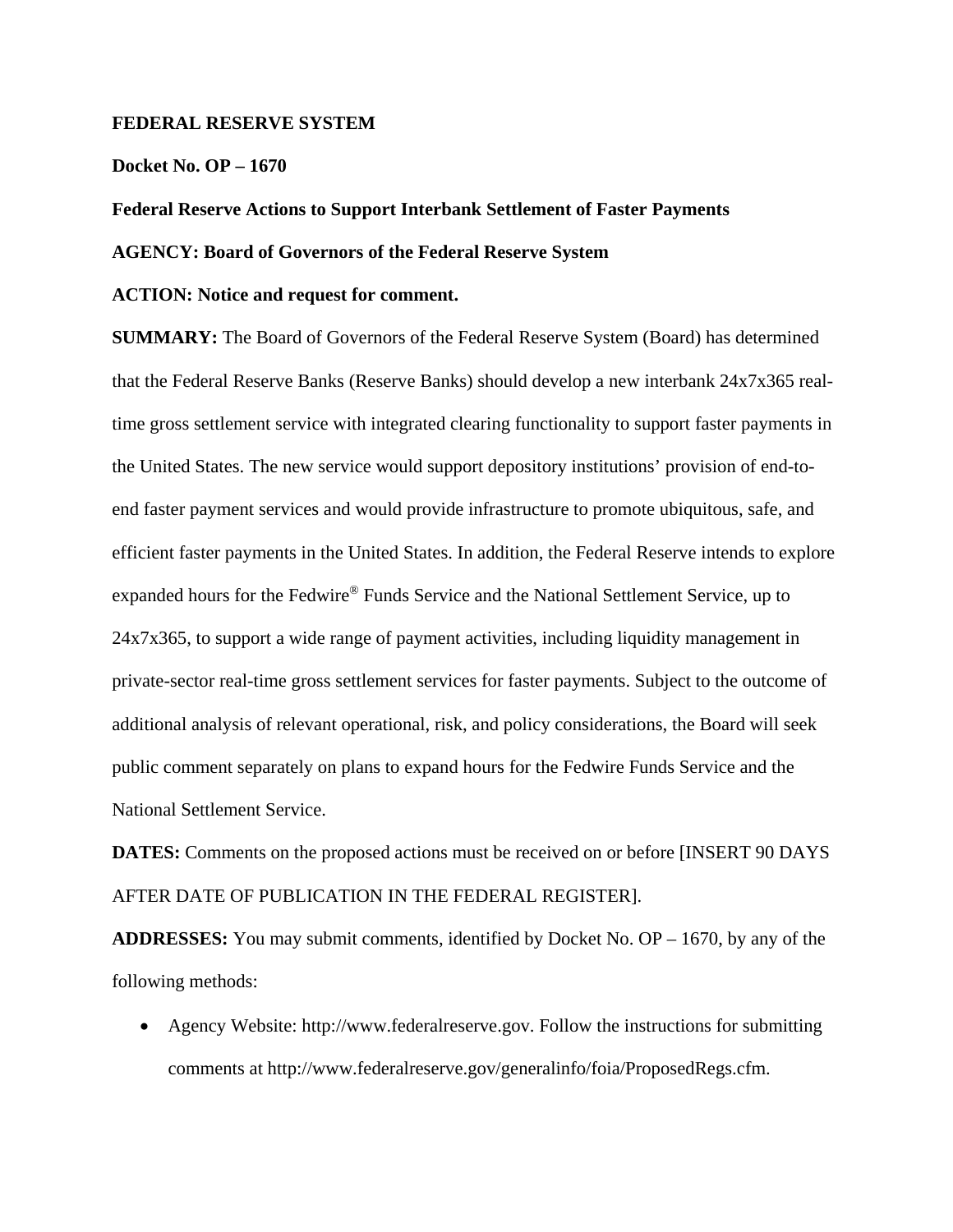- Email: regs.comments@federalreserve.gov. Include docket number in the subject line of the message.
- FAX:  $(202)$  452-3819 or  $(202)$  452-3102.
- Mail: Ann Misback, Secretary, Board of Governors of the Federal Reserve System, 20th Street and Constitution Avenue, N.W., Washington, DC 20551.

All public comments will be made available on the Board's website at http://www.federalreserve.gov/generalinfo/foia/ProposedRegs.cfm as submitted, unless modified for technical reasons or to remove personally identifiable information at the commenter's request. Accordingly, comments will not be edited to remove any identifying or contact information. Public comments may also be viewed electronically or in paper in Room 146, 1709 New York Avenue, NW, Washington, DC 20006, between 9:00 a.m. and 5:00 p.m. on weekdays.

# **FOR FURTHER INFORMATION CONTACT:**

Kirstin Wells, Principal Economist (202-452-2962), Mark Manuszak, Assistant Director and Chief (202-721-4509), Susan V. Foley, Senior Associate Director (202-452-3596), Division of Reserve Bank Operations and Payment Systems; or Gavin Smith, Senior Counsel, Legal Division (202 452-3474), Board of Governors of the Federal Reserve System. For users of Telecommunications Device for the Deaf (TDD), contact (202-263-4869.)

# **SUPPLEMENTARY INFORMATION:**

### **I. Introduction**

The U.S. payment system faces a critical juncture in its evolution. Advances in technology have created an opportunity for significant improvements to the way individuals and businesses make payments in today's economy. Smartphones, high-speed computing and cloud capabilities, extensive communication networks, and other innovations allow individuals and

**-**2**-**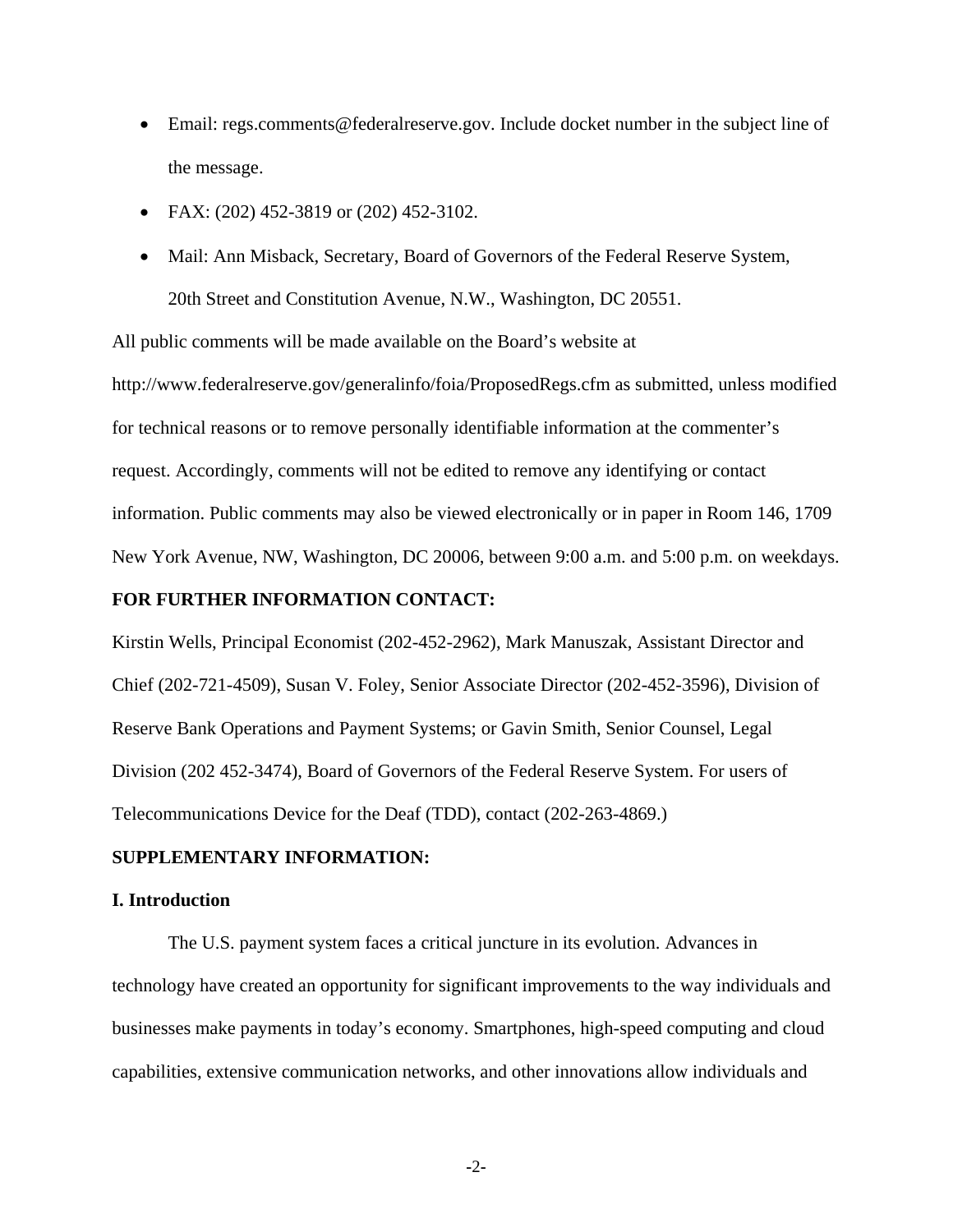businesses to send and receive messages, post and consume content online, search for and obtain information, and conduct myriad other activities almost immediately and at any time. Similarly, today's technology presents a pivotal opportunity for the Federal Reserve and the payment industry to modernize the nation's payment system to establish a safe and efficient foundation for the future.

# *A. Background*

 $\overline{\phantom{a}}$ 

Services to conduct "faster payments" have begun to emerge to address shortcomings of traditional payment methods. Faster payments allow individuals and businesses to send and receive payments within seconds at any time of the day, on any day of the year, such that the receiver can use the funds almost instantly.<sup>[1](#page-2-0)</sup> Faster payment services are growing in popularity, but typically require users to all participate in the same specific service to exchange payments. However, there is broad consensus within the U.S. payment community that, just as immediate services available around the clock have become standard for other everyday activities, faster payment services have the potential to become widely used, resulting in a significant and positive impact on the U.S. economy.

Faster payments can yield real economic benefits beyond speed and convenience. Through faster payments, individuals and businesses can have more flexibility to manage their money and can make time-sensitive payments whenever needed. For a small business, the ability to receive payments immediately may result in better cash flow management. More broadly,

<span id="page-2-0"></span><sup>&</sup>lt;sup>1</sup> Consistent with the concept of a faster payment in this notice, and reflecting improvements to retail payment systems around the world, the Committee on Payments and Market Infrastructures (CPMI) has defined a "fast payment" as "a payment in which the transmission of the payment message and the availability of 'final' funds to the payee occur in real time or near-real time on as near to a 24-hour and seven-day  $(24/7)$  basis as possible." Final funds are funds received such that the receiver has unconditional and irrevocable access to them, meaning that the receiver can use the funds without the risk that they will be recalled. *See* Committee on Payments and Market Infrastructures, Bank for International Settlements, "Fast payments – Enhancing the speed and availability of retail payments," (November 2016). Available at [https://www.bis.org/cpmi/publ/d154.pdf.](https://www.bis.org/cpmi/publ/d154.pdf)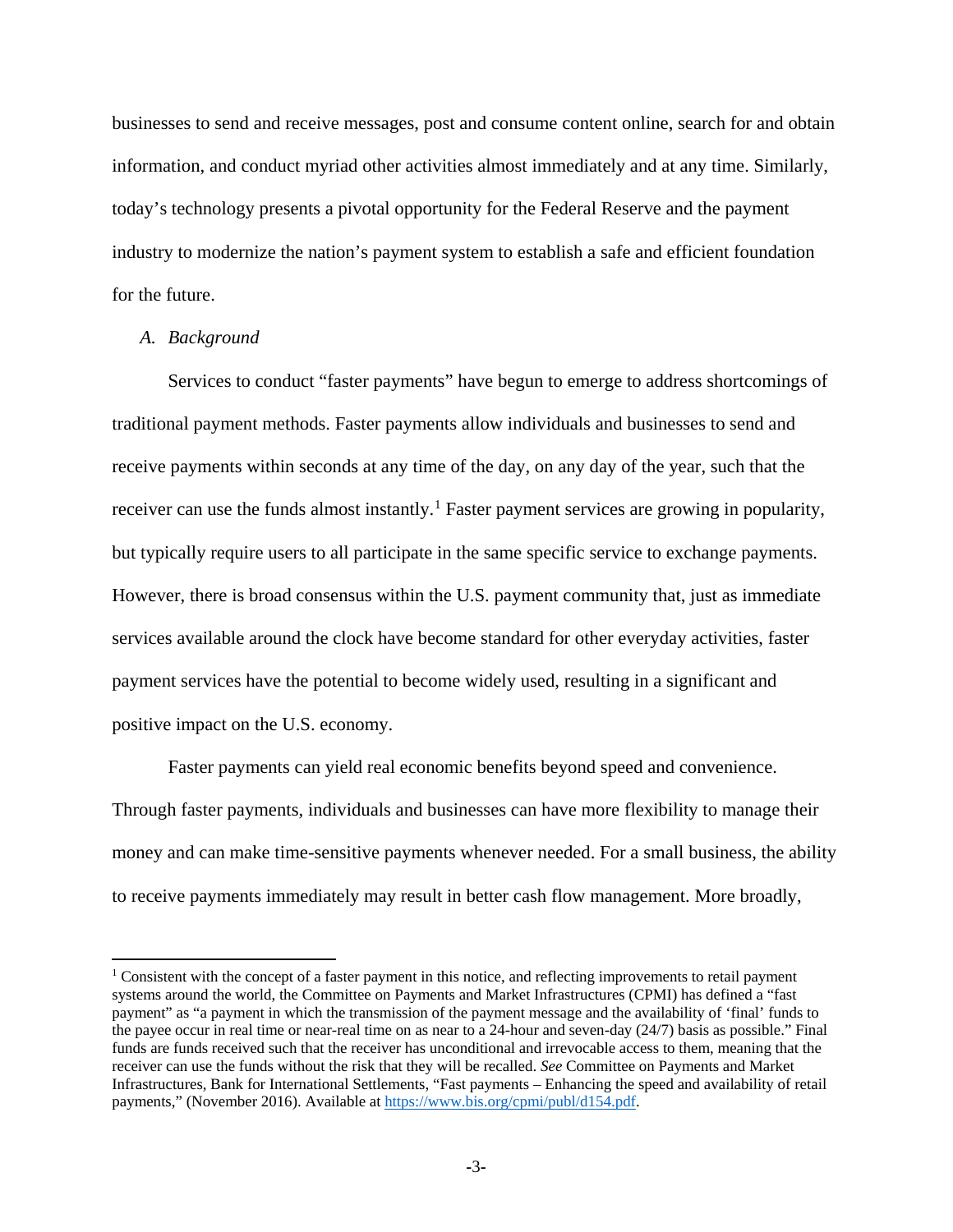faster payments may provide businesses with considerable opportunity to improve efficiency and reduce costs of payments relative to paper checks and other existing payment methods. For individuals, the ability to both send and receive payments more quickly may help alleviate mismatches between the time that incoming funds are received and the time that spending needs to occur. This improved ability to manage their money can enable some individuals to avoid high-cost borrowing and penalties, such as overdraft or late fees.

In light of these potential benefits, an appropriate foundation is essential to support the development of faster payment services that are safe, efficient, and broadly accessible to the public. This foundation involves creating an infrastructure that connects banks across the country, paving the way for innovative faster payment services.<sup>[2](#page-3-0)</sup> This infrastructure would allow individuals and businesses to exchange funds in their accounts almost instantly to make payments for goods, services, or other purposes. A key function of this infrastructure is the movement of information and funds between banks, also known as interbank clearing and settlement.<sup>[3](#page-3-1)</sup>

Since its founding, the Federal Reserve has played a key operational role in the nation's payment system by providing such infrastructure.<sup>[4](#page-3-2)</sup> The importance of this role has been broadly

l

<span id="page-3-0"></span><sup>&</sup>lt;sup>2</sup> Throughout this notice, the term "bank" will be used to refer to any type of depository institution. Depository institutions include commercial banks, savings banks, savings and loan associations, and credit unions.

<span id="page-3-1"></span><sup>&</sup>lt;sup>3</sup> Three types of services are typically required to complete a payment between two individual or business bank accounts: end-user services, clearing services, and interbank settlement services. End-user services support the exchange of information between a bank and its customer (that is, an individual or business). Clearing services directly or indirectly support the exchange of payment information between banks. Interbank settlement services discharge financial obligations between and among banks arising from payments by adjusting balances in settlement accounts. Depending on the arrangement, some or all of these levels can be provided by distinct entities or integrated in a single entity.

<span id="page-3-2"></span><sup>4</sup> Additional information about the Federal Reserve's role in the payment system is available in "The Federal Reserve System Purposes & Functions: 6. Fostering Payment and Settlement System Safety and Efficiency," (October 2016). Available a[t https://www.federalreserve.gov/aboutthefed/pf.htm.](https://www.federalreserve.gov/aboutthefed/pf.htm)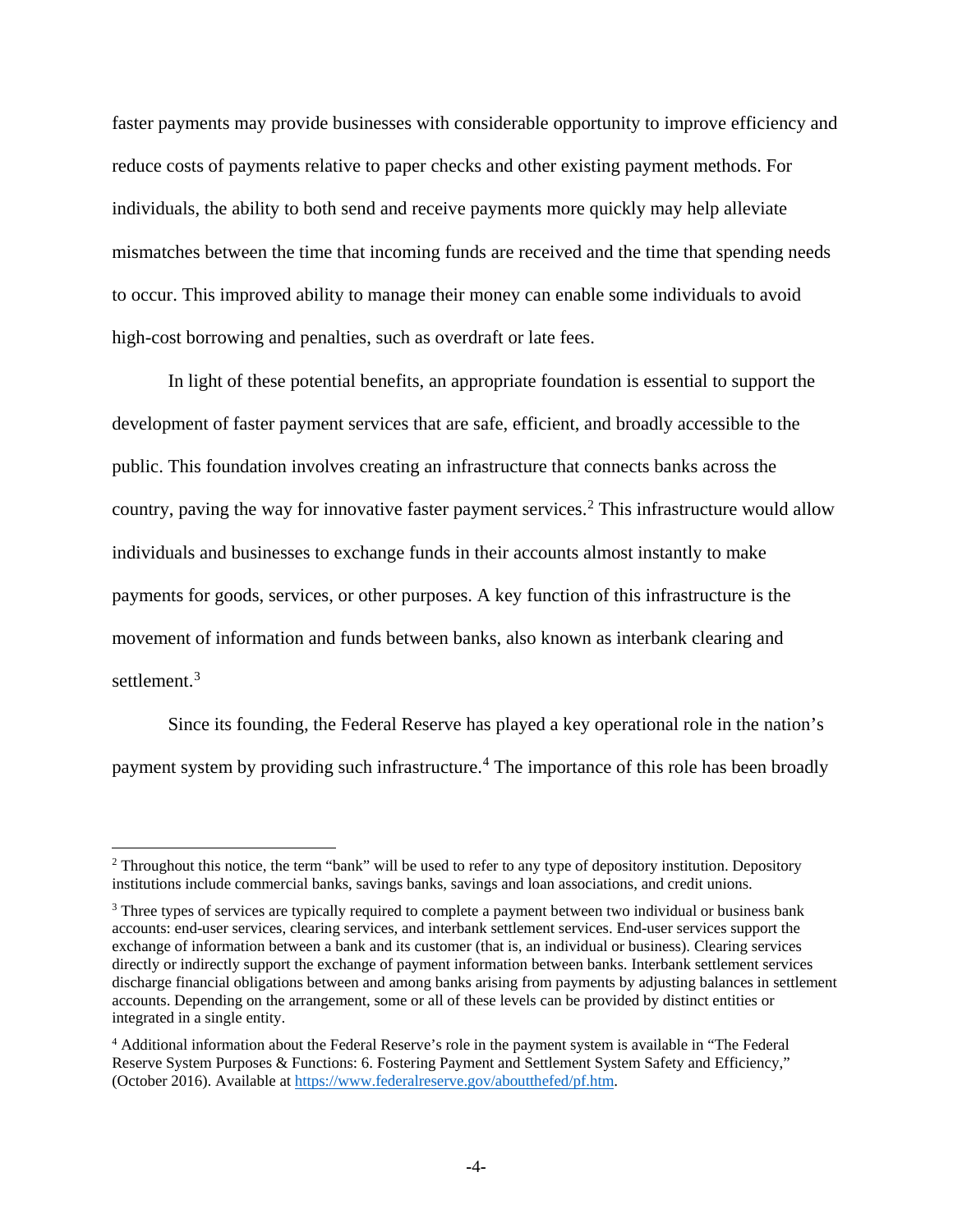recognized, with independent reviewers concluding that the payment system and its users have benefited over the long run from the Federal Reserve's operational involvement.<sup>[5](#page-4-0)</sup> This key role, given by Congress, stems from the Federal Reserve's unique ability, as the nation's central bank, to provide interbank settlement without introducing liquidity or credit risks.<sup>[6](#page-4-1)</sup> In fulfilling this role, the Reserve Banks operate services, including check, automated clearinghouse (ACH), and funds transfer services, that provide core infrastructure for financial transactions.<sup>[7](#page-4-2)</sup> Throughout its history, the Federal Reserve has provided these services alongside, and in support of, similar services offered by the private sector.

In the past, the Federal Reserve's provision of payment and settlement services has helped to advance fundamental improvements in the nation's payment system.<sup>[8](#page-4-3)</sup> The potential exists today to achieve once again such improvements through upgrades to the payment capabilities of both the Federal Reserve and the private sector. In terms of current Federal Reserve services supporting the U.S. payment system, those services have served the nation's economy well but were not designed to support  $24x7x365$  real-time retail payments.<sup>[9](#page-4-4)</sup> Advances

 $\overline{\phantom{a}}$ 

<span id="page-4-0"></span><sup>5</sup> *See e.g.*, U.S. Gov't Accountability Off., GAO-16-614, "Federal Reserve's Competition with Other Providers Benefits Customers, but Additional Reviews Could Increase Assurance of Cost Accuracy" (2016). Available at [https://www.gao.gov/products/GAO-16-614.](https://www.gao.gov/products/GAO-16-614)

<span id="page-4-1"></span><sup>&</sup>lt;sup>6</sup> In particular, settlement through the Federal Reserve does not involve liquidity or credit risk with respect to the Federal Reserve as the settlement institution. *See* Committee on Payment and Settlement Systems, Bank for International Settlements, "The Role of Central Bank Money in Payment Systems" (August 2003). Available at [https://www.bis.org/cpmi/publ/d55.pdf.](https://www.bis.org/cpmi/publ/d55.pdf)

<span id="page-4-2"></span> $<sup>7</sup>$  As authorized by the Federal Reserve Act, these payment and settlement services involve transferring funds</sup> between and among accounts held at the Reserve Banks. Specific services offered by the Reserve Banks include the Fedwire Funds Service, the National Settlement Service, and FedACH® services. Throughout this notice, these services operated by the Reserve Banks will generally be referred to as Federal Reserve services.

<span id="page-4-3"></span><sup>8</sup> Improvements achieved through these operational roles include facilitating efficient nationwide clearing of checks, supporting the development of the ACH system, encouraging the nation's transition to a virtually all-electronic check-processing environment, and establishing a real-time interbank funds transfer system for wholesale payments.

<span id="page-4-4"></span><sup>9</sup> Retail payments typically involve lower-value transfers, such as those among individuals or between an individual and a business, that yield a large number of payments. *See* Committee on Payments and Market Infrastructures,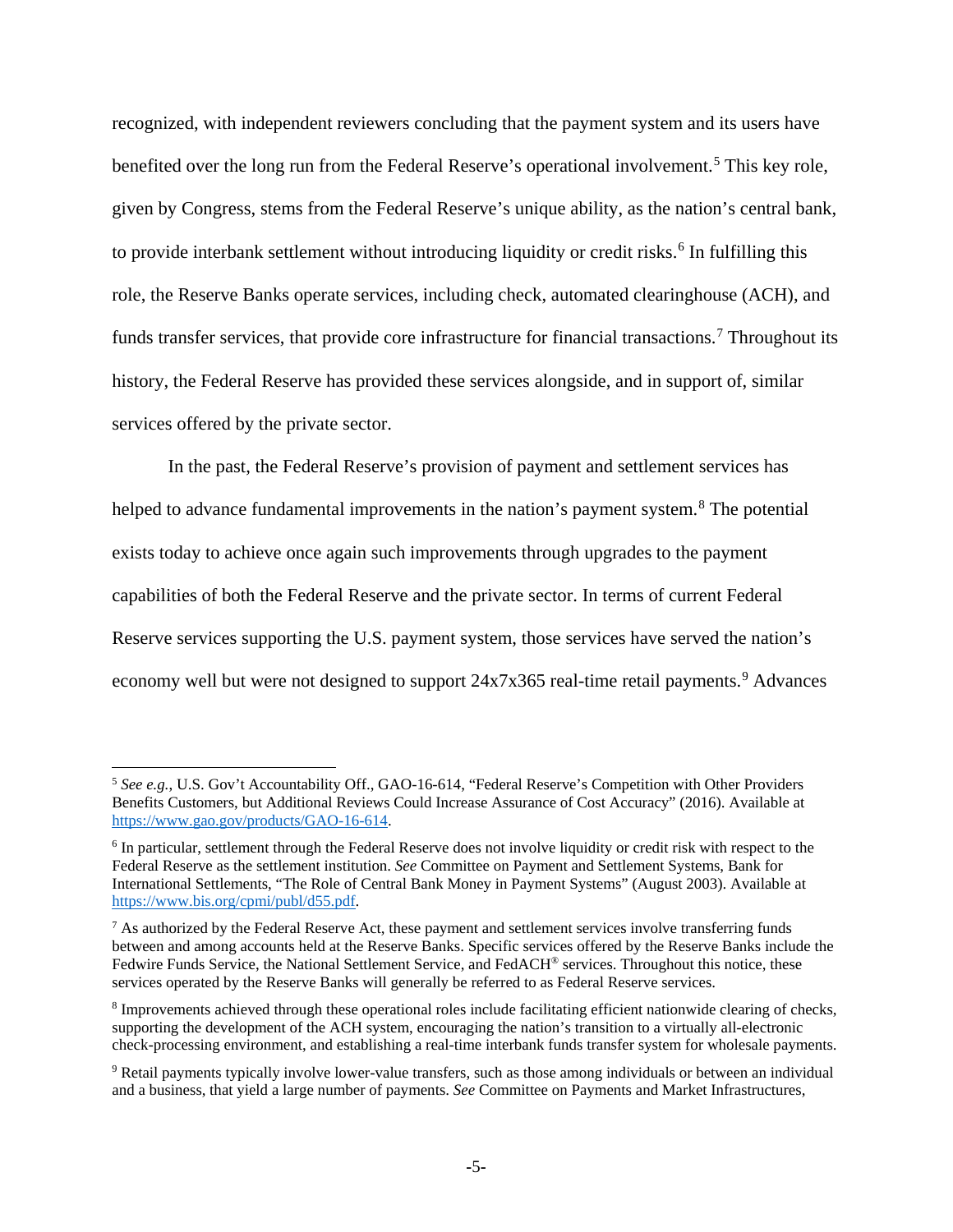in technology provide the ability to develop Federal Reserve services with the operating hours, processing capacity, and overall functionality needed to support 24x7x365 real-time capabilities for the payment system. Similar considerations have led central banks in various countries to develop improved infrastructure to support faster payments.<sup>[10](#page-5-0)</sup>

The Board views support for faster payments as requiring modernization of, and upgrades to, Federal Reserve services alongside broader modernization of the payment industry as a whole. Beginning in 2013, the Federal Reserve launched the Strategies for Improving the U.S. Payment System (SIPS) initiative, a collaborative effort with stakeholders to foster improvements to the nation's payment system. As part of the SIPS initiative, the Federal Reserve convened the Faster Payments Task Force (FPTF), comprising a wide range of industry stakeholders, to identify and evaluate alternative approaches for implementing safe and ubiquitous faster payment capabilities in the United States.

The FPTF published in 2017 a set of consensus recommendations focused on actions to support improvements to the nation's payment system.<sup>[11](#page-5-1)</sup> These recommendations were intended to help achieve the FPTF's vision of ubiquitous faster payment capabilities in the United States that would allow any end user (that is, an individual or business) to safely, efficiently, and seamlessly send a faster payment to any other end user, no matter which banks or payment services they use. Among the FPTF's consensus recommendations were requests for the Federal Reserve (i) to develop a 24x7x365 settlement service to support faster payments and (ii) to

 $\overline{a}$ 

Bank for International Settlements, "A Glossary of Terms Used in Payments and Settlement Systems," (October 2016). Available at [https://www.bis.org/cpmi/publ/d00b.htm.](https://www.bis.org/cpmi/publ/d00b.htm)

<span id="page-5-0"></span><sup>&</sup>lt;sup>10</sup> For a discussion of global developments related to faster payments, see "Fast payments – Enhancing the speed and availability of retail payments," *supra* note 1.

<span id="page-5-1"></span><sup>&</sup>lt;sup>11</sup> See Faster Payments Task Force, "Final Report Part Two: A Call to Action," (July 2017). Available at [https://fedpaymentsimprovement.org/wp-content/uploads/faster-payments-task-force-final-report-part-two.pdf.](https://fedpaymentsimprovement.org/wp-content/uploads/faster-payments-task-force-final-report-part-two.pdf)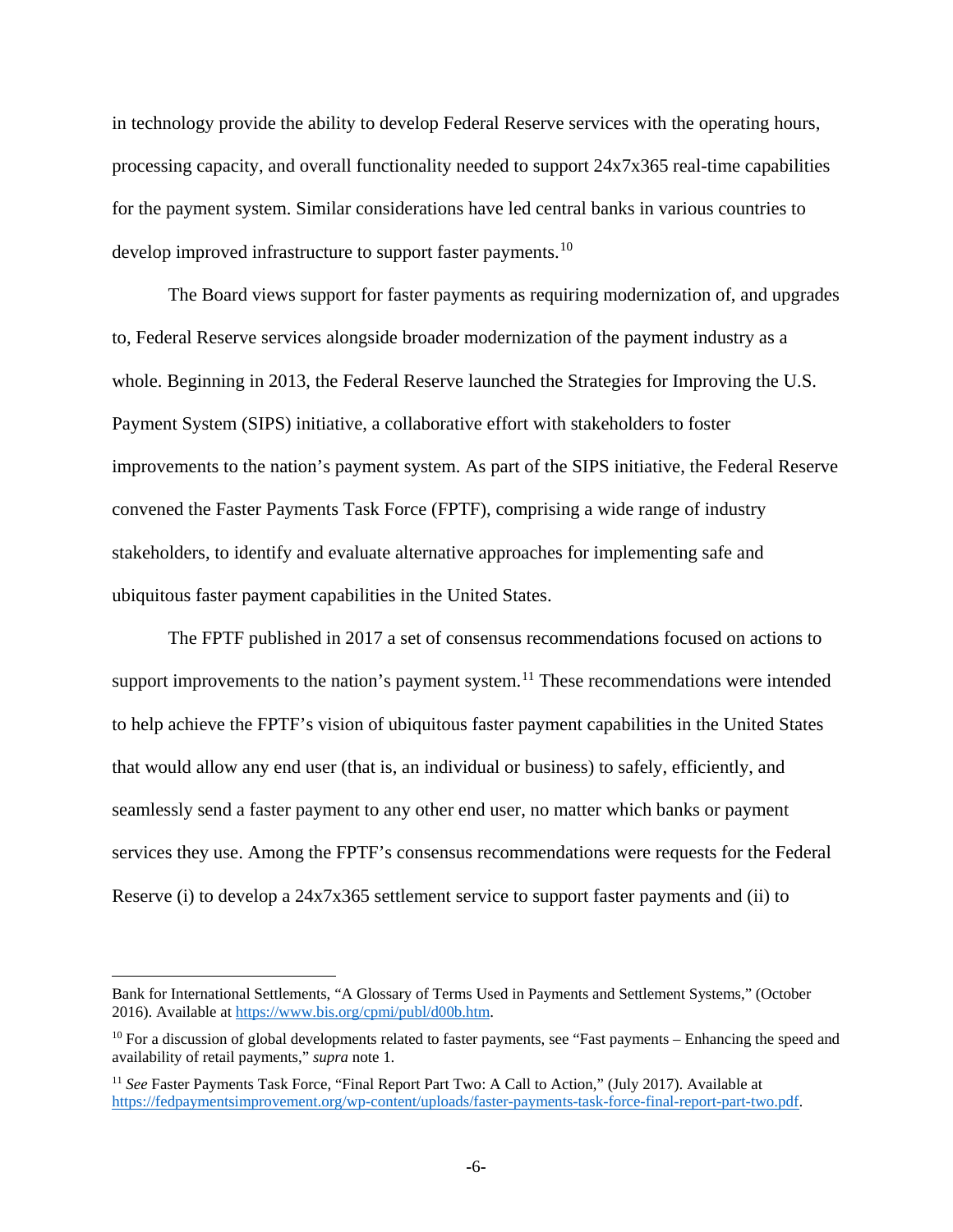explore and assess the need for other Federal Reserve operational role(s) in faster payments. The U.S. Treasury subsequently recommended that "the Federal Reserve move quickly to facilitate a faster retail payments system, such as through the development of a real-time settlement service, that would also allow for more efficient and ubiquitous access to innovative payment capabilities."[12](#page-6-0)

Following publication of the FPTF's final report, the Federal Reserve began to pursue the FPTF's recommendations in considering settlement and broader operational support to facilitate the advancement of faster payments in the United States.<sup>[13](#page-6-1)</sup> In addition, the Board approved in 2017 final guidelines for evaluating requests for joint accounts at the Reserve Banks intended to facilitate settlement between and among banks participating in private-sector payment systems for faster payments.<sup>[14](#page-6-2)</sup> The impetus for allowing broader use of joint accounts was to facilitate private-sector developments in faster payments. In an arrangement using a joint account, realtime settlement occurs on an internal ledger maintained by a private-sector operator, supported by funds that are held in an account at a Reserve Bank for the joint benefit of the service's participants. To support settlement through such a service, each participant bank ensures

 $\overline{\phantom{a}}$ 

<span id="page-6-0"></span> $12$  The U.S. Treasury also noted that "[i]n particular, smaller financial institutions, like community banks and credit unions, should also have the ability to access the most-innovative technologies and payment services. While Treasury believes that a payment system led by the private sector has the potential to be at the forefront of innovation and allow for the most advanced payments system in the world, back-end Federal Reserve payment services must also be appropriately enhanced to enable innovations." U.S. Treasury, "A Financial System That Creates Economic Opportunity: Nonbank Financials, Fintech, and Innovation," (July 2018) at 156. Available at [https://home.treasury.gov/sites/default/files/2018-07/A-Financial-System-that-Creates-Economic-Opportunities---](https://home.treasury.gov/sites/default/files/2018-07/A-Financial-System-that-Creates-Economic-Opportunities---Nonbank-Financi....pdf) [Nonbank-Financi.pdf.](https://home.treasury.gov/sites/default/files/2018-07/A-Financial-System-that-Creates-Economic-Opportunities---Nonbank-Financi....pdf)

<span id="page-6-1"></span><sup>&</sup>lt;sup>13</sup> See The Federal Reserve System, "Federal Reserve Next Steps in the Payments Improvement Journey," (September 6, 2017). Available at [https://fedpaymentsimprovement.org/wp-content/uploads/next-step-payments](https://fedpaymentsimprovement.org/wp-content/uploads/next-step-payments-journey.pdf)[journey.pdf.](https://fedpaymentsimprovement.org/wp-content/uploads/next-step-payments-journey.pdf)

<span id="page-6-2"></span><sup>&</sup>lt;sup>14</sup> Board of Governors of the Federal Reserve System, "Guidelines for Evaluating Joint Account Requests," (Issued 2017). Available at [https://www.federalreserve.gov/paymentsystems/joint\\_requests.htm.](https://www.federalreserve.gov/paymentsystems/joint_requests.htm) In 2016, Federal Reserve staff received a request from a private-sector service provider to open a new joint account for that organization's proposed faster payment system. The use of a joint account at a Reserve Bank to support settlement mitigates certain risks by reproducing, as closely as possible, the risk-free nature of settlement in central bank money.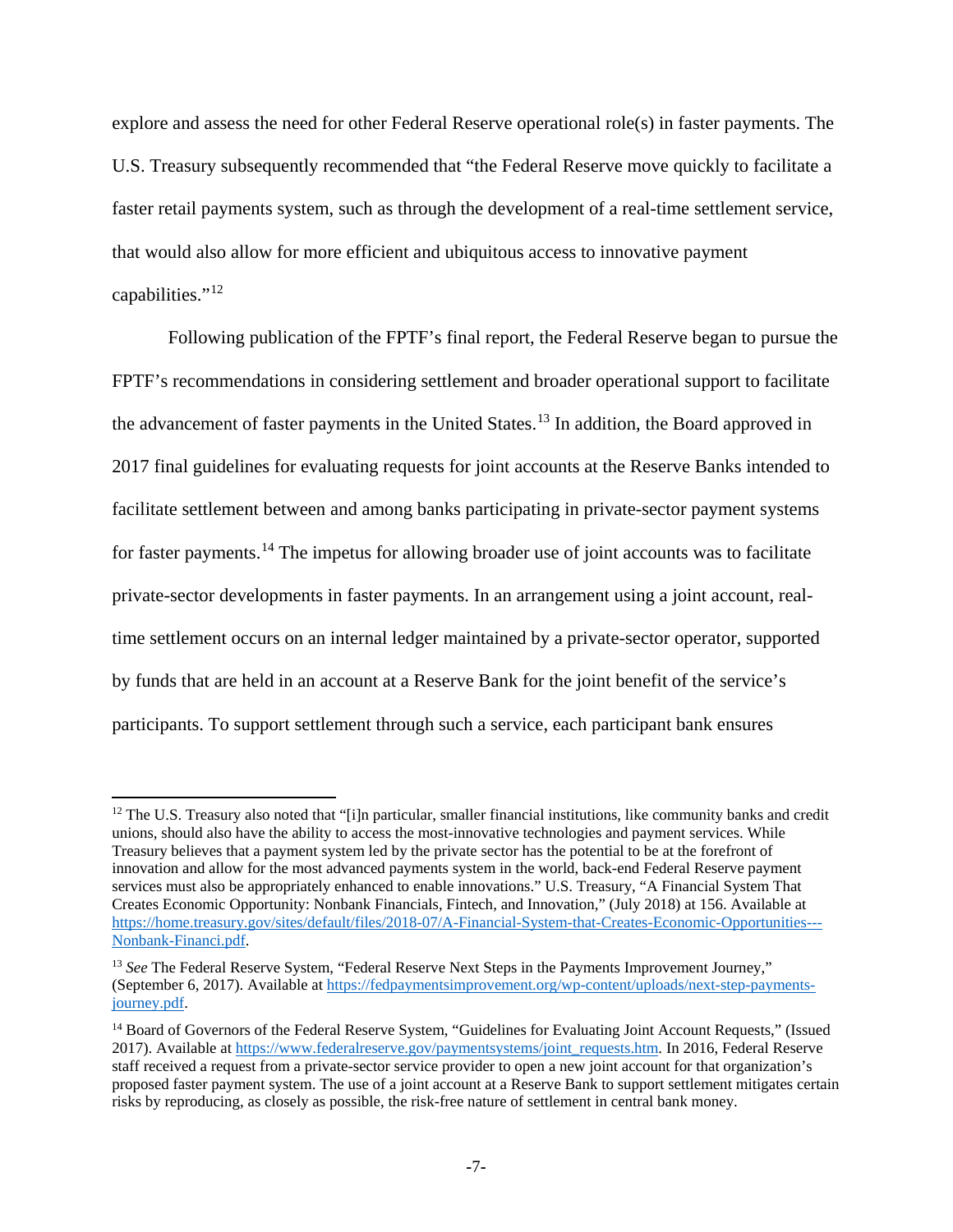sufficient funding in the joint account to cover its payment obligations on a 24x7x365 basis. Without the Federal Reserve's actions related to joint accounts, other providers alone would be unable to provide real-time interbank settlement services for faster payments supported by a joint account at a Reserve Bank.

## *B. 2018 Federal Register Notice on Potential Federal Reserve Actions*

In November 2018, the Board published a *Federal Register* notice (2018 Notice) seeking public comment on potential actions that the Federal Reserve could take to advance the development of faster payments and support the modernization of payment services in the United States.<sup>[15](#page-7-0)</sup> In considering the goal of ubiquitous, safe, and efficient faster payments, the Board proposed that a real-time gross settlement (RTGS) infrastructure would provide the safest and most efficient method for interbank settlement of faster payments and, therefore, would be the most appropriate strategic foundation for faster payments in the United States.<sup>[16](#page-7-1)</sup> Further, the Board expressed the view that the private sector alone may face significant challenges in providing equitable access to an RTGS infrastructure with nationwide reach, which in turn would jeopardize the development of ubiquitous, safe, and efficient end-user faster payment services.<sup>[17](#page-7-2)</sup>

 $\overline{\phantom{a}}$ 

<span id="page-7-0"></span><sup>15</sup> "Potential Federal Reserve Actions To Support Interbank Settlement of Faster Payments, Request for Comments," 83 FR 57351 (Nov. 15, 2018). Available a[t https://www.federalregister.gov/d/2018-24667.](https://www.federalregister.gov/d/2018-24667) The comment period ended on December 14, 2018.

<span id="page-7-1"></span><sup>&</sup>lt;sup>16</sup> RTGS involves interbank settlement occurring in real time on a payment-by-payment basis. As described in the 2018 Notice, RTGS for faster payments implies that settlement occurs prior to the provision of final funds to the receiver with settlement of individual payments possible at any time, on any day. In the 2018 Notice, the Board noted that certain end-user services currently rely on deferred interbank settlement to complete a payment. In deferred settlement arrangements, interbank settlement information is collected, stored, and sometimes netted before interbank settlement occurs. Because faster payments involve the immediate provision of final funds to the receiver, deferred interbank settlement of faster payments inherently involves interbank settlement risk. Although faster payment systems that rely on deferred settlement can incorporate certain measures to mitigate this risk, those measures may be complex and costly to implement. By contrast, RTGS structurally removes interbank settlement risk because the receiver only receives final funds after interbank settlement has occurred.

<span id="page-7-2"></span><sup>&</sup>lt;sup>17</sup> Throughout this notice, the terms "nationwide reach" and "nationwide scope" will be used to refer to a payment service or infrastructure that is accessible to virtually all banks nationwide. In this context, the term "nationwide" reflects various dimensions of accessibility, including geography and institution size and type.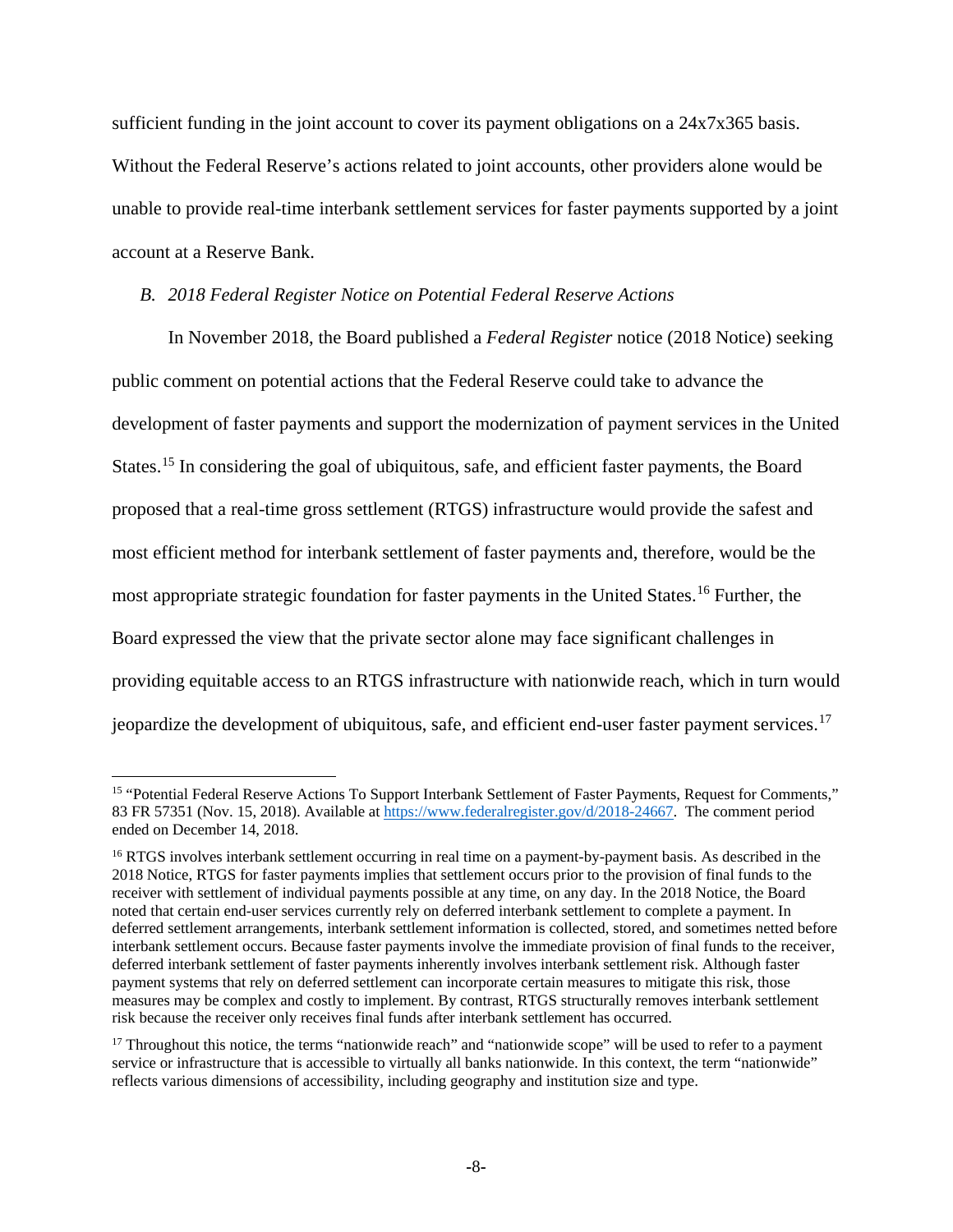The Board specifically discussed two potential services that could be developed by the Reserve Banks: (i) an interbank 24x7x365 RTGS service with integrated clearing functionality to support faster payments and (ii) a liquidity management tool that would enable transfers between accounts held at the Reserve Banks on a 24x7x365 basis to support services for real-time interbank settlement of faster payments.

The Board explained that a Federal Reserve RTGS service for faster payments, alongside private-sector RTGS services, would provide the infrastructure needed to achieve ubiquitous, safe, and efficient faster payments in the United States. Other parties, such as banks, payment processors, and providers of payment services, could develop end-user and auxiliary services that build upon the core functionality of an interbank settlement service provided by the Federal Reserve. The Board further explained that a liquidity management tool, in turn, could help alleviate liquidity management issues for banks engaged in RTGS-based faster payments. In particular, such a tool would enable movement of funds between accounts at the Reserve Banks during hours when traditional payment and settlement services are currently not open to allow liquidity to be moved, when needed, to an account or accounts used to support real-time settlement of faster payments. The 2018 Notice proposed that the tool could be provided by expanding operating hours of current Federal Reserve services or through a new service.

In the 2018 Notice, the Board requested comment on the appropriateness of real-time gross settlement as the strategic foundation for faster payments in the United States and the public benefits, implications, and challenges of the Federal Reserve taking either, both, or neither of the potential actions. The Board also sought feedback on other specific topics to inform these

 $\overline{a}$ 

At present, one RTGS service for faster payments, operated since November 2017 by a private-sector entity, exists in the United States. Section III presents a full analysis of the landscape of RTGS services for faster payments in the United States.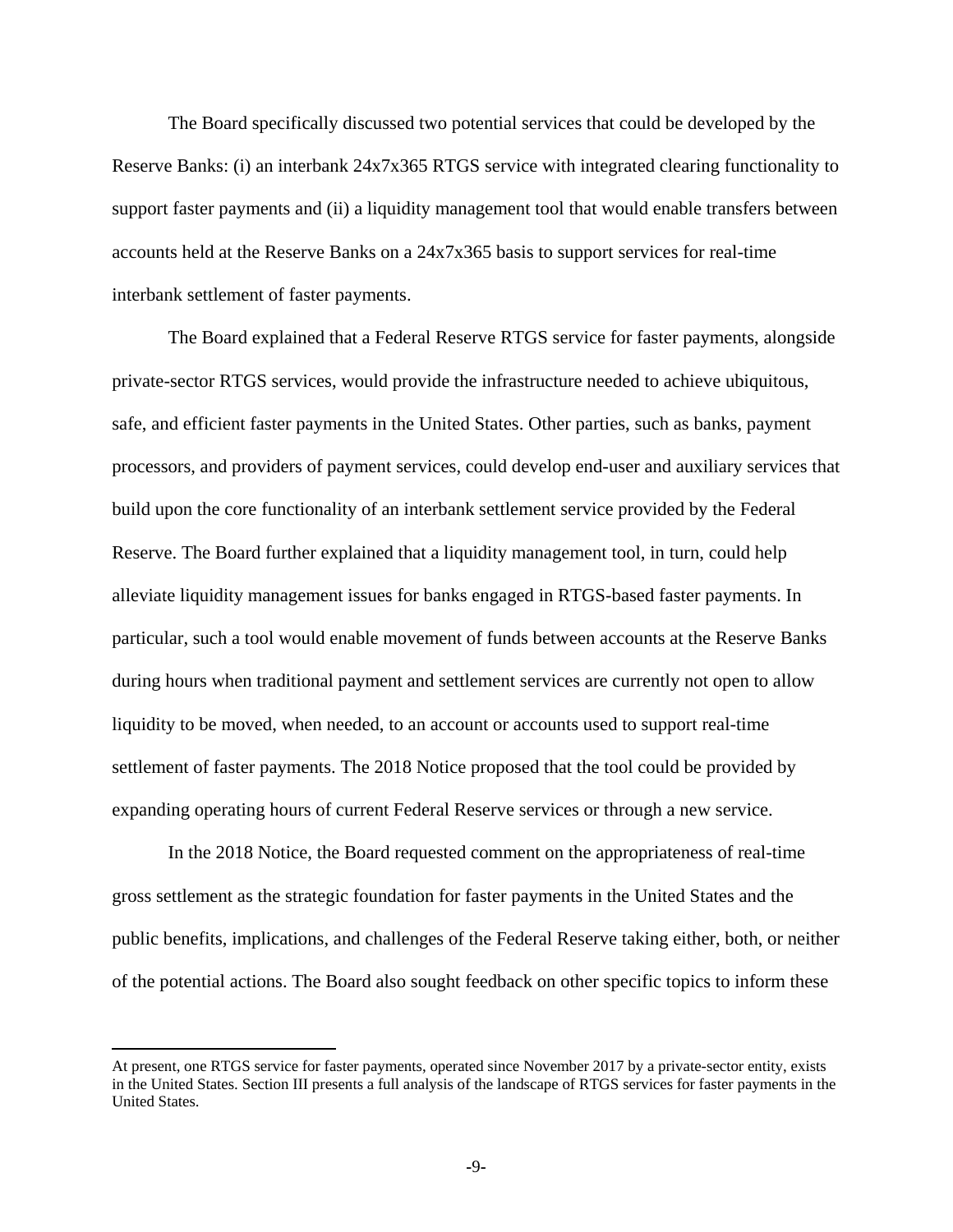potential actions, such as potential demand for faster payment services and adjustments that the payment industry would need to make in a 24x7x365 real-time settlement environment.

# *C. Planned Actions*

 $\overline{\phantom{a}}$ 

# *1. The FedNowSM Service*

After considering the comments received in response to the 2018 Notice and analyzing the implications of the potential actions, the Board has determined that the Reserve Banks should develop a new interbank 24x7x365 real-time gross settlement service with integrated clearing functionality, called the FedNow Service, to support faster payments. The Board's determination is based on the public benefits that the service would provide and the Board's assessment that such a service would meet the requirements of the Depository Institutions Deregulation and Monetary Control Act of 1980 (MCA), as well as the Board's criteria for new or enhanced Federal Reserve payment services.<sup>[18](#page-9-0)</sup>

The planned service would conduct real-time, payment-by-payment, final settlement of interbank obligations through debits and credits to banks' balances in accounts at the Reserve Banks. The service would incorporate clearing functionality, allowing banks, in the process of settling each payment, to exchange information needed to make debits and credits to the accounts of their customers. The service's functionality would support banks' (or their agents') provision of end-to-end faster payments to their customers.

The Federal Reserve's provision of the FedNow Service would provide core infrastructure to promote ubiquitous, safe, and efficient faster payments in the United States.

<span id="page-9-0"></span><sup>&</sup>lt;sup>18</sup> "Depository Institutions Deregulation and Monetary Control Act of 1980," Pub. L. No. 96-221 (Mar. 31, 1980), available at [https://fraser.stlouisfed.org/title/1032;](https://fraser.stlouisfed.org/title/1032) Board of Governors of the Federal Reserve System, "The Federal Reserve in the Payments System," (Issued 1984; revised 1990). Available at [https://www.federalreserve.gov/paymentsystems/pfs\\_frpaysys.htm.](https://www.federalreserve.gov/paymentsystems/pfs_frpaysys.htm)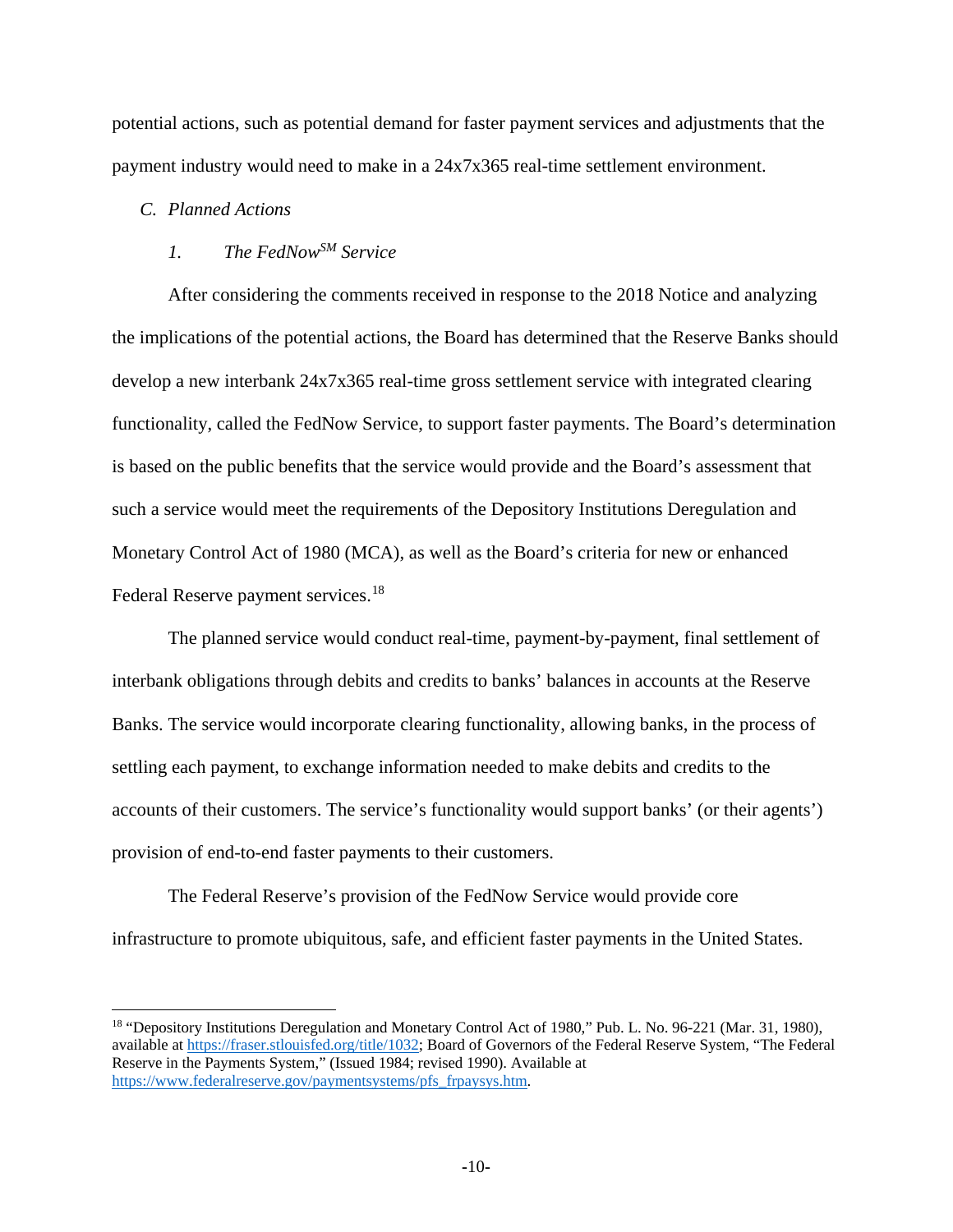Historical experience with the development of other payment systems in the United States indicates that other providers alone will face significant challenges establishing such infrastructure, in part because of the complexity of the nation's banking system.<sup>[19](#page-10-0)</sup> A landscape where the Federal Reserve operates a  $24x7x365$  RTGS service alongside private-sector services, which aligns with most payment systems in the United States, is most likely to create an RTGS infrastructure with nationwide reach for faster payment services.

Significantly, the Board expects that the recently established private-sector RTGS service is likely to remain the sole private-sector provider of RTGS services for faster payments in the United States. Such an outcome would have significant implications for the Board's policy objectives regarding the accessibility, safety, and efficiency of the nation's payment system.

Based on its analysis and comments received in response to the 2018 Notice, the Board expects that a single private-sector provider of such services is unlikely to connect to the thousands of small and midsize banks necessary to yield nationwide reach, even in the long term. No traditional payment system, including checks, ACH, funds transfers, or payment cards, has ever achieved nationwide reach through a single private-sector provider. The Federal Reserve, however, has long-standing relationships with, and has built a nationwide infrastructure to provide service to, more than 10,000 depository institutions (or their agents) across the country, which would provide a key channel to reach thousands of smaller institutions in the United States that might otherwise not have access to an RTGS infrastructure for faster payments.

Additionally, a single provider of RTGS services for faster payments without competition is likely to create undesirable outcomes for pricing, innovation, service quality, and reach.

 $\overline{\phantom{a}}$ 

<span id="page-10-0"></span> $19$  The United States has more than 10,000 depository institutions that vary greatly in terms of size, level of technical capabilities, operational practices, and customers and communities served.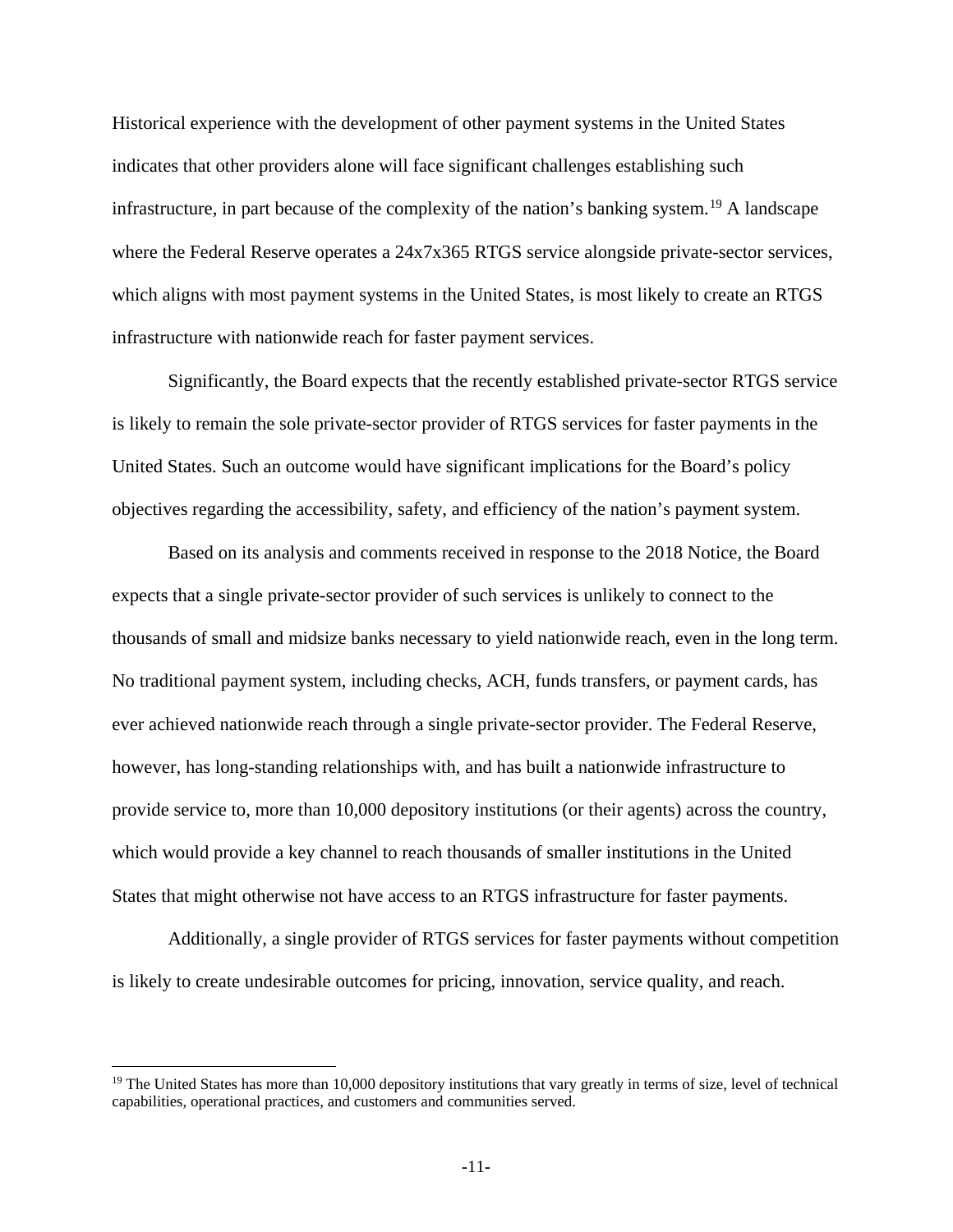Conversely, provision of the FedNow Service alongside private-sector RTGS service would give banks the option of choosing a service or connecting to more than one service, a choice they have today for all existing payment services. Indeed, Federal Reserve and private-sector payment services operating alongside one another would be consistent with the structure of other existing payment systems. The presence of multiple RTGS services for faster payments could yield efficiency benefits such as lower prices, higher service quality, and increased innovation.

A market outcome with a single RTGS service for faster payments would also create a single point of failure. An additional RTGS service for faster payments would promote resiliency through redundancy, a common solution in many retail payment systems. Serving an operational role in the payment system also allows the Federal Reserve to provide stability and support to the banking system and the broader economy in normal times and in times of stress.

Finally, the Federal Reserve does not have plenary regulatory or supervisory authority over the U.S. payment system and instead has traditionally influenced retail payment markets through its role as an operator.<sup>[20](#page-11-0)</sup> Therefore, as has been the case with other retail payment systems, the Federal Reserve's operational role as a provider of interbank settlement is the most effective approach to improve the prospects of ubiquitous, safe, and efficient faster payments in the United States. Serving such an operational role would be consistent with the Federal Reserve's historical role as a provider of payment services alongside the private sector.

l

<span id="page-11-0"></span><sup>&</sup>lt;sup>20</sup> To the extent that the current private-sector RTGS service for faster payments could be considered subject to the Bank Service Company Act (BSCA) by providing services to federally supervised depository institutions, the Board and other federal banking agencies would have authority to examine the performance of those services as if the depository institution were performing the service itself on its own premises. 12 U.S.C. 1867. The BSCA, however, does not grant enforcement authority to the Board or other federal banking agencies over the third party service providers. In addition, that authority does not appear applicable to public benefit, competitive equity, effectiveness, or scope—key criteria that the Board considers with regard to Federal Reserve payment services.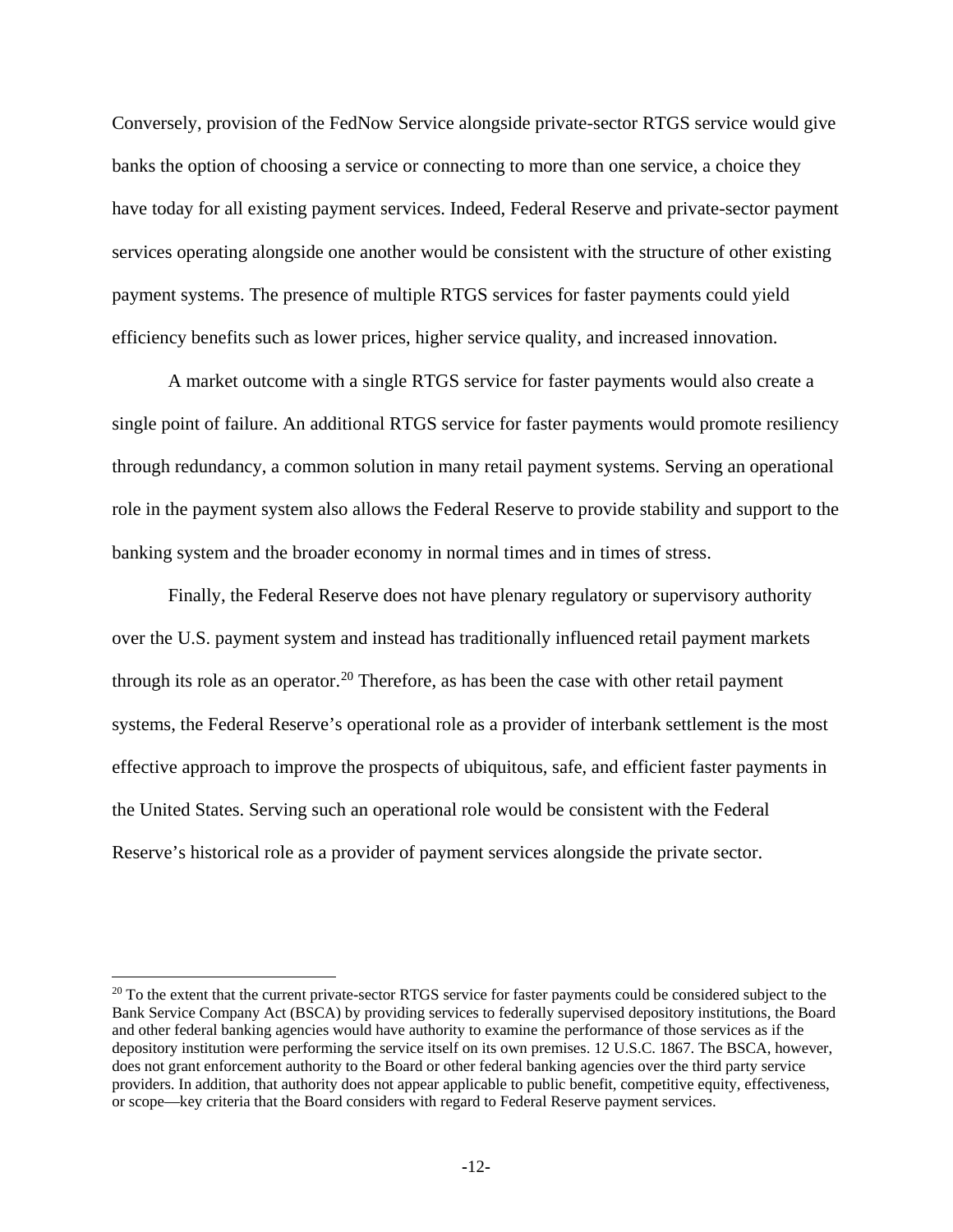Recognizing that time-to-market is an important consideration for industry participants related to faster payment services, the Federal Reserve is committed to launching the FedNow Service as soon as practicably possible. Pending engagement with the industry, the Board anticipates the FedNow Service will be available in 2023 or 2024. However, the Board believes that achievement of true nationwide reach, as opposed to initial availability of a service, is a critical measure of success for faster payments. The Board expects that it will take longer for any service, including the FedNow Service or a private-sector service, to achieve nationwide reach regardless of when the service is initially available. The Federal Reserve will engage quickly with industry participants to gather input for finalizing the initial design and features of the service. Once specific design and features of the FedNow Service have been finalized, the Board will publish a final service description in a subsequent *Federal Register* notice, with additional information provided through existing Reserve Bank communication channels.

# *2. Expanded Operating Hours for Current Services*

The Board has further determined that the Federal Reserve should explore the expansion of hours for the Fedwire Funds Service and the National Settlement Service (NSS), up to 24x7x365, subject to additional analysis of relevant operational, risk, and policy considerations. The Board believes that expanded hours for the Fedwire Funds Service and NSS would be the most effective way to provide the liquidity management functionality described in the 2018 Notice and could provide additional benefits to financial markets broadly, beyond support for faster payments. Subject to the outcome of analyzing the relevant operational, risk, and policy considerations, the Board will seek public comment separately on plans to expand hours for the Fedwire Funds Service and NSS.

**-**13**-**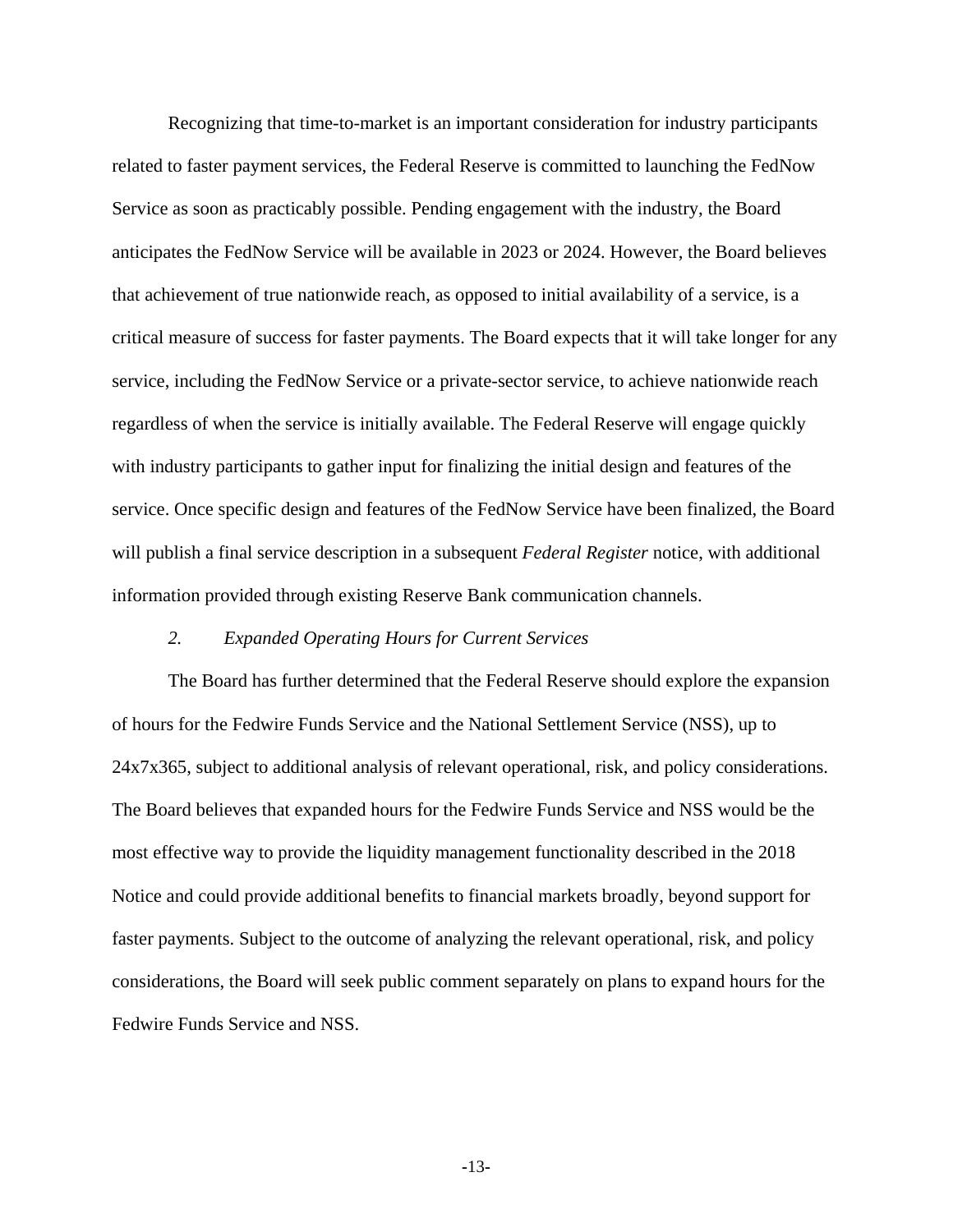# *D. Organization of This Notice*

This notice is organized in two parts. Part One contains a high-level discussion of the comments received by the Board in response to the 2018 Notice (Section II), an assessment of the planned FedNow Service pursuant to the requirements of the MCA and the Board's criteria for new services and major service enhancements (Section III), and a discussion of potential benefits of expanded service hours for the Fedwire Funds Service and NSS (Section IV).

Part Two contains a service description of the planned FedNow Service, outlining the proposed features and functionality (Section V) and the Board's initial competitive impact analysis of the service (Section VI). The Board is seeking public comment on all aspects of this service.

## **PART ONE**

l

#### **II. Summary of Comments**

The Board received 405 comment letters in response to the 2018 Notice.<sup>[21](#page-13-0)</sup> Several comment letters were signed by multiple parties, bringing the total number of entities responding to the 2018 Notice to 812.<sup>[22](#page-13-1)</sup> Comments were submitted by a wide variety of stakeholders in the U.S. payment system corresponding to the following segments: small and midsize banks, large banks, individuals, consumer organizations, merchants, service providers, private-sector operators, fintech companies, trade organizations, and other interested parties.<sup>[23](#page-13-2)</sup> Overall, banks

<span id="page-13-0"></span><sup>&</sup>lt;sup>21</sup> The Board also received over 150 additional comment letters that suggested the Board should select a specific service or business as the provider of Federal Reserve services. The Board considered these comments to be outside the scope of its request for comment.

<span id="page-13-1"></span><sup>&</sup>lt;sup>22</sup> Many of the comment letters signed by multiple parties represented small and midsize banks. The Board considered comment letters signed by multiple parties as a single response for the purposes of this notice, but the additional signatures are noteworthy in evaluating the commenters' perspectives and overall industry engagement on the Board's request for comment.

<span id="page-13-2"></span><sup>&</sup>lt;sup>23</sup> "Banks" include any type of depository institution, such as commercial banks, savings banks, savings and loan associations, and credit unions. "Service providers" are entities, such as core payment processors, that provide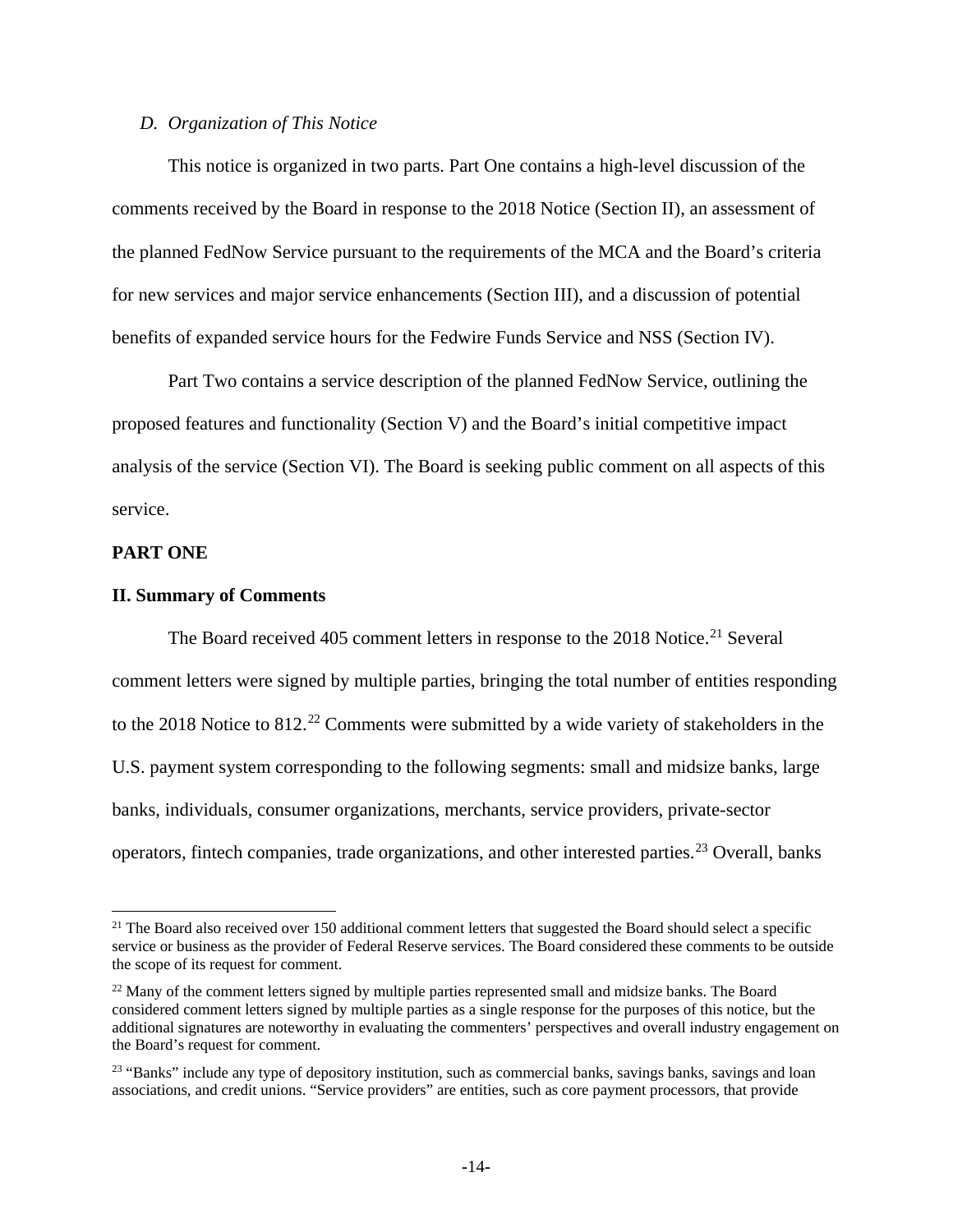were the largest group of respondents, with small and midsize banks comprising approximately 60 percent of the total comments—the largest individual segment—and representing institutions from 34 states. Trade organizations submitted letters representing several commenter segments, including small and midsize banks, large banks, merchants, fintech companies, and service providers. Trade organization comments often aligned with those submitted individually by their members. However, some trade organization comments presented varied opinions based on disparate views within their membership, such as contrasting views among banks of different sizes.

The following subsections provide a summary of general themes from comments received in response to the 2018 Notice. A detailed discussion of specific themes raised by the commenters can be found in Sections III, IV, and  $V^{24}$  $V^{24}$  $V^{24}$ .

### *A. Faster Payments*

l

Commenters provided feedback on topics broadly related to faster payments, in addition to the specific questions posed by the Board. A number of commenters noted that faster payments are likely to become a significant part of the nation's payment system in the future. Some commenters argued that the United States is lagging behind other nations with respect to payment innovation, noting that several countries have already implemented faster payment services. Other commenters, particularly small and midsize banks, noted that customer

payment services, processing, or operational and technical support to financial institutions. "Private-sector operators" are entities that operate payment systems, such as the operator of the current private-sector RTGS service for faster payments and payment card networks. "Other interested parties" include payment standards organizations, a congressional member organization, research and academic groups, and a foreign central bank. For the purposes of this notice, a "small bank" is defined as having assets of less than \$10 billion and a "large bank" is defined as having assets of more than \$50 billion, while a "midsize bank" is defined as having assets between \$10 billion and \$50 billion.

<span id="page-14-0"></span><sup>&</sup>lt;sup>24</sup> In addition to addressing the potential actions raised by the Board, commenters addressed a number of other topics, for example, encouraging the Federal Reserve to review the applicability of existing regulations to faster payments and to continue serving as a leader for industry collaboration.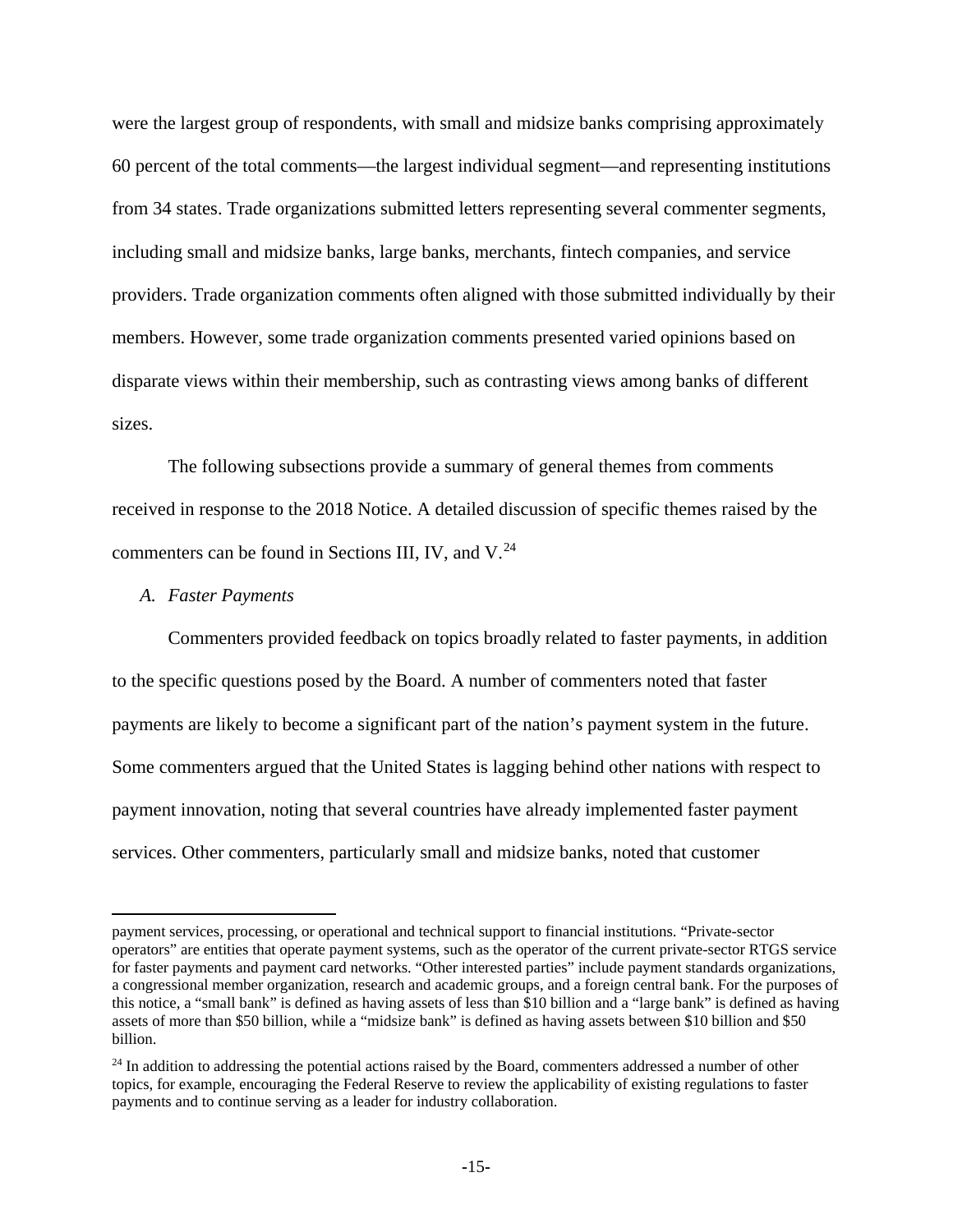expectations are shifting towards the real-time capabilities of faster payments and that the ability to implement faster payment services for customers will affect the long-term viability of small and midsize banks. Several commenters also argued that widespread adoption of faster payments could improve financial inclusion, in addition to helping reduce fees that lower income households often face, such as overdraft and late fees.

Approximately 90 commenters, from most commenter segments, addressed topics related to demand for faster payments in the United States, often focusing on whether demand would be sufficient to support the Federal Reserve's development of a 24x7x365 RTGS service.<sup>[25](#page-15-0)</sup> More than 70 of these commenters identified potential sources for such demand, with most expecting the greatest initial demand to come from low-dollar person-to-person payments or consumer-tobusiness payments. Some of these commenters also noted the possibility of demand related to business payments, such as payroll, vendor payments, or benefit disbursement, with some noting that demand could vary across businesses of different sizes or types.

### *B. Real-Time Gross Settlement of Interbank Obligations*

 $\overline{a}$ 

Nearly 150 commenters addressed whether RTGS is the appropriate strategic foundation for interbank settlement of faster payments.<sup>[26](#page-15-1)</sup> Of these, approximately 140 commenters from all segments agreed that RTGS is the appropriate strategic foundation for interbank settlement of faster payments. Approximately 10 commenters, from a number of segments, did not support RTGS as the strategic foundation for interbank settlement of faster payments.<sup>[27](#page-15-2)</sup>

<span id="page-15-0"></span> $25$  These commenters included small and midsize banks, large banks, individuals, consumer organizations, merchants, service providers, fintech companies, trade organizations, and other interested parties.

<span id="page-15-1"></span><sup>&</sup>lt;sup>26</sup> Some commenters addressed RTGS as the appropriate strategic foundation for interbank settlement of faster payments without taking a position, typically citing a lack of consensus among their membership.

<span id="page-15-2"></span><sup>&</sup>lt;sup>27</sup> These commenters were from the following segments: small and midsize banks, large banks, individuals, service providers, private-sector operators, and trade organizations.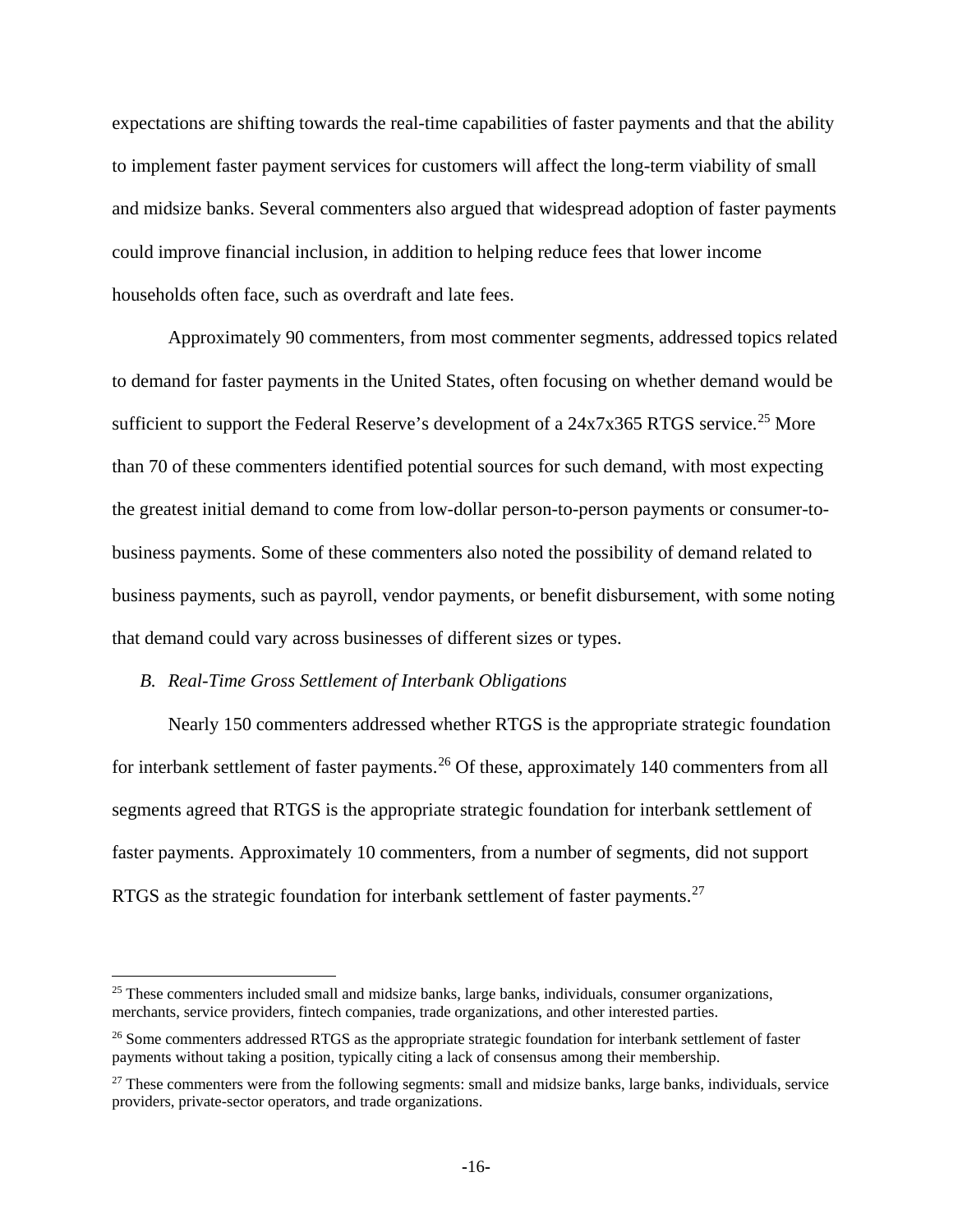Of those commenters supporting RTGS as the appropriate strategic foundation, many echoed the considerations outlined in the 2018 Notice. Most notably, many of these commenters stated that, by matching the speed of settlement with the speed of payment, RTGS better mitigates interbank settlement risk compared with other settlement arrangements. A number of commenters further stated that the use of RTGS for interbank settlement of faster payments is consistent with industry expectations and aligns with the FPTF's criteria for an effective faster payment solution.<sup>[28](#page-16-0)</sup> Some commenters also noted that RTGS is the approach taken by other countries for interbank settlement of faster payments.

Commenters not supporting RTGS as the appropriate strategic foundation for faster payments argued that deferred settlement can similarly serve as an appropriate foundation for such payments. These commenters stated that, compared with an RTGS arrangement for faster payments, a deferred settlement arrangement has lower costs, is less complex for participating banks, and requires less liquidity.

A few commenters, although supportive of RTGS as the appropriate strategic foundation for faster payments, expressed concern about the need for increased liquidity to conduct immediate settlement and avoid payments failing because of insufficient liquidity. Some commenters also stressed the importance of resiliency to mitigate RTGS service disruptions.

l

<span id="page-16-0"></span><sup>&</sup>lt;sup>28</sup> In order to evaluate possible faster payment services, the FPTF developed a set of effectiveness criteria that addressed various features of a faster payment service. With respect to interbank settlement, the FPTF considered a faster payment service to be "very effective" if, among other things, interbank settlement occurs within 30 minutes of the completion of a faster payment for end users. *See* Faster Payments Task Force, "Faster Payments Effectiveness Criteria," (January 26, 2016). Available a[t https://fedpaymentsimprovement.org/wp](https://fedpaymentsimprovement.org/wp-content/uploads/fptf-payment-criteria.pdf)[content/uploads/fptf-payment-criteria.pdf.](https://fedpaymentsimprovement.org/wp-content/uploads/fptf-payment-criteria.pdf)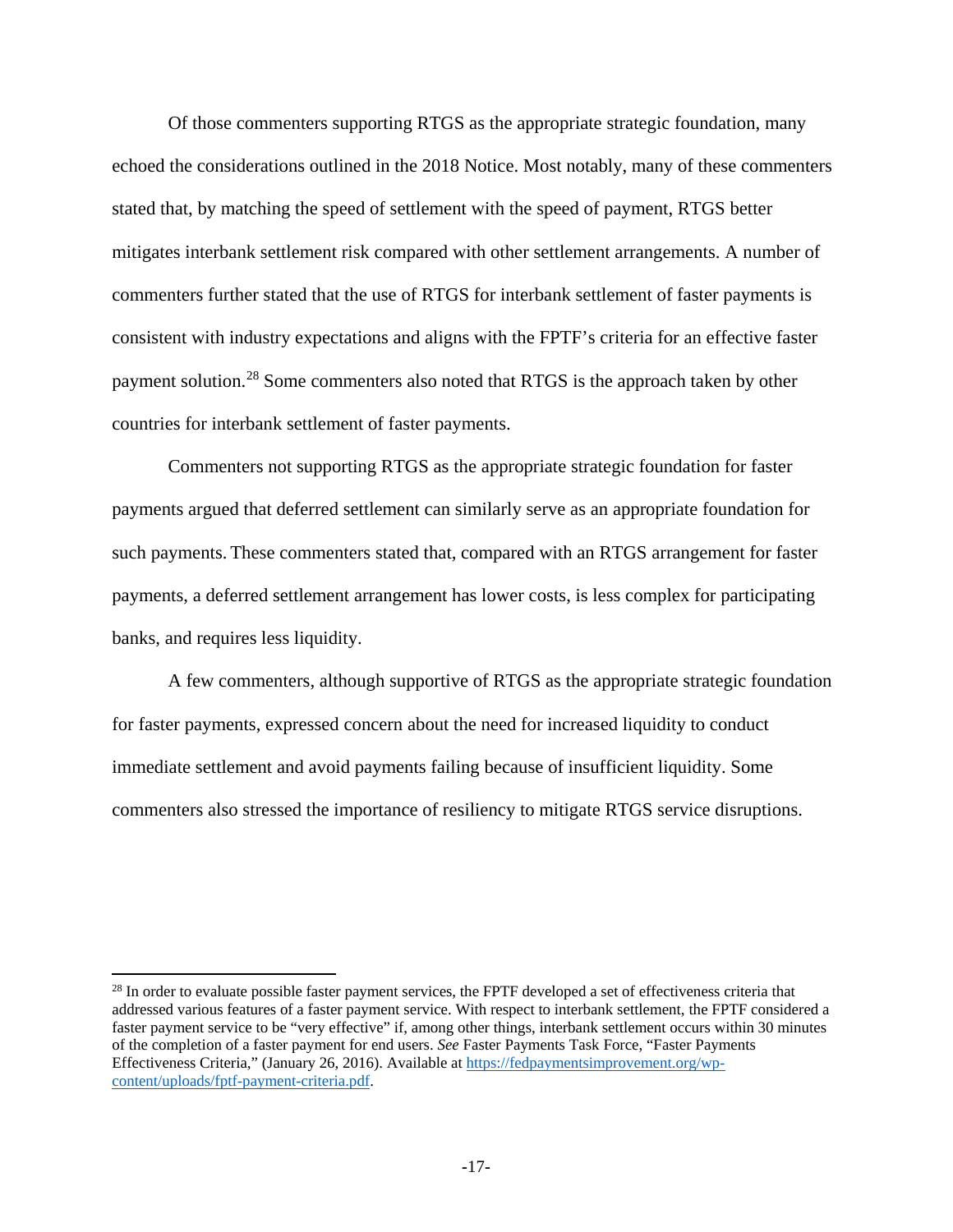# *C. Federal Reserve RTGS Service and Liquidity Management Tool*

More than 350 commenters addressed whether the Federal Reserve should develop an RTGS service for faster payments.<sup>[29](#page-17-0)</sup> Approximately 320 commenters, from all segments, supported the Federal Reserve developing an RTGS service for faster payments. Approximately 30 commenters, mostly comprising large banks and private-sector operators, including many that have been involved in the recent development of a private-sector RTGS service for faster payments, were not supportive of the Federal Reserve's development of such a service.

Commenters that supported the Federal Reserve's provision of an RTGS service for faster payments pointed to a number of factors underlying their support. Many commenters argued that the Federal Reserve would provide equitable access to banks of all sizes and facilitate nationwide reach for faster payments. Many commenters also discussed the importance of safety for faster payments, stating that the Federal Reserve is a trusted entity with a record of stability during periods of crisis and that a Federal Reserve RTGS service for faster payments could enhance resiliency and reduce risks in the payment system. Some commenters discussed the potential efficiency benefits of such a service, including increased competition, decreased market concentration, lower costs, and greater innovation.

Commenters not supportive of the Federal Reserve developing an RTGS service for faster payments argued that such a service was unnecessary given actions taken by the private sector, including the recent development of a private-sector RTGS service for faster payments. Several of these commenters specifically questioned whether the Federal Reserve could meet the

 $\overline{a}$ 

<span id="page-17-0"></span><sup>&</sup>lt;sup>29</sup>Approximately 50 additional commenters raised issues related to the Federal Reserve's development of an RTGS service for faster payments but did not take a position on whether the Federal Reserve should offer such a service. Many of these commenters cited a lack of consensus among their membership, while others advocated for enhancement of current Federal Reserve payment services but did not take a position on the provision of an RTGS service for faster payments.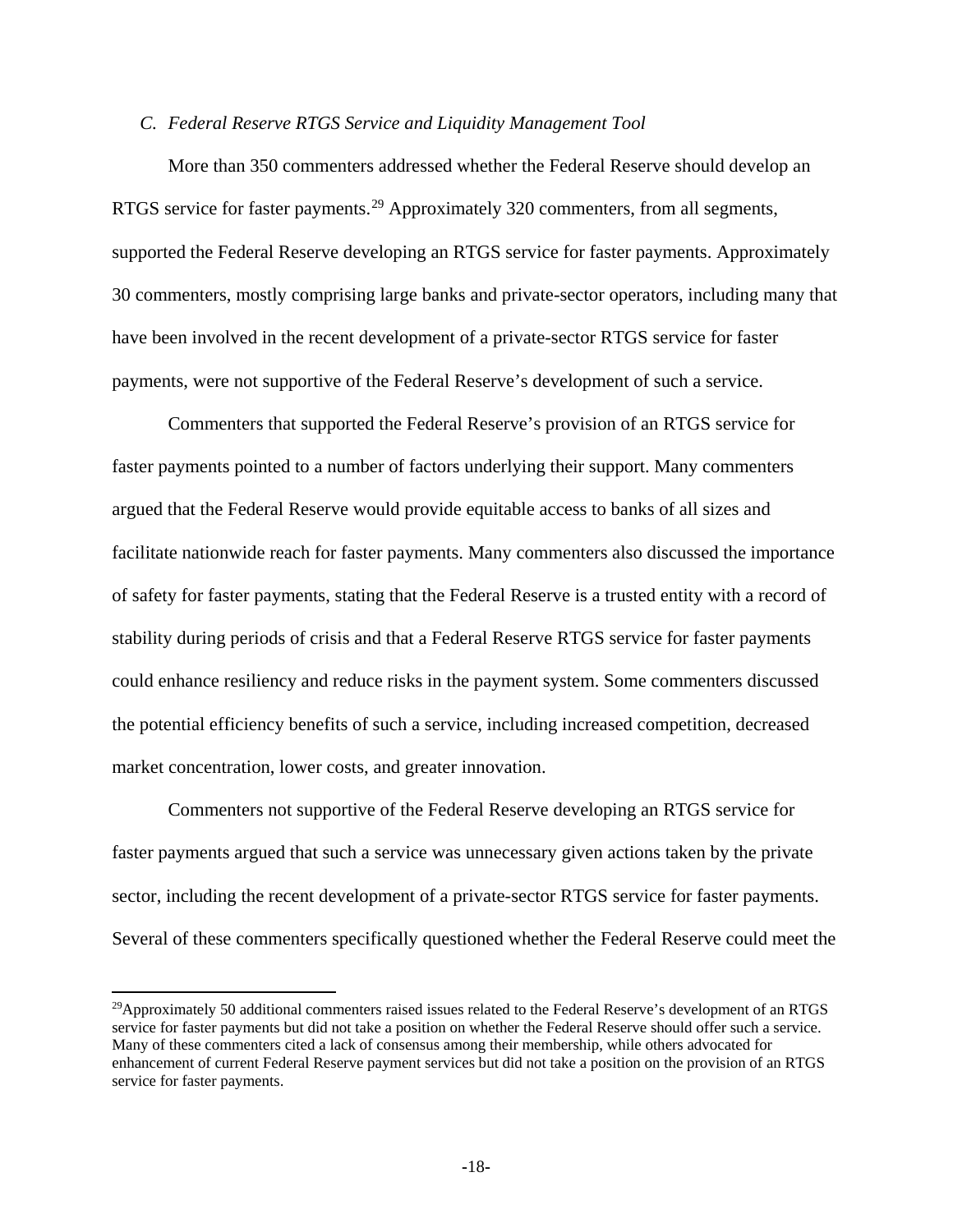Board's criteria for the provision of new services.<sup>[30](#page-18-0)</sup> Other commenters argued that the Federal Reserve's decision to consider an RTGS service for faster payments is slowing the adoption of faster payments. These commenters argued that some industry participants may decide not to offer faster payments until after a final decision from the Federal Reserve or may further wait until after implementation of a Federal Reserve service, in the event of such a decision.

Approximately 230 commenters addressed whether the Federal Reserve should develop a liquidity management tool.<sup>[31](#page-18-1)</sup> Approximately 225 commenters, from all segments, supported the Federal Reserve developing such a tool. Fewer than 5 commenters were not supportive of the Federal Reserve developing a liquidity management tool.<sup>[32](#page-18-2)</sup>

Commenters that supported development of a liquidity management tool discussed the importance of liquidity management in RTGS services for faster payments. Several commenters indicated that such a tool could help with managing liquidity in the recently introduced privatesector RTGS service. Commenters that did not support the Federal Reserve developing a liquidity management tool indicated that the private sector could develop methods on its own to manage liquidity for faster payments.

## **III. Assessment of the FedNow Service**

 $\overline{a}$ 

In 1984, the Board established criteria for the consideration of new or enhanced Federal Reserve payment services in its policy "The Federal Reserve in the Payments System."[33](#page-18-3) The

<span id="page-18-0"></span><sup>30</sup> *See* "The Federal Reserve in the Payments System," *supra* note 18. The Board's criteria for new services and related comments are discussed in Section III.

<span id="page-18-1"></span><sup>&</sup>lt;sup>31</sup> At least one additional commenter raised issues related to a liquidity management tool but did not express a view about whether the Federal Reserve should offer such a tool.

<span id="page-18-2"></span><sup>&</sup>lt;sup>32</sup> These commenters were from the following segments: private-sector operators, fintech companies, and other interested parties.

<span id="page-18-3"></span><sup>33</sup> *See* "The Federal Reserve in the Payments System," *supra* note 18. As stated in the policy, the Board, in its sole discretion, determines when the process outlined in the policy is applicable and makes all decisions related to the process.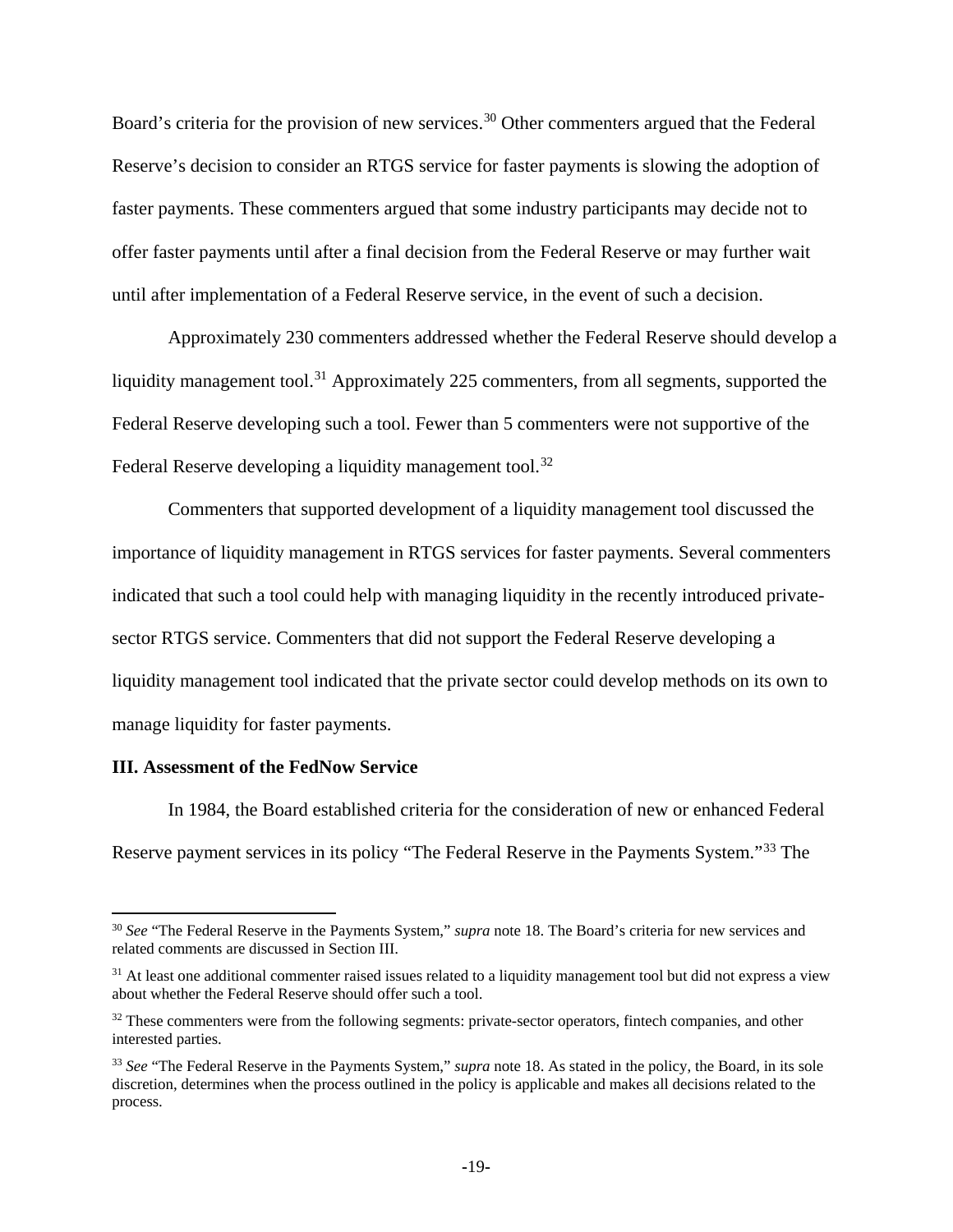policy incorporates the cost recovery requirements of the MCA and the MCA's objective of achieving an adequate level of service nationwide. In expressing the Board's overall expectations for the Federal Reserve's provision of payment services, the policy takes into account longstanding public policy objectives to promote the safety and efficiency of the payment system and to ensure the provision of payment services to banks nationwide on an equitable basis, and the importance of achieving these objectives in an atmosphere of competitive fairness.

The policy specifically addresses the introduction of new services or major service enhancements in light of the Board's overall expectations and requires all of the following criteria to be met:

- The service should be one that other providers alone cannot be expected to provide with reasonable effectiveness, scope, and equity. For example, it may be necessary for the Federal Reserve to provide a payment service to ensure that an adequate level of service is provided nationwide or to avoid undue delay in the development and implementation of the service. (*Other Providers Criterion*)
- The Federal Reserve must expect that its providing the service will yield a clear public benefit, including, for example, promoting the integrity of the payments system, improving the effectiveness of financial markets, reducing the risk associated with payments and securities-transfer services, or improving the efficiency of the payments system. (*Public Benefits Criterion*)
- The Federal Reserve must expect to achieve full recovery of costs over the long run. (*Cost Recovery Criterion*)

The following sections provide a detailed assessment of the FedNow Service under these three criteria. The assessment uses a similar set of measures to evaluate each criterion. In

**-**20**-**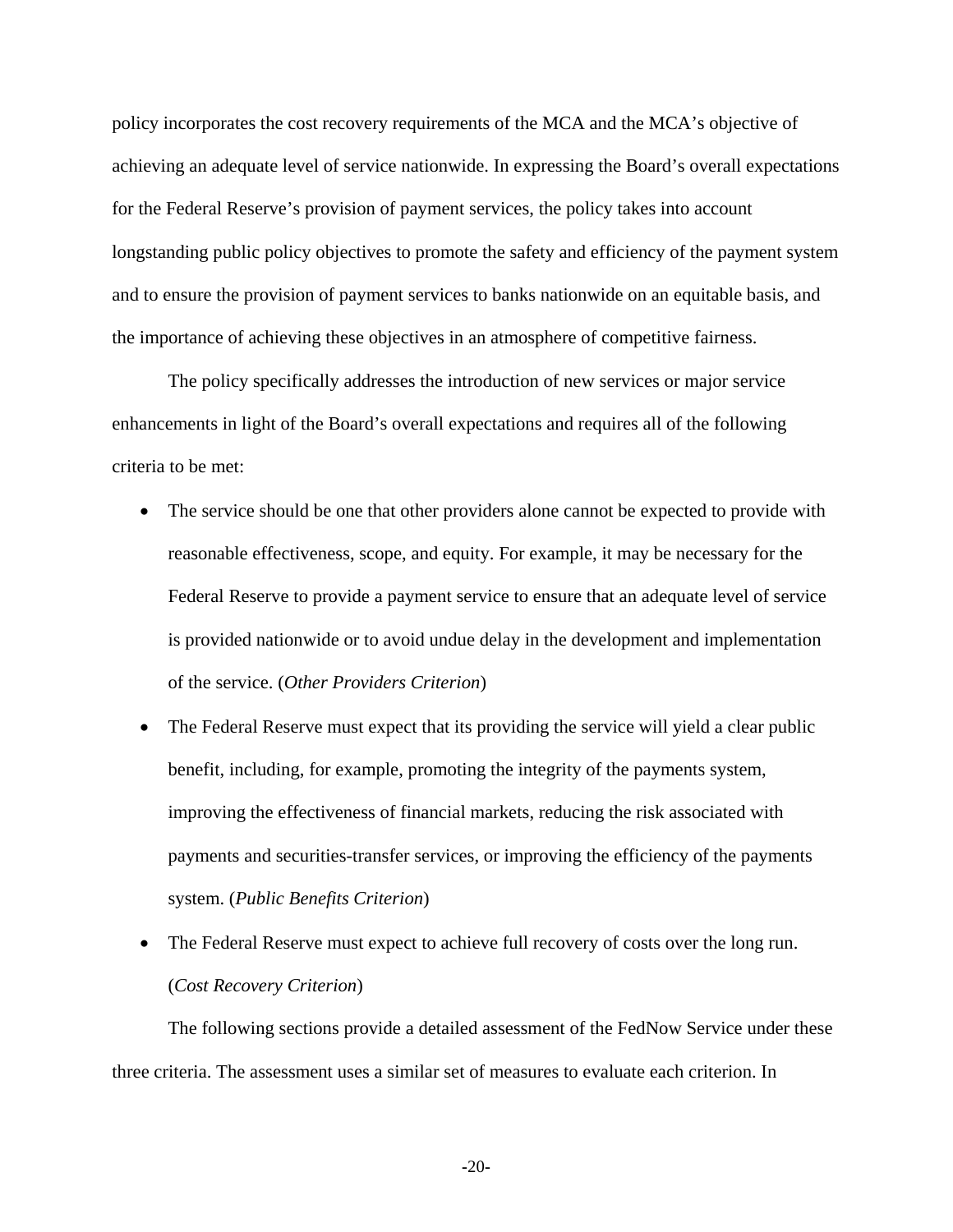particular, the *Other Providers Criterion* and the *Public Benefits Criterion* both consider measures related to the Federal Reserve's broader objectives of promoting the accessibility, safety, and efficiency of the nation's payment system. However, the Board's policy requires considering whether public policy goals would be achieved according to these measures in two different situations: one where a service may be provided by other providers alone (*Other Providers Criterion*), and a second where the Federal Reserve develops a new service or major service enhancement (*Public Benefits Criterion*).

In the assessment that follows, the Board applies the common set of measures first in evaluating the *Other Providers Criterion* and then again in evaluating the *Public Benefits Criterion*. Such an approach creates overlap and some repetition in the analysis of each criterion. The Board believes that this approach is necessary to ensure a comprehensive assessment. Specifically, this approach allows a more systematic assessment of whether, relative to other providers, the Federal Reserve's provision of a service can be expected to advance desirable outcomes in the payment system that are consistent with public policy goals and might otherwise not be achieved by other providers alone.

The Board's policy also requires a forward-looking evaluation of the probable or likely future state of the payment system over the long run, with or without Federal Reserve action.<sup>[34](#page-20-0)</sup> Therefore, when assessing new services or major service enhancements, the Board focuses on expected long-term outcomes and does not require a determination that each of the criteria is satisfied at present or will be with certainty in the future. Requiring such certainty would prevent

 $\overline{a}$ 

<span id="page-20-0"></span><sup>&</sup>lt;sup>34</sup> The Board's focus on expected long-term outcomes predates both the MCA and the Board's policy for assessing new services or major service enhancements. For example, the Federal Reserve undertook efforts to pilot ACH services in the late 1960's because of the expected long-term potential of those services for improving the payment system. These services were fully operational in the early 1970s and were intended, in part, to address growing paper check volumes, which the Board expected would eventually exceed 50 billion items 15 years later, in the mid-1980s.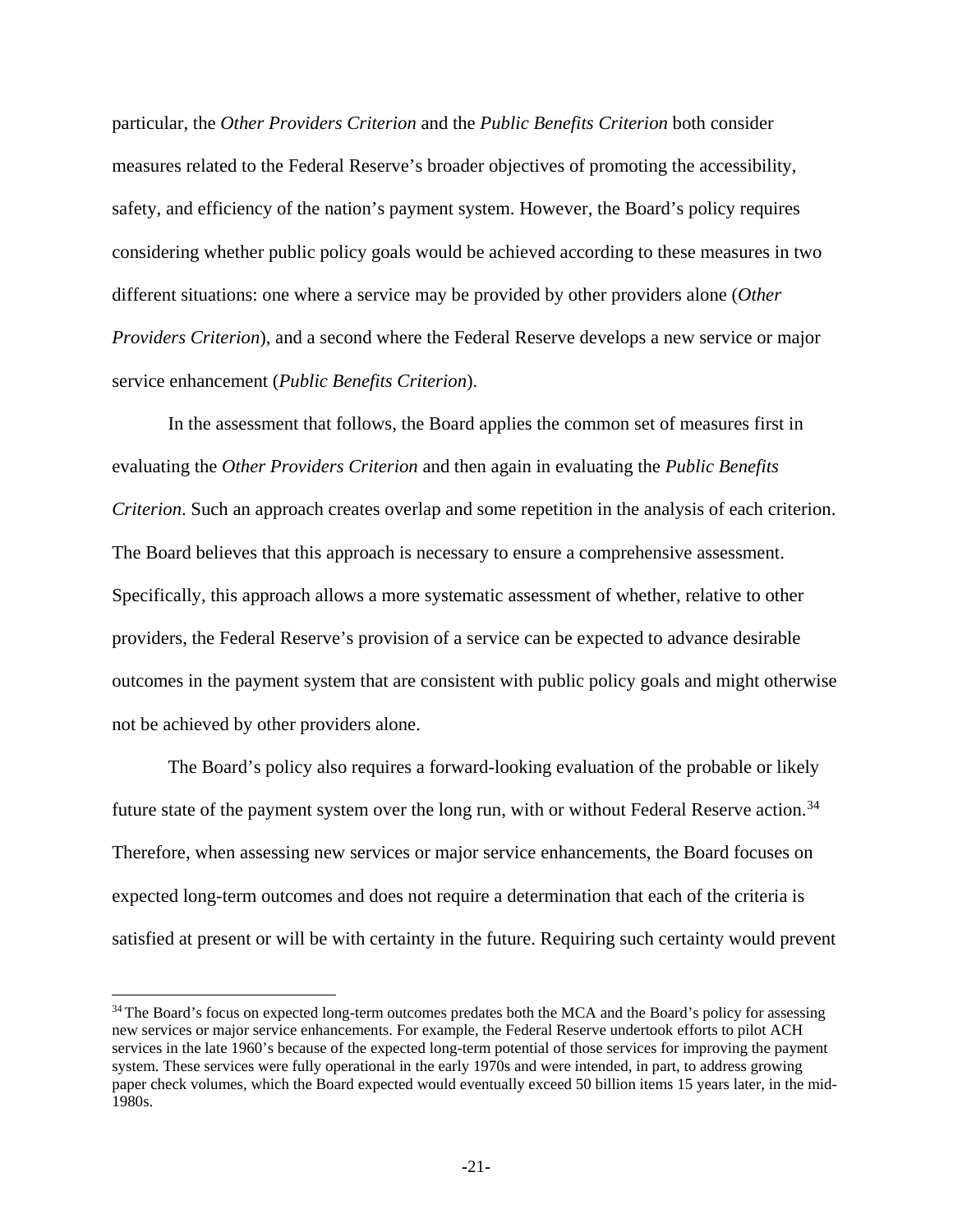the Federal Reserve from acting until after negative consequences occur, making any detrimental effects more difficult, if not impossible, to remedy. For example, as noted in the Board's policy, it may be necessary for the Federal Reserve to provide a payment service to avoid an undue delay in the development and implementation of the service. Waiting until undue delay had already occurred, however, would render ineffective the Federal Reserve's objective of providing such a service to facilitate its timely development and implementation.

*A. Other Providers Criterion: The service should be one that other providers alone cannot be expected to provide with reasonable effectiveness, scope, and equity. For example, it may be necessary for the Federal Reserve to provide a payment service to ensure that an adequate level of service is provided nationwide or to avoid undue delay in the development and implementation of the service.*

The Board's *Other Providers Criterion* balances the important role that the private sector plays in providing payment services to the public with the Federal Reserve's overall mission to promote the accessibility, safety, and efficiency of the nation's payment system. Therefore, the Board first considers whether the payment services that other providers alone can be expected to offer sufficiently advance the Federal Reserve's overall objectives in the payment system absent any Federal Reserve action.<sup>[35](#page-21-0)</sup> In the context of the FedNow Service, the Board's assessment of this criterion involves consideration of whether other providers alone can be expected to offer RTGS services for faster payments that advance the Federal Reserve's objectives according to the measures outlined below.

l

<span id="page-21-0"></span><sup>&</sup>lt;sup>35</sup> As noted previously, the Federal Reserve has already taken actions to support the ability of other providers to offer RTGS services for faster payments. In particular, the Board approved in 2017 guidelines for evaluating requests for joint accounts at the Reserve Banks intended to facilitate settlement between and among banks participating in private-sector payment systems for faster payments. One such account has been provided to a private-sector operator. Without these actions, other providers alone would be unable to provide RTGS services for faster payments , supported by a joint account at a Reserve Bank, that reproduce, as closely as possible, the risk-free nature of settlement in central bank money.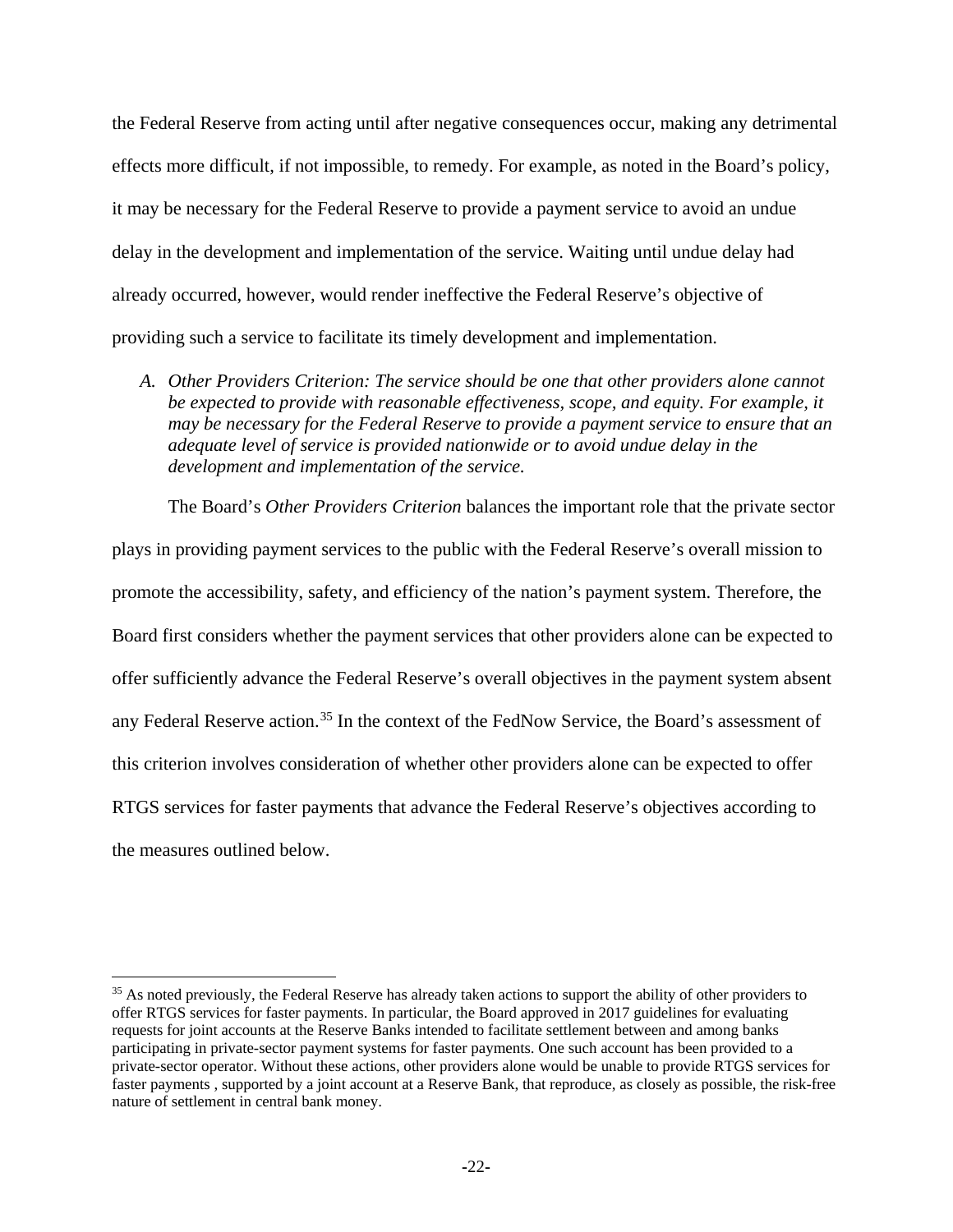## *1. Relevant Measures*

l

The Board's policy for assessing new services or major service enhancements considers three measures to evaluate expected outcomes under the *Other Providers Criterion*: scope, equity, and effectiveness.

# *a. Scope and Equity*

The measures of scope and equity in the Board's *Other Providers Criterion* reflect the Federal Reserve's objective of ensuring the adequate provision of payment services nationwide on an equitable basis. Taken together, these measures reflect the Federal Reserve's broader mission of promoting accessibility in the nation's payment system, as also considered in the *Public Benefits Criterion*.

The measure of scope takes into account the Federal Reserve's policy goal, and an objective of the MCA, to achieve an adequate level of payment services nationwide. Providing payment services that are accessible to virtually all U.S. banks benefits all payment system participants by facilitating ubiquitous payment services and allowing the full realization of network effects.[36](#page-22-0) Therefore, the *Other Providers Criterion* includes consideration of whether other providers alone can be expected to provide a service that is accessible to banks nationwide and on terms that are equitable and facilitate broad participation.

The measure of equity reflects the Federal Reserve's objective to ensure the provision of payment services to banks on an equitable basis. The availability of payment services to banks on an equitable basis promotes competition and a level playing field in the payment industry overall. Equity comprises a number of elements, including whether a service is broadly accessible to banks on reasonable terms and in comparable quality, whether a service is provided

<span id="page-22-0"></span><sup>&</sup>lt;sup>36</sup> When network effects are present, the value of a service to each user increases as the total number of users grows.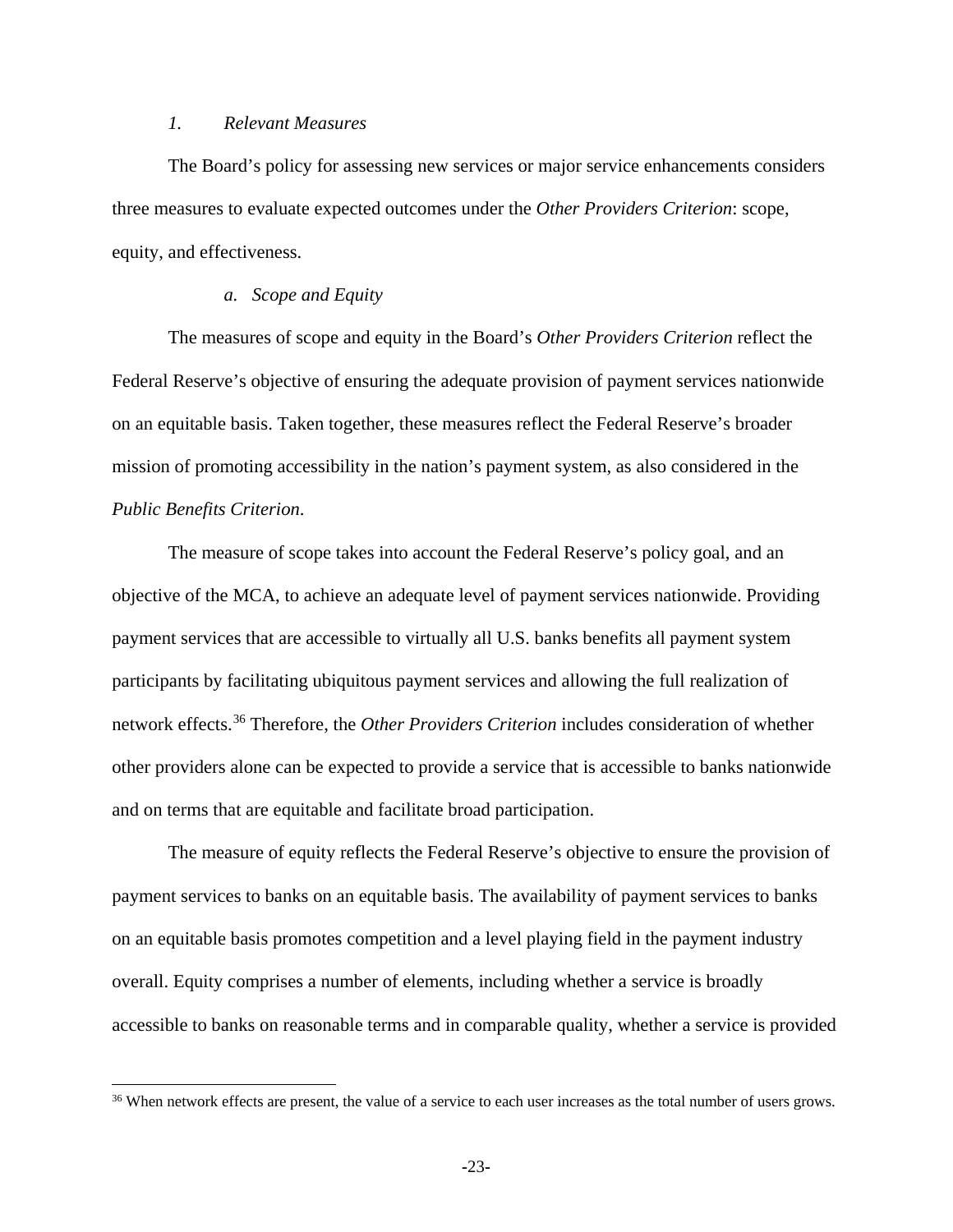in a transparent manner, and whether a service has adequate measures in place to take into account the interests and needs of virtually all industry stakeholders. Moreover, equity considerations can affect banks' decisions to join a payment service, which can feed back into the measure of scope.

### *b. Effectiveness*

The measure of effectiveness addresses the extent to which other providers alone can be expected to advance desirable outcomes in the U.S. payment system. In the context of the *Other Providers Criterion*, effectiveness can be viewed through the elements of safety and efficiency, key objectives that the Federal Reserve seeks to promote in the U.S. payment system.

The element of safety reflects the Federal Reserve's objective to promote the safe functioning of the U.S. payment system. $37$  The safety of a payment system depends on many factors, including the security of individual transactions, the general resiliency of end-user services, and resiliency mechanisms for addressing specific events, such as bank failures, operational outages, or natural disasters and other systemic events. A safe payment system is crucial to economic growth and financial stability because the effective operation of markets for virtually every good and service is dependent on the smooth functioning of the nation's banking and payment systems.

The element of efficiency reflects the Federal Reserve's objective to promote the efficient functioning of the U.S. payment system.<sup>[38](#page-23-1)</sup> Efficiency encompasses a number of factors, including whether a service is provided in a cost-efficient manner, whether it results in efficiency

 $\overline{a}$ 

<span id="page-23-0"></span> $37$  The element of safety may be referred to as integrity in other contexts.

<span id="page-23-1"></span><sup>&</sup>lt;sup>38</sup> Improvements in the efficiency of the payment system were a central motivation when Congress originally established an operational role in the payment system for the Federal Reserve. Congress's decision to make the Federal Reserve an active participant in the payment system when it passed the Federal Reserve Act in 1913 was, in part, a response to inefficiencies that resulted from the circuitous routing of checks in the early 1900s to avoid presentment fees.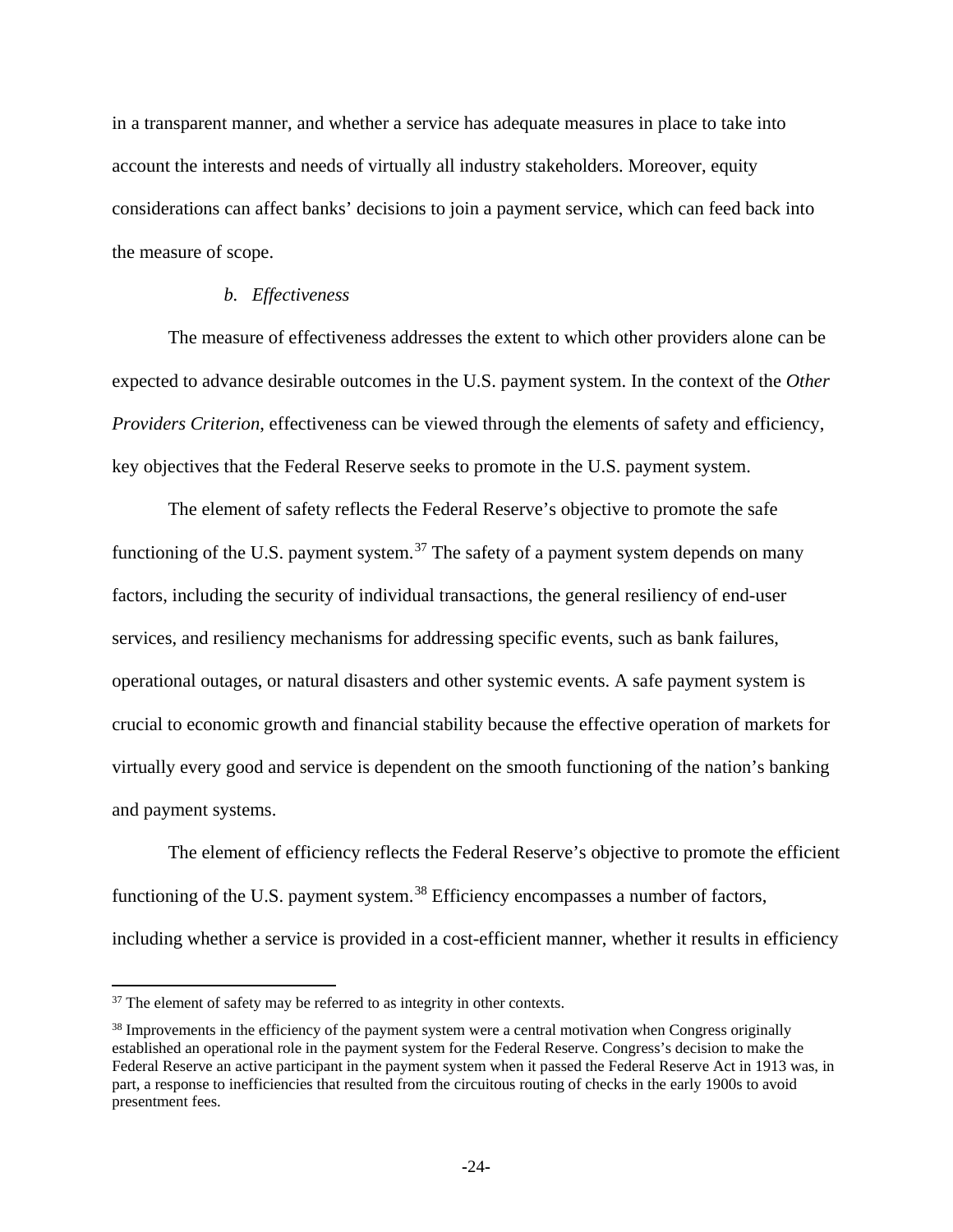gains brought about by competition and innovation, and whether it achieves sufficient scope to realize the efficiency benefits of network effects. An efficient payment system facilitates and encourages economic activity, whereas an inefficient payment system can result in frictions and costs that could hinder economic activity and dampen growth.

### *2. Public Comments*

 $\overline{\phantom{a}}$ 

### *a. Scope and Equity*

More than 200 commenters expressed views on whether other providers alone will provide RTGS services for faster payments with reasonable scope and equity.<sup>[39](#page-24-0)</sup> Approximately 175 commenters, representing a wide variety of distinct interests, raised concerns that other providers alone will not be able to implement services that can achieve nationwide scope or to provide broadly accessible RTGS services for faster payments on an equitable basis.<sup>[40](#page-24-1)</sup> In contrast, approximately 30 commenters, mostly comprising large banks and private-sector operators, expressed views indicating that the private sector can provide RTGS services for faster payments built for banks of all sizes in the United States with reasonable scope and equity.

Many commenters focused on the private-sector RTGS service for faster payments, established in November 2017 and owned by the largest banks in the United States. Commenters that expressed a critical view of this service argued that a private-sector operator without the experience or infrastructure necessary for working with the majority of banks in the United States would face substantial challenges in establishing new connections and relationships with such banks. Some of these commenters argued that the process of doing so could take many

<span id="page-24-0"></span><sup>&</sup>lt;sup>39</sup> Approximately 35 additional commenters raised issues related to scope and equity but did not express a view about whether the other providers alone will be able to achieve nationwide scope or provide services with reasonable equity.

<span id="page-24-1"></span><sup>&</sup>lt;sup>40</sup> These commenters included small and midsize banks, individuals, consumer organizations, merchants, fintech companies, service providers, and trade organizations.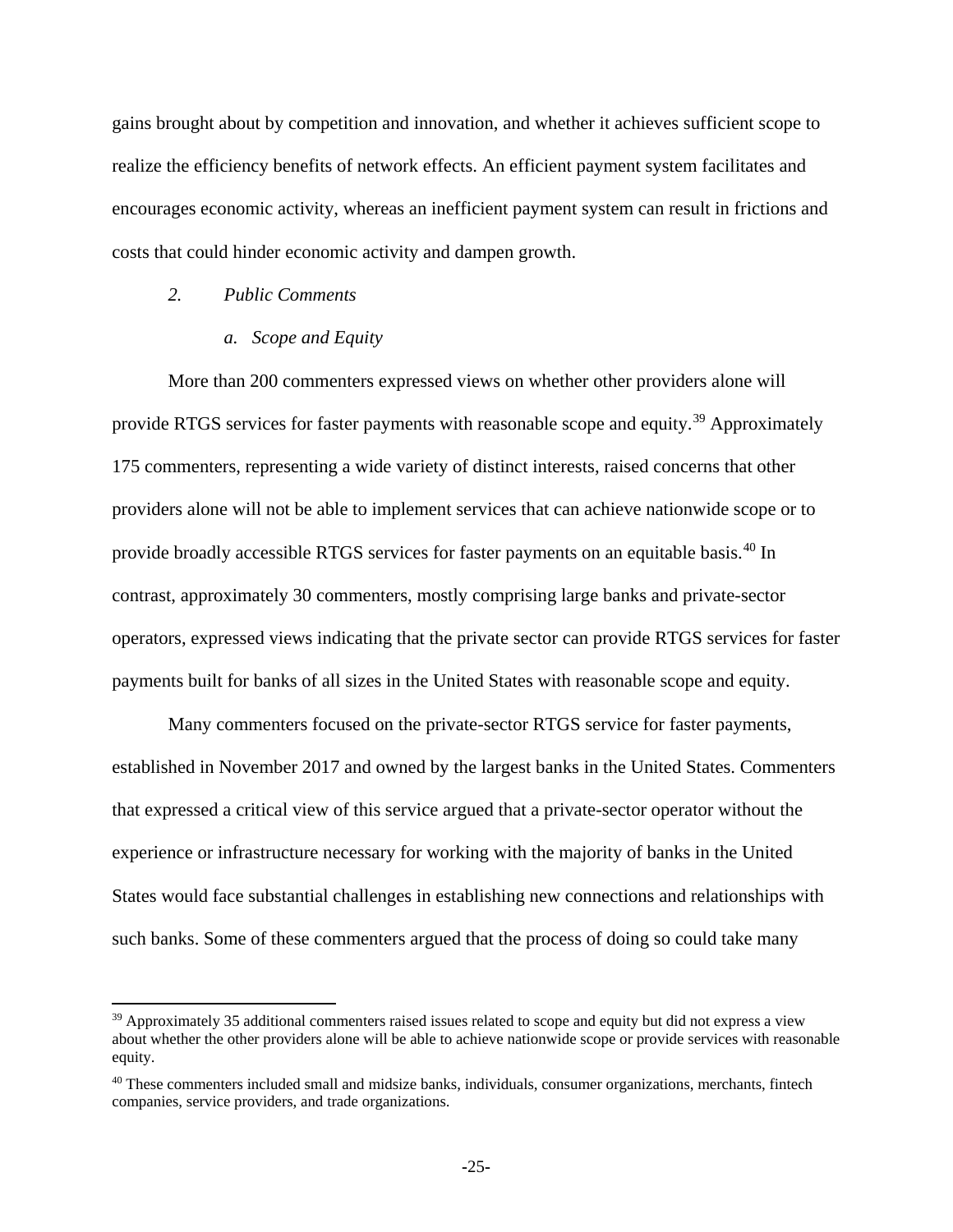years, with a few commenters suggesting it could take at least a decade or more, and others questioning whether such connections and relationships would ever be possible. These commenters frequently argued that a private-sector service, particularly one provided by an operator that they believe has been historically focused on serving large banks, will not adequately account for the unique challenges facing smaller banks and may struggle to scale its services to allow access for the nation's more than 10,000 banks. Some commenters also expressed doubt that use of service providers, acting as agents for banks that do not wish to connect to the service directly, will allow private-sector services to achieve nationwide reach.

Some commenters also indicated that perceived equity concerns may further affect the ability of private-sector RTGS services to achieve reasonable scope. In particular, as described later, approximately 100 commenters, mostly from small and midsize banks and trade organizations, raised equity concerns related to private-sector RTGS services, indicating they may avoid joining such services in light of those concerns.

Other commenters, comprising private-sector operators and large banks, argued that the existing private-sector RTGS service for faster payments was on course to reach almost half of U.S. deposit accounts by the end of 2018. These commenters further stated that the service has a credible plan for reaching near ubiquity at the end of 2020 by, among other things, using service providers to facilitate participation of small and midsize banks. These commenters also argued that the service should have time to demonstrate its ability to achieve nationwide scope. These commenters further argued that, by publicly announcing the possibility of developing an RTGS service for faster payments, the Federal Reserve has stalled progress that the service could otherwise make towards achieving ubiquity.

**-**26**-**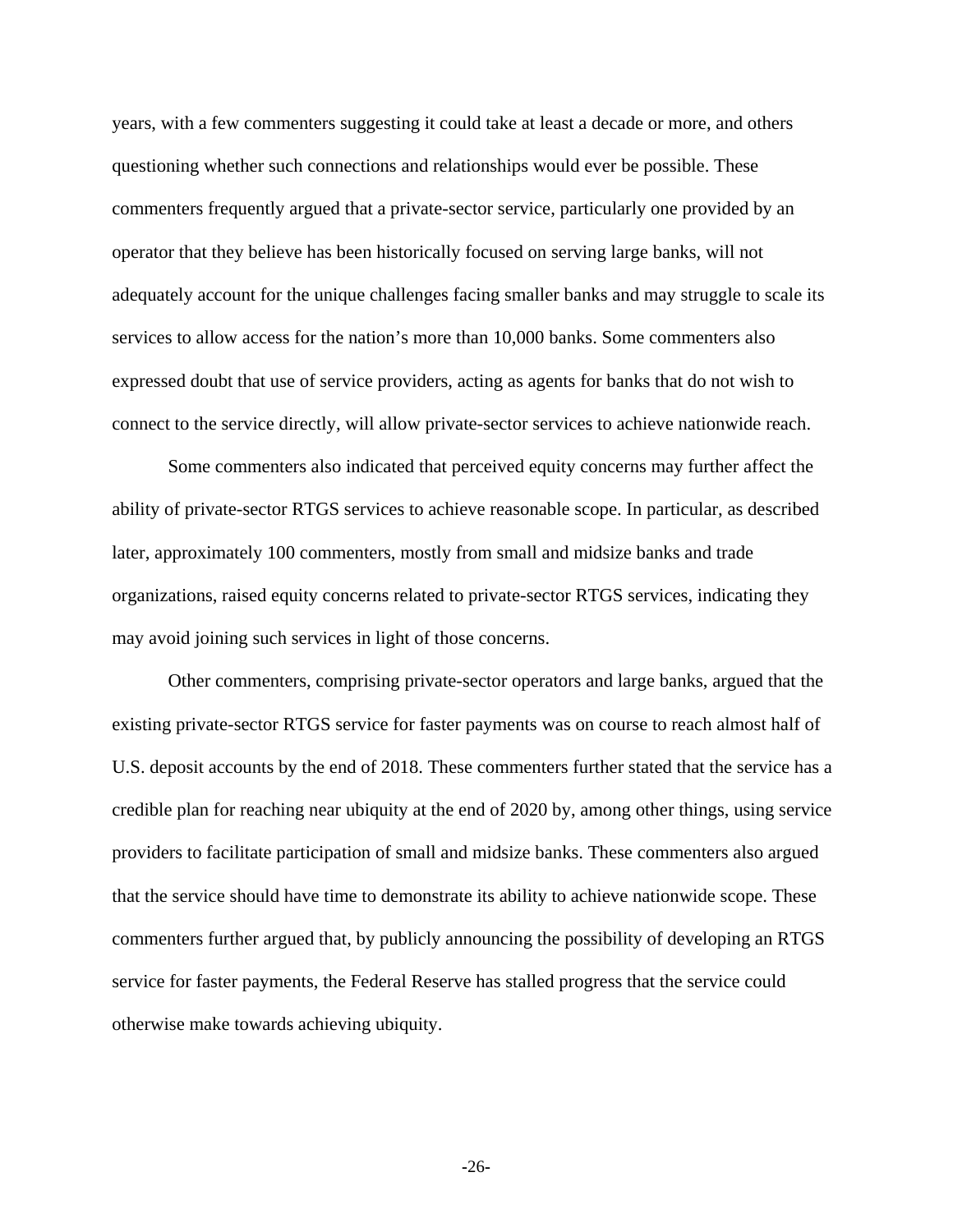Finally, some commenters expressed the view that, if a single private-sector operator were the only provider of a nationwide RTGS service in the United States, this outcome could adversely affect the environment for private-sector innovation and the development of new use cases. These commenters argued that an RTGS operator with a dominant market position would have substantial impact on the emergence of potentially innovative uses of faster payments through its policies and prices, such that it could limit uses of faster payments that were not in its business interest or the interest of its owners. In contrast, other commenters argued that the existing private-sector RTGS service for faster payments has the ability to support a wide variety of use cases and can serve as a platform for innovation in end-user payment services.

With respect to equity, many small and midsize banks, as well as commenters that would be end users of faster payment services settled via RTGS, such as individuals and merchants, expressed concern that the private-sector RTGS service is unlikely to be delivered in an equitable manner. Small and midsize banks in particular argued that it is likely that smaller banks, which are not owners of the private-sector service, will be unable to gain access to the service on reasonable terms and in a transparent manner over the long run. Some commenters noted the stated commitment of the service's operator to address equity concerns through its pricing and access policies but questioned whether it will maintain these commitments in the future, arguing that doing so may not be in the long-term business interest of the operator's owner banks. In particular, commenters questioned whether the operator would maintain a uniform pricing structure, especially if it achieves a dominant market position.

Several small and midsize banks expressed further concerns, unrelated to pricing, that an RTGS service for faster payments established by competitors with a business profile different than their own will not provide them with equitable service. Many smaller banks argued that the

**-**27**-**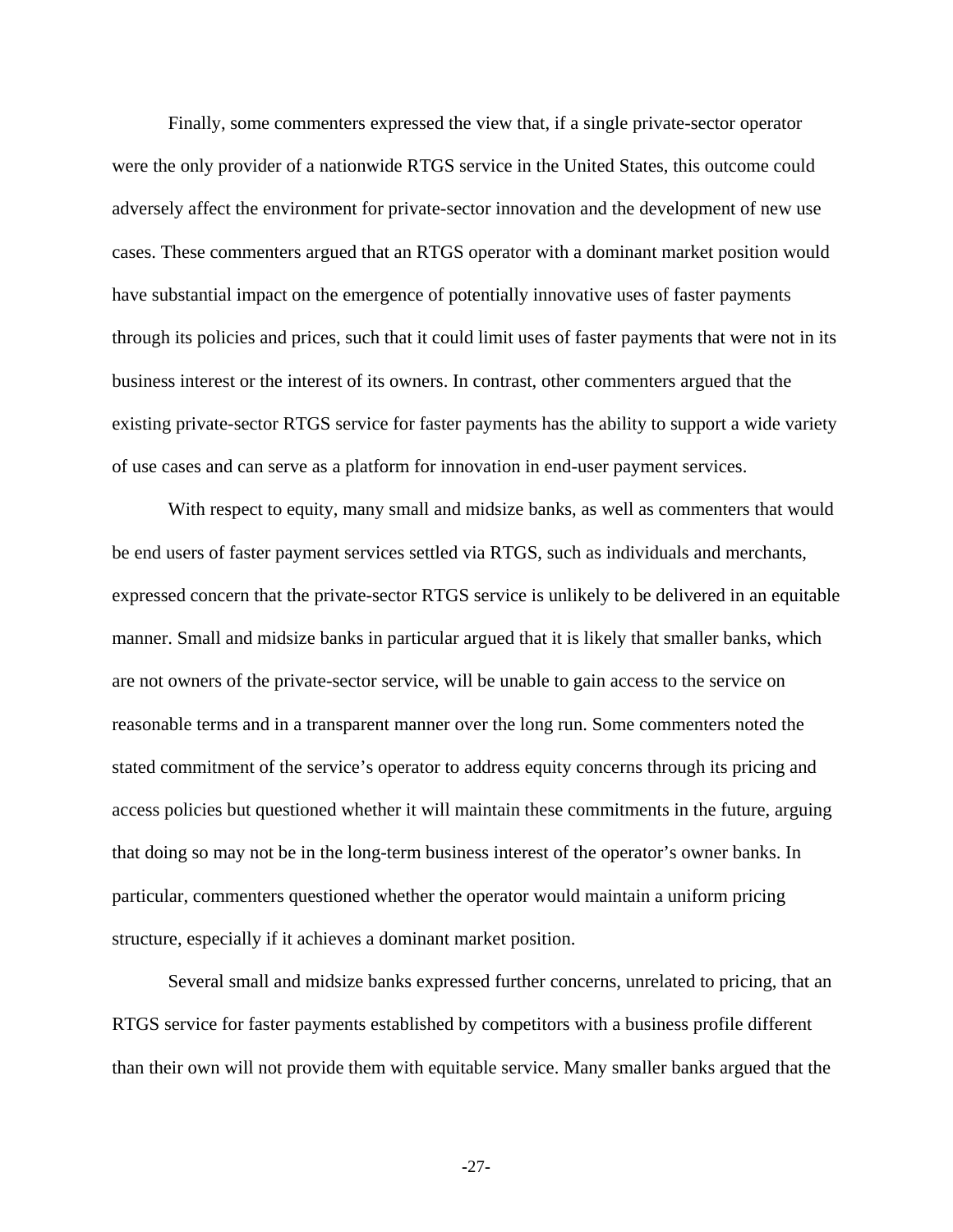service's operator will not understand their business needs and will be unlikely to take into account their interests, particularly if they are excluded from its governance processes. For example, some commenters argued that non-owner banks have no meaningful role in the service's rulemaking or pricing decisions compared with the service's owner banks. In addition, several commenters expressed concerns that joining the service could grant their competitors a competitive advantage by allowing them access to detailed information about their payment operations and customer base.

Other commenters, mostly private-sector operators and large banks, argued that the operator of the private-sector RTGS service for faster payments has demonstrated its willingness to accommodate the interests and needs of a wide variety of prospective participants and has taken concrete steps to facilitate near-universal access on equitable terms. In particular, these commenters emphasized that the service's pricing terms, including a uniform pricing structure without minimum volume requirements or volume discounts common in other payment systems, do not favor any particular type of bank and demonstrate the equitable and impartial provision of the service. These commenters also argued that the service's use of service providers facilitates access for banks of all sizes and promotes equitable access to the service. Several of these commenters also stated that the service operates in a transparent manner, for example, by making its rules publicly available. Finally, these commenters noted that the service's operator plans to incorporate input from small and midsize banks, as well as other stakeholders, through advisory panels and other types of engagement, and argued that such measures should be sufficient to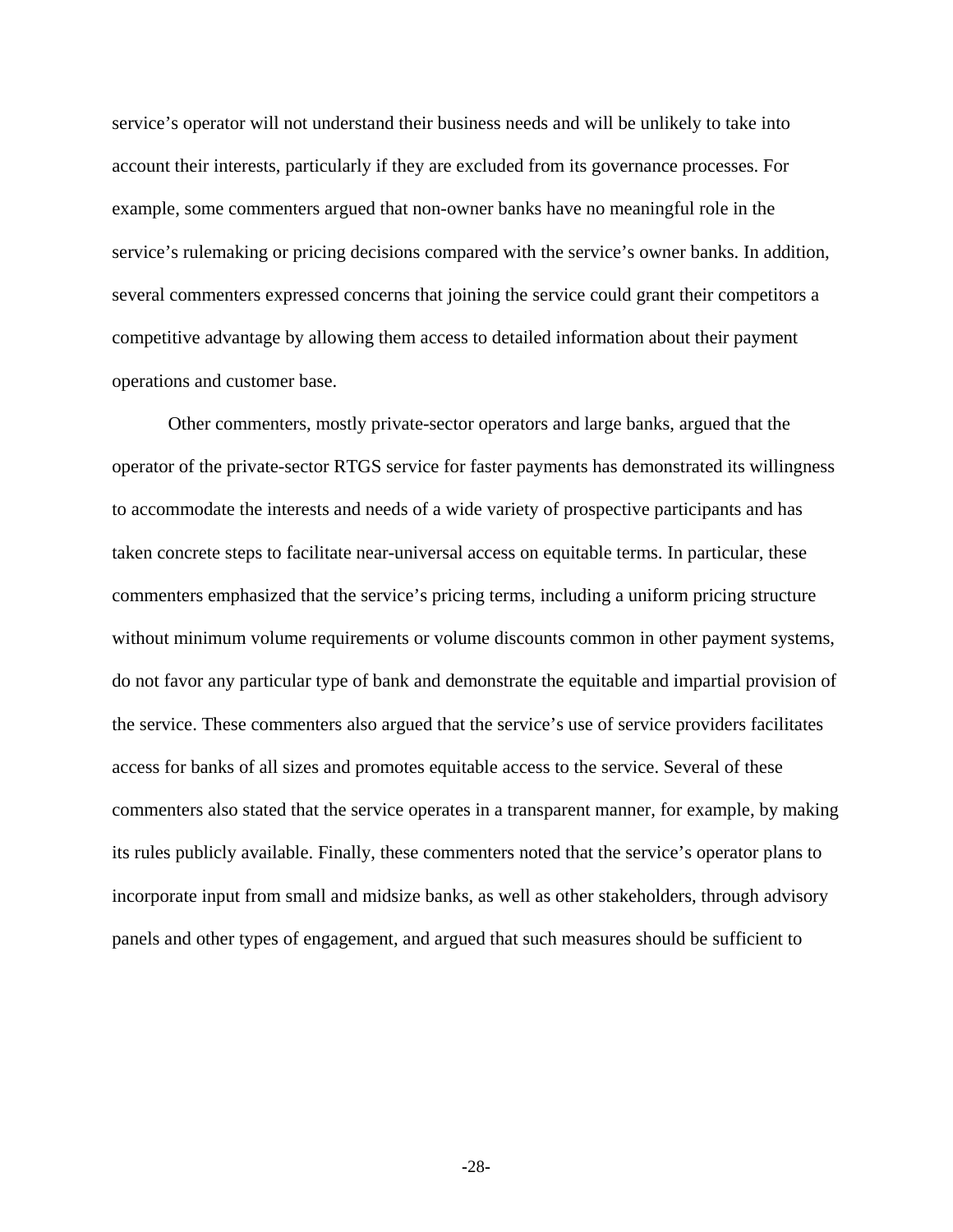assure non-owner banks that they will receive access to the service on an equitable basis, today and in the future. $41$ 

### *b. Effectiveness*

l

Overall, more than 200 commenters raised issues related to the safety and efficiency of settlement arrangements for faster payments. Approximately 180 commenters, representing a wide variety of distinct interests, raised topics that indicate safety or efficiency concerns may result from other providers alone providing settlement arrangements for faster payments.<sup>[42](#page-28-1)</sup> In contrast, around 30 commenters, comprising large banks, trade organizations, and private-sector operators, indicated that the provision of such services by other providers alone would promote a safe and efficient payment system.

Whether RTGS services for faster payments offered by other providers alone will be reasonably effective in promoting the efficiency of the U.S. payment system depends in large part on whether such services achieve nationwide reach. As discussed in the context of scope, many commenters expressed concerns about the ability of private-sector RTGS services for faster payments to achieve nationwide reach, which commenters suggested would prevent an RTGS infrastructure from fully realizing potential efficiency benefits.<sup>[43](#page-28-2)</sup>

Many commenters also addressed potential efficiency concerns if an RTGS infrastructure for faster payments attains nationwide reach but is provided by a single dominant private-sector operator. In particular, approximately 120 commenters, representing a wide variety of distinct

<span id="page-28-0"></span><sup>&</sup>lt;sup>41</sup> As discussed in detail later, the service's operator announced changes in early 2019 intended to reinforce its intention to be inclusive and equitable.

<span id="page-28-1"></span><sup>&</sup>lt;sup>42</sup> These commenters included small and midsize banks, individuals, consumer organizations, merchants, fintech companies, service providers, trade organizations, and other interested parties.

<span id="page-28-2"></span><sup>&</sup>lt;sup>43</sup> Such benefits would stem primarily from the full realization of network effects with virtually all banks participating in the RTGS infrastructure for faster payments.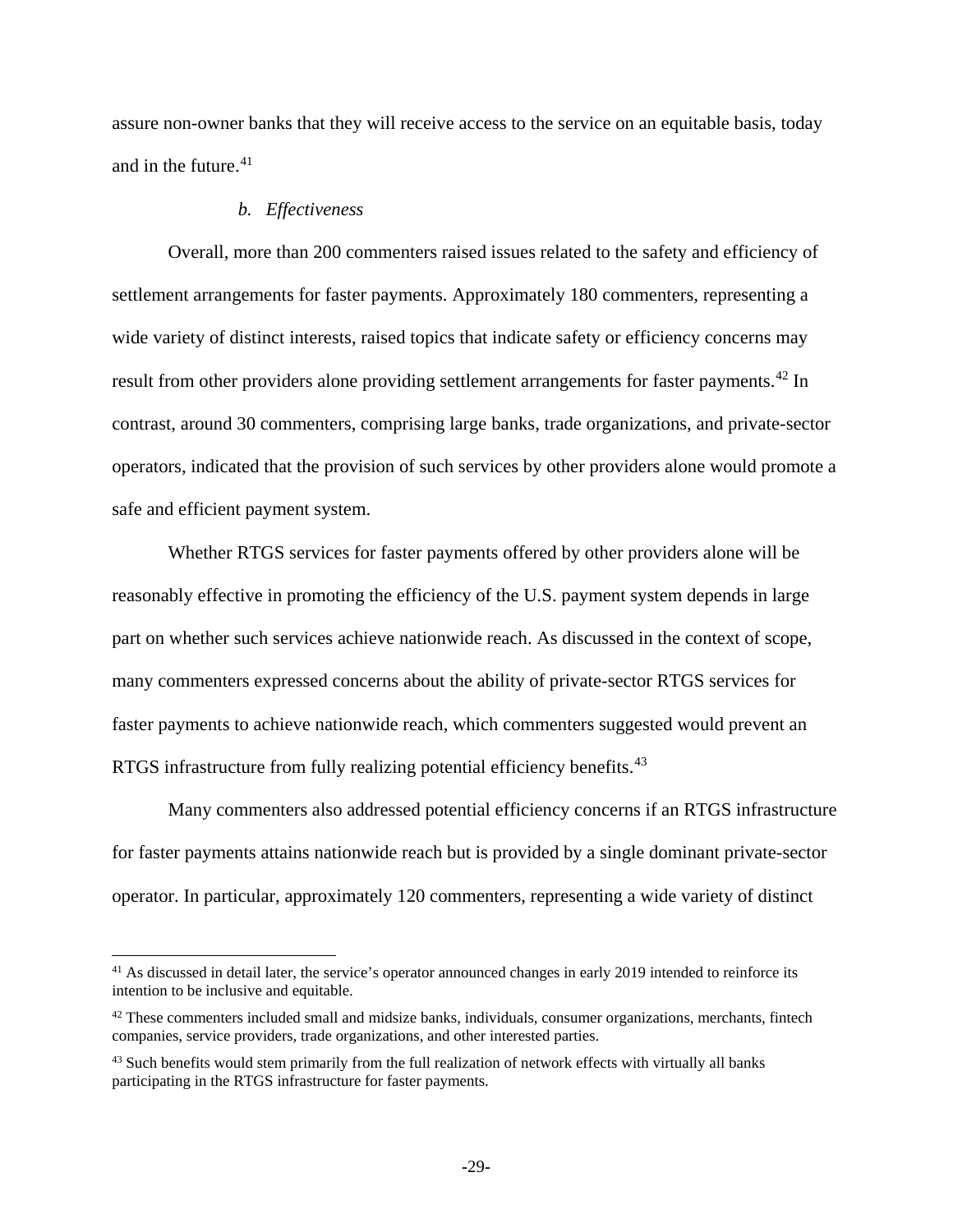interests, noted various ways in which a dominant private-sector RTGS operator could use its market power to harm efficiency.<sup>[44](#page-29-0)</sup> Many commenters noted that payment markets with either limited competition or a dominant private-sector operator often exhibit monopolistic pricing. Other commenters expressed concerns that, in the long term, evolution of such a service could be driven primarily by the desire of the dominant operator to retain its position in the market and forestall entry of other potential providers, to the detriment of competition and efficiency gains that might result from competition. Some commenters, particularly individuals and merchants, specifically pointed to issues with payment cards as examples of challenges that the market may face with a dominant operator. For example, these commenters raised concerns about high prices and impediments to competition and innovation that they believe occur in the payment card market.

Approximately 30 commenters, mostly large banks and private-sector operators, argued that a single provider of RTGS services for faster payments would be able to serve the market adequately and that the presence of multiple RTGS services could lead to market inefficiencies such as fragmentation and increased connection costs. As discussed in the context of scope, these commenters argued that the private-sector RTGS service for faster payments is on course to achieve nationwide reach, which would allow it to realize efficiency gains through participants' ability to exchange payments with a wide range of counterparties. A few of these commenters argued that, should the service achieve nationwide reach, additional entrants would not be able to generate incremental benefits to justify their setup and operational costs from an efficiency perspective. Many of these commenters further expressed concerns that should multiple RTGS

 $\overline{\phantom{a}}$ 

<span id="page-29-0"></span><sup>44</sup> These commenters included small and midsize banks, individuals, consumer organizations, merchants, fintech companies, service providers, and trade organizations.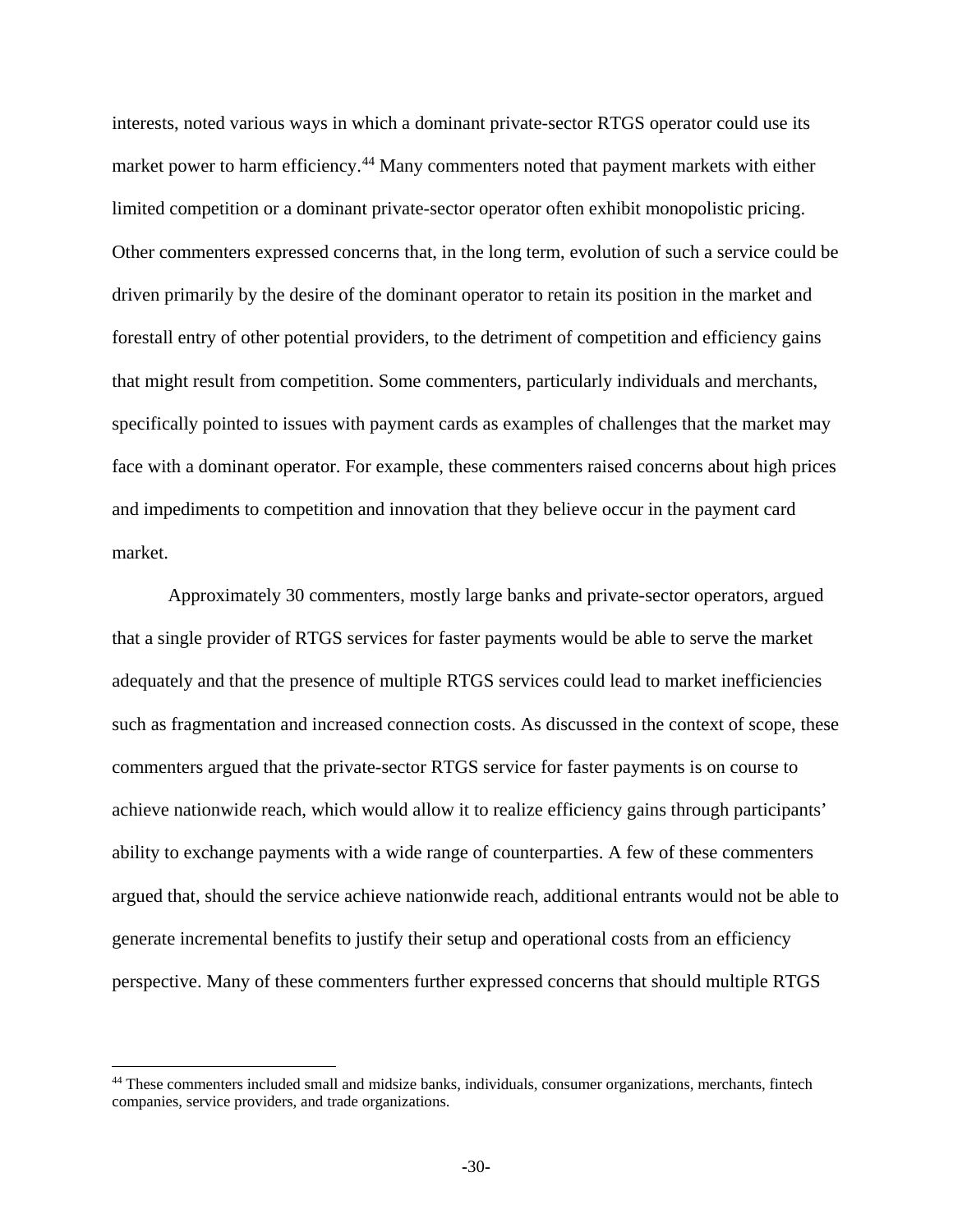services for faster payments enter the market, but not be able to interoperate, banks would either need to incur high costs of connecting to multiple RTGS services or would need to choose to connect to just one of multiple RTGS services, resulting in an inefficient, fragmented faster payment market. These commenters argued that, as a result, a single provider is the most efficient way to provide RTGS services for faster payments.

With respect to innovation in a market with a single dominant private-sector RTGS service for faster payments, some commenters argued that a lack of competition would curtail innovation in the nascent market for faster payments, resulting in higher costs and an inferior product. These commenters expressed the view that the provider would innovate to meet the needs of a narrow group of banks at the expense of smaller banks or certain end users. In contrast, other commenters expressed the view that the private sector is best positioned to foster innovation in faster payments, arguing that the private sector can quickly respond to market demand, in contrast to public-sector entities that need to follow a formal process to propose and implement certain types of operational changes. These commenters pointed to the clearing capabilities of the private-sector RTGS service for faster payments and its ability to support a variety of payment types, such as business-to-business or consumer-to-business payments, arguing that the service is a platform for innovation.

Many commenters expressed safety and resiliency concerns about the potential outcome of a nationwide RTGS infrastructure for faster payments being provided by just one privatesector operator, particularly as the prominence of faster payments grows over the long term. Many commenters specifically expressed concerns about the market being served by a single private-sector provider in the event of a systemic event or natural disaster. Several commenters argued that such an operator would be ineffective at providing resiliency and stability to the

**-**31**-**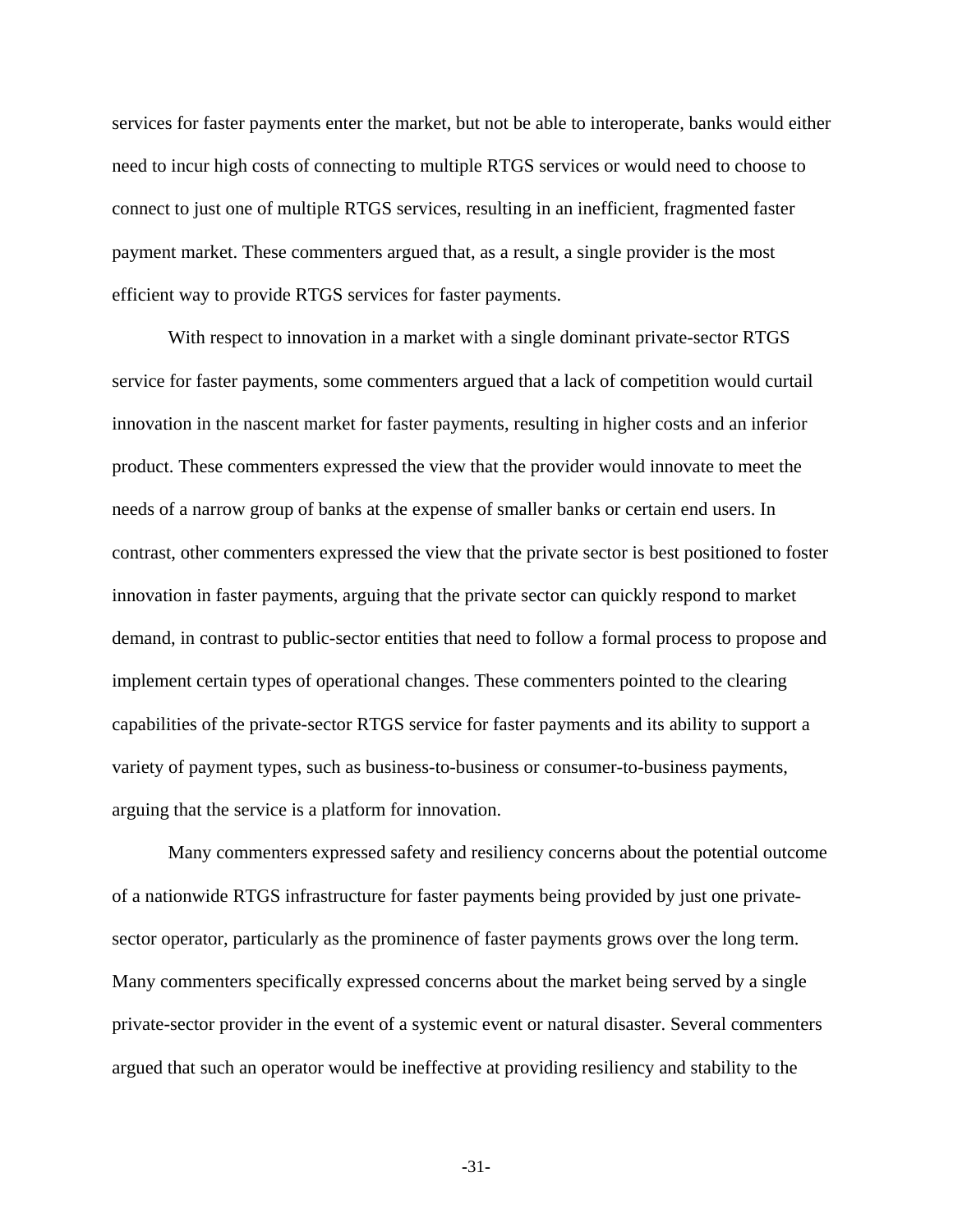faster payment ecosystem in times of crisis, particularly if the operator did not have previous experience managing disruptions that may occur across a wide range of banks or geographic areas. Some commenters expressed concern that a single private-sector operator would serve as a single point of failure in the faster payment market. Finally, some commenters expressed concerns that, if private-sector RTGS services for faster payments are unable to achieve nationwide reach, some banks may be unable to offer faster payment services to their customers altogether. The commenters further expressed concern that such a result would lead customers to adopt services provided outside of the banking industry, involving institutions that the commenters viewed as insufficiently regulated and potentially unsafe.

A few commenters, mostly from large banks and private-sector operators, noted that the operator of the private-sector RTGS service provides other payment services that have proven to be resilient in times of stress, including the financial crisis and natural disasters. These commenters stated that the operator has similarly designed its RTGS service for faster payments to be highly resilient.

### *3. Board Analysis*

The Board finds that substantial uncertainty exists about the long-term success of RTGS services for faster payments, despite actions already taken by the private sector. As articulated in the 2018 Notice, the Board continues to believe that RTGS is the appropriate strategic foundation for interbank settlement of faster payments. However, certain challenges may prevent other providers alone from implementing a nationwide RTGS infrastructure for faster payments that provides a basis for ubiquitous, safe, and efficient faster payments in the United States.

The magnitude of the task involved in achieving any large-scale improvement in the U.S. payment system, such as establishing a new foundational infrastructure for faster payments, is

**-**32**-**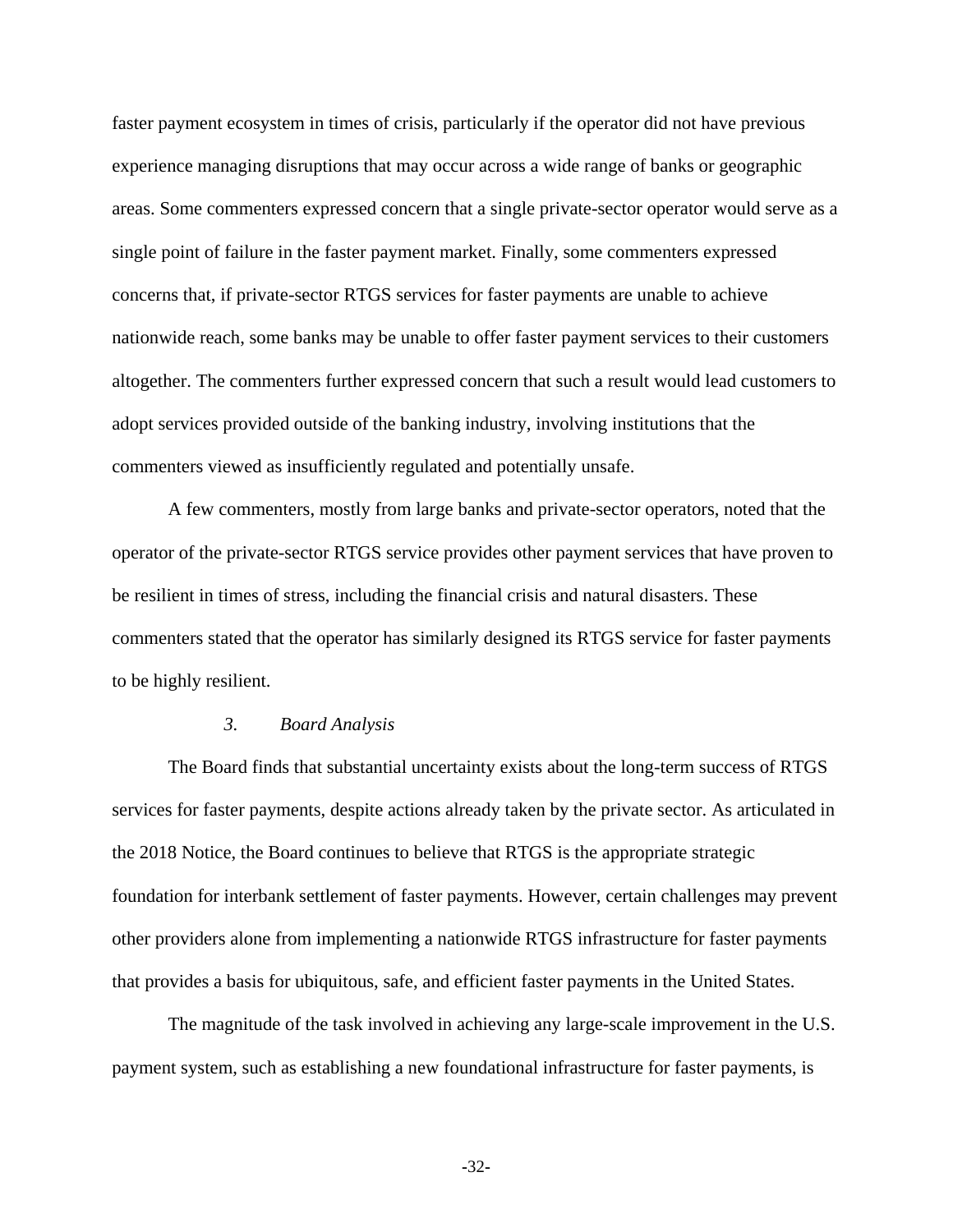significant. The banking industry plays a key role in the U.S. payment system, which necessitates the industry's involvement in payment system improvements.<sup>[45](#page-32-0)</sup> However, the United States has a highly complex banking system with more than 10,000 depository institutions, including commercial banks, savings banks, savings and loan associations, and credit unions.[46](#page-32-1) As a result, the U.S. banking system (and, by extension, the payment ecosystem) is extremely diverse, with a wide variety of market participants and stakeholders that have heterogeneous circumstances, interests, and needs.

This diversity inherently creates significant coordination challenges that, along with the high fixed costs necessary to develop RTGS services for faster payments, are likely to limit the number and type of entrants in the market.<sup>[47](#page-32-2)</sup> Indeed, only one private-sector RTGS service for faster payments has been established in the nearly six years since the Federal Reserve launched the SIPS initiative and articulated the goal of a ubiquitous, safe, and efficient faster payment

 $\overline{a}$ 

<span id="page-32-0"></span><sup>&</sup>lt;sup>45</sup> In the United States, deposits in accounts with banks comprise the monetary asset that is most widely held by the public to conduct payments. As of June 2019, the value of transferable deposits held by the public, including demand deposits and other checkable deposits, was \$2.17 trillion, while the value of currency in circulation outside banks was \$1.66 trillion. *See* Board of Governors of the Federal Reserve System, "Money Stock and Debt Measures—H.6 Release, Table 5," (July 11, 2019). Available at [https://www.federalreserve.gov/releases/h6/current/default.htm.](https://www.federalreserve.gov/releases/h6/current/default.htm)

<span id="page-32-1"></span><sup>&</sup>lt;sup>46</sup> As noted previously, these institutions vary greatly in terms of size, level of technical sophistication, and operational practices, as well as the customers and communities served. Institutions also vary with respect to the connections and relationships that they have with payment operators, service providers, and other intermediaries, such as bankers' banks and corporate credit unions.

<span id="page-32-2"></span> $47$  Specifically, with respect to coordination challenges, the diverse nature of the nation's banking system results in disparate operational and use-case needs, which can be difficult to accommodate. These disparate views and the large number of parties holding them make coordination challenging for any single entity attempting to establish a service that represents the interests and needs of diverse institutions. As a result, new services are likely to be developed by small groups of institutions with closely aligned interests, which may make such services less attractive to other types of institutions. Coordination between numerous institutions is also necessary to obtain funding because of the high fixed costs typically involved in the development of a new payment service. Such coordination is especially challenging when numerous institutions with limited resources try to assemble sufficient funds to develop their own services. As a result, new services are likely to be developed by small groups of institutions with significant resources.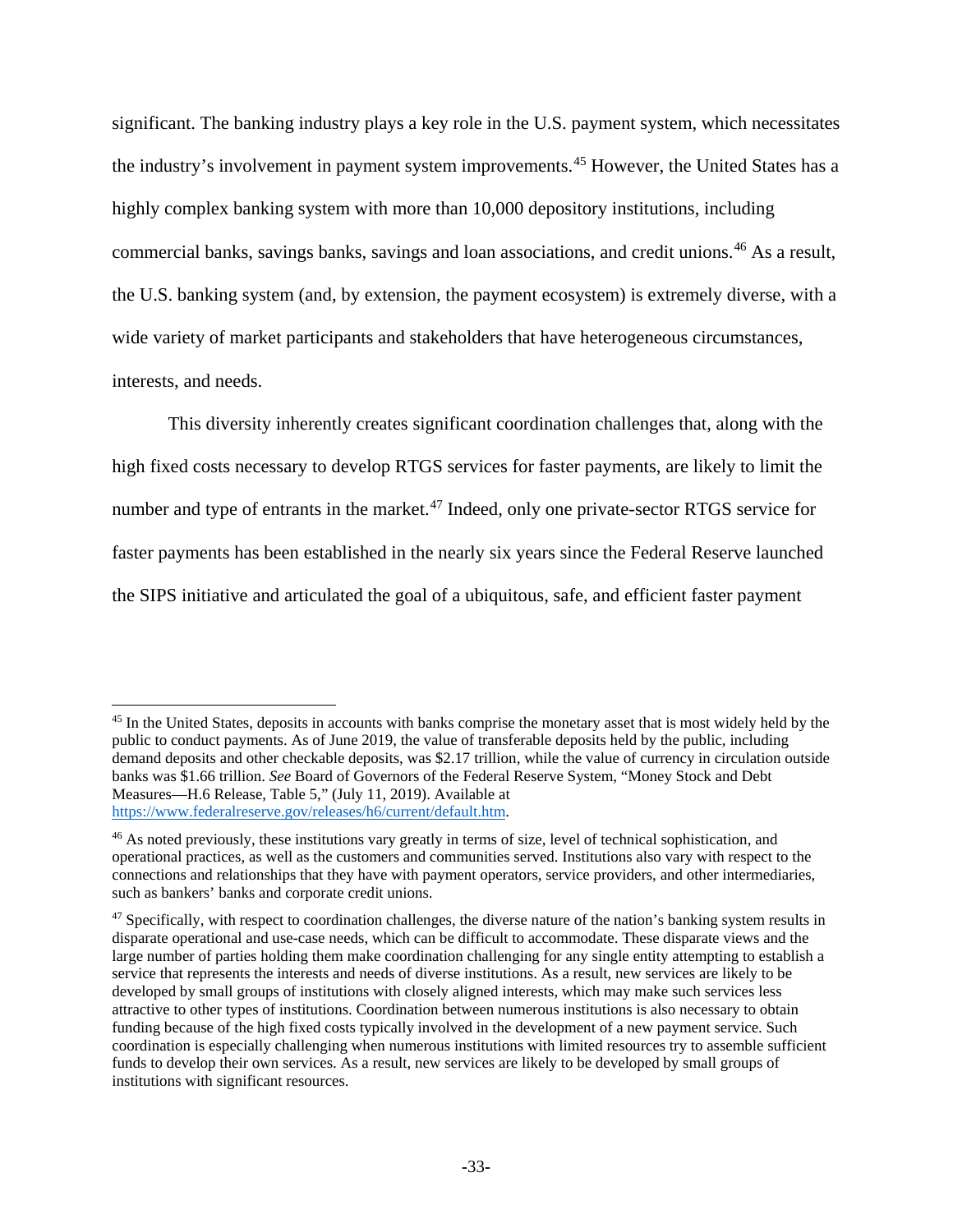system.<sup>[48](#page-33-0)</sup> Comments received by the Board support the expectation that this service is likely to remain the sole private-sector provider of RTGS services for faster payments in the United States.

Given this likely outcome, and in light of the comments received, historical context, and economic analysis, the Board does not expect that other providers alone will provide an RTGS infrastructure for faster payments with reasonable effectiveness, scope, and equity. Two issues in particular present significant obstacles: achieving nationwide scope on an equitable basis, and efficiency and safety issues likely to arise in a single-provider market.

## *a. Scope and Equity*

l

Achieving nationwide scope has been a recurring challenge for the U.S. payment system, and, to date, no single private-sector payment service provider of traditional payment services, such as check, ACH, funds transfer, or payment card services, has done so alone. Although the importance of network effects may give operators an incentive to pursue broad reach for new payment services, the cost and difficulty of reaching virtually all banks in an environment as complex as the U.S. banking industry means that many operators are unlikely to invest the resources and effort necessary to achieve true nationwide scope. Extending access to a few thousand banks, let alone the more than 10,000 diverse depository institutions necessary to achieve true nationwide scope, is especially costly and time-consuming for operators with limited relationships with and connections to these institutions. For this reason, private-sector operators have historically tended to concentrate on providing payment services to a subset of institutions, and existing payment systems, such as those for checks, ACH payments, funds

<span id="page-33-0"></span><sup>&</sup>lt;sup>48</sup> Faster payment services were established even earlier in some jurisdictions internationally. For example, the Faster Payment Service in the United Kingdom began operating in 2008, nearly 10 years before the U.S. payment industry began attempting to establish broadly accessible faster payment services. *See* "Fast payments – Enhancing the speed and availability of retail payments," *supra* note 1.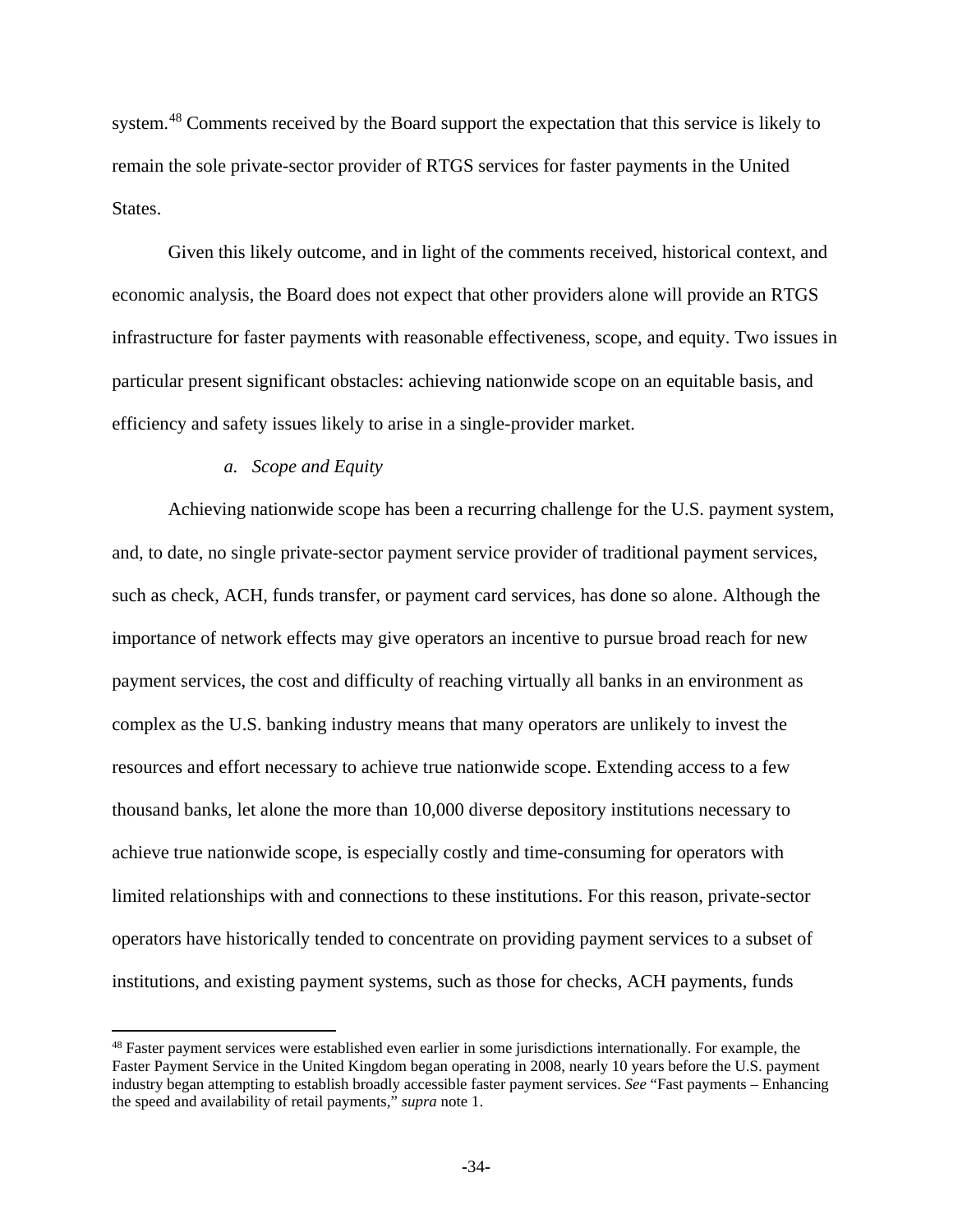transfers, and payment cards, all achieved nationwide reach with multiple providers of payment and settlement services.

A single operator of a new service aiming to achieve nationwide reach is likely to find that establishing costly new connections and providing adequate support to the significant number of smaller banks in the U.S. market is much harder than doing so for the few hundred largest banks or even a few thousand institutions. The benefit to a private-sector operator of ensuring access to the "long tail" of small banks in the United States is unlikely to outweigh the cost that it would incur to reach them. Given the small number of deposit accounts that each additional small bank would bring to the service, the diminishing returns generated by onboarding and supporting these banks are unlikely to offset the cost of doing so. Ultimately, the cost-benefit calculation of a single private-sector operator could lead it to forgo pursuing true nationwide scope, particularly if establishing new relationships with and connections to the large number of small banks proves more challenging or costly than anticipated.

The recently established private-sector RTGS service endeavors to achieve nationwide reach by extending access to banks of all sizes. Although the service can attain substantial reach across deposit accounts simply through connections with all of its large owner banks, measuring reach in terms of deposit accounts does not accurately reflect true reach across the nation's substantial number of smaller banks. Attaining such reach across deposit accounts through a small number of large banks would still leave the vast majority of the nation's 10,000 banks without access to the service. In fact, by the middle of 2019, banks that had joined the service represented less than one percent of the institutions in U.S. banking system.

For a number of reasons, it is unlikely that the private-sector RTGS service for faster payments alone will reach the thousands of small banks necessary to yield nationwide scope,

**-**35**-**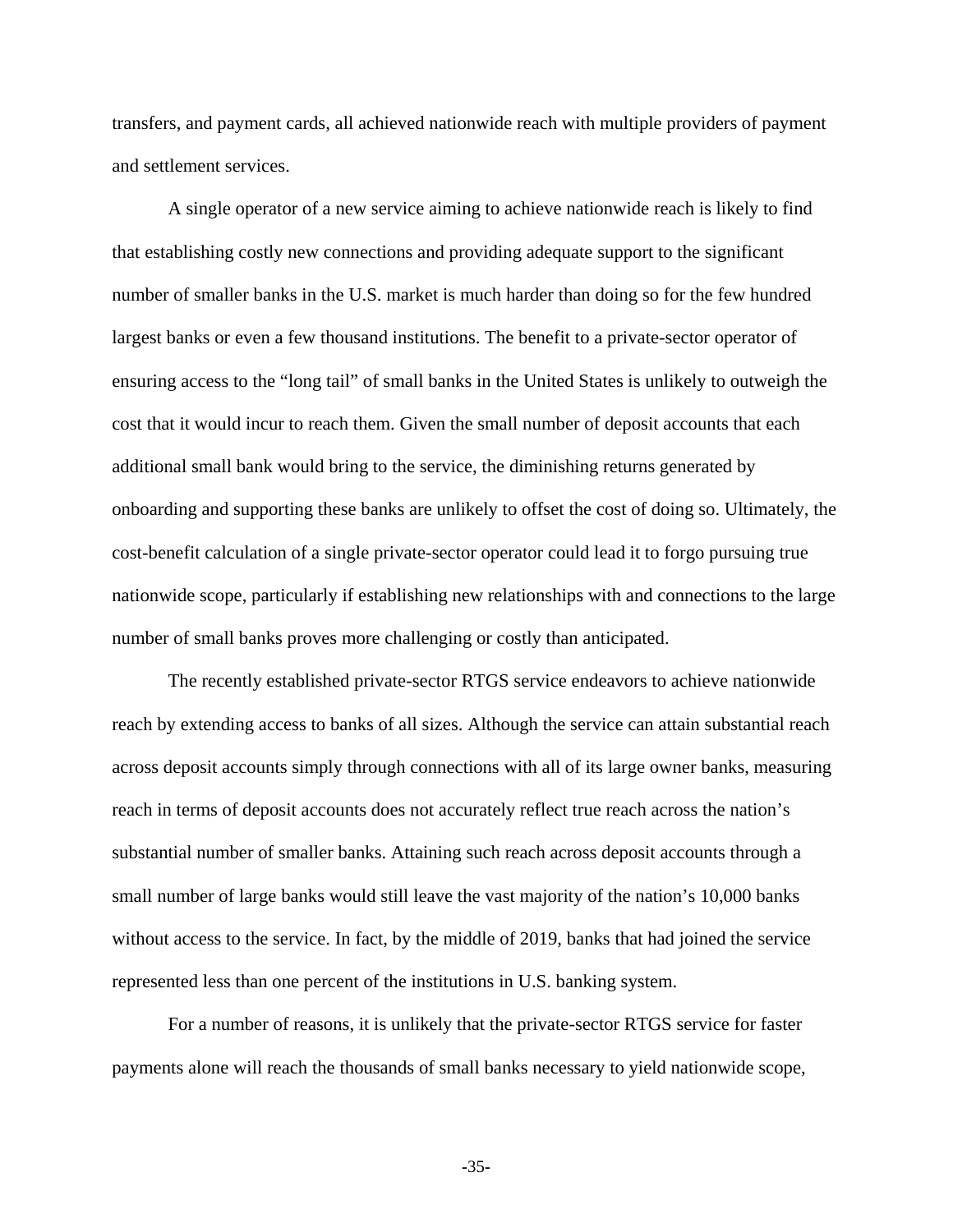even in the long term. Given its traditional focus on providing services primarily to a small number of large banks in the United States, the operator of the private-sector RTGS service would need to develop significant expertise to handle the large number and substantial diversity of U.S. banks. It would further need to expand and adapt its logistical support, currently geared towards its existing bank customers, for smaller and more diverse banks. Although the service plans to use service providers to extend reach to small and midsize banks, many commenters expressed concerns that building such connections to the service will nevertheless take many years. This problem may be exacerbated by the fact that many small and midsize banks do not currently have relationships with the service providers that work with the private-sector RTGS service or any relevant service provider.

The challenge of achieving nationwide scope for an RTGS infrastructure is likely to be further exacerbated by concerns of numerous commenters, representing large segments of the U.S. payment market, about whether access extended by the private-sector RTGS service for faster payments will be equitable. The operator of the service has looked to address these concerns by taking concrete steps to assure market participants of equitable treatment, now and in the future. In particular, it has publicly stated its commitment to a transparent and uniform pricing regime. In addition, the private-sector operator has taken measures to incorporate perspectives from non-owner stakeholders in its governance processes, including recent measures that involved adding seats for community banks and credit unions to the service's business committee and announcing business principles intended to guide the operation and maintenance of the service.<sup>[49](#page-35-0)</sup>

l

<span id="page-35-0"></span> $49$  On March 28, 2019, the service's operator announced that it had added four seats for community banks and credit unions to the service's business committee in an effort to expand the type and number of banks providing input to the service. At the same time, the service's operator also announced a set of business principles intended to guide the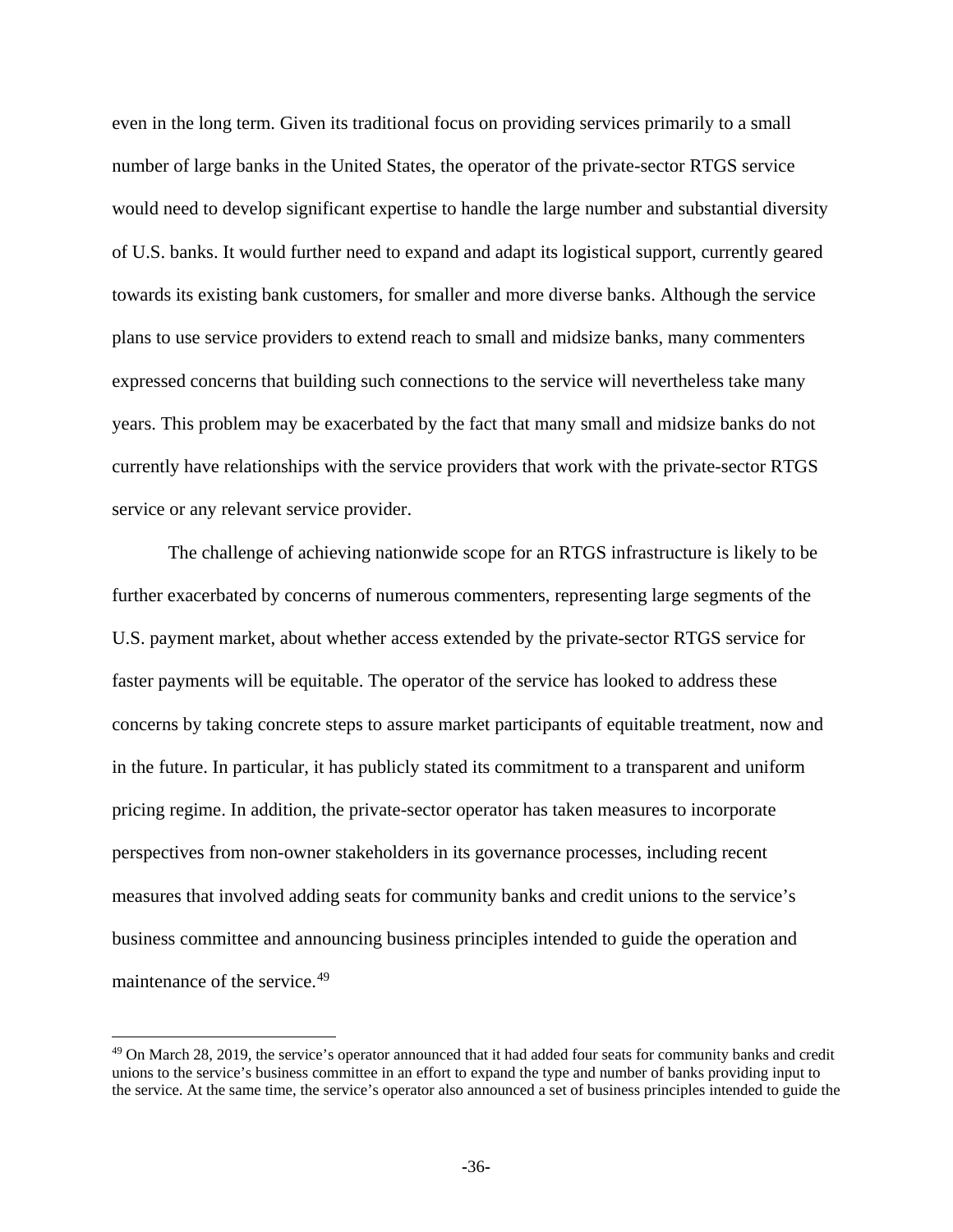Despite these steps, equity concerns may persist for a number of reasons. First, although the operator has stated its commitment to equitable pricing, nonprice measures can be equally important in determining whether services are provided equitably. For instance, an RTGS service for faster payments designed with a focus on large, technologically sophisticated banks may not be easily adopted by smaller banks, regardless of pricing structure.<sup>[50](#page-36-0)</sup> Second, a service owned by a small group of institutions with closely aligned interests will confront persistent concerns from other market participants that the service will not equitably represent the interests and needs of the broader payment industry. In particular, potential participants in the service may have concerns, as expressed by commenters, that its operator will have incentives to take actions that favor its owner banks at the expense of non-owner banks.<sup>[51](#page-36-1)</sup>

Concerns about future treatment may be particularly pronounced if it is perceived that the operator could alter its current commitments to equitable access in response to changing market conditions, such as the operator achieving a dominant position in the market for RTGS services for faster payments or, alternatively, facing the increased prospect of competition from other

 $\overline{a}$ 

operation and maintenance of the service as long as the service remains the nation's sole provider of faster real-time interbank clearing and settlement.

The principles include, for example, making rules publicly available, periodically soliciting input on rules, disclosing major decisions to relevant stakeholders, maintaining flat fees that do not include volume discounts, and making the service available to all institutions that meet the service's eligibility requirements. Available at [https://www.theclearinghouse.org/payment-systems/articles/2019/03/-](https://www.theclearinghouse.org/payment-systems/articles/2019/03/-/media/080a875636784eec87bfc13ddf0ef6a4.ashx) [/media/080a875636784eec87bfc13ddf0ef6a4.ashx](https://www.theclearinghouse.org/payment-systems/articles/2019/03/-/media/080a875636784eec87bfc13ddf0ef6a4.ashx)

<span id="page-36-0"></span><sup>&</sup>lt;sup>50</sup> Examples of RTGS design features that could disadvantage smaller, less sophisticated banks with standard operating hours include the need to prefund separate settlement accounts on a 24x7x365 basis, as well as reliance on 24x7x365 computer-to-computer connections that are commonly used by larger banks with significant payment volume.

<span id="page-36-1"></span><sup>51</sup> Such a possibility could reflect what is known as "vertical foreclosure." Under vertical foreclosure, the operator of an RTGS service for faster payments, as the provider of a key input into banks' provision of payment services to their customers, may have an incentive to limit access to non-owner banks in order to allow its owner banks to attract customers and gain market share. Although such an operator has countervailing incentives, particularly early on, to allow broad access to the service in order to increase its value through network size, a more established service may be more likely to limit equitable access to non-owner banks, especially if the service does not face direct competition from other service providers.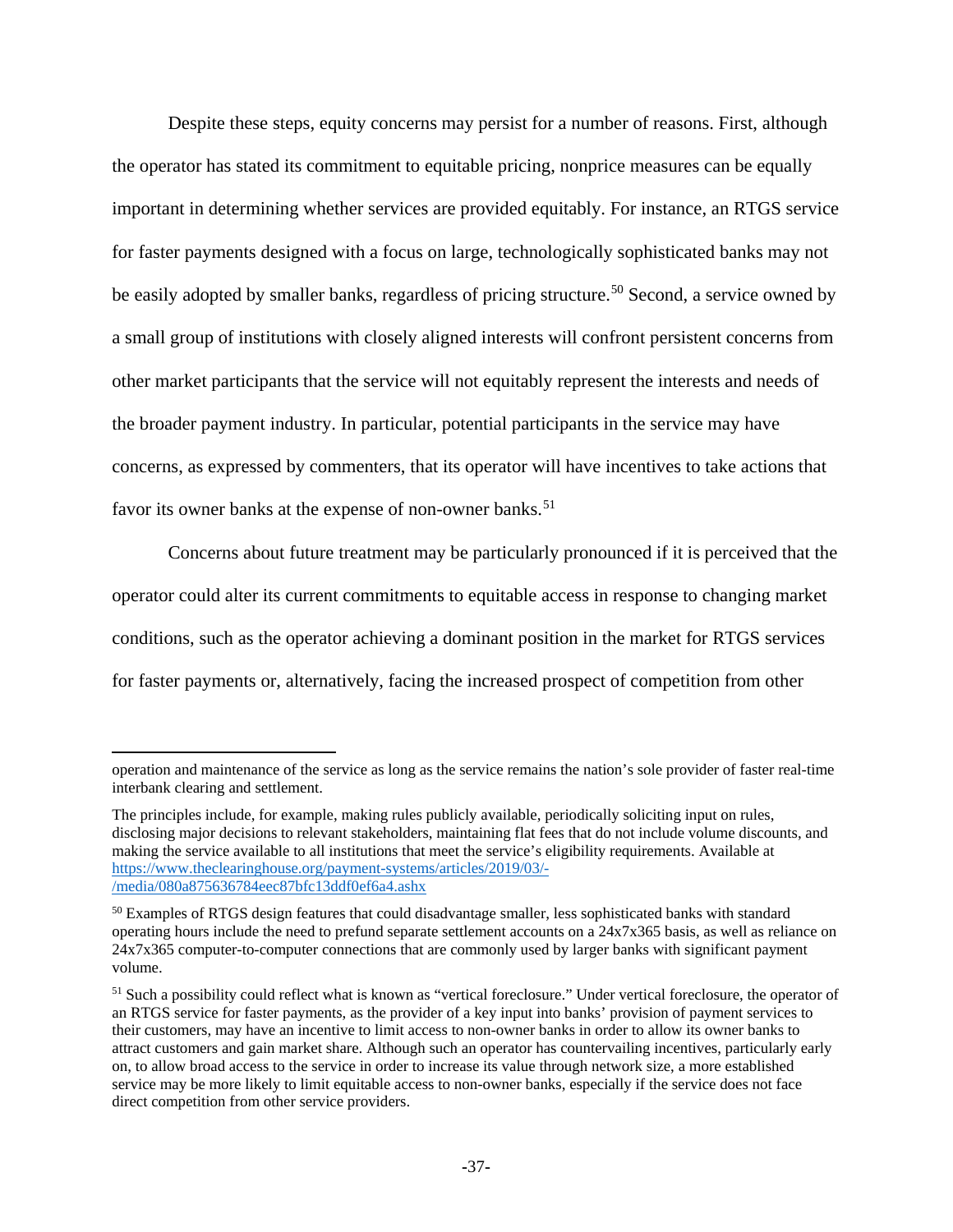parties. These concerns may be especially persistent if such commitments can be changed unilaterally and are not subject to a public and transparent process whereby all interested parties have the opportunity to provide input.

Ultimately, these concerns about the ability to access the private-sector RTGS service for faster payments on an equitable basis over the long run are likely to cause significant uncertainty among small and midsize banks about the value of connecting to the service. This uncertainty may cause small and midsize banks to choose not to join the service and to consider instead alternative non-RTGS-based arrangements for faster payments. The result would only further complicate the challenges that the private-sector RTGS service will face in achieving nationwide reach.

### *b. Effectiveness*

Economic analysis, historical context, and the comments received all identify market structure, the number of providers in the market, and the nature of competition between those providers as key drivers of effectiveness, as viewed through the lens of safety and efficiency. Competition generates incentives for firms to offer products that broadly appeal to customers, at prices close to the cost of making those products, and to continually innovate and improve their products in the hope of attracting customers from their competitors. Compared with firms facing competition, a monopoly firm can charge higher prices, causing customers to pay more than the actual cost and to buy less than is socially desirable. Without competitors, a monopoly firm can also limit supply to certain segments of the market. Finally, customers who can only buy a product from one firm may have no choice but to accept products, even if they are lower quality. Economic theory and real-world experience both demonstrate that, although setting up and operating additional firms is often costly, the resulting competition leads to societal efficiency

**-**38**-**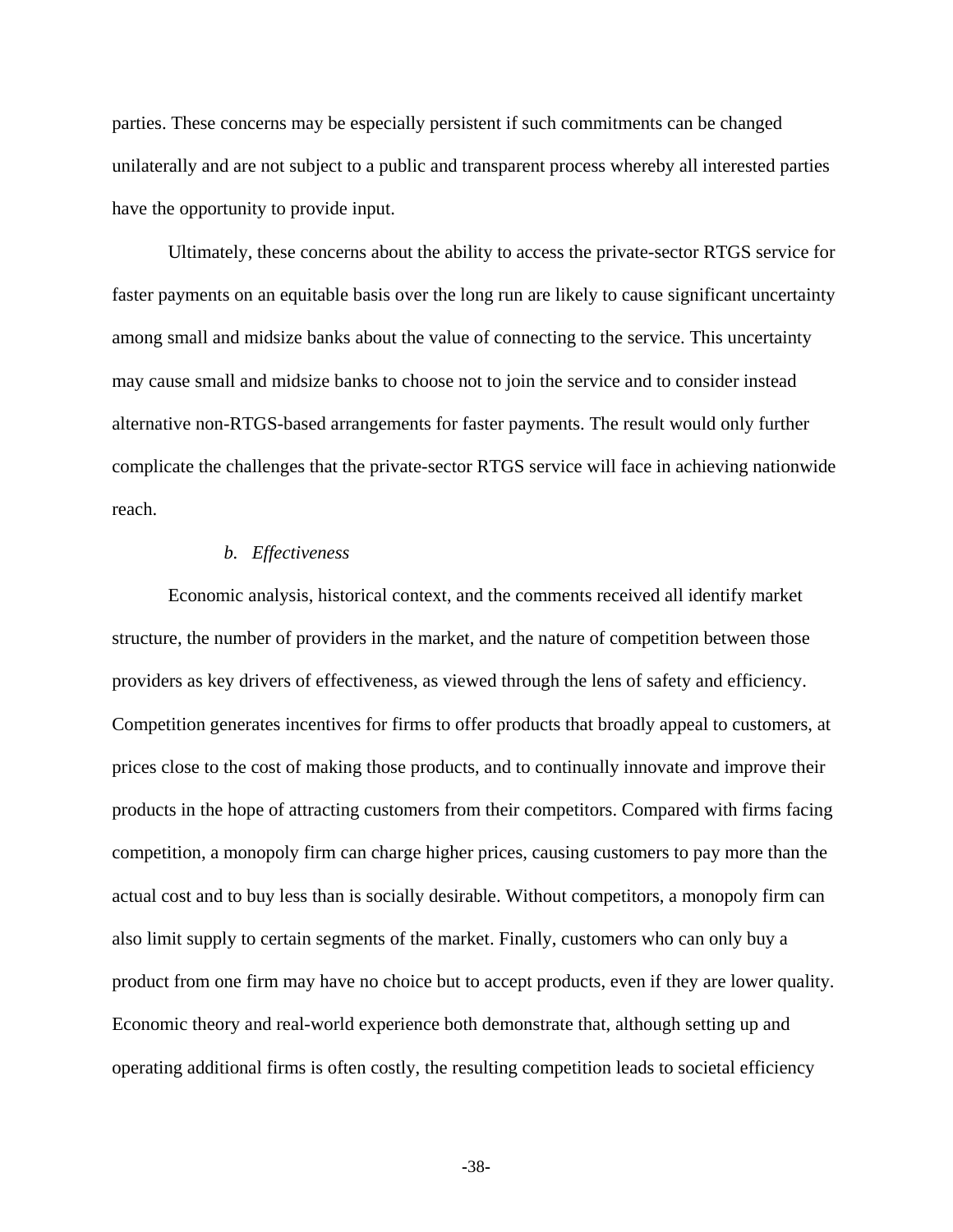gains that outweigh such costs, generating outcomes that are better for the public than if a single firm serves a market.<sup>[52](#page-38-0)</sup>

These considerations are important in the context of the market for RTGS services for faster payments, which is likely to involve a single private-sector provider, for reasons discussed previously. Although a single-provider market structure avoids duplicating the substantial development and operating costs of additional RTGS services, it is likely to have a detrimental effect on the efficiency and safety of the faster payment market. As described earlier, a likely market outcome is that only a portion of banks in the United States would actually connect to the sole private-sector RTGS service. In such a scenario, the remaining, likely smaller, banks would either not join any faster payment services or would explore alternative arrangements, such as services based on a deferred settlement model.<sup>[53](#page-38-1)</sup> The resulting fragmentation of the end-user faster payment market between those end users with access to RTGS-based faster payment services, those with access to faster payment services based on deferred settlement, and those without any access to faster payment services through their banks could prevent end users and

 $\overline{\phantom{a}}$ 

<span id="page-38-0"></span><sup>&</sup>lt;sup>52</sup> For example, in its 2016 report, the GAO found that competition by the Federal Reserve in payment markets has generally had a positive impact, with benefits that include lowered cost of processing payments for end users. *See*  "Federal Reserve's Competition with Other Providers Benefits Customers, but Additional Reviews Could Increase Assurance of Cost Accuracy," *supra* note 5.

From an economic perspective, an exception to the efficiency-through-competition argument is a "natural monopoly." In this situation, the cost of setting up and operating a firm is so high that it can be more efficient for a single firm to supply the whole market, although achieving efficiency usually requires that the natural monopolist be regulated. With respect to such regulation of payment systems, as described previously, the Federal Reserve does not have plenary regulatory or supervisory authority over the U.S. payment system.

<span id="page-38-1"></span><sup>53</sup> The widespread availability of traditional payment systems, which can enable deferred settlement for faster payments, may make faster payment services based on deferred settlement an appealing alternative to RTGS-based services. A number of commenters, mostly small banks, voiced concerns that if they were unable to meet customer demand for faster payment services, they would be placed at a significant competitive disadvantage, which could eventually jeopardize their continued operation. Should such banks expect that they would not be able to gain equitable access to private-sector RTGS services, they could instead adopt faster payment services based on deferred settlement in an effort to remain competitive, undermining an RTGS infrastructure's ability to reach nationwide scope and potentially increasing risk in the payment system.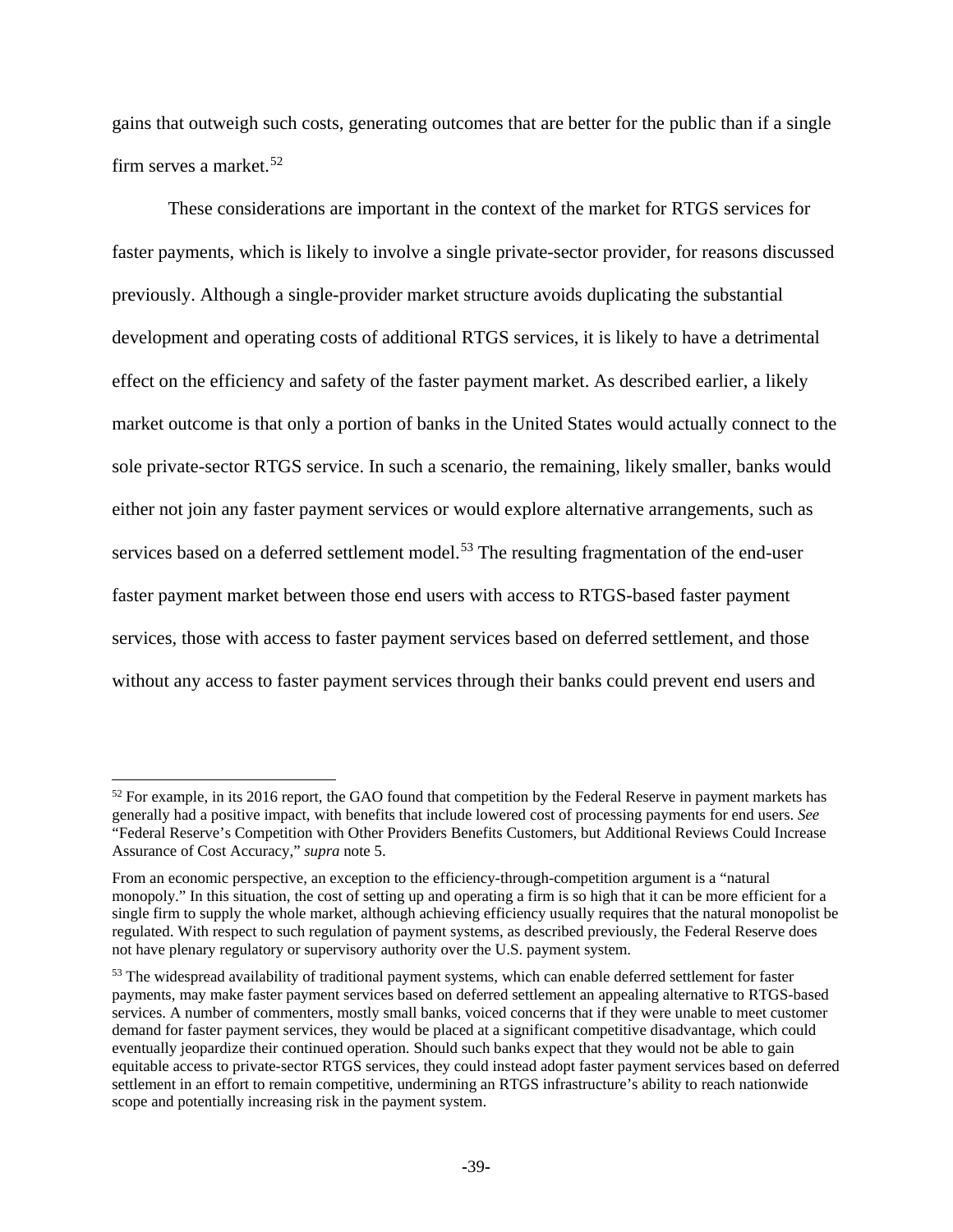the U.S. payment industry as a whole from realizing fully the benefits associated with nationwide RTGS-based faster payments.

Furthermore, a single provider of RTGS services for faster payments may not advance other desirable outcomes in the U.S. payment system with respect to competition, innovation, and efficiency. As described earlier, a single service provider without competition can yield undesirable outcomes for faster payments, such as lower service quality or higher prices, which may result in reduced adoption rates of RTGS services for faster payments by banks. Such undesirable outcomes could limit adoption of faster payments by end users, which could in turn curtail efficiency benefits to the broader economy.

Notably, a single provider of RTGS services for faster payments may not provide a neutral foundation for innovative, competitive end-user faster payment services. Instead, a single provider may focus on specific use cases that do not promote the potential for faster payments to be used in a wide variety of ways. For example, an RTGS service could eschew innovation in use cases that undermine its owners' existing interests and profits from traditional payment methods. Moreover, the RTGS service's owners could favor their end-user products at the expense of other competing products by inhibiting the ability of competing products to use the RTGS service. Such limitations on access to the RTGS service could further reduce potential competition and innovation for end-user services.

With respect to payment system safety, a market outcome with a single RTGS service for faster payments would make it difficult and costly for faster payment services to achieve resiliency through redundancy. Such redundant connections have been a common solution in many retail payment markets, suggesting that many banks find the resiliency benefits outweigh the cost of connecting to multiple services. For example, a number of banks connect to two ACH

**-**40**-**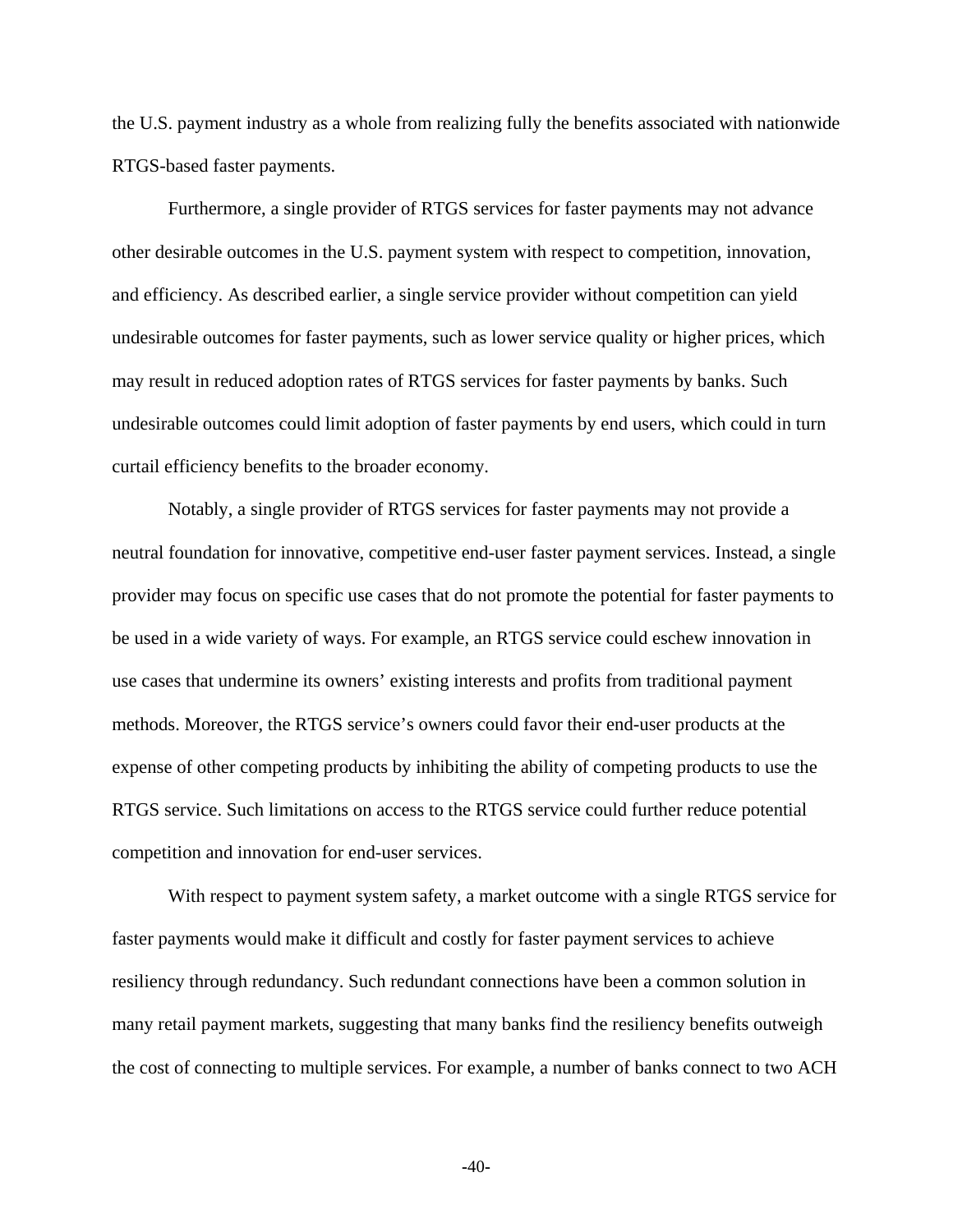services in pursuit of resiliency, despite the fact that achieving nationwide reach requires connecting to just a single ACH service. In a market without redundancy, a sole provider may serve as a single point of failure for RTGS-based faster payments.

There exist alternative retail payment methods with nationwide reach, such as the ACH or payment card systems. However, those payment methods differ from RTGS-based faster payments in important ways, such as speed, message types, and technology. As a result, substitution between those payment methods and RTGS-based faster payments could create significant operational, technical, cost, and timing challenges for banks seeking to use such substitutes as a backup for faster payments. These challenges may make such alternative payment methods inadequate for resiliency purposes related to faster payments.

All of the challenges described above regarding scope, equity, and effectiveness are likely to pose significant obstacles to other providers that might attempt to implement an RTGS infrastructure that would provide the foundation for ubiquitous, safe, and efficient faster payments in the United States. Therefore, the Board believes that, on balance, other providers alone cannot be expected to provide the service with reasonable effectiveness, scope, and equity.

Furthermore, as described previously, the Federal Reserve does not have plenary regulatory or supervisory authority over the U.S. payment system and instead has traditionally influenced retail payment markets through its role as an operator. As a result, the Federal Reserve having an operational role in the settlement of faster payments would be the most effective approach to address the challenges faced by other providers alone and would yield a clear public benefit.

**-**41**-**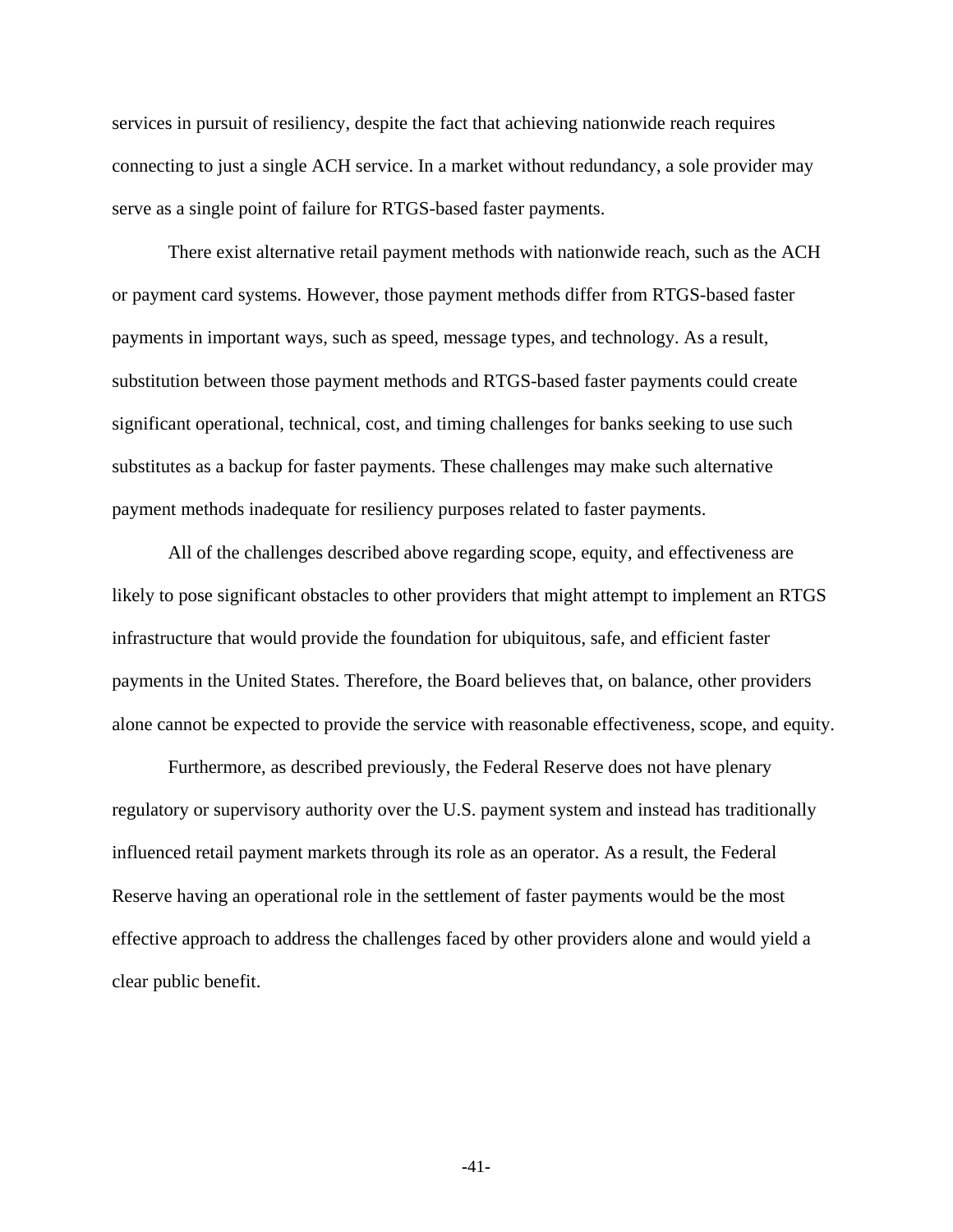*B. Public Benefits Criterion: The Federal Reserve must expect that its providing the service will yield a clear public benefit, including, for example, promoting the integrity of the payments system, improving the effectiveness of financial markets, reducing the risk associated with payments and securities-transfer services, or improving the efficiency of the payments system.*

The Board's *Public Benefits Criterion* requires that a new service yield long-term benefits to the public and the economy as a whole. Therefore, in determining whether the Federal Reserve should develop the FedNow Service, the Board has considered the expected public benefits and potential offsetting costs of the service.

*1. Relevant Measures*

The *Public Benefits Criterion* focuses on whether the service is expected to provide a clear public benefit. In the context of payments, public benefits result from a payment system that is accessible, safe, and efficient. Such a payment system is a key component of commerce and economic activity. The criterion also provides specific examples of potential public benefits related to safety (promoting the integrity of the payment system, reducing the risk associated with payments and securities-transfer services) and efficiency (improving the efficiency of the payment system).

Therefore, in evaluating a new service under the *Public Benefits Criterion*, the Board considers three measures consistent with the Federal Reserve's longstanding public policy objectives: accessibility, safety, and efficiency. The measure of accessibility is closely related to those of scope and equity, as considered in the context of the *Other Providers Criterion*. In particular, a payment service is generally more accessible if it is available to banks on equitable terms. Moreover, a service that is broadly accessible should more easily achieve nationwide scope in the long term. The measures of safety and efficiency are identical to those considered in the context of the effectiveness measure in the Board's *Other Providers Criterion*.

**-**42**-**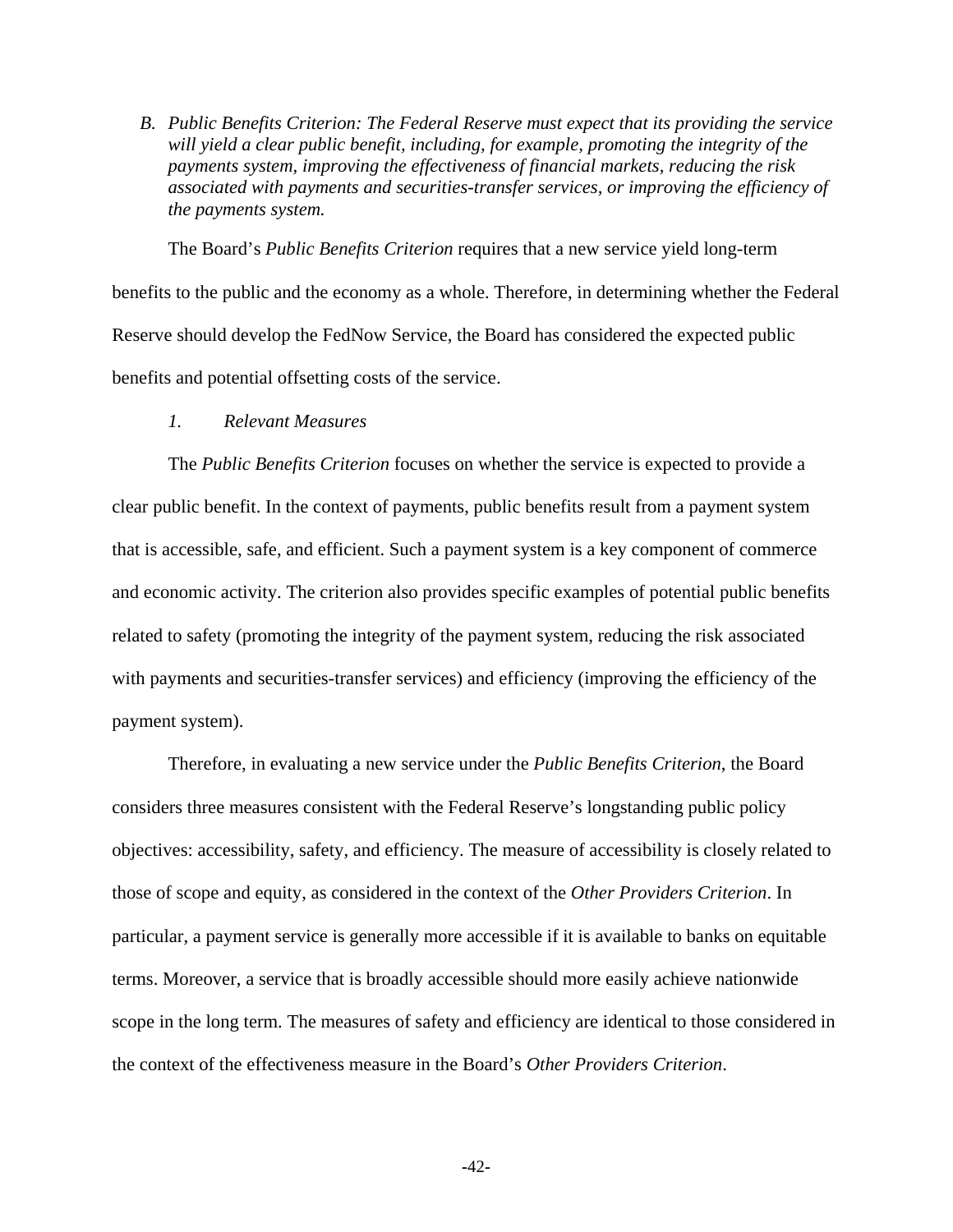## *2. Public Comments*

l

#### *a. Accessibility*

Approximately 130 commenters addressed whether a Federal Reserve RTGS service would affect accessibility in the faster payment market.<sup>[54](#page-42-0)</sup> Approximately 110 commenters, from most commenter segments, expressed the view that the Federal Reserve developing an RTGS service for faster payments would help ensure equal access for banks nationwide.<sup>[55](#page-42-1)</sup> In contrast, around 20 commenters, comprising large banks and private-sector operators, expressed the view that the Federal Reserve's involvement would hinder development of faster payments in the United States in the short term.

Many commenters, in particular small and midsize banks, stated that a Federal Reserve RTGS service would provide banks of all sizes the ability to access an RTGS infrastructure for faster payments. Some of these commenters noted that most banks already have relationships with the Federal Reserve, including access to Federal Reserve accounts, either directly or through a correspondent banking relationship, that could be used for faster payments and would lower barriers to participation compared to other services without such existing relationships. Commenters, comprising small and midsize banks, merchants, service providers, fintech companies, and trade organizations, noted that the Federal Reserve's history of providing services to banks on fair and equitable terms would facilitate similar access to RTGS services for faster payments. Many of these commenters argued that, unlike the private sector, the Federal

<span id="page-42-0"></span><sup>54</sup> Approximately 15 additional commenters raised issues related to accessibility but did not express a view about whether a Federal Reserve RTGS service would affect accessibility in the faster payment market.

<span id="page-42-1"></span><sup>&</sup>lt;sup>55</sup> These commenters included small and midsize banks, individuals, merchants, service providers, fintech companies, and trade organizations.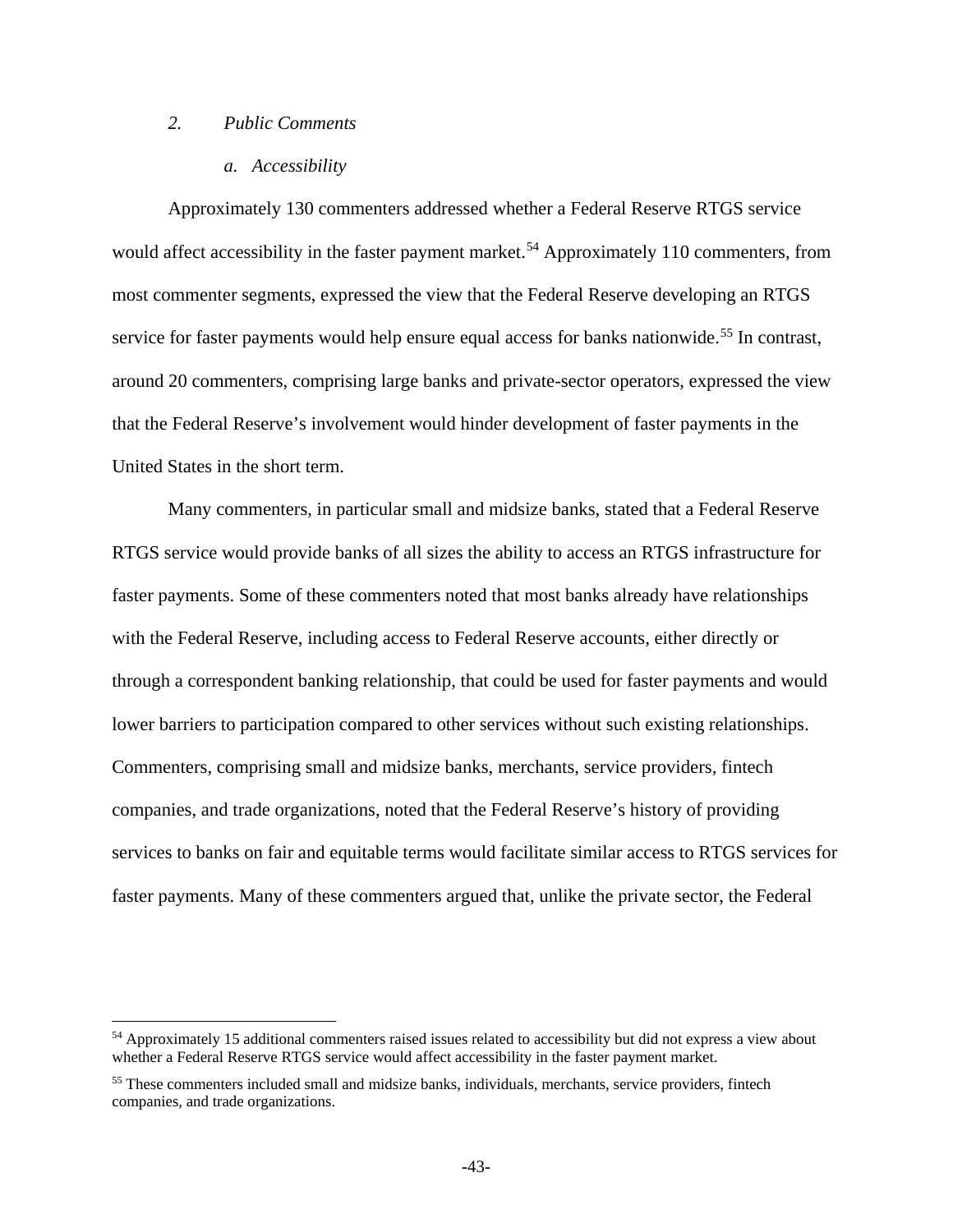Reserve has a unique mission and demonstrated history of providing nationwide access to payment services, noting the Federal Reserve's check and ACH services as specific examples.

Other commenters, comprising private-sector operators and large banks, argued that a Federal Reserve RTGS service is unnecessary to ensure access for all banks because industry participants are already in the process of implementing the private-sector RTGS service for faster payments. These commenters argued that the private-sector RTGS service has mechanisms in place to allow all banks to access the service and that the service's operator has already committed to providing access on equitable and impartial terms.

Commenters also argued that the Federal Reserve's existing connections and relationship would not necessarily facilitate accessibility of RTGS services for faster payments, noting that such connections are not easily extended to handle faster payments, as they are not equipped to support the volumes, speeds, and redundancies required for an RTGS service. In addition, many of these commenters expressed concern that a Federal Reserve RTGS service could be detrimental to achieving nationwide reach of an RTGS infrastructure. Several commenters argued it would take the Federal Reserve too long to build such a service. Other commenters stated that a market with multiple RTGS services may require banks to connect to multiple services to achieve nationwide reach and that only the largest banks would do so because of the significant costs of additional connections.

Finally, more than 130 commenters, from all commenter segments, discussed the importance of interoperability for achieving nationwide access to an RTGS infrastructure for faster payments.<sup>[56](#page-43-0)</sup>

l

<span id="page-43-0"></span><sup>56</sup> Topics related to interoperability are further discussed in the Board's analysis of accessibility.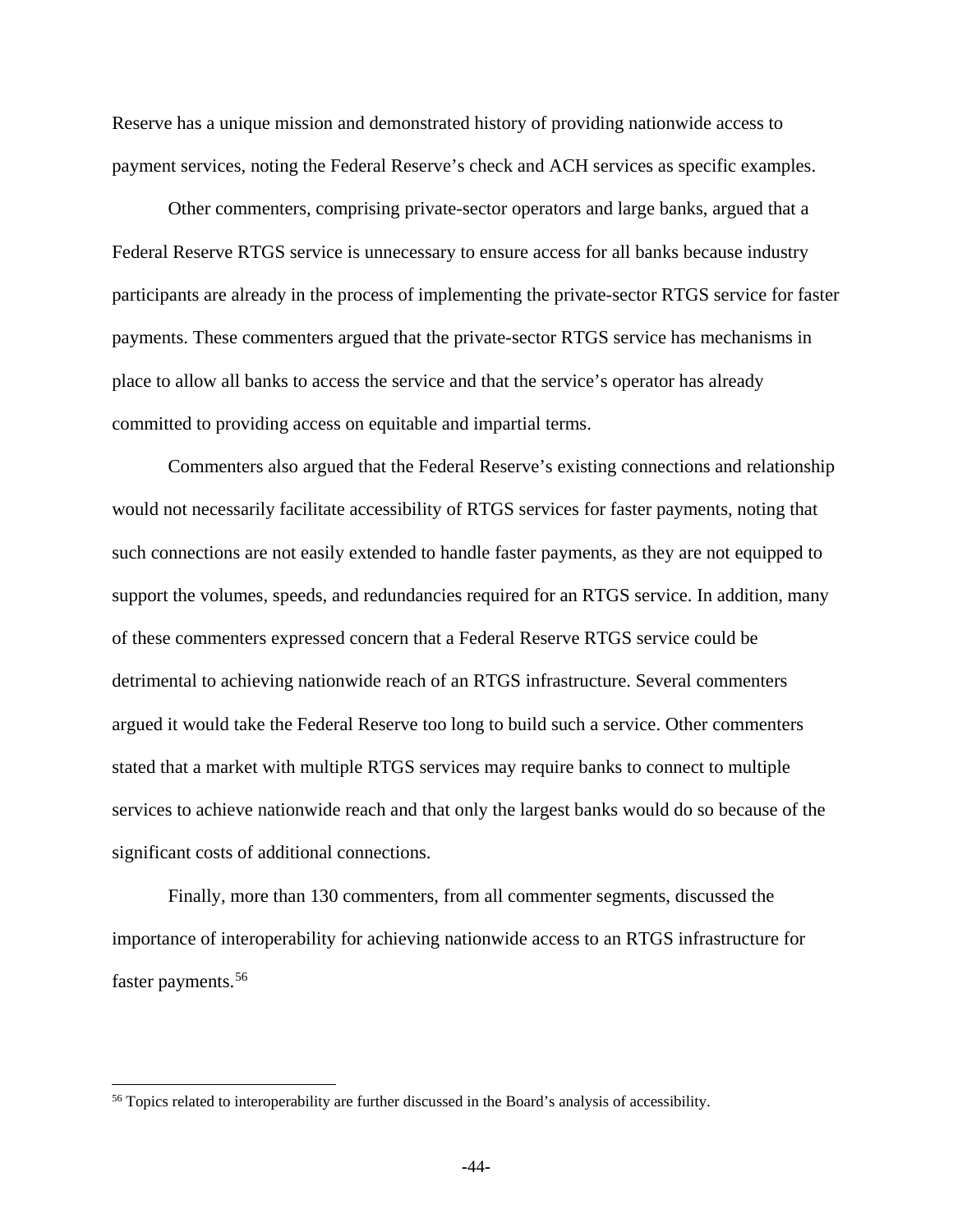## *b. Safety*

 $\overline{a}$ 

More than 80 commenters expressed views on whether a Federal Reserve RTGS service would promote the safety of faster payments.<sup>[57](#page-44-0)</sup> Nearly all of these commenters argued that the Federal Reserve would improve the safety of faster payment through the development of an RTGS service for faster payments.<sup>[58](#page-44-1)</sup> A few commenters expressed doubt that a Federal Reserve RTGS service would have any significant impact on the safety of faster payments.<sup>[59](#page-44-2)</sup>

Commenters that expressed views on safety emphasized the importance of resiliency for RTGS services. Many of these commenters, especially small and midsize banks, argued that development of a Federal Reserve RTGS service for faster payments would be consistent with the Federal Reserve's role in promoting the safety of the payment system. Commenters argued that because of this role, the Federal Reserve would be committed to a higher level of safety than private-sector service providers. A few commenters specifically argued that, unlike privatesector service providers, the Federal Reserve would focus on broader public policy objectives rather than returns on investment when considering the safety of faster payments. Many small and midsize banks argued that the Federal Reserve's operational role provides stability in the financial system during a time of crisis, citing the Federal Reserve's role following the terrorist attack on September 11, 2001, as an example. Some commenters also suggested that having multiple RTGS services for faster payments in the market could increase faster payment

<span id="page-44-0"></span> $57$  Approximately 60 additional commenters raised issues related to safety but did not express a view about whether a Federal Reserve RTGS service would promote the safety of faster payments.

<span id="page-44-1"></span><sup>58</sup> These commenters included small and midsize banks, individuals, consumer organizations, merchants, service providers, fintech companies, trade organizations, and other interested parties.

<span id="page-44-2"></span><sup>59</sup> Commenters expressing this view included those from the following segments: large banks, private-sector operators, and individuals.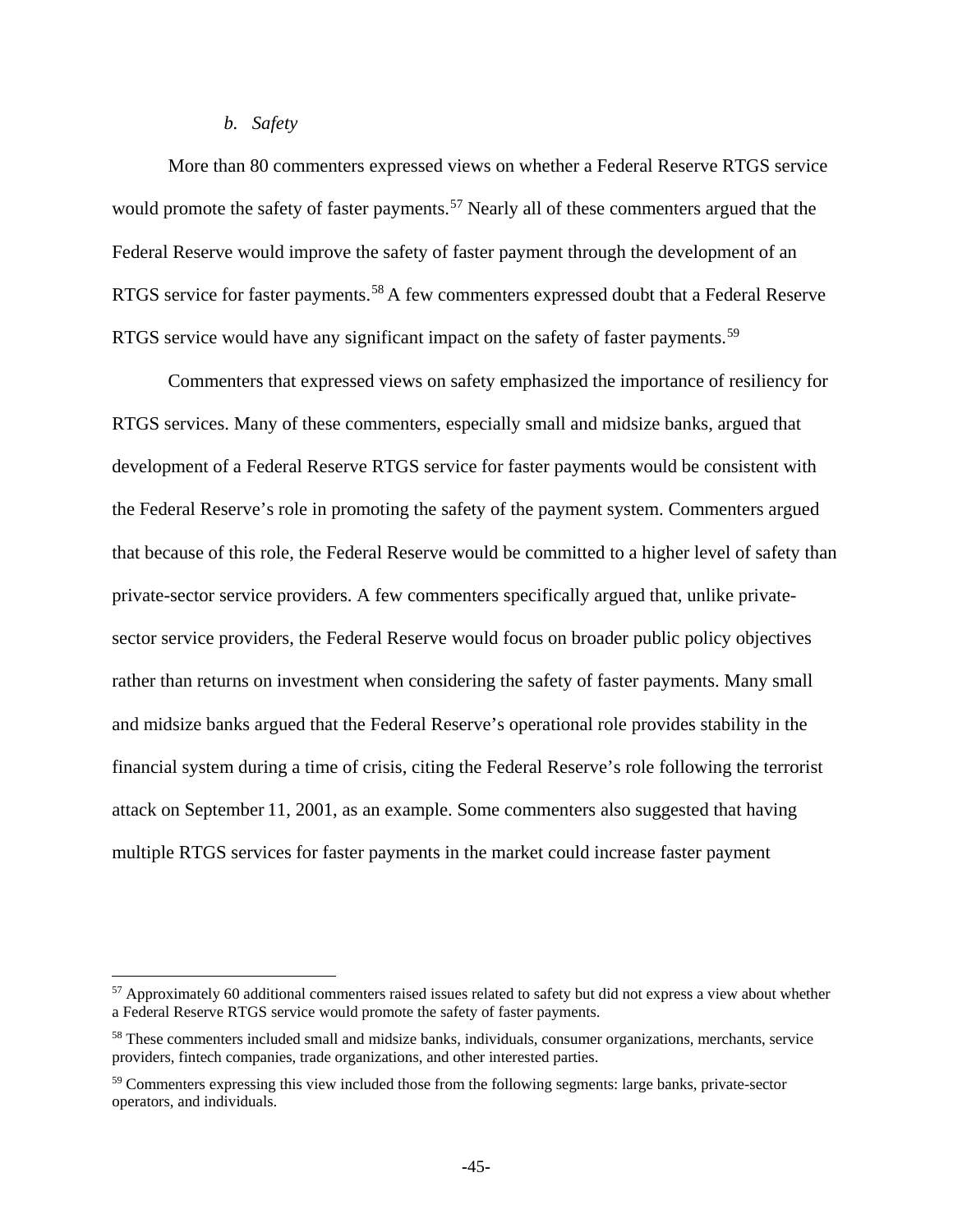resiliency through redundancy, similar to other retail payment systems for which there are multiple operators.

A few commenters expressed doubts about whether a Federal Reserve RTGS service for faster payments would improve safety and resiliency. Large banks in particular argued that, although integration with a second RTGS service may bring marginal improvements to the safety of faster payments, these improvements would come at a high cost. Finally, at least one commenter expressed concerns that adopting a second RTGS service would divert bank resources, which could instead be used to improve resiliency and security of the private-sector RTGS service.

### *c. Efficiency*

l

Approximately 120 commenters expressed views about whether a Federal Reserve RTGS service would promote efficiency in the faster payment market. $60$  Approximately 100 commenters, from nearly all segments, argued that a Federal Reserve RTGS service would promote efficiency in the faster payment market.<sup>[61](#page-45-1)</sup> In contrast, approximately 20 commenters, mostly comprising large banks and private-sector operators, argued that such a service would not improve efficiency and could create additional burdens for banks with limited resources.

Commenters that argued a Federal Reserve RTGS service for faster payments would promote efficiency generally discussed how such a service would enhance competition, promote innovation, or reduce costs. These commenters, comprising merchants and small and midsize banks, argued that historically, the Federal Reserve's presence as an operator has improved

<span id="page-45-0"></span> $60$  Approximately 20 additional commenters raised issues related to efficiency but did not express a view on whether a Federal Reserve RTGS service would promote efficiency.

<span id="page-45-1"></span><sup>&</sup>lt;sup>61</sup> These commenters included small and midsize banks, individuals, consumer organizations, merchants, service providers, fintech companies, trade organizations, and other interested parties.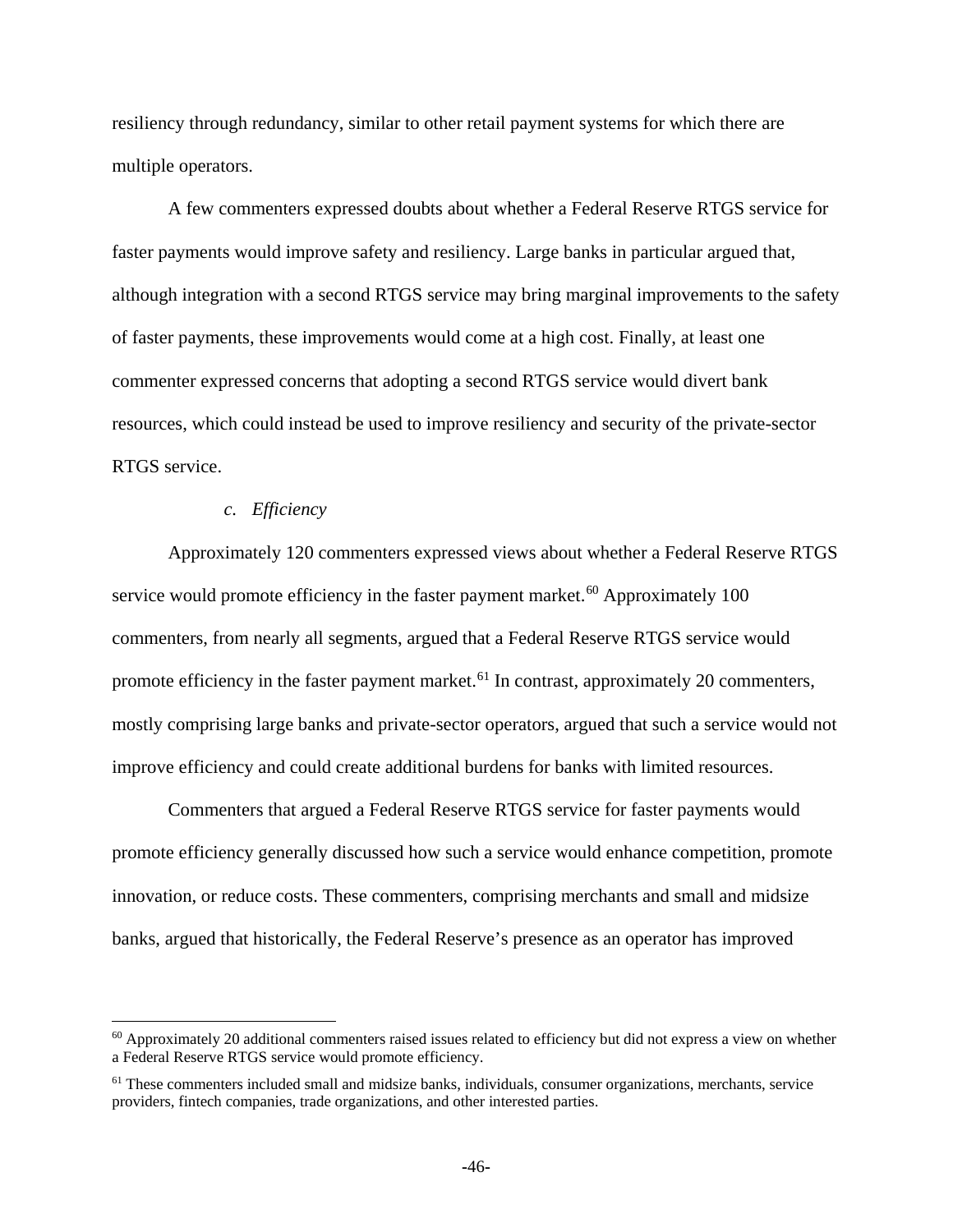competition and efficiency, leading to lower prices and accelerated payment system improvements, such as the shift from paper to electronic payments. Some commenters further cited the payment card market as an example where concentration of market power in the absence of the Federal Reserve having an operational role led to inefficiencies in the market, such as high fees and restrictive rules that limit competition and innovation. At least one commenter argued that by the time such inefficiencies began to emerge in the early 2000s, it was too late for the Federal Reserve to provide a service to the market as an operator. Many small and midsize banks also stated that a Federal Reserve RTGS service would enhance competition in the broader banking market by allowing small and midsize banks to remain competitive with large banks and new entrants like fintech companies.

Other commenters argued that a Federal Reserve RTGS service for faster payments would not offer any measurable efficiency benefits over the current private-sector service and could distort the market. Many of these commenters argued that a Federal Reserve RTGS service would be costly to develop and that banks would need to expend additional resources to connect to multiple RTGS services for faster payments. A few of these commenters also suggested that the Federal Reserve's long-run cost recovery mandate is less demanding than the challenges facing the private sector, including scrutiny from shareholders and auditors, and may discourage private-sector entities from developing competing services. Finally, a few commenters also argued that cost-based pricing could stifle innovation by forcing RTGS service providers to divert resources away from developing new features.

#### *3. Board Analysis*

The Board expects that the Reserve Banks providing the FedNow Service would yield a clear public benefit. In particular, the Board's analysis suggests that, by serving an operational

**-**47**-**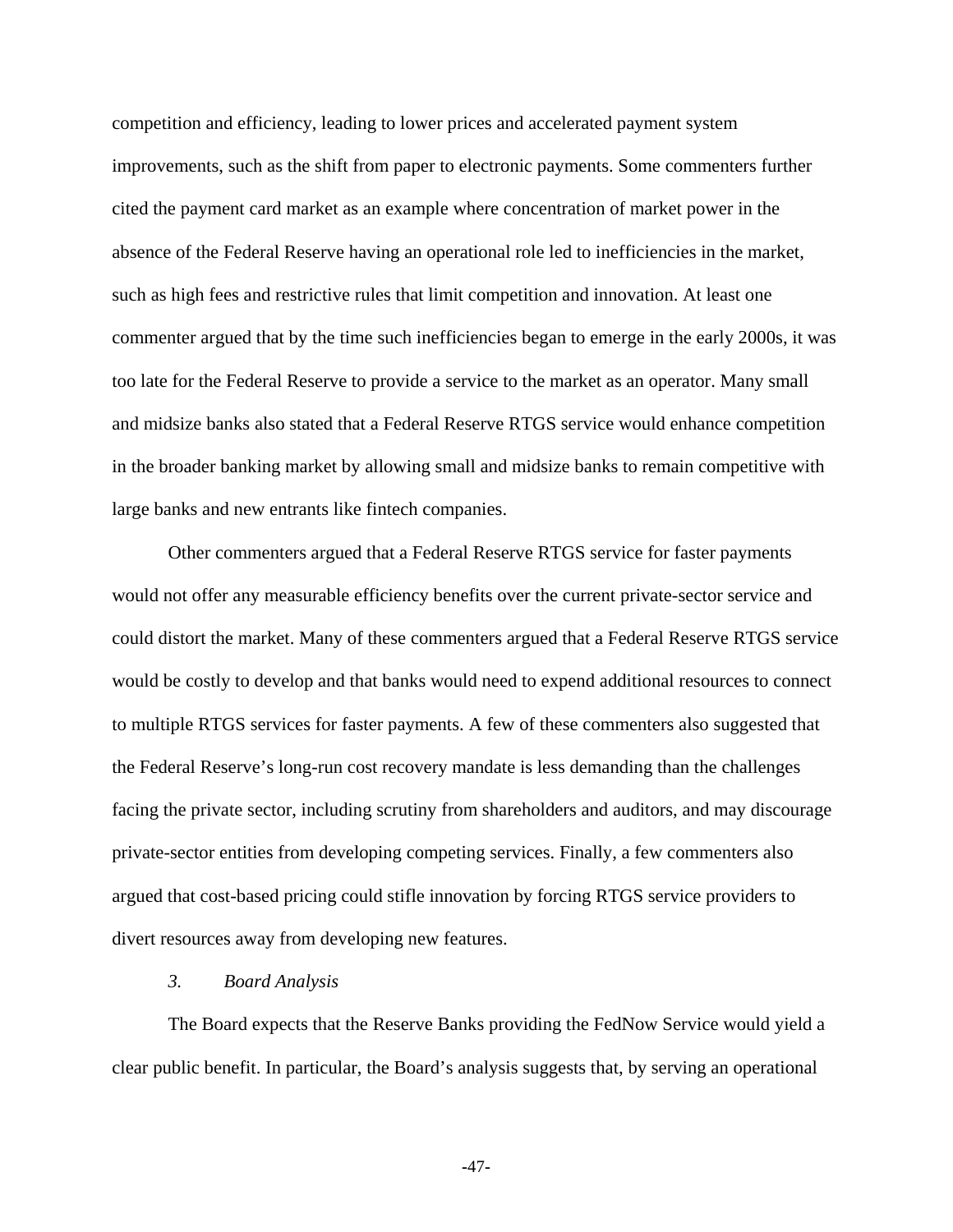role, the Federal Reserve can help to create an accessible, safe, and efficient RTGS infrastructure for faster payments. This role would align with the Federal Reserve's history of providing services for most other payment systems alongside, and in support of, similar services offered by the private sector. The expected public benefit stems in large part from contributions the FedNow Service would make towards achieving nationwide reach of an RTGS infrastructure for faster payments, promoting the safety and resiliency of that infrastructure, and encouraging competition between payment services.

### *a. Accessibility*

Enabling virtually all banks to gain access to a nationwide RTGS infrastructure for faster payments would support the core objective of ubiquitous faster payment services for individuals and businesses in the United States. However, as discussed with respect to the Board's *Other Providers Criterion*, the breadth and diversity of the U.S. banking system makes it difficult to implement an RTGS infrastructure that connects virtually all banks in the United States. The Board expects that the Federal Reserve's provision of the FedNow Service would help address this challenge in a number of ways, enhancing the accessibility of an RTGS infrastructure for faster payments and allowing that infrastructure to achieve nationwide reach.

In light of the significant heterogeneity in the nation's banking system, achieving nationwide reach will inevitably be challenging for any provider of RTGS services for faster payments, including the Federal Reserve. However, since its inception, an underlying public policy rationale for the Federal Reserve's involvement in the payment system has been to provide services in a safe and efficient manner to banks nationwide. Because of this longstanding policy commitment to promoting nationwide access, the Federal Reserve has historically extended access to banks of all sizes, including smaller banks in rural and remote

**-**48**-**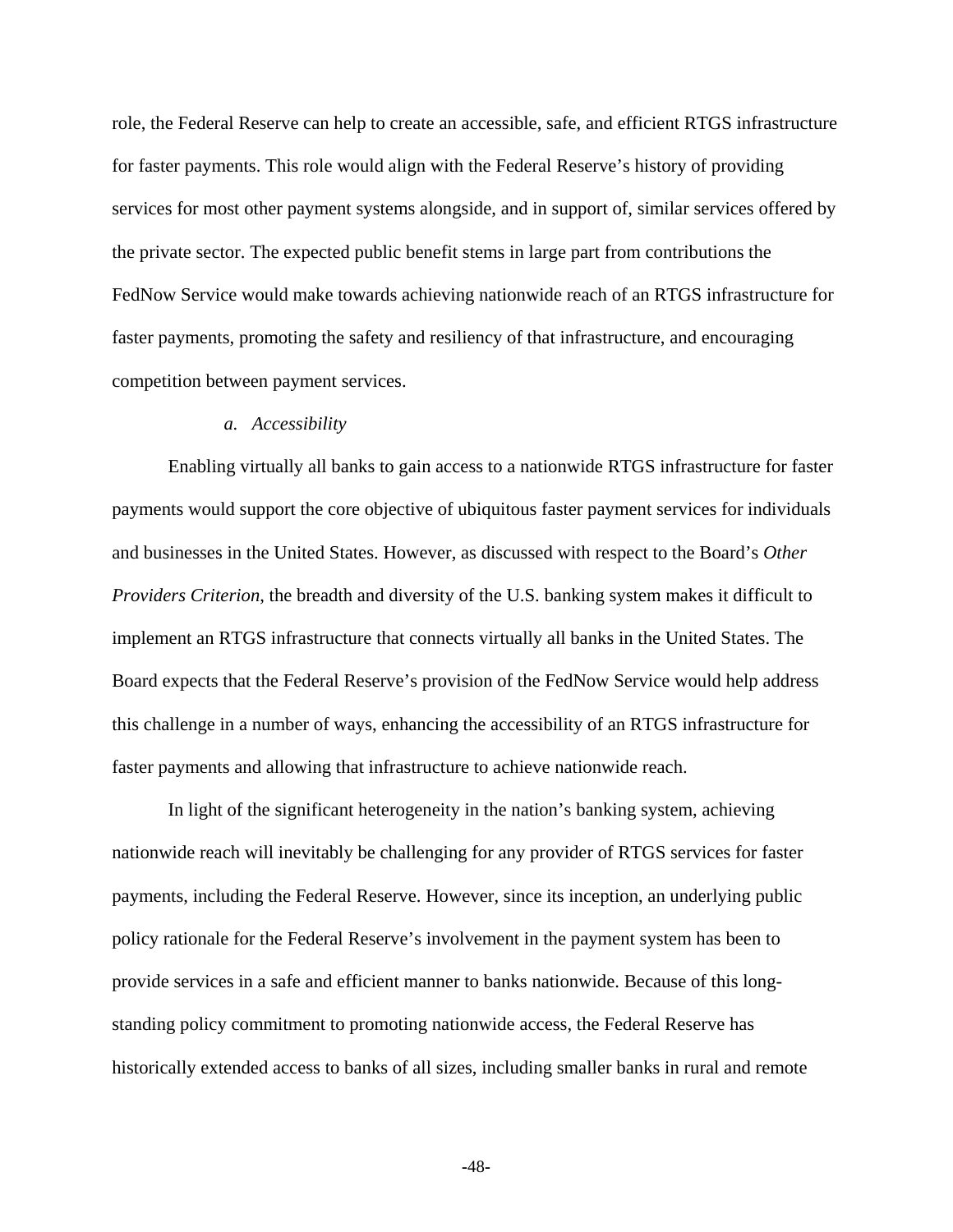areas of the country. Applied to the FedNow Service, this longstanding policy commitment would result in a service that is similarly accessible to banks of all sizes, ultimately increasing the long-term likelihood of such banks both accessing an RTGS infrastructure and implementing faster payment services.

As a provider of payment services to thousands of banks today, the Federal Reserve is in a unique strategic position to promote accessibility of an RTGS infrastructure for faster payments.[62](#page-48-0) For small and midsize banks seeking to implement faster payment services, an RTGS service provided by the Federal Reserve is likely to be particularly important. The relatively high cost and difficulty of onboarding such institutions to an RTGS service is likely to constitute a significant obstacle for private-sector operators. Regardless of any investments in developing clearing and settlement technology, a private-sector operator without existing relationships would nevertheless have to incur substantial costs to build connections and customer service capabilities before it could onboard the significant number of smaller banks needed to achieve true nationwide reach.<sup>[63](#page-48-1)</sup> The Federal Reserve, however, has already made substantial investments in such capabilities, including connections and customer support systems, and have significant experience and expertise in providing services to smaller banks. The associated long-standing relationships with and connections to thousands of banks across the country provide a solid foundation for the FedNow Service to facilitate those banks gaining access to an RTGS infrastructure for faster payments. The FedNow Service therefore can reasonably be expected to reach thousands of smaller banks in the United States that might

 $\overline{a}$ 

<span id="page-48-0"></span> $62$  The payment services that the Federal Reserve provides to banks today allow for settlement directly in banks' accounts held at the Reserve Banks or in settlement accounts held by other banks through a correspondent relationship.

<span id="page-48-1"></span> $63$  The use of service providers is unlikely to resolve this obstacle fully because some banks may prefer to use a direct connection or may already have relationships with service providers that are not connected to a private-sector RTGS service.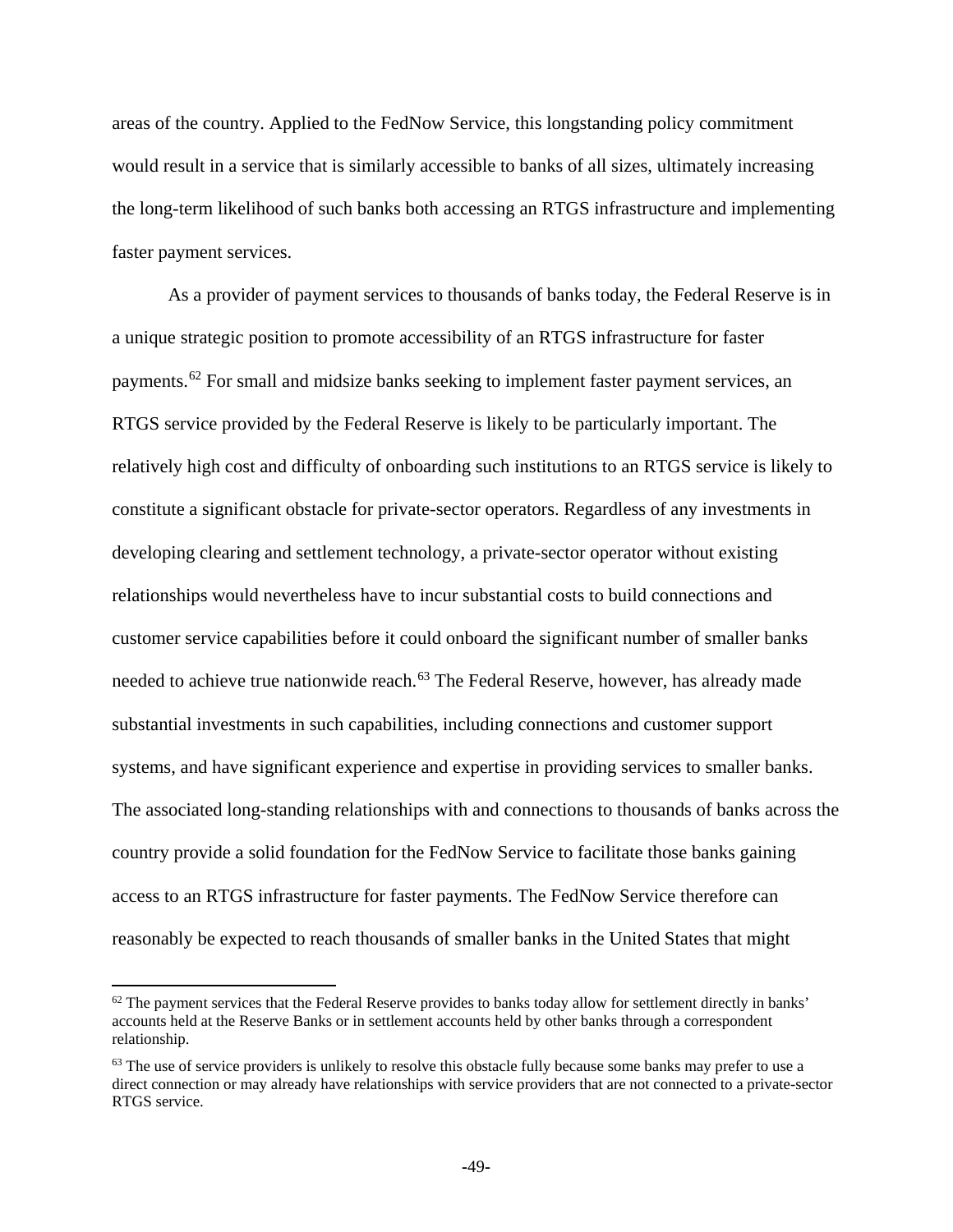otherwise not have access to an RTGS infrastructure. The resulting widespread access to an RTGS infrastructure for faster payments would benefit small and midsize banks and the communities they serve.

Furthermore, the FedNow Service may serve as an impetus for many small and midsize banks to implement faster payment services. Although small and midsize banks responding to the 2018 Notice generally indicated an interest in adopting faster payment services, thousands of other banks may face significant uncertainty about the overall benefits of offering such services and the appropriateness of RTGS-based settlement arrangements for smaller institutions. The Federal Reserve's commitment to promoting payment system improvements through its provision of modernized infrastructure may decrease such uncertainty for those banks. With more certainty about the benefits of joining an RTGS infrastructure for faster payments, small and midsize banks may be more likely than they otherwise would have been to upgrade their capabilities and offer RTGS-based faster payment services to their customers.

Finally, the Board has also considered as part of its analysis the possible relationships between the FedNow Service and the private-sector RTGS service, and the resulting effect on nationwide reach. In a payment system with multiple operators, banks would have a choice whether to join a single service or multiple services such that an RTGS infrastructure for faster payments could achieve nationwide reach in two main ways.

First, interoperability via direct exchange of payments between RTGS infrastructure operators could allow payments originated by a participant of one service to be received by a participant of another service. If multiple services are interoperable in such a way, no single service needs to achieve nationwide reach on its own. This situation exists today with the nation's ACH system.

**-**50**-**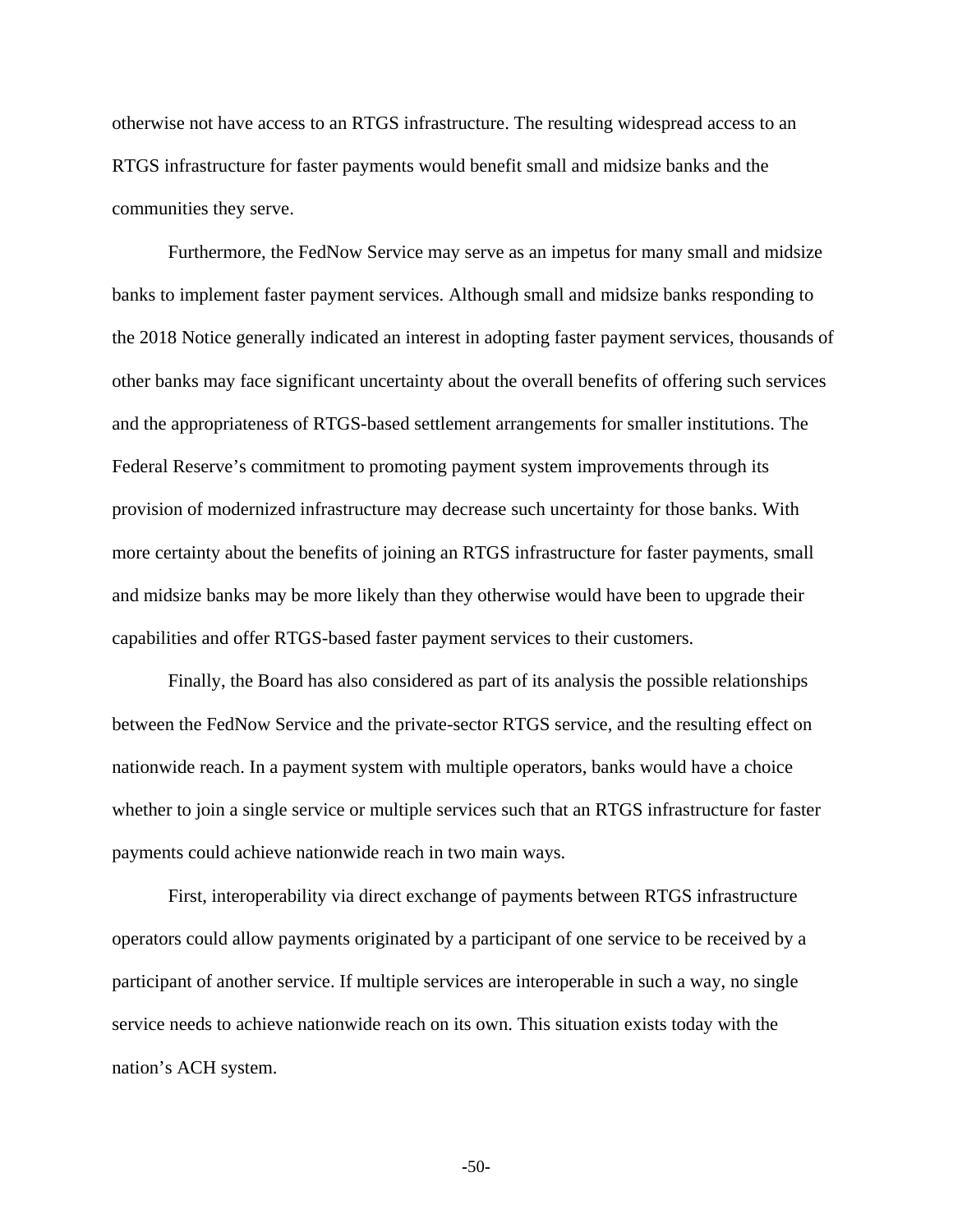Second, banks could participate in multiple services that are not interoperable, but nationwide reach could still be achieved through at least one service achieving nationwide reach on its own. This situation exists today with large-value funds transfer systems. In this environment, banks could benefit from the existence of multiple services despite the lack of interoperability. A bank that participates in multiple services could choose which service to use for transactions, depending on any number of factors, such as fees, functionality, and the counterparties that a particular service can reach.

Many commenters described interoperability as important in the case of RTGS services for faster payments, with some commenters noting that interoperability could be developed in incremental steps. Commenters also expressed the view that the Federal Reserve would be well positioned to facilitate interoperability between RTGS services for faster payments. Commenters comprising large banks and private-sector operators, however, expressed significant concerns that interoperability poses potentially insurmountable technical and operational challenges.

The Board agrees with commenters that interoperability between RTGS services for faster payment services is a desirable outcome but also recognizes that it may be difficult to achieve, especially early on. As opposed to interoperability in and of itself, the Board views nationwide reach as a key objective for an RTGS infrastructure. Such reach does not inherently depend on interoperability between RTGS services, because there are other paths to achieving this objective.

During its engagement with the industry, the Federal Reserve intends to explore both interoperability and other paths to achieving nationwide reach. Although direct exchange of payments between RTGS infrastructure operators may not be an initial element of the FedNow Service, as standards, technology, and industry practices change over time and the relationship

**-**51**-**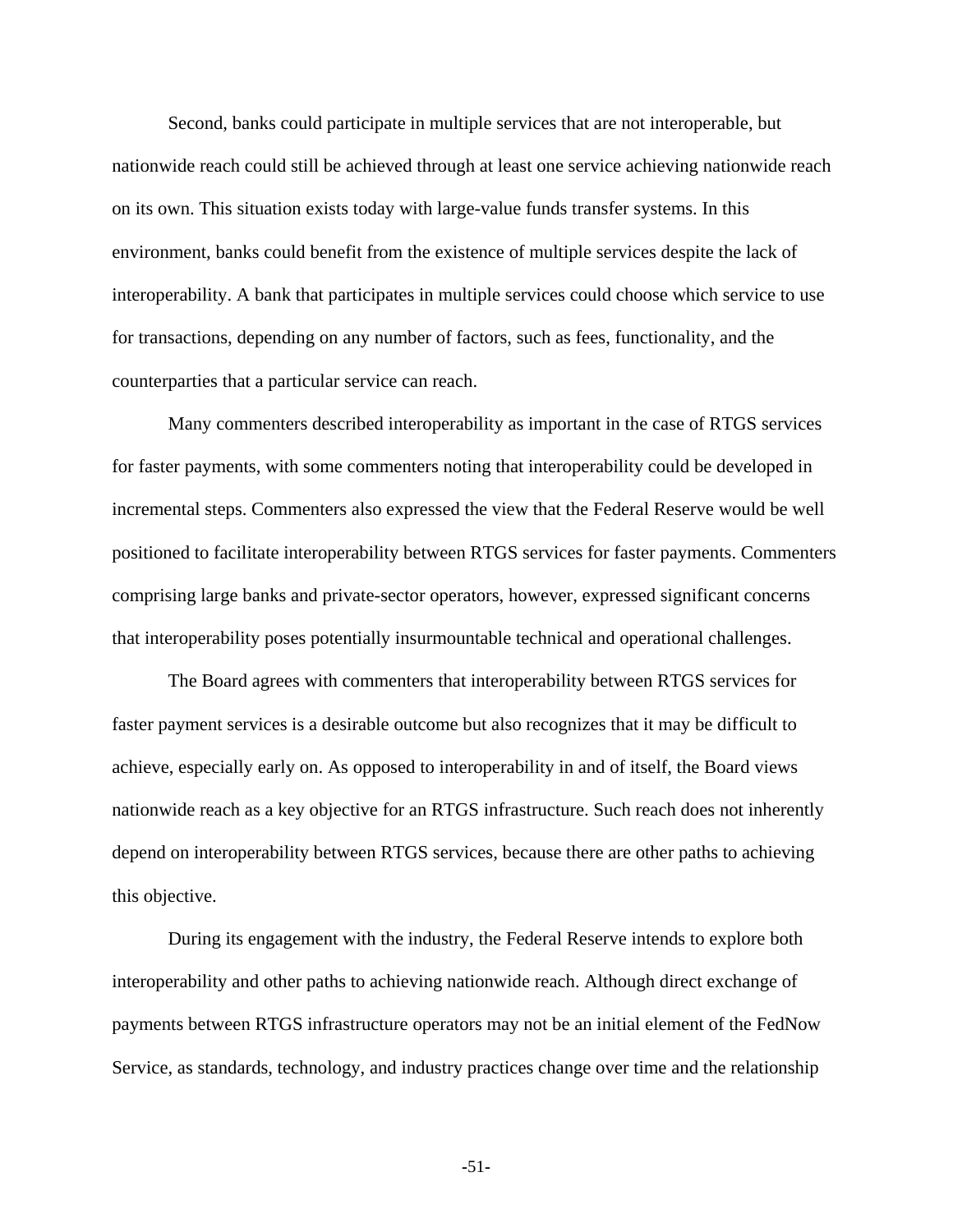between RTGS services for faster payments evolves, interoperability will continue to be a desirable outcome that the Board pursues.

## *b. Safety*

As the use of faster payment services increases in the future, the safety of such services will be crucial to the long-term safety of the overall payment system. The Federal Reserve has a long-standing focus on promoting the safety of the U.S. payment system. Recognizing that a safe payment system is crucial to the nation's economic growth and financial stability, the Federal Reserve has historically played an important role in promoting the safety of the U.S. payment system by providing liquidity and operational continuity in times of crisis. Serving an operational role in the payment system has allowed the Federal Reserve to take action in response to financial turmoil, terrorist attacks, natural disasters, and other crises. Indeed, comments in response to the 2018 Notice indicate that industry stakeholders and the public look to the Federal Reserve to use the tools at its disposal to provide support when needed, actions that might not be possible if the Federal Reserve were not in an operational role. As the prominence of faster payments in the United States grows, the development of the FedNow Service would allow the Federal Reserve to retain its ability to provide stability and support to the banking system and the broader economy in times of crisis.

Providing the FedNow Service would also allow the Federal Reserve to facilitate the safety of faster payments in the United States. Because of their irrevocable, real-time nature, the overall safety of faster payments depends in part on how well fraud can be detected and prevented. As the operator of the FedNow Service, the Federal Reserve would be in a position to promote the development and implementation of industry-wide standards, as has been the case in

**-**52**-**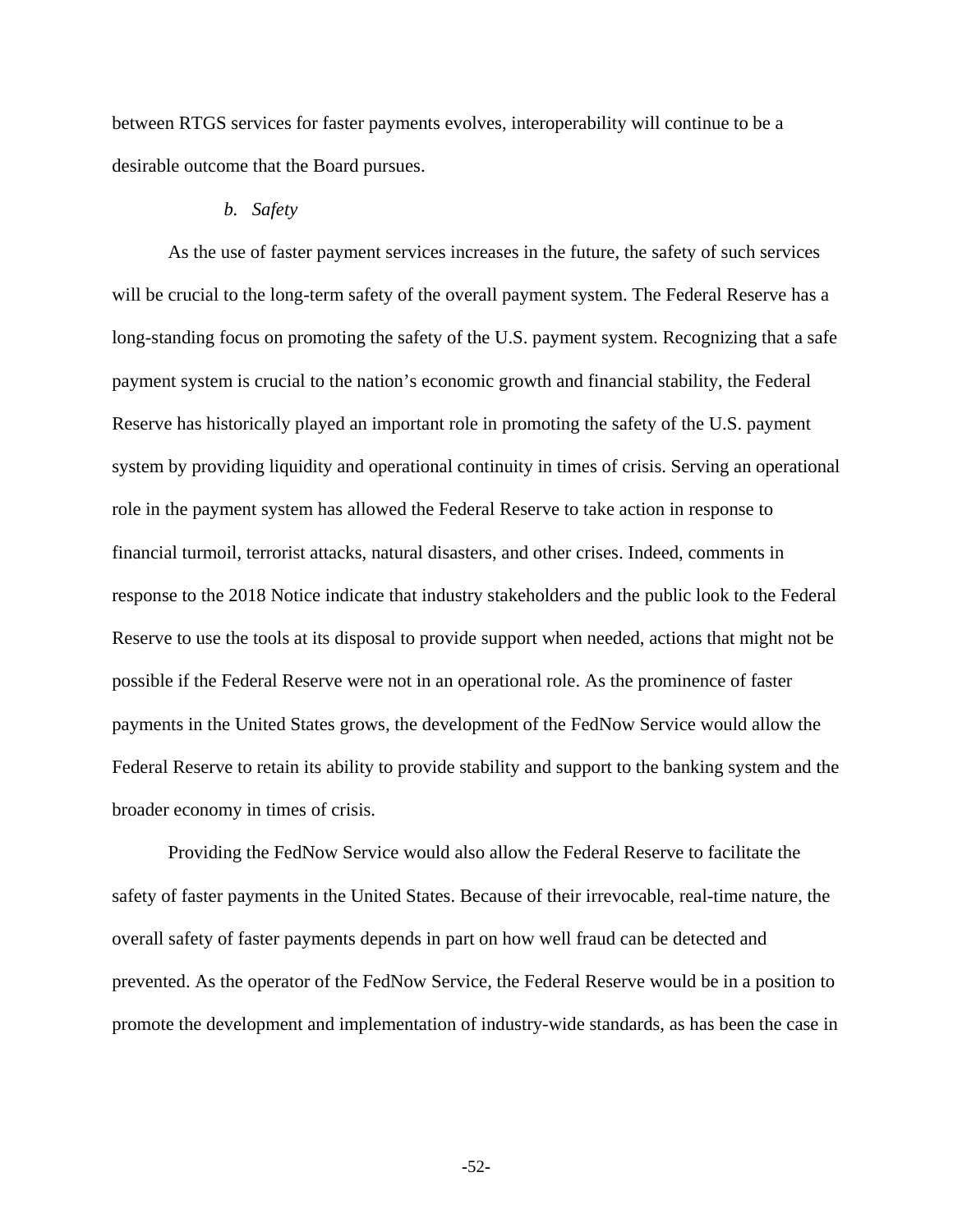other payment systems where the Federal Reserve has played an operational role.<sup>[64](#page-52-0)</sup> This ability to promote industry-wide standards would be particularly important in the development and adoption of standards to mitigate fraud. Moreover, if the Federal Reserve were to play an operational role, competition among RTGS services for faster payments may increase innovation related to fraud prevention, contributing to a safer faster payment environment.

Finally, the development of the FedNow Service could also enhance the safety of the U.S. payment system by promoting resiliency through redundancy. In particular, the availability of multiple RTGS services for faster payments would allow banks to connect to more than one such service, as a number do today for wire, ACH, and check services. Although connecting to multiple services could result in additional costs and operational complexity, the choice to connect would lie with the banks, many of which have expressed a desire historically to connect to multiple services for contingency purposes. These banks may instead look to achieve resiliency by using existing retail payment methods, for example ACH or payment cards. Over time, however, such alternatives will likely not provide adequate substitutes for RTGS-based faster payments from a cost, technological, operational, or end-user perspective.

### *c. Efficiency*

 $\overline{a}$ 

The efficiency benefits associated with the FedNow Service are likely to come from two sources. First, by providing banks with an alternative RTGS service with integrated clearing functionality and by improving the prospect of banks' gaining access to a nationwide RTGS infrastructure for faster payments, the FedNow Service could allow more banks and their

<span id="page-52-0"></span> $64$  For example, in the early 2000s, using its operational role in the check system, the Federal Reserve was able to support and encourage the industry's transition from paper to more efficient electronic check processing. Similarly, the Federal Reserve was able to improve speed and reduce risks associated with ACH payments in the early 1990s by facilitating electronic origination and receipt of ACH transactions processed by the Federal Reserve. *See* Federal Reserve Bank of New York, "All-Electronic ACH Proposal," (Jan. 9, 1991). Available at [https://fraser.stlouisfed.org/files/docs/historical/ny%20circulars/nycirc\\_1991\\_10424.pdf#pdfjs.action=download.](https://fraser.stlouisfed.org/files/docs/historical/ny%20circulars/nycirc_1991_10424.pdf#pdfjs.action=download)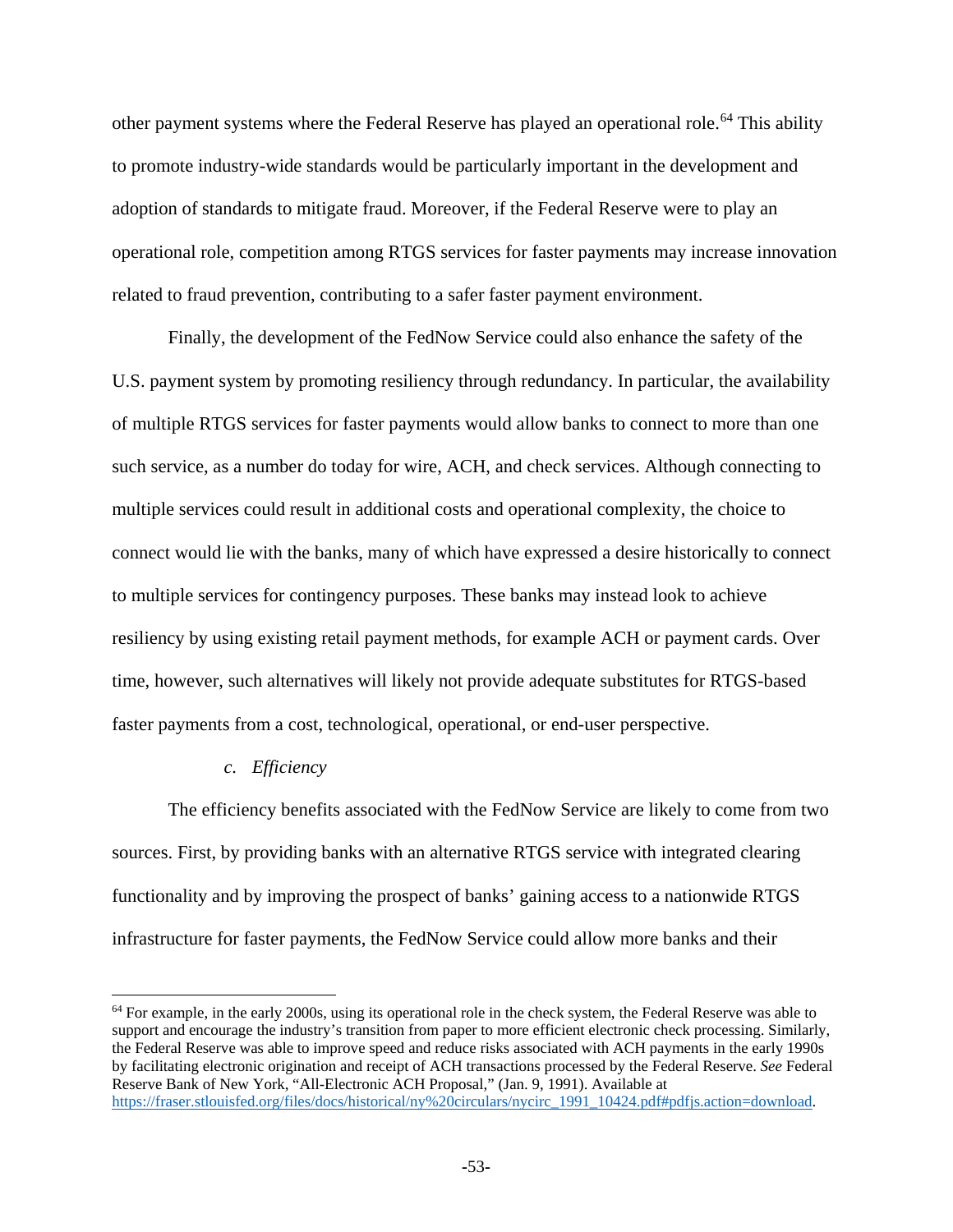customers to reach one another. Such enhanced ability to reach one another would increase the benefits to each bank participating in the RTGS infrastructure, with the resulting network effects leading to improved efficiency in the faster payment market. Even banks that would already have joined the private-sector RTGS service could benefit from the broader reach that would result from the FedNow Service, because they would be able to join a service that provides access to counterparty banks that they would otherwise be unable to reach. Furthermore, as discussed in the context of the Board's *Other Providers Criterion* for evaluating new services, competition among RTGS services for faster payments could yield efficiency benefits by leading to lower prices and higher service quality.

Second, the development of the FedNow Service could indirectly generate efficiency benefits at the level of end-user faster payment services. A nationwide RTGS infrastructure would make the development of new faster payment services based on real-time settlement more attractive, increasing innovation and competition in the market for end-user faster payment services. Because the Federal Reserve seeks to encourage payment system improvements, the FedNow Service could serve as a neutral platform for private-sector entities to offer competitive and innovative faster payment services to end users based on transfers between banks.

Finally, the Board recognizes that the FedNow Service would generate societal costs that may reduce the net efficiency benefit of the service. In particular, the FedNow Service would require societal resources to develop in the short term and to operate in the long term. Further, banks that choose to connect to multiple RTGS services for faster payments in pursuit of broader reach or resiliency through redundancy may incur additional connection costs.<sup>[65](#page-53-0)</sup> However, the

 $\overline{\phantom{a}}$ 

<span id="page-53-0"></span><sup>&</sup>lt;sup>65</sup> The need to connect to multiple RTGS services in pursuit of broader reach would occur if the FedNow Service and private-sector RTGS services were not interoperable.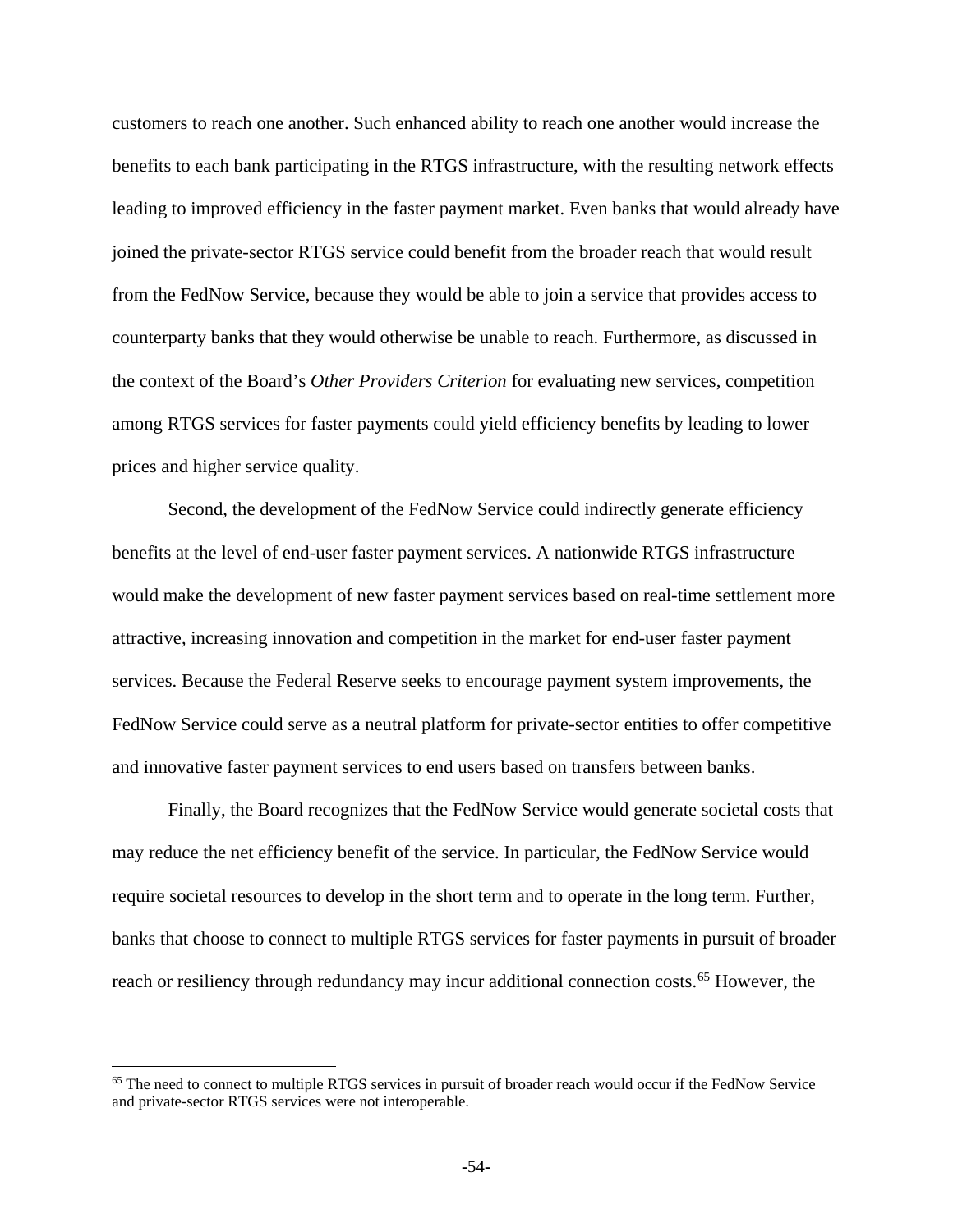Board expects that the benefits of the FedNow Service, as discussed earlier, would ultimately outweigh these additional costs. Therefore, the Board expects that overall the FedNow Service will yield a clear public benefit in the areas of accessibility, safety, and efficiency.

# *C. Cost Recovery Criterion: The Federal Reserve must expect to achieve full recovery of costs over the long run.*

The Board's *Cost Recovery Criterion* accounts for the requirements in the MCA. In evaluating whether a new service or major service enhancement can be expected to achieve full cost recovery, the Board further considers its policy, "Principles for the Pricing of Federal Reserve Bank Services" (pricing principles), and its previous application of those principles to existing services.<sup>[66](#page-54-0)</sup>

## *1. Relevant Measures*

*a. The MCA*

The MCA required the Board to adopt a set of pricing principles for Federal Reserve services and a schedule of fees pursuant to those principles. The MCA specified certain principles on which fees must be based, including the principle that "(o)ver the long run, fees shall be established on the basis of all direct and indirect costs actually incurred in providing the Federal Reserve services."<sup>[67](#page-54-1)</sup> In addition, the MCA provided that the pricing principles "shall give due regard to competitive factors and the provision of an adequate level of such services nationwide."[68](#page-54-2)

 $\overline{a}$ 

<span id="page-54-0"></span><sup>66</sup> Board of Governors of the Federal Reserve System, "Principles for the Pricing of Federal Reserve Bank Services," (Issued 1980). Available at [https://www.federalreserve.gov/paymentsystems/pfs\\_principles.htm.](https://www.federalreserve.gov/paymentsystems/pfs_principles.htm)

<span id="page-54-1"></span><sup>67</sup> These costs include imputed costs that a private-sector firm would incur if it were to provide the services. *See*  Pub. L. No. 96-221, *supra* note 18. This imputed cost is referred to as the private-sector adjustment factor.

<span id="page-54-2"></span><sup>68</sup> *See* Pub. L. No. 96-221, *supra* note 18.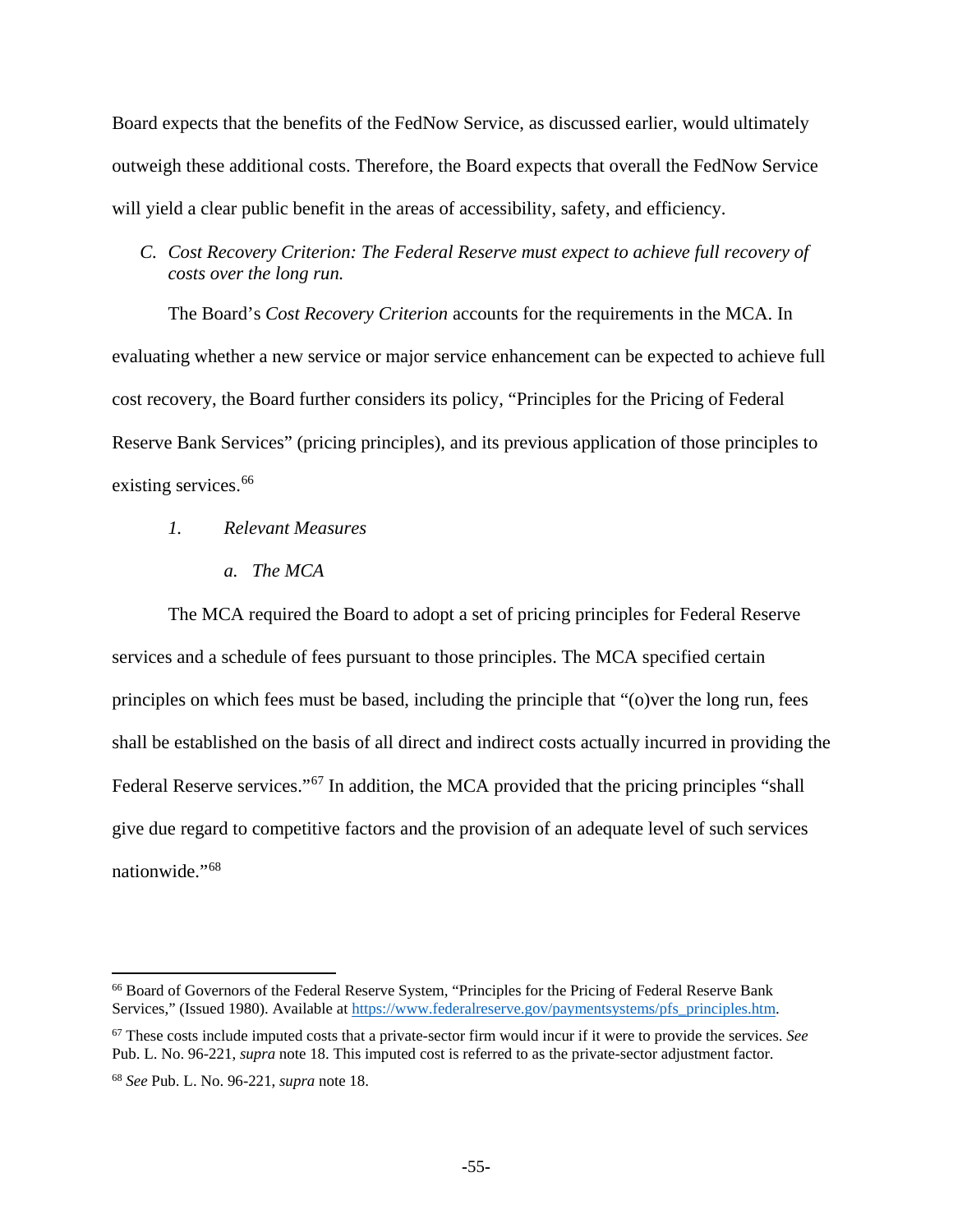## *b. The Pricing Principles*

The pricing principles incorporate the statutory requirements of the MCA and include additional provisions consistent with the purposes of the MCA.<sup>[69](#page-55-0)</sup> Although Congress intended the MCA to stimulate competition to promote the provision of services at the lowest cost to society, Congress was also concerned about achieving an adequate level of services nationwide and avoiding the reemergence of undesirable banking practices — such as nonpar banking or circuitous routing of checks — that the Federal Reserve's operational role in the payment system was intended to eliminate.<sup>[70](#page-55-1)</sup> Therefore, like the Board's policy for evaluating new services, the pricing principles balance the importance of competitive fairness in the Federal Reserve's provision of services with the Federal Reserve's objectives to promote the accessibility, safety, and efficiency of the payment system.<sup>[71](#page-55-2)</sup> Three pricing principles are relevant in considering this balance.

First, pricing principle 3 directly incorporates relevant provisions from the MCA requiring that over the long run, fees shall be established on the basis of all direct and indirect

 $\overline{\phantom{a}}$ 

<span id="page-55-0"></span><sup>&</sup>lt;sup>69</sup> For example, the Board's principles 1 and 2 mirror the MCA's statutory requirements that all covered Federal Reserve services must be explicitly priced and available to nonmember banks at the same price as member banks. In adopting the pricing principles, however, the Board noted that "the Monetary Control Act and its legislative history recognize the importance of the Federal Reserve maintaining an operational presence in the nation's payments mechanism, providing an adequate level of service nationwide and encouraging competition." The Board explained that "in the light of these considerations, the Federal Reserve has developed additional pricing principles that build on those of the Act." Therefore, other pricing principles reflect policy determinations by the Board intended to provide guidance on the pricing policies and strategies the Federal Reserve will follow, such as principle 6's expectation that the Federal Reserve should be sensitive to the changing needs for services in particular markets. *See* Board of Governors of the Federal Reserve System, "Federal Reserve Bank Services; Proposed Fee Schedules and Pricing Principles," 45 FR 58689, 58690–58692 (Sep. 4, 1980). Available at [https://cdn.loc.gov/service/ll/fedreg/fr045/fr045173/fr045173.pdf.](https://cdn.loc.gov/service/ll/fedreg/fr045/fr045173/fr045173.pdf) 

<span id="page-55-1"></span><sup>70</sup> *See* "Principles for the Pricing of Federal Reserve Bank Services," *supra* note 66.

<span id="page-55-2"></span> $<sup>71</sup>$  Specifically, in preparing the pricing principles, the Board stated that the principles and future fee schedules take</sup> into account "the objectives of fostering competition, improving the efficiency of the payment mechanism, and lowering costs of these services to society at large. At the same time, the Board is cognizant of, and concerned with, the Federal Reserve's continuing responsibility for maintaining the integrity and reliability of the payment mechanism and providing an adequate level of service nationwide." "Principles for the Pricing of Federal Reserve Bank Services*," supra* note 66.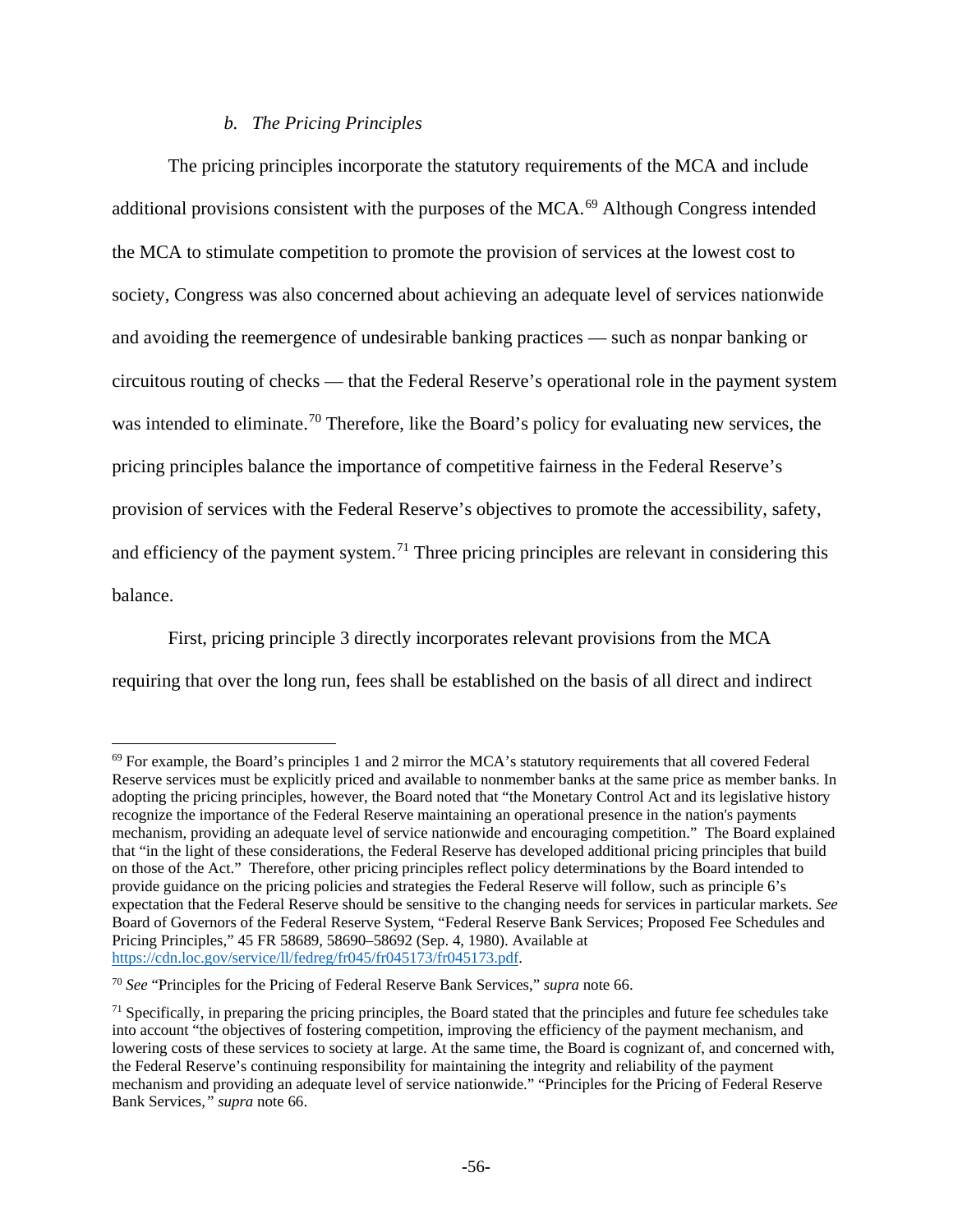costs actually incurred in providing the services priced. In doing so, principle 3 includes the MCA's requirement to give due regard to competitive factors and the provision of an adequate level of such services nationwide.

Second, although the MCA mandates cost recovery for Federal Reserve services as a whole, pricing principle 5 specifies that the Board further intends fees to be set so that revenues for major service categories match costs, including a private-sector adjustment factor. However, principle 5 also notes that, during an initial start-up period, new operational requirements and variation in volume may temporarily change unit costs for some service categories. Principle 5 states that, in such a situation, the Federal Reserve intends to match revenues and costs as soon as possible.[72](#page-56-0)

Finally, pricing principle 7 states that fee structures may be designed to reflect desirable long-run improvements in the nation's payment system. Principle 7 also states that the Board will seek public comment when changes in fees and service arrangements are proposed that would have significant long-run effects on the nation's payment system.

### *2. Public Comments*

l

Approximately 20 commenters addressed cost recovery in response to the 2018 Notice.<sup>[73](#page-56-1)</sup> Approximately 15 commenters believed the Federal Reserve would be able to recover the costs of developing and operating an RTGS service for faster payments, pointing to the Federal

<span id="page-56-0"></span> $72$  Principle 5 explains that the Board will monitor progress in meeting this goal by reviewing regular reports submitted by the Reserve Banks. In the event that the Board authorizes a fee schedule for a service below cost in the interest of providing an adequate level of services nationwide, principle 5 states that the Board will announce its decision. *See* "Principles for the Pricing of Federal Reserve Bank Services," *supra* note 66.

<span id="page-56-1"></span><sup>&</sup>lt;sup>73</sup> Approximately 15 additional commenters raised issues related to cost recovery but did not express a view about whether a Federal Reserve RTGS service could recover its costs.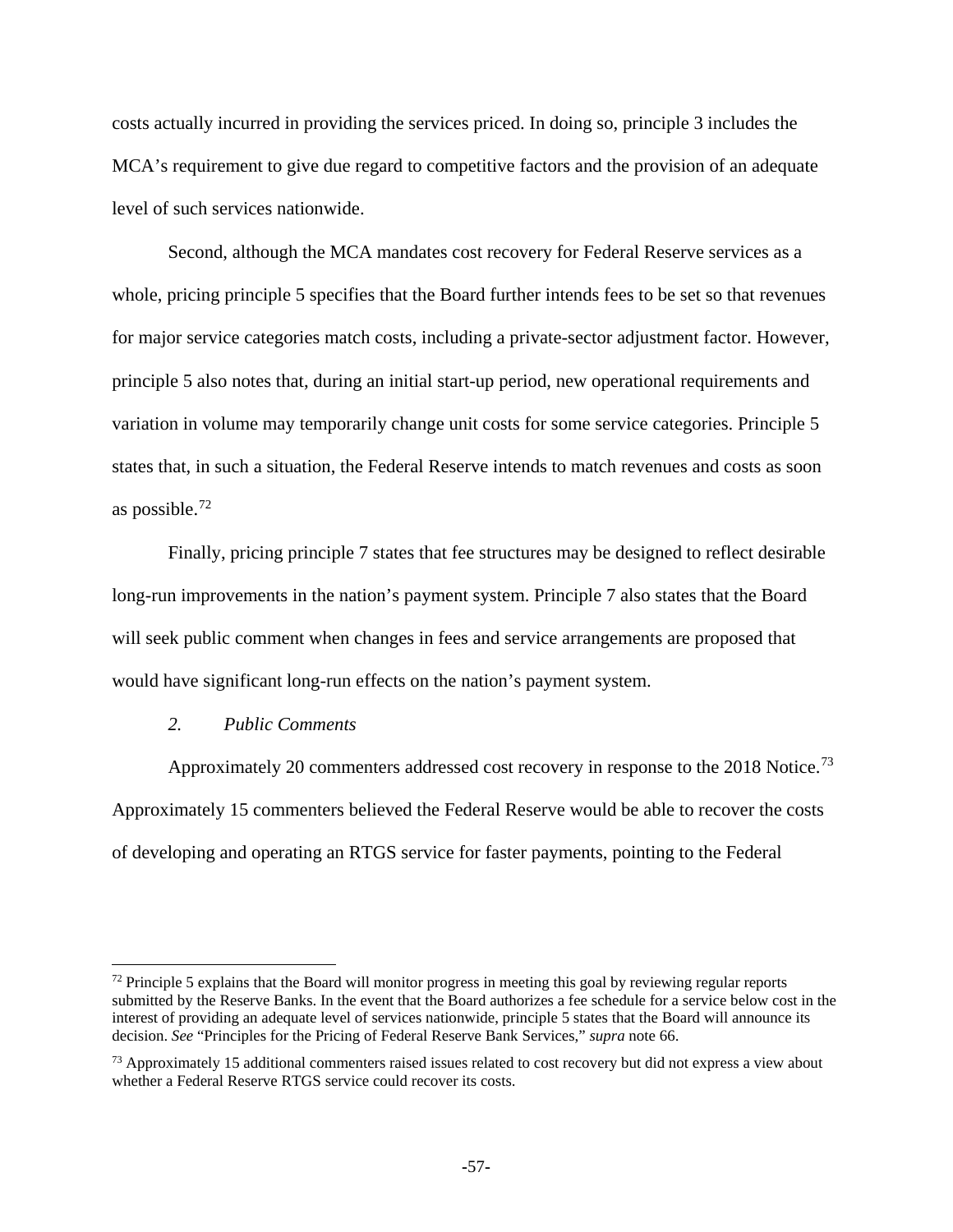Reserve's ability to achieve cost recovery goals in the past for other services.<sup>[74](#page-57-0)</sup> Fewer than 10 commenters argued that the Federal Reserve may not be able to recover costs for a new RTGS service, generally noting the significant cost of developing and operating such a service.<sup>[75](#page-57-1)</sup>

### *3. Board Analysis*

l

The Board believes that the provision of the FedNow Service would satisfy the *Cost Recovery Criterion*. In particular, the Board expects that the FedNow Service would achieve full recovery of costs over the long run, although the first instance of long-run cost recovery is expected to occur outside the 10-year period that the Board typically applies to existing, mature services. The Board's view that the service would satisfy the *Cost Recovery Criterion* is based on its consideration of the MCA's requirements regarding long-run cost recovery, the Board's pricing principles as they relate to new services compared with mature services, the Federal Reserve's public policy objectives, including the provision of an adequate level of service nationwide, and the previous application of these considerations to other Federal Reserve services.

The MCA does not specify the "long-run" period over which Federal Reserve services must recover costs, nor does the legislative history of the MCA indicate that Congress intended a specific length of time for the cost recovery period. The Board has typically used a rolling ten-year period when assessing long-run cost recovery of existing services (10-year cost recovery).<sup>[76](#page-57-2)</sup> The Board views this standard 10-year cost recovery expectation as appropriate for assessing the

<span id="page-57-0"></span><sup>&</sup>lt;sup>74</sup> These commenters included small and midsize banks, individuals, consumer organizations, and trade organizations.

<span id="page-57-1"></span><sup>75</sup> These commenters included large banks, trade organizations, and other interested parties.

<span id="page-57-2"></span><sup>76</sup> Notwithstanding the Board's standard 10-year long-run cost recovery period for existing services, the Board has previously needed to balance competing considerations in determining long-run cost recovery for those services. For example, efforts to modernize Federal Reserve check services in the early 2000s resulted in intermittent underrecovery of the service's costs during certain 10-year cost recovery periods.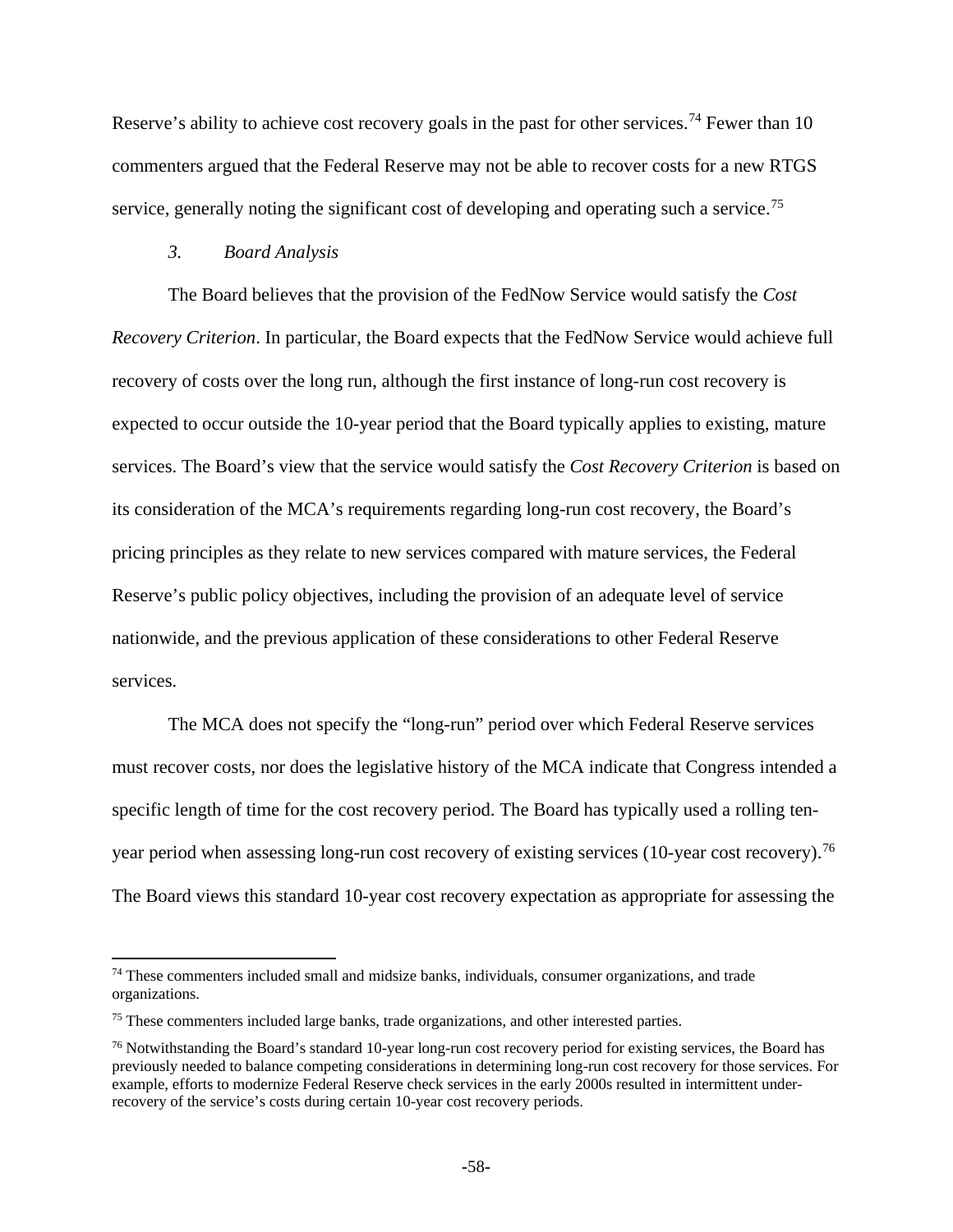long-run cost recovery of mature services, which generally have stable and predictable volumes, costs, and revenues.

However, a new service, such as the FedNow Service, differs from mature services in a number of important ways. By its nature, a new service generally involves high development costs. Moreover, unlike mature services, a new service may not initially have a critical mass of customer participation and, as a result, is likely to have low and unpredictable initial volumes. Certain specific circumstances — such as the length of time to develop the service, the use of the service by certain customer segments, or changes to the market landscape — may affect volumes and, thus, the costs and revenues of a new service. Taken together, these factors imply that, unlike mature services, a new service is unlikely to have stable costs and revenues when it is first deployed, making cost recovery challenging in the time frame that the Board has typically applied to mature services.

Given these considerations, the Board believes that the 10-year period used to evaluate cost recovery for mature services is an inappropriate standard for evaluating the long-run cost recovery of a new service similar to the FedNow Service. Applying such a standard could limit the Federal Reserve's ability to develop new services or undertake major service enhancements that support the provision of an adequate level of services nationwide or induce desirable longterm changes in the payment system.

The Federal Reserve's ACH service, the last new retail payment service developed by the Federal Reserve, provides an illustrative historical example of the importance of these considerations for cost recovery of new services. In evaluating the expected cost recovery of the FedACH service, the Board determined that, compared with the time frame for existing services, an extended cost recovery time frame was appropriate. It did so to encourage the development of

**-**59**-**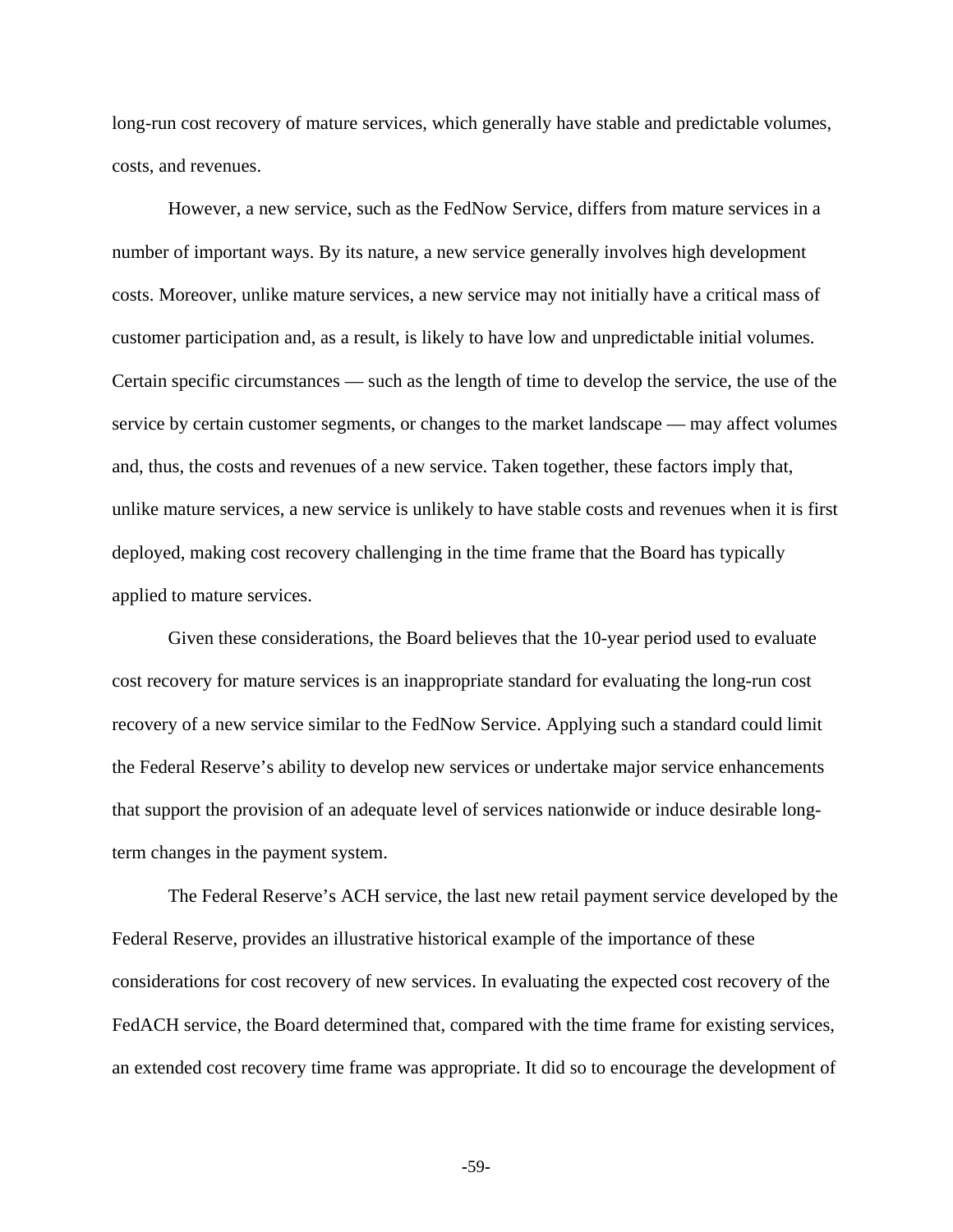an electronic funds transfer system for retail payments and to foster the development of efficient new technologies that would benefit the public in the long run.<sup>[77](#page-59-0)</sup> Based on the service's anticipated long-term benefits, the Board determined, both before and after passage of the MCA, that the nascent service's fees should be based on the costs associated with mature volume estimates.<sup>[78](#page-59-1)</sup> As volume grew, the service first achieved annual cost recovery nearly 15 years after launching a pilot in 1972, and achieved 10-year cost recovery after more than 20 years of operation.[79](#page-59-2)

Like the Federal Reserve's ACH service, the Board expects that the FedNow Service will take significant time to mature, as the industry takes steps to adopt the service. Ultimately, although the Board expects the service's first instance of long-run cost recovery to occur outside

 $\overline{\phantom{a}}$ 

After passage of the MCA, the Board approved a fee schedule that recovered 40 percent of the service's current costs and required the service to increase its cost recovery targets 20 percent each year thereafter until the service achieved 100 percent cost recovery. *See* Board of Governors of the Federal Reserve System, "Fee Schedules for Federal Reserve Bank Services," 47 FR 53500 (Nov. 26, 1982) available at

<span id="page-59-0"></span> $77$  In partnership with the private sector, the Federal Reserve began piloting ACH services in the late 1960s. The Federal Reserve determined that ACH services had the potential to yield long-term improvements to the payment system because of concerns related to rapidly growing paper check volumes. For example, in 1971, the Federal Reserve's "Statement of Policy on the Payments Mechanism" explained that "(i)ncreasing the speed and efficiency with which the rapidly mounting volume of checks is handled is becoming a matter of urgency. Until electronic facilities begin to replace check transfer in substantial volume, the present system is vulnerable to serious transportation delays and manpower shortages." Board of Governors of the Federal Reserve System, "Statement of Policy on the Payments Mechanism," (June 18, 1971). Available at [https://fraser.stlouisfed.org/files/docs/publications/frbrichreview/rev\\_frbrich197107.pdf.](https://fraser.stlouisfed.org/files/docs/publications/frbrichreview/rev_frbrich197107.pdf) The first ACH pilot service

became fully operational in the early 1970s. The Federal Reserve worked with the industry and the U.S. Treasury to expand the service during the 1970s and 1980s.

<span id="page-59-1"></span> $78$  In establishing fees for the Federal Reserve's ACH service, the Board allowed fees to be set based on costs of operating a mature service instead of current costs. *See* Board of Governors of the Federal Reserve System, "Adoption of Fee Schedules and Pricing Principles for Federal Reserve Bank Services," 46 FR 1338, 1343 (Jan. 6, 1981). Available at [https://cdn.loc.gov/service/ll/fedreg/fr046/fr046003/fr046003.pdf.](https://cdn.loc.gov/service/ll/fedreg/fr046/fr046003/fr046003.pdf)

[https://cdn.loc.gov/service/ll/fedreg/fr047/fr047228/fr047228.pdf;](https://cdn.loc.gov/service/ll/fedreg/fr047/fr047228/fr047228.pdf) Board of Governors of the Federal Reserve System, "Fee Schedules for Federal Reserve Bank Services," 50 FR 47624, 47625 (Nov. 19, 1985) available at [https://cdn.loc.gov/service/ll/fedreg/fr050/fr050223/fr050223.pdf.](https://cdn.loc.gov/service/ll/fedreg/fr050/fr050223/fr050223.pdf) The Board does not believe it is appropriate at this time to similarly set a specific year in which the new FedNow Service would recover costs, as was done for the ACH service. This is largely because the ACH service was not an entirely new service at the time the principles were adopted and, for a new service in a dynamic market, the likelihood of accurately forecasting when cost recovery will occur is low. The Board will annually review the appropriateness of setting such an expectation for the FedNow Service.

<span id="page-59-2"></span><sup>79</sup> The ACH service became fully operational in 1974. *See* "The Federal Reserve System Purposes & Functions," *supra* note 4.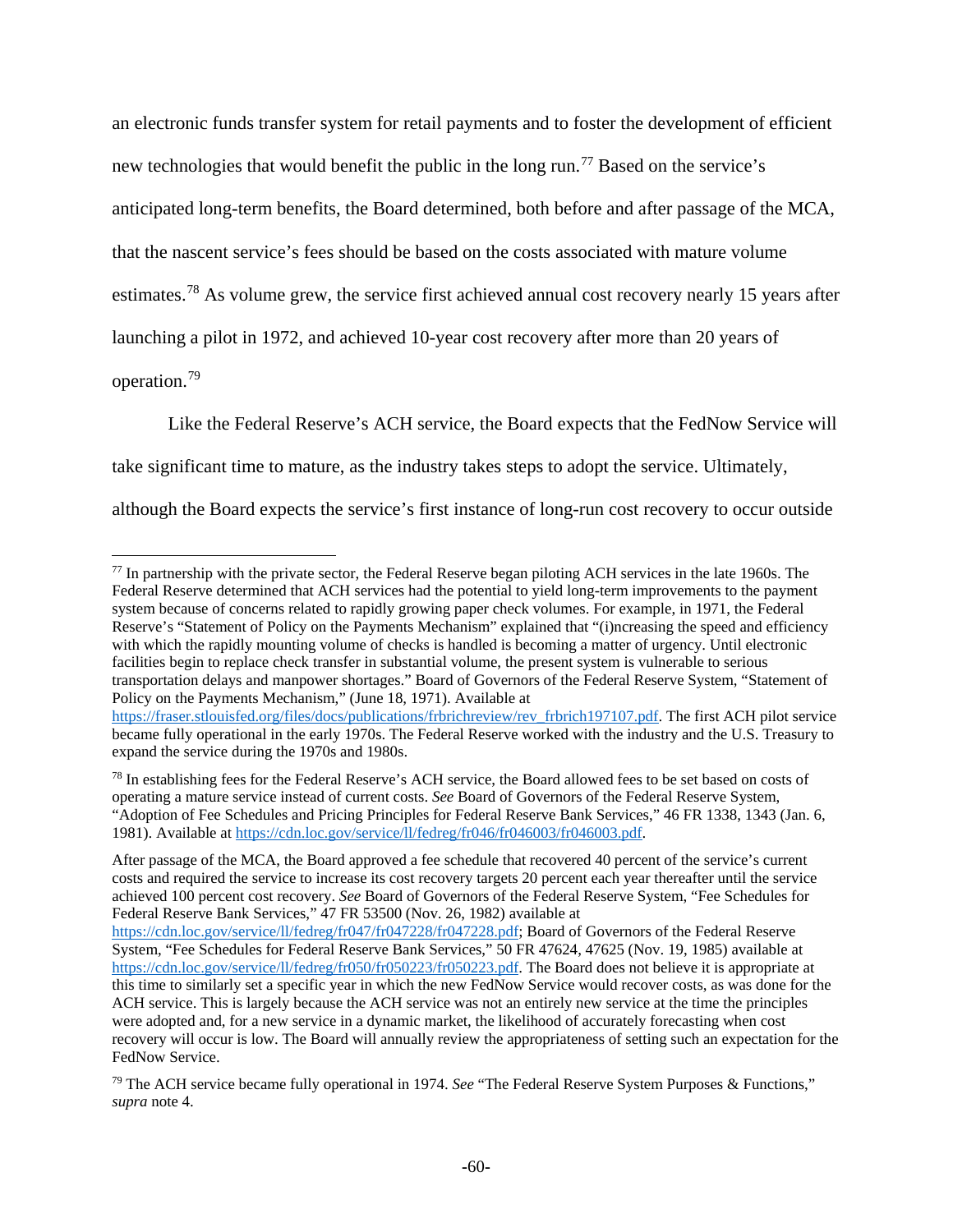the 10-year cost recovery period typically applied to mature services, the service is nevertheless expected to achieve full recovery of costs over the long run in compliance with the Board's *Cost Recovery Criterion*. This expectation is based on certain conditions related to demand for faster payments, overall expansion of the market over the long term, time to market for the service, and direct or indirect participation in the service by banks of all sizes.

Expected long-run cost recovery for the FedNow Service outside the traditional 10-year cost recovery period for mature services may also affect aggregate cost recovery of Federal Reserve priced services, which would comprise the new FedNow Service and existing mature services. As noted above, although the Board's pricing principles impose an objective of full cost recovery for each service line, the cost recovery objective specified in the MCA only requires overall cost recovery of Federal Reserve services as a whole. Combining the revenues and costs of the FedNow Service with those of mature services may create the appearance of underrecovery for Federal Reserve services overall. Therefore, the Board believes it would be most appropriate to report the FedNow Service's cost recovery independently of mature Federal Reserve services until the FedNow Service reaches maturity.

The Board believes that an approach to cost recovery for the FedNow Service, as a new service, that does not rely on the standard applied to mature services is consistent with the language and purpose of the MCA and the Board's pricing principles for a number of reasons.

First, this approach is consistent with the MCA's requirement, incorporated in pricing principle 3, for the Federal Reserve to give due regard to the provision of an adequate level of service nationwide. As described above with respect to the Board's *Other Providers Criterion* and *Public Benefits Criterion*, in the absence of the FedNow Service, the objective of achieving

**-**61**-**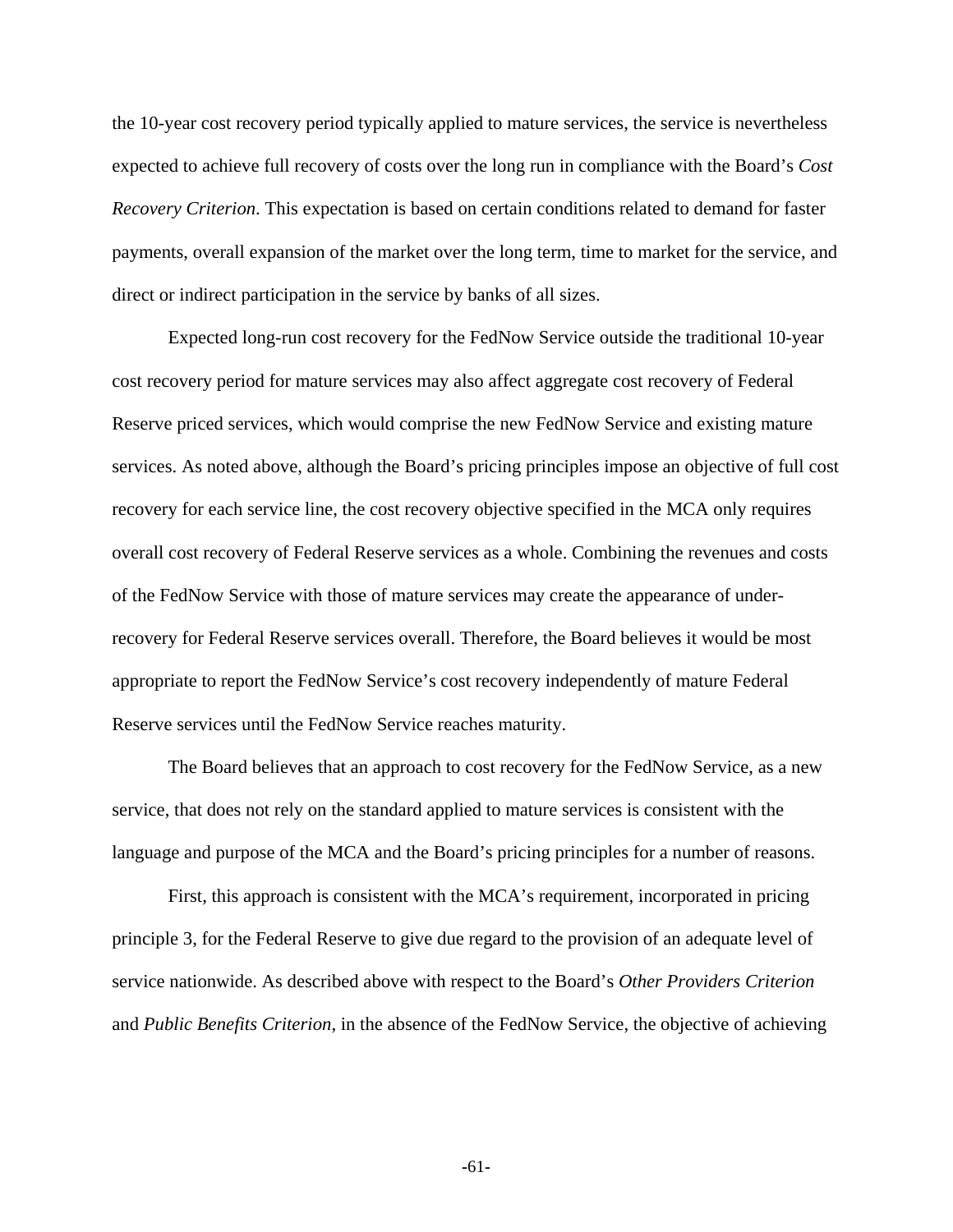an adequate level of service nationwide to support the development of ubiquitous RTGS-based faster payments in the United States is unlikely to be realized.

Second, this approach is consistent with pricing principle 5 as it relates to the start-up period for a service. In explaining its adoption of principle 5, the Board specifically noted the need for pricing flexibility during an initial start-up period when low and potentially variable volumes and high fixed costs could result in prohibitively high service fees, negatively affecting service usage and policy goals.<sup>[80](#page-61-0)</sup> Such issues could arise for the FedNow Service if the Board required cost recovery over the same period as mature services.

Finally, this approach is consistent with pricing principle 7. Specifically, in adopting principle 7, the Board explained that pricing flexibility may be necessary to induce desirable long-run changes in the payment system and to foster development of services that will ultimately benefit the public.<sup>[81](#page-61-1)</sup> Given that a nationwide RTGS infrastructure for new faster payments is a desirable long-run improvement, and in light of the benefits that would be likely to occur with the FedNow Service, as discussed under the *Public Benefits Criterion*, the Board believes that an expected cost recovery period of longer than 10 years is appropriate.

As part of this approach to cost recovery, the Board will regularly disclose the service's cost recovery beginning the year the service is available to participating banks and will monitor progress toward matching revenues and costs.[82](#page-61-2) The Board will regularly confirm the expectation that the service will meet cost recovery objectives over the long run. As would be applicable to any Federal Reserve service, if it becomes clear that the FedNow Service is no longer expected to achieve long-run cost recovery or that the service will challenge the cost

 $\overline{a}$ 

<span id="page-61-0"></span><sup>80</sup> *See* "Adoption of Fee Schedules and Pricing Principles for Federal Reserve Bank Services," *supra* note 78. <sup>81</sup> *See id.*

<span id="page-61-2"></span><span id="page-61-1"></span><sup>&</sup>lt;sup>82</sup> Costs would include those related to development of the service and ongoing operations.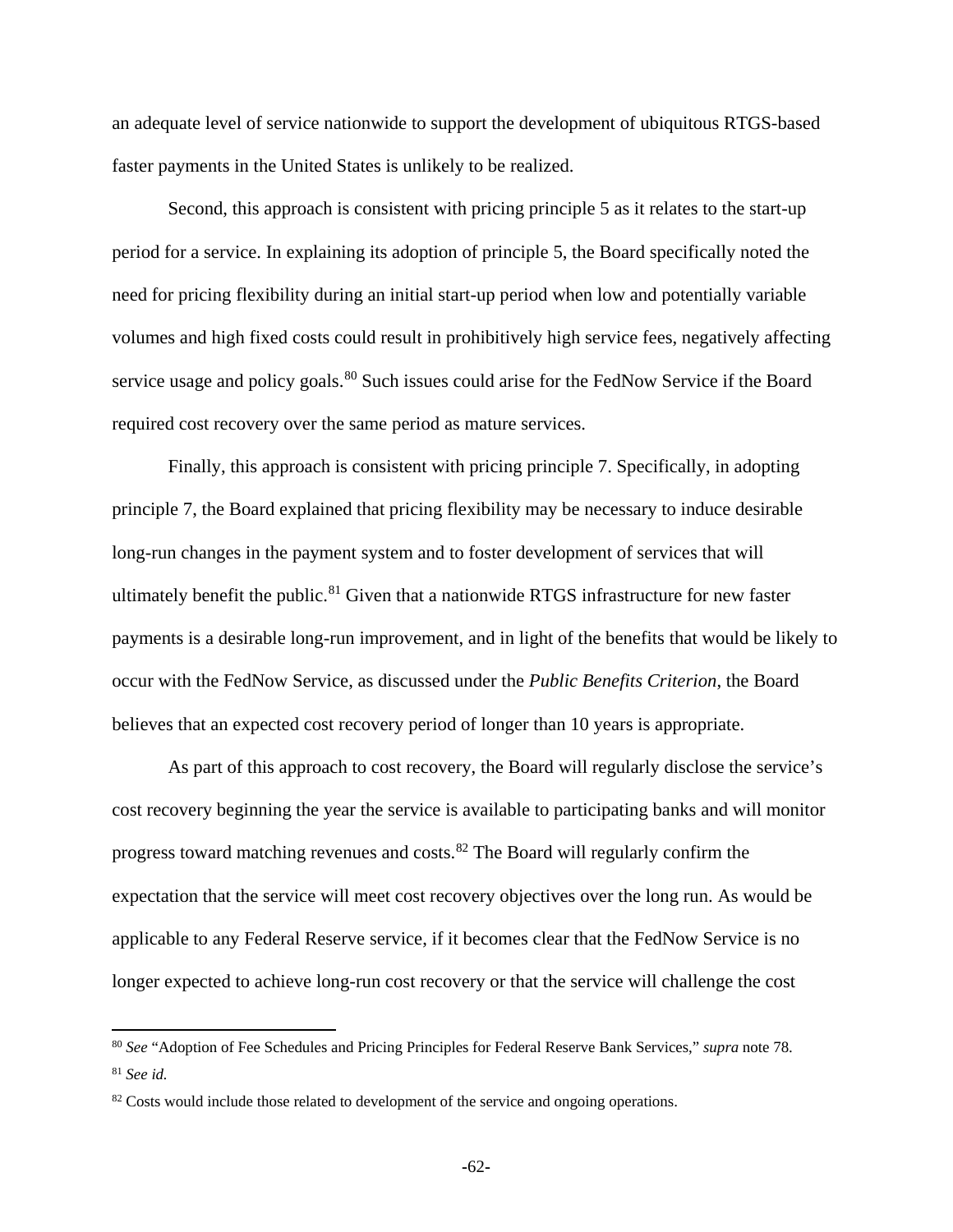recovery of Federal Reserve priced services overall, the Board would reassess whether to continue providing the service. Such a reassessment would only occur after giving time for market development and adoption and would take into account other objectives, including the provision of equitable access to payment services and an adequate level of services nationwide.<sup>[83](#page-62-0)</sup> Further information on expected service pricing is found in Part Two, including areas where comment is requested.

# **IV. Assessment of Expanded Operating Hours for the Fedwire Funds Service and the National Settlement Service to Support Liquidity Management for Faster Payments and For Other Purposes**

The second potential action in the 2018 Notice was the development of a liquidity management tool to support RTGS services for faster payments. RTGS-based faster payment services require banks to have sufficient liquidity to perform interbank settlement at any time, on any day.<sup>[84](#page-62-1)</sup> Without sufficient liquidity to conduct settlement, a faster payment cannot be completed in an RTGS-based service where, by design, interbank settlement occurs before final funds can be made available to the receiver. This risk of payments not being completed highlights the need for banks to be able to manage their liquidity on a 24x7x365 basis in accounts that support settlement of faster payments.

At present, the Federal Reserve does not offer a service that would allow banks to move liquidity as needed, in particular on weekends and holidays, to support real-time settlement of

 $\overline{a}$ 

<span id="page-62-0"></span><sup>&</sup>lt;sup>83</sup> As stated in the Board's policy "The Federal Reserve in the Payments System," "a decision to continue to provide a service that could not reasonably be expected to meet cost-recovery objectives would be made by the Federal Reserve Board only after seeking public comment and only where there were clear public benefits to such a course of action. Similarly, any decision to withdraw from the service would be undertaken in an orderly way, giving due regard to the transition problems associated with the discontinuation of a service." "The Federal Reserve in the Payments System," *supra* note 18.

<span id="page-62-1"></span><sup>&</sup>lt;sup>84</sup> Liquidity can take various forms, including funds in an account at a settlement institution or extensions of credit that allow payments to be completed when funds in an account are not sufficient to cover outgoing payments.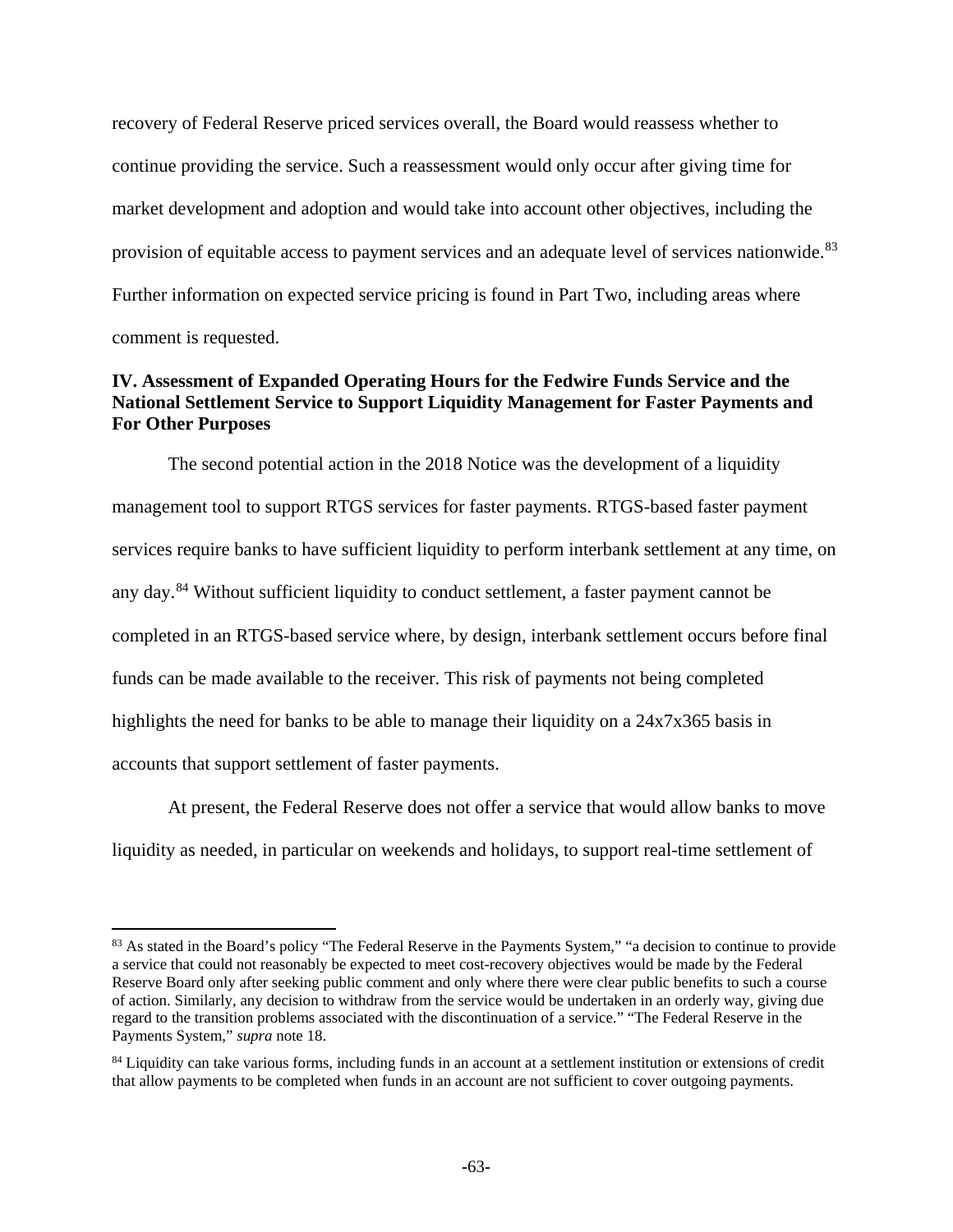faster payments.<sup>[85](#page-63-0)</sup> To reduce the risk of insufficient liquidity during those periods, banks can increase the funds in accounts that support settlement of faster payments to provide additional prefunding for future transactions. This additional prefunding, however, could be costly for banks because it prevents those funds from being used for other purposes. Prefunding also requires predicting the number and aggregate value of future customer payments, which has a degree of uncertainty. In consideration of the risk of failed transactions because of insufficient liquidity, the Board proposed developing a tool that would enable movement of funds between accounts at the Reserve Banks on a 24x7x365 basis, either by expanding the hours of current Federal Reserve services or through a new service.

A liquidity management tool could support private-sector RTGS arrangements for faster payments that are based on a joint account at a Reserve Bank.<sup>[86](#page-63-1)</sup> Such a tool, as described in the 2018 Notice, could enable movement of funds between a joint account and banks' master accounts at any time of the day, any day of the year.<sup>[87](#page-63-2)</sup> This tool would allow funds to be transferred, as needed, to support the payment activity of participants in private-sector RTGS services using a joint account.<sup>[88](#page-63-3)</sup>

 $\overline{\phantom{a}}$ 

<span id="page-63-0"></span><sup>&</sup>lt;sup>85</sup> The Fedwire Funds Service operating hours for each business day begin at 9:00 p.m. eastern time (ET) on the preceding calendar day and end at 6:30 p.m. ET, Monday through Friday, excluding designated holidays. Current operating hours for NSS are 7:30 a.m. ET to 5:30 p.m. ET, Monday through Friday, excluding designated holidays.

<span id="page-63-1"></span><sup>&</sup>lt;sup>86</sup> In such an arrangement, real-time settlement occurs on an internal ledger maintained by a private-sector operator of an RTGS service for faster payments, supported by funds that are held in an account at a Reserve Bank for the joint benefit of the service's participants. To support settlement through such a service, each participant bank ensures sufficient funding in the joint account to cover its payment obligations on a 24x7x365 basis.

<span id="page-63-2"></span><sup>&</sup>lt;sup>87</sup> A master account is the record of financial rights and obligations between an account-holding bank and a Reserve Bank. The account is where opening, intraday, and closing balances are determined.

<span id="page-63-3"></span><sup>&</sup>lt;sup>88</sup> The private sector could develop alternative mechanisms to enable liquidity management for participants in a private-sector RTGS service for faster payments based on a joint account. For example, to address liquidity needs over the weekend, a private-sector operator could allow participants with excess funds on its ledger to transfer those funds within the service to those with a shortage.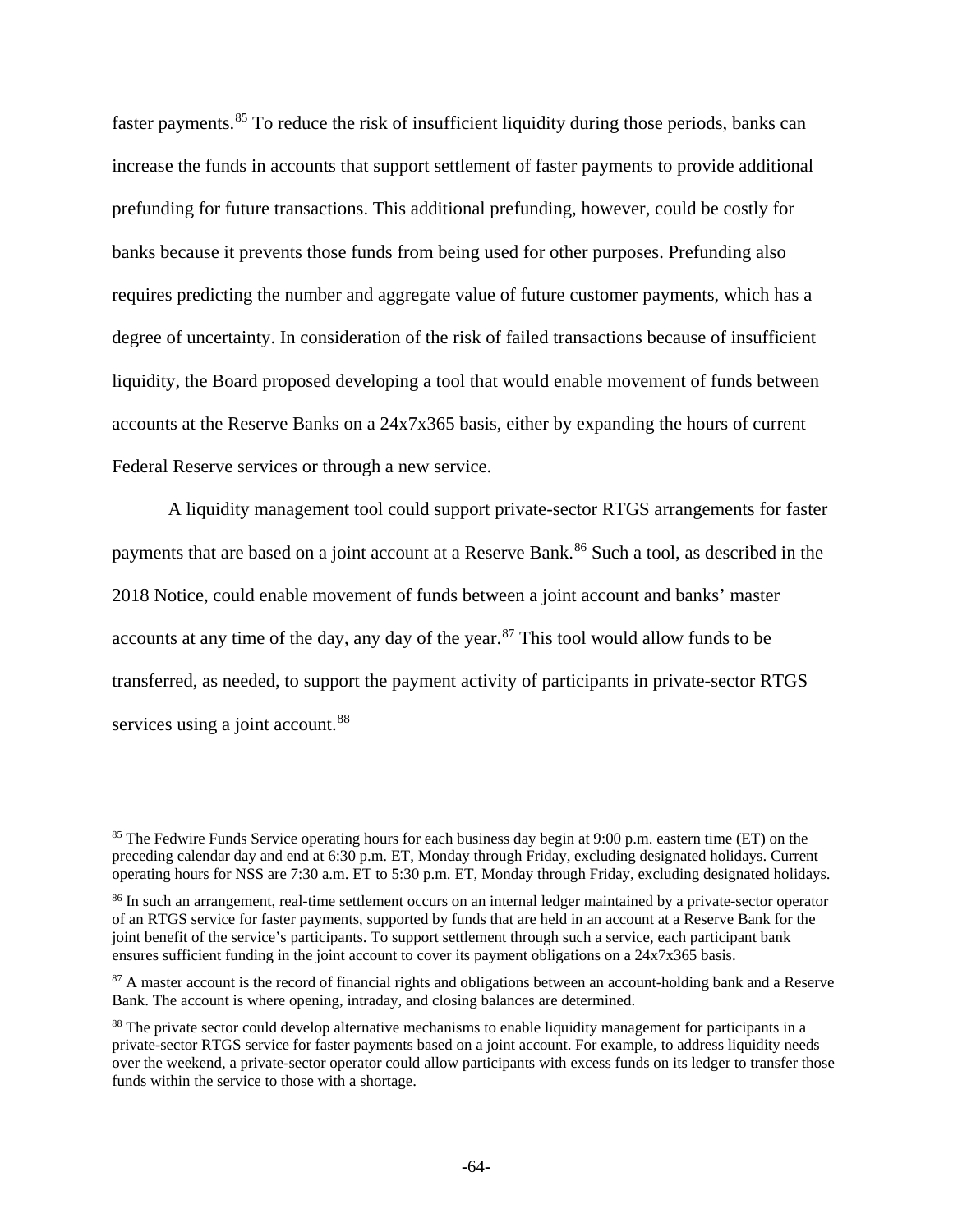In the 2018 Notice, the Board requested feedback on whether the Federal Reserve should provide such a liquidity management tool and, if so, the desirable functionality of such a tool. The Board further requested comment on whether such a tool could be used for purposes other than supporting real-time settlement of faster payments.

### *A. Public Comments*

l

Approximately 230 commenters expressed views about whether the Federal Reserve should develop a liquidity management tool to support RTGS services.<sup>[89](#page-64-0)</sup> Approximately 225 commenters, from all segments, supported the Federal Reserve developing such a tool. Fewer than five commenters were not supportive of the Federal Reserve developing a liquidity management tool to support RTGS services.<sup>[90](#page-64-1)</sup>

Several large banks and other commenters indicated that the proposed tool could help with managing liquidity in the existing private-sector RTGS service for faster payments. Other commenters more generally discussed the importance of liquidity management in RTGS services for faster payments and noted the challenge of managing the timing of payment inflows and outflows on a 24x7x365 basis. Many commenters emphasized the importance of automated features for a liquidity management tool, such that liquidity transfers could occur outside standard business hours without the need for operational staff at participating banks during those hours. At least one commenter noted that functionality provided through a liquidity management tool should be available to all systems that could benefit from it. This comment was consistent

<span id="page-64-0"></span><sup>&</sup>lt;sup>89</sup> At least one additional commenter raised issues related to a liquidity management tool but did not express a view about whether the Federal Reserve should offer such a tool.

<span id="page-64-1"></span><sup>90</sup> Commenters expressing this view included those from the following segments: private-sector operators and fintech companies.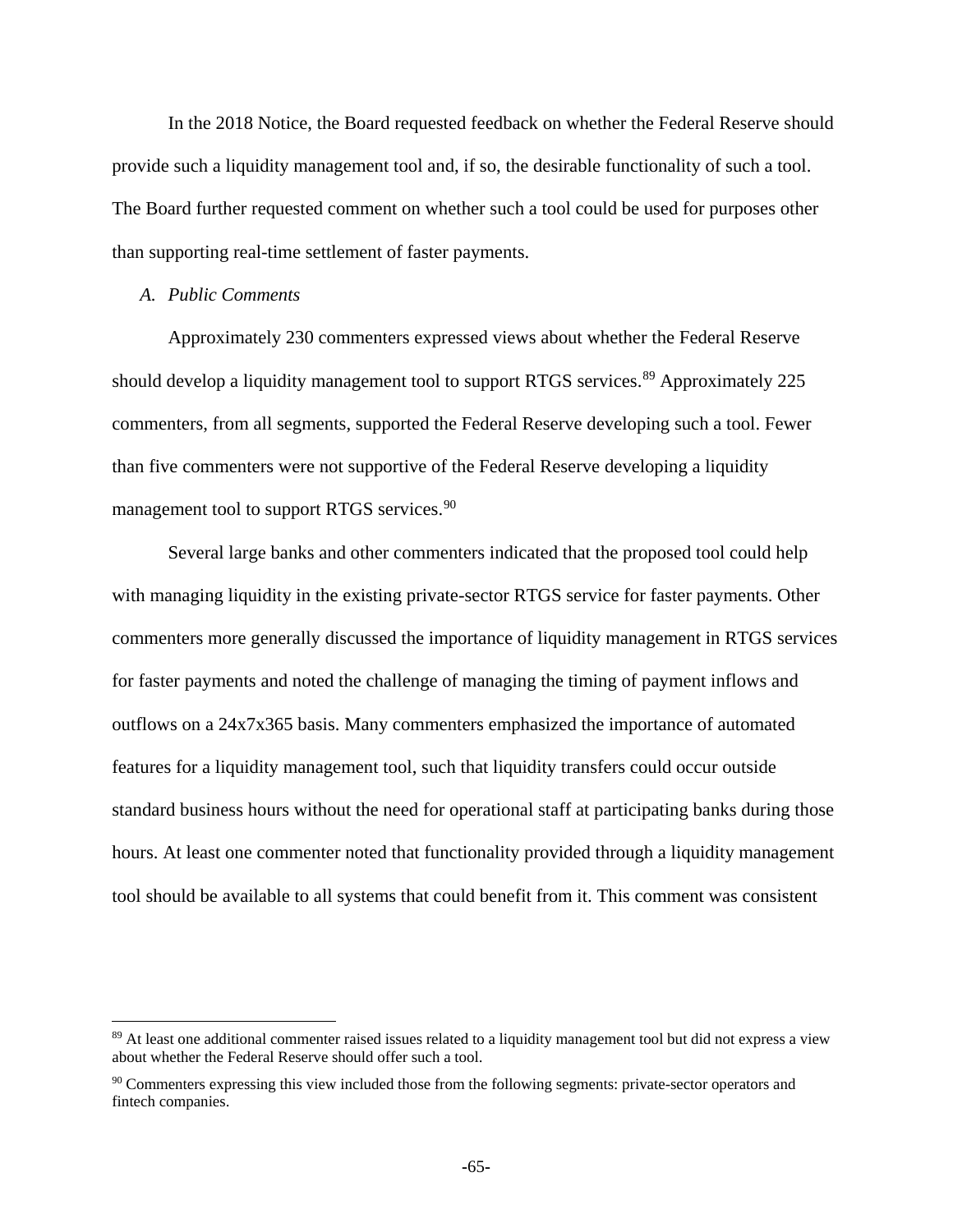with those from other commenters that emphasized the Federal Reserve should more generally enhance its current services to support a variety of payment activities.

Most of the commenters that addressed how the Federal Reserve should provide a liquidity management tool expressed the view that it should do so through expansion of operating hours for the Fedwire Funds Service. Commenters noted the potential for a variety of payment activities to benefit from expanded operating hours for the Fedwire Funds Service. A few commenters stated that the Federal Reserve should expand operating hours for NSS. No commenters suggested that the Federal Reserve should develop a new service to support liquidity management in RTGS services for faster payments.

The commenters that did not support the Federal Reserve developing a liquidity management tool indicated that liquidity management could be accomplished through software developed by the private sector that would alert a bank about balance levels in their account at the Reserve Banks.

#### *B. Board Analysis*

The Board believes that expanding the operating hours of the Fedwire Funds Service and NSS, potentially up to 24x7x365, would be the most effective way to provide the liquidity management functionality described in the 2018 Notice and could provide additional benefits to financial markets broadly.

The ability to transfer funds from master accounts to a joint account during nonstandard business hours would allow participants in a private-sector RTGS service to manage liquidity on a "just-in-time" basis. Just-in-time liquidity management would remove the need to increase funding in a joint account ahead of weekends, holidays, and other times when liquidity transfers are not currently possible. Just-in-time liquidity management would also decrease the likelihood

**-**66**-**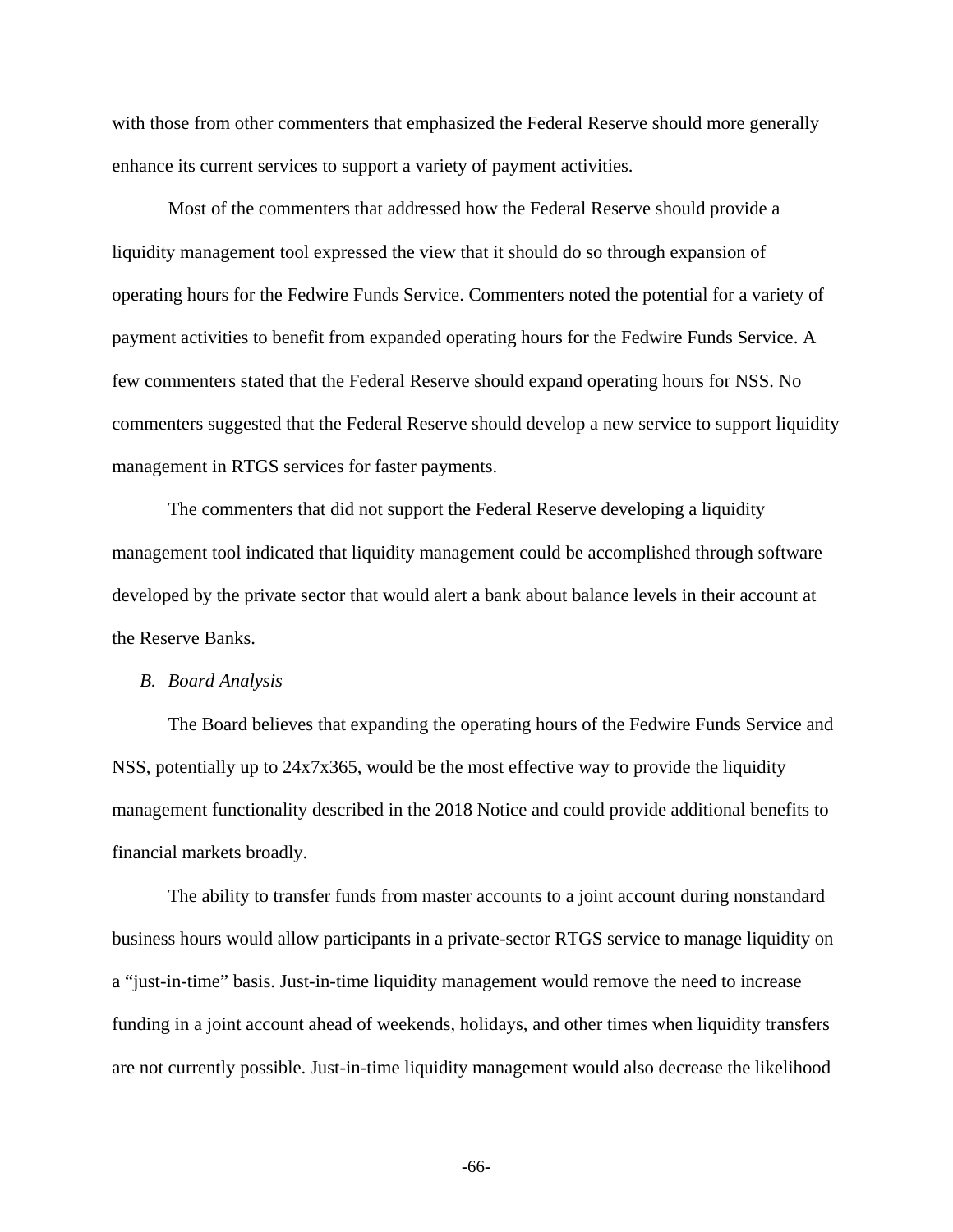that a bank would have insufficient liquidity to settle a payment. As a result, the system would have less risk that an individual or business would experience an incomplete payment because its bank does not have the requisite funds available in a joint account to support settlement. These benefits might broaden the appeal of a private-sector RTGS service using a joint account, thereby potentially expanding the use of RTGS services for settlement of faster payments.

Expanded hours for the Fedwire Funds Service and NSS could also benefit other retail payment services. For retail services that conduct interbank settlement on a deferred basis, including certain faster payment services and traditional payment card services, expanded hours could enable these services to settle net interbank obligations at times not currently possible, including weekends and holidays. Expanded Fedwire Funds Service and NSS hours could also benefit ACH payments by enabling additional settlement windows.<sup>[91](#page-66-0)</sup>

In addition, expanded Fedwire Funds Service hours would increase the overlap between the hours of the Fedwire Funds Service and those of large-value payment systems in other countries, thereby supporting wholesale payment activity in multiple markets. For example, expanded hours could allow U.S. banks that provide clearing services to global correspondents and multinational corporations to meet client needs outside standard business hours. Expanded hours could support a broad range of domestic wholesale payment activity as well, such as margin payments related to trading conducted on 24-hour platforms or payments related to mergers and acquisitions that close on a weekend.

 $\overline{\phantom{a}}$ 

<span id="page-66-0"></span><sup>&</sup>lt;sup>91</sup> In a separate notice, the Board has requested comment on potential modifications to Federal Reserve payment services to facilitate adoption of a later same-day ACH processing and settlement window. Under the proposal in that notice, the Federal Reserve would extend the daily operating hours of the Fedwire Funds Service and NSS by 30 and 60 minutes, respectively, to accommodate a third same-day ACH settlement window at 6:00 p.m. ET. *See* Board of Governors of the Federal Reserve System, "Potential Modifications to the Federal Reserve Banks' National Settlement Service and Fedwire Funds Service To Support Enhancements to the Same-Day ACH Service and Corresponding Changes to the Federal Reserve Policy on Payment System Risk, Request for Comments," 84 FR 22123, 22129 (May 16, 2019). Available at [https://www.federalregister.gov/d/2019-09949.](https://www.federalregister.gov/d/2019-09949)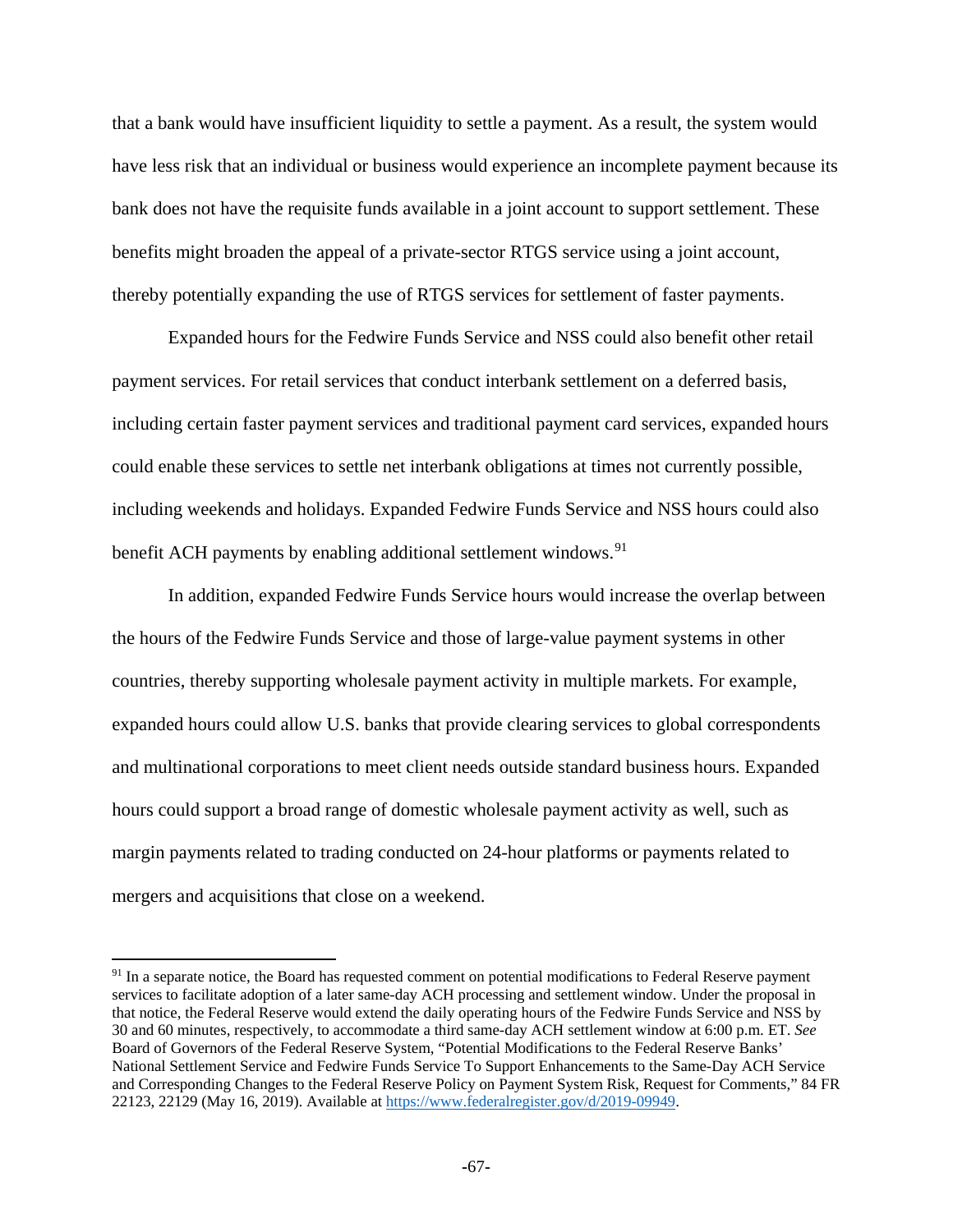In light of these potential benefits, the Board has determined that the Federal Reserve should explore the expansion of Fedwire Funds Service and NSS hours. However, because of the systemic importance of the Fedwire Funds Service and the Board's risk management expectations for the service, additional analysis is needed to evaluate fully the relevant operational, risk, and policy considerations for both the Reserve Banks and participants. The Federal Reserve plans to engage with the industry on issues related to expanded Fedwire Funds Service and NSS operating hours, as well as potential approaches for expanding those hours. Implementation approaches could range from limited availability on weekends and holidays to full 24x7x365 availability. Through this engagement, the Federal Reserve intends to solicit additional information about the industry's specific needs and readiness related to these options. The Board will announce any decision regarding the expansion of hours for the Fedwire Funds Service and NSS, including issuing a request for comment if necessary, after further analysis is completed.

### **PART TWO**

### **V. FedNow Service Description**

In what follows, the Board has outlined a general description of the planned FedNow Service and provided additional details on the service's potential features and functionality. The features and functionality, along with related implementation considerations, incorporate feedback from comments received in response to the 2018 Notice.

The Board is seeking comment on all aspects of the FedNow Service. The Federal Reserve also intends to convene industry groups and facilitate other outreach forums to gather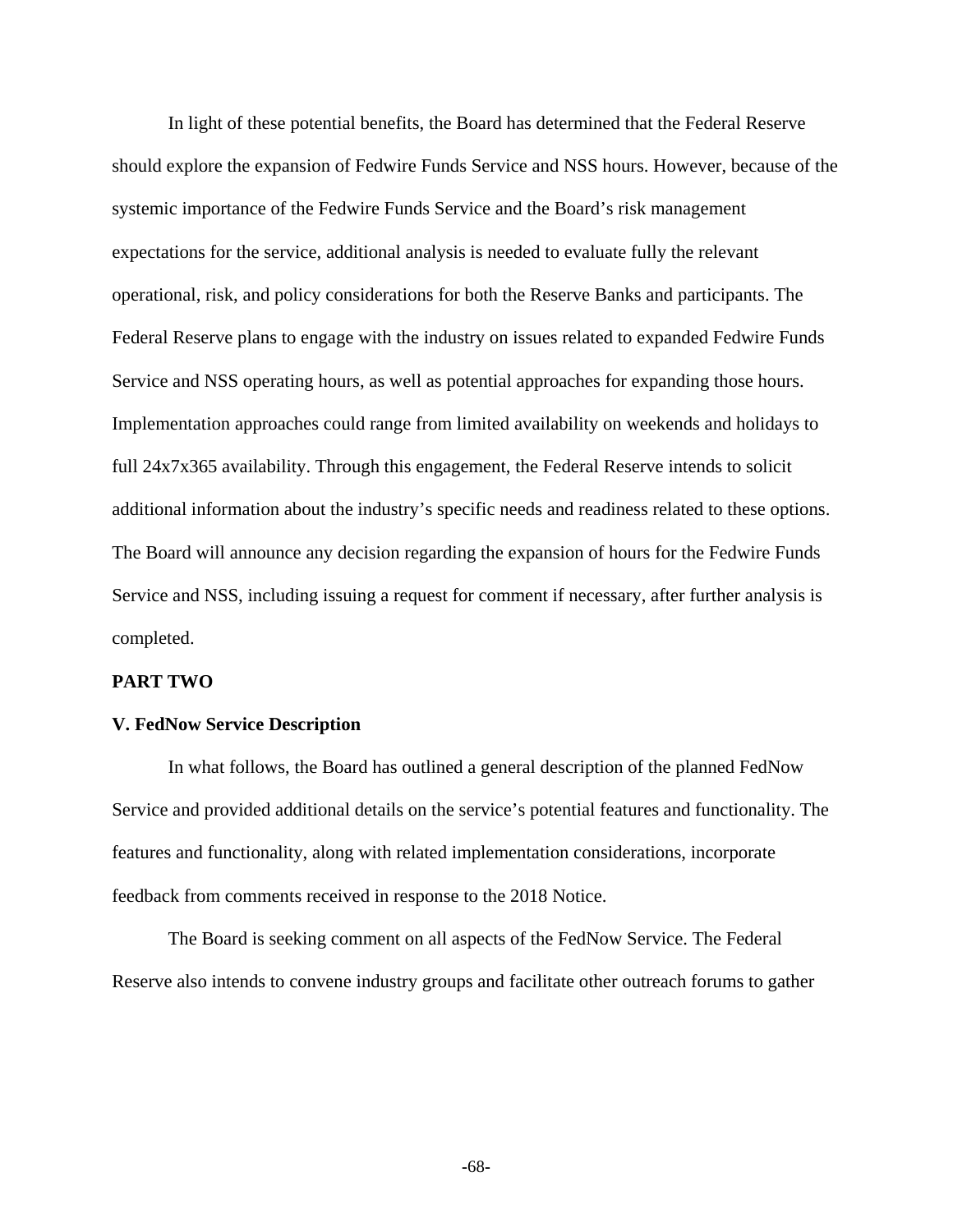input on the service.<sup>[92](#page-68-0)</sup> The Federal Reserve will use the feedback gained through written comments and other channels to finalize the design and features of the FedNow Service. Once these details have been finalized, a final service description will be published in a subsequent *Federal Register* notice with additional information provided through existing Reserve Bank communication channels.

## *A. Public Comments*

l

In the 2018 Notice, the Board sought input on certain issues related to the design and implementation of a potential RTGS service for faster payments. First, the Board sought comment on the ideal timeline for implementing such a service. Second, the Board requested comment on the adjustments that banks and their customers would need to make under an accounting regime in which the Reserve Banks would record and report end-of-day balances for each calendar day, including weekends and holidays (a seven-day accounting regime).<sup>[93](#page-68-1)</sup> Third, the Board sought input on the operational burden that banks would face if an RTGS service for faster payments were designed to use accounts separate from banks' master accounts.<sup>[94](#page-68-2)</sup> Fourth, the Board sought feedback on the need for auxiliary services, such as fraud prevention services that provide tools to detect fraudulent payments or a directory that allows faster payment services to route end-user payments using the receiver's public identifier, such as a phone number or

<span id="page-68-0"></span> $92$  The Reserve Banks will communicate information about industry groups and forums through established channels. Industry engagement is expected to be a continual process as part of ongoing service and product development.

<span id="page-68-1"></span><sup>&</sup>lt;sup>93</sup> At present, end-of-day balances are recorded and reported for each banking day that Federal Reserve services operate. Normal banking days are Mondays through Fridays. Because Federal Reserve services do not currently operate over the weekend (or on holidays), this current practice corresponds to a five-day accounting regime.

<span id="page-68-2"></span><sup>&</sup>lt;sup>94</sup> As described previously, a master account is the record of financial rights and obligations between accountholding banks and a Reserve Bank. The Reserve Banks typically permit a single master account per eligible institution, and the settlement activity for most Federal Reserve payment services occurs in master accounts.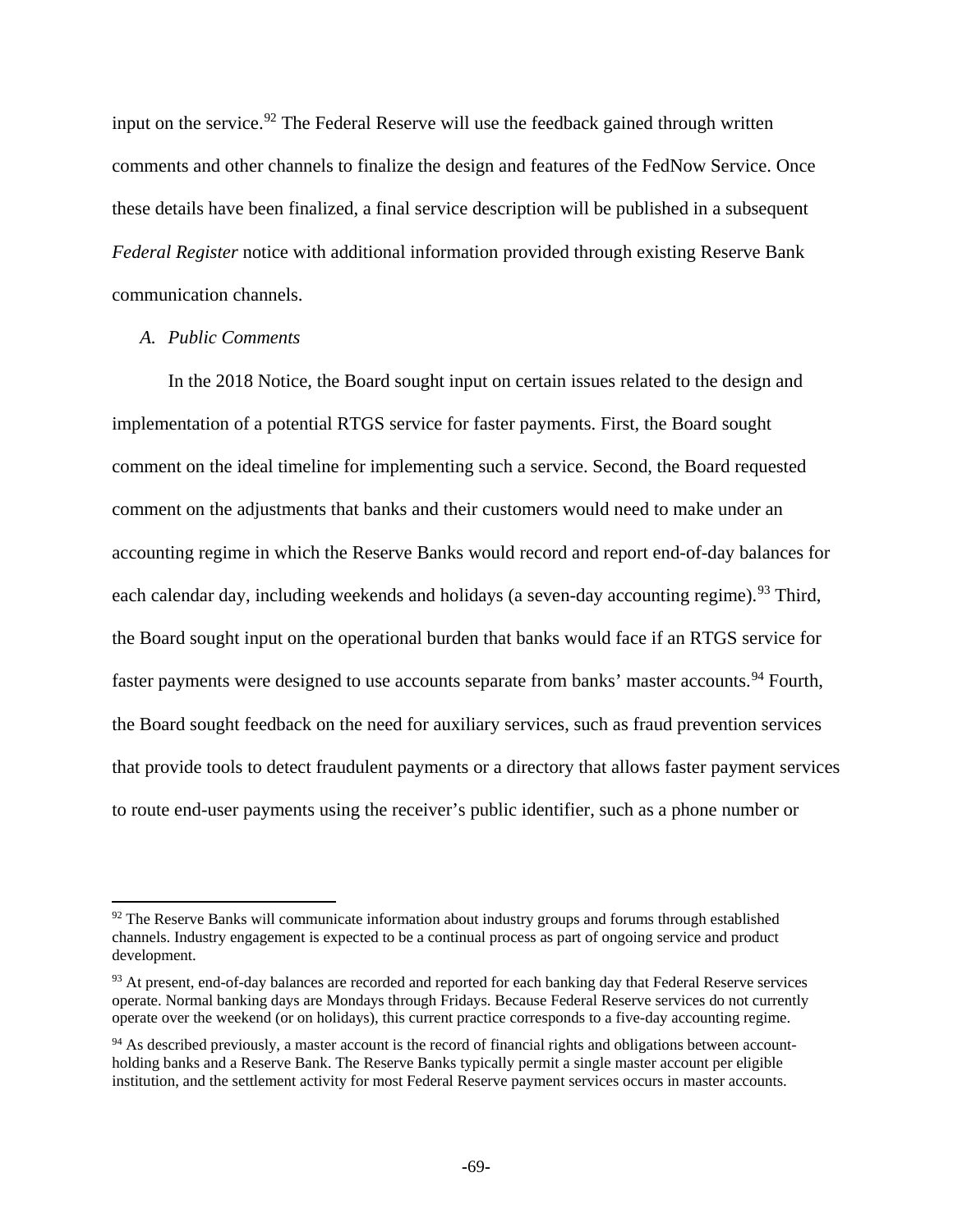email address, rather than bank routing and account information.<sup>[95](#page-69-0)</sup> For each question, commenters from nearly every segment provided input.

More than 140 commenters, from all segments, addressed the ideal timeline for implementing a Federal Reserve RTGS service for faster payments. The majority of these commenters encouraged the Federal Reserve to implement such a service as quickly as possible. These commenters noted that the market for faster payments is rapidly evolving and that, if the Federal Reserve were unable to provide a service in the near future, it would face difficulty achieving widespread adoption. A few commenters cautioned that, while acting quickly may be ideal, the timing of a new service should take into consideration the adjustments that banks and service providers would need to make to implement the service.

Approximately 40 commenters addressed operational adjustments that would be required if an RTGS service for faster payments used a seven-day accounting regime.<sup>[96](#page-69-1)</sup> Some of these commenters noted that, although certain banks may have already adopted 24x7x365 accounting for services such as ATM and debit card transactions, some banks and their business customers may need to make substantial back-office adjustments to implement a seven-day accounting regime. These adjustments included system upgrades, operational changes, and staffing outside of standard business hours. Approximately 10 commenters stated that the option to defer receipt

l

<span id="page-69-0"></span><sup>&</sup>lt;sup>95</sup> The receiver's bank routing and account information is generally required to deliver payments between end-user bank accounts. This information can be difficult for the sender of a payment to obtain. As a result, some payment services allow the sender to direct a payment using a public identifier of the intended receiver. For such a public identifier to be used in a payment, the sender's bank must be able to link the public identifier to the intended receiver's banking information. A directory allows a bank to obtain this information through a database that connects public identifiers with the receiver's banking information, without requiring the sender to have that information or the receiver to reveal it to the sender.

<span id="page-69-1"></span><sup>&</sup>lt;sup>96</sup> These commenters included small and midsize banks, large banks, individuals, consumer organizations, service providers, fintech companies, trade organizations, and other interested parties.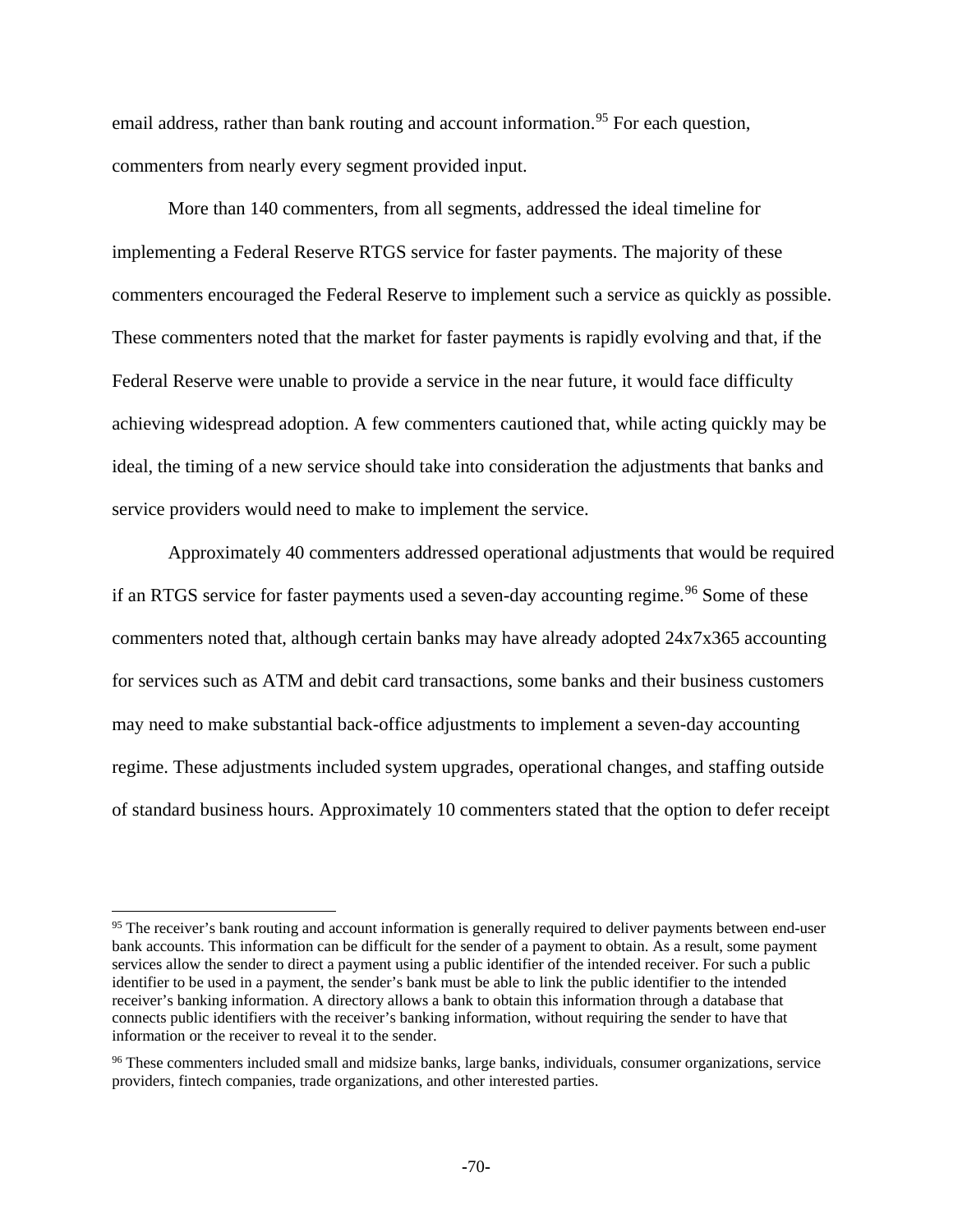of transaction reporting during nonstandard business hours might be useful until banks are able to support 24x7x365 back-office operations.

Approximately 50 commenters expressed views on the incremental operational burden if an RTGS service were to settle faster payments in dedicated Federal Reserve accounts, separate from banks' master accounts.  $97$  The majority of these commenters indicated that, if necessary, banks would likely be able to manage separate settlement accounts. Some of these commenters further stated that if separate accounts were used, the benefits of such a structure would need to outweigh the burden for banks of managing separate accounts. Commenters also noted that a liquidity management tool would be needed to move funds during nonstandard business hours between master accounts and separate accounts for settlement of faster payments. Most commenters that addressed the use of separate accounts stated that, if separate Federal Reserve accounts were used for settlement of faster payments, balances in those accounts should earn interest and count towards reserve requirements.

More than 100 commenters, from all segments, discussed whether a directory service is needed for an RTGS service for faster payments. Many of these commenters stated that directories are an important driver for adoption of faster payments because individuals and businesses value the ability to make payments based on public identifiers. These commenters often indicated that the Federal Reserve should support development of a directory service for faster payments, citing their views of the Federal Reserve as a trusted service provider with broad reach. Some of these commenters suggested the Federal Reserve could build and operate its own directory service whereas others suggested that it could serve as a centralized link to

 $\overline{\phantom{a}}$ 

<span id="page-70-0"></span><sup>&</sup>lt;sup>97</sup> These commenters included small and midsize banks, large banks, individuals, service providers, fintech companies, and trade organizations.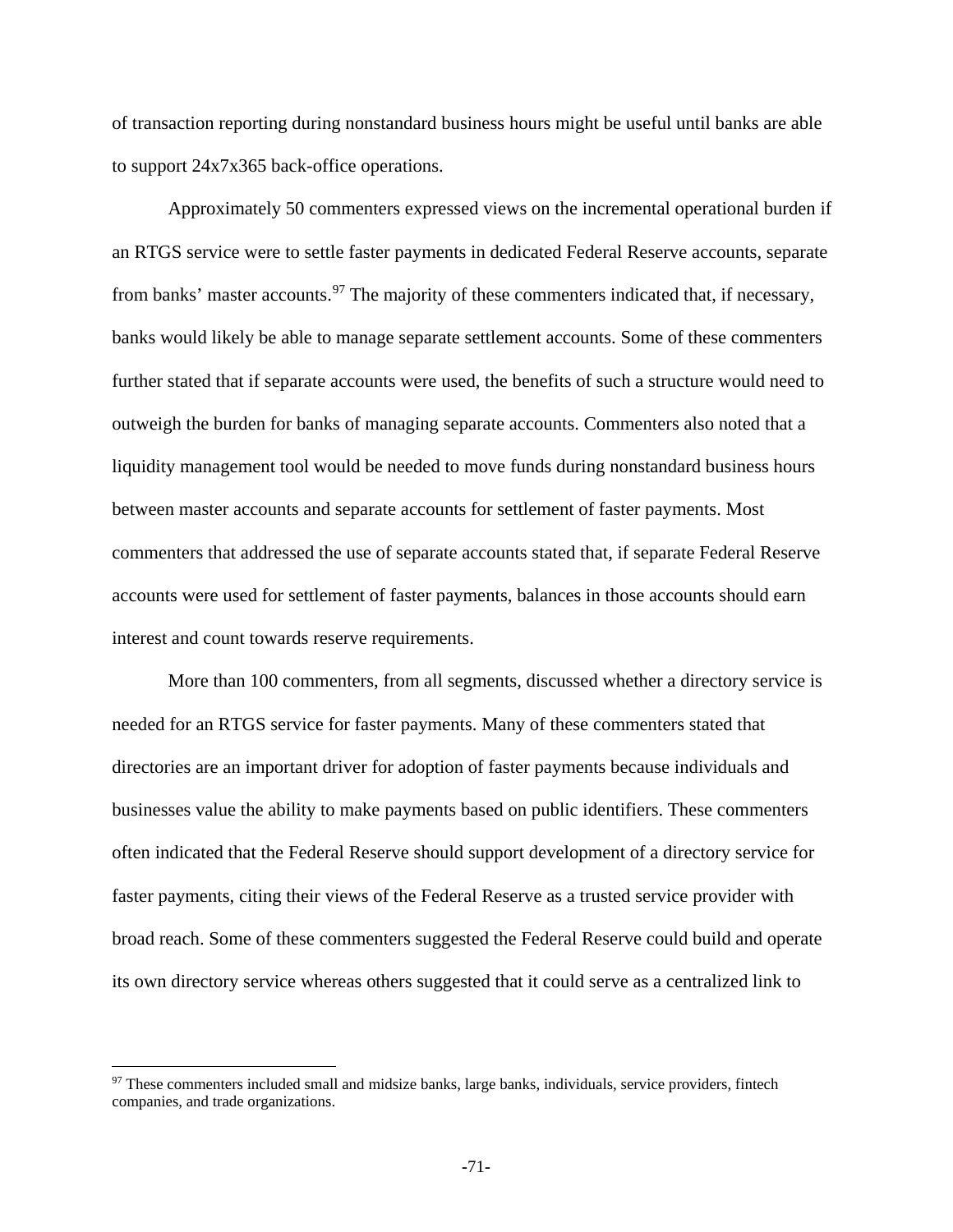existing directories. A few commenters did not support the Federal Reserve developing its own directory service because private-sector directories are already available.

More than 90 commenters addressed the importance of fraud prevention services.<sup>[98](#page-71-0)</sup> Many of these commenters suggested that an RTGS service for faster payments should include fraud prevention services, with some noting that such services could be more efficient and less susceptible to vulnerabilities if they were an integral part of an RTGS service for faster payments. Some commenters noted that fraud prevention services could include a database of known fraudulent accounts or automated fraud detection tools to identify unusual payment activity. Some commenters noted that a potential Federal Reserve RTGS service for faster payments would not require fraud prevention services because the private sector already offers such services. In the context of discussing fraud prevention services, some commenters also highlighted the need for tools that would assist in compliance with regulations to prevent money laundering and terrorist financing.

#### *B. General Description of the FedNow Service*

 $\overline{\phantom{a}}$ 

The FedNow Service would process individual payments within seconds, 24 hours a day, 7 days a week, 365 days a year. The service would be designed to support credit transfers, where a sender initiates a payment to an intended receiver for a variety of use cases, such as person-to-person payments, bill payments, and smaller-value business-to-business payments.<sup>[99](#page-71-1)</sup> The service would settle interbank obligations through debit and credit entries to balances in banks' master

<span id="page-71-0"></span><sup>98</sup> These commenters included small and midsize banks, individuals, merchants, service providers, and trade organizations.

<span id="page-71-1"></span><sup>&</sup>lt;sup>99</sup> Some traditional payments, such as card payments and certain ACH payments, are conducted as debit transfers. In a debit transfer, the party that wishes to be paid provides instructions that allow its bank to pull funds from the account of the party that needs to pay for a good or service, subject to the approval of that party and its bank. Because credit transfers require the sender to authorize and initiate each individual payment, services based on such transfers can decrease the risk of fraudulent or otherwise unauthorized payments. This and other considerations have led credit transfers to be the basis of faster payment systems in other countries.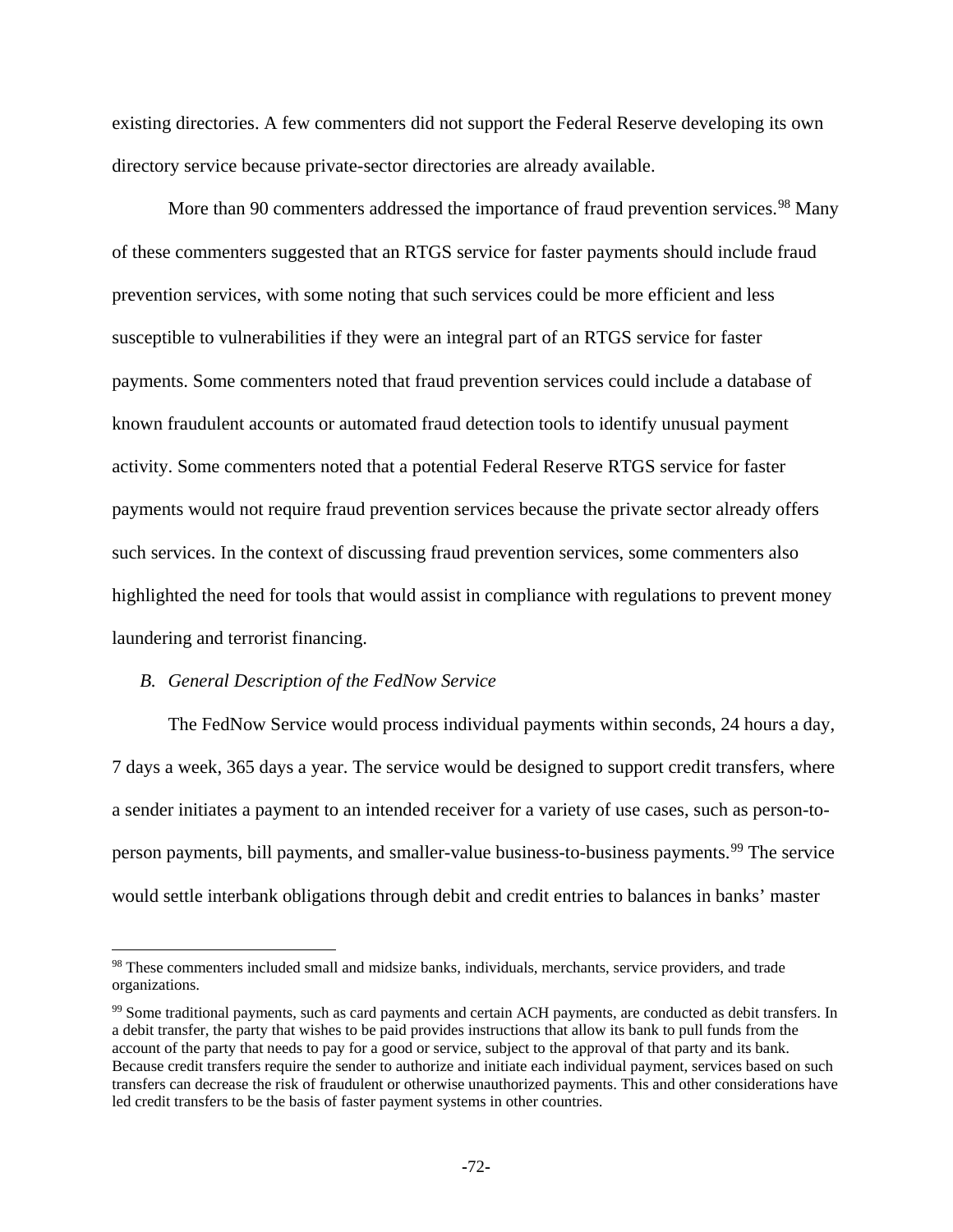accounts at the Reserve Banks. All settlement entries for transactions through the FedNow Service would be final, meaning that settlement cannot be cancelled or revoked once a transaction is processed by the service. Consistent with the goal of supporting faster payments, use of the service would require participating banks to make the funds associated with individual payments available to their end-user customers immediately after receiving notification of settlement from the service. The service would support values initially limited to \$25,000.<sup>[100](#page-72-0)</sup> The service would have the ability to process a large volume of payments rapidly, including volumes that may be unusually large at certain times of the day or days of the year.

The FedNow Service would incorporate clearing functionality with messages containing information required to complete end-to-end payments, such as account information for the sender and receiver, in addition to interbank settlement information. The service would also support the inclusion of additional descriptive information related to a payment, such as remittance or invoice information, and may further allow for nonvalue message types.<sup>[101](#page-72-1)</sup> Payment message format would be based on the ISO 20022 standard.<sup>[102](#page-72-2)</sup>

In its simplest form, a completed payment through the FedNow Service involving two participating banks would have the following steps.<sup>[103](#page-72-3)</sup> To start, a sender would initiate a payment through its bank, by submitting instructions to it using an end-user interface outside the FedNow

l

<span id="page-72-0"></span><sup>&</sup>lt;sup>100</sup> The initial \$25,000 value limit would be intended to restrict the size of potential fraudulent transactions, while also supporting payments associated with a variety of use cases. Like other aspects of the service, this value limit could change after experience with the service provides additional information about whether a change would be appropriate. Banks would also be able to establish value limits for their customers below the \$25,000 limit.

<span id="page-72-1"></span><sup>&</sup>lt;sup>101</sup> For example, one possible message type is a "request for payment" in which the intended receiver submits a request for the sender to initiate a payment. A request-for-payment message type is addressed in the discussion of specific service features.

<span id="page-72-2"></span><sup>&</sup>lt;sup>102</sup> Additional information about the ISO 20022 standard is provided in the discussion of specific service features.

<span id="page-72-3"></span><sup>&</sup>lt;sup>103</sup> Other steps could occur, for example, if either bank were to use an agent, service provider, or correspondent or if a directory service were used.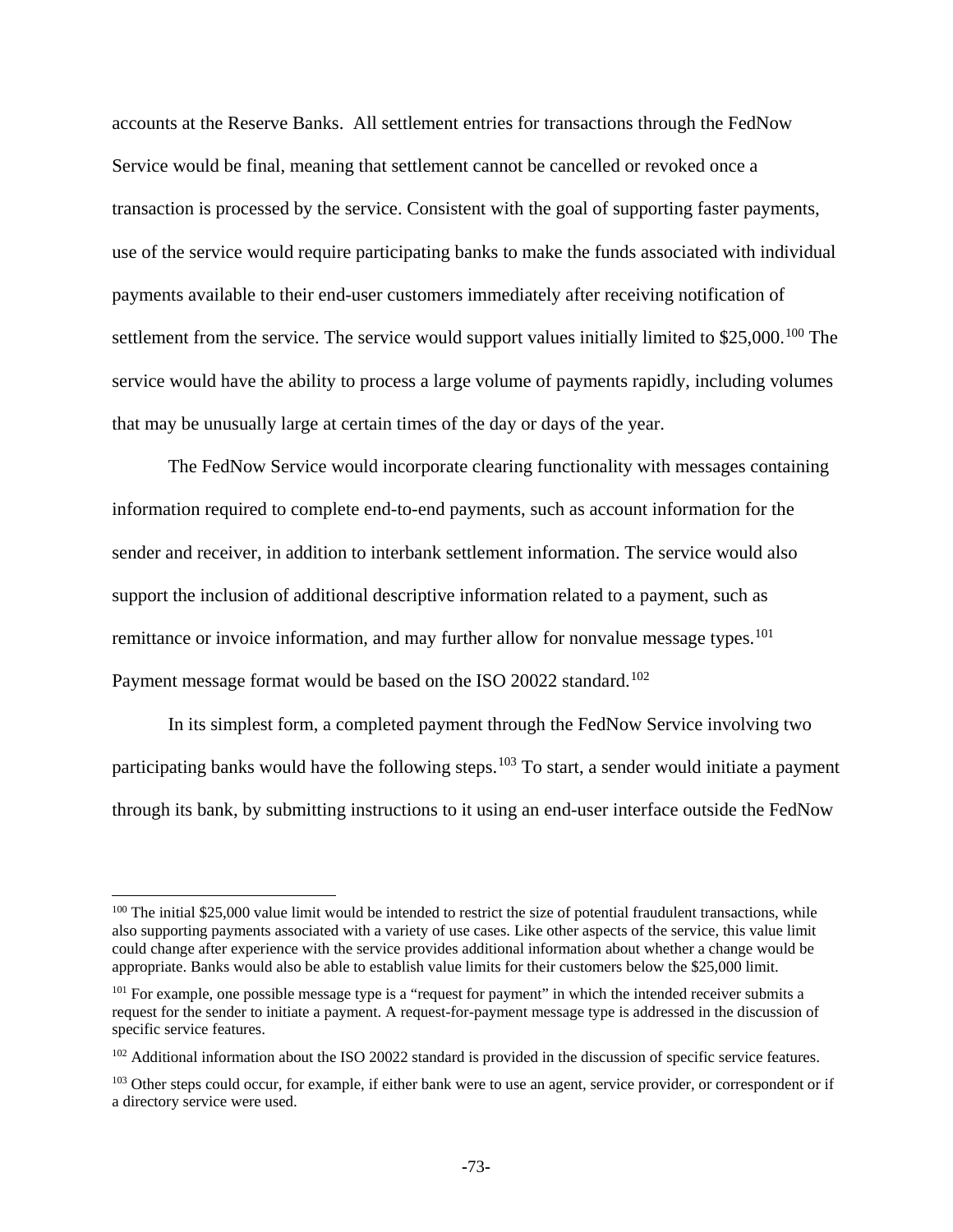Service. After the sender's bank authenticates the sender and validates the payment, it would submit a payment message to a Reserve Bank using the FedNow Service. The FedNow Service would authenticate the sender's bank and validate the payment message, for example, by verifying that the message meets the FedNow format specifications. Before the Reserve Bank executes the payment message, the service would place a provisional hold on funds in the master account of the sender's bank and would then send an inquiry message to the receiver's bank seeking confirmation that the receiver's bank, among other things, maintains a valid account for the receiver included in the payment message received by the Reserve Bank. If the receiver's bank sends a positive response to the inquiry, the FedNow Service would execute the payment for the Reserve Banks by sending a payment message forward with an advice of credit to the receiver's bank and nearly simultaneously processing a final debits and final credit to the master accounts of the sender's bank and receiver's bank, respectively.[104](#page-73-0) The banks are responsible for debiting and crediting their customers' accounts and providing further notification to their customers that the payment has been completed. The entire process would take place within seconds.

Like current Federal Reserve services, the FedNow Service would be available to banks eligible to hold accounts at the Reserve Banks under applicable federal statutes and Federal Reserve rules, policies, and procedures.<sup>105</sup>Participating banks would be able to designate a

l

<span id="page-73-0"></span><sup>&</sup>lt;sup>104</sup> The receiver's bank would need to respond to the message sent to it by the service within a certain amount of time. In the event that the response process is not completed within the expected time, the transaction would not be completed. Instead, the payment would be rejected, with the provisional hold on funds removed from the master account of the sender's bank and the banks being notified of the rejection. A payment could also be rejected, with associated notifications of payment rejection, if any of the necessary steps were not completed. For example, a payment could be rejected because of invalid account information for the receiver, which would cause the receiver's bank to reject the payment.

<span id="page-73-1"></span><sup>&</sup>lt;sup>105</sup> Section 13(1) of the Federal Reserve Act permits Reserve Banks to receive deposits from member banks or other depository institutions. 12 U.S.C. 342. Section  $19(b)(1)(A)$  of the act includes as depository institutions any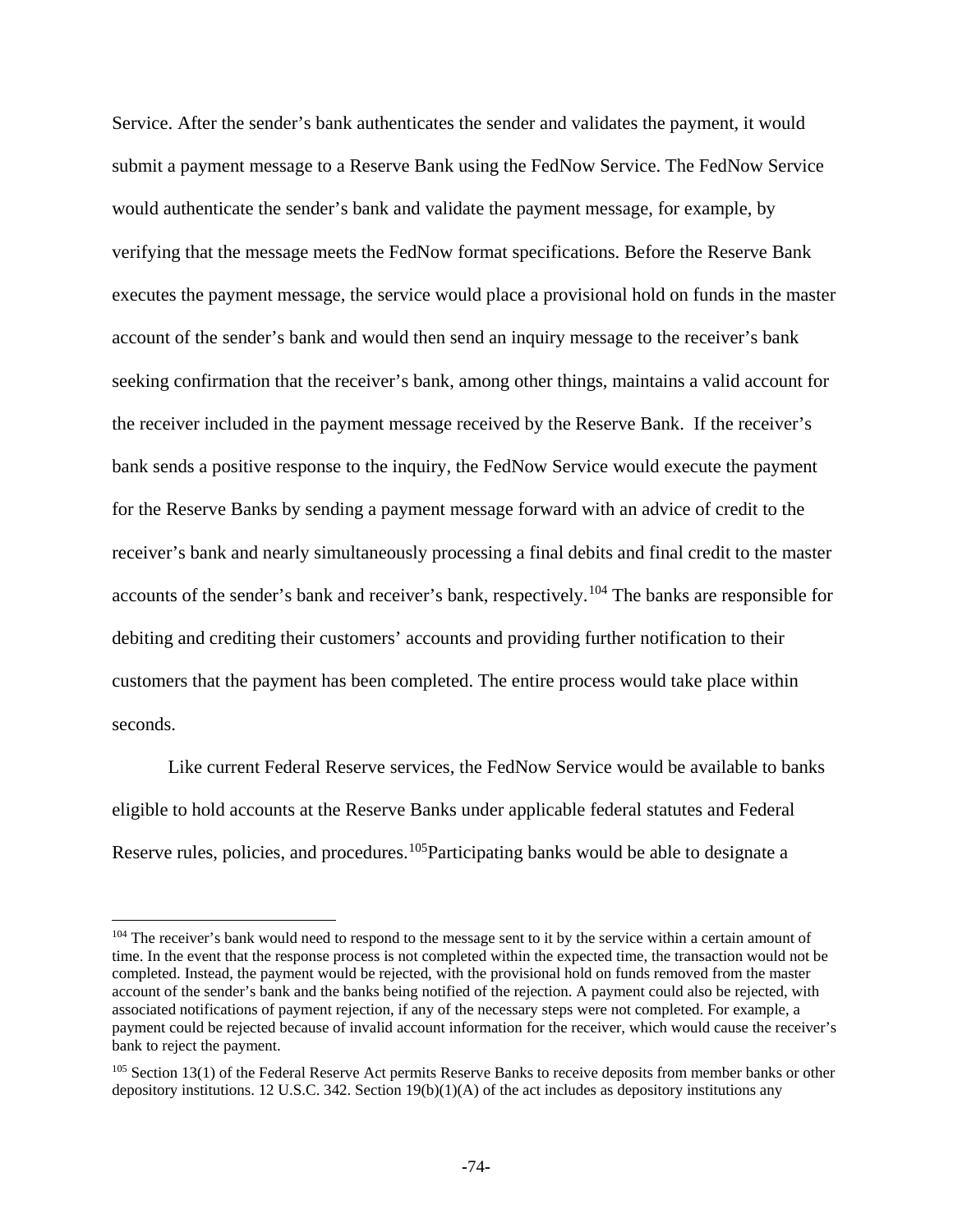service provider or agent to submit or receive payment instructions on their behalf. Participating banks could also choose to settle payments in the account of a correspondent bank.<sup>[106](#page-74-0)</sup>

The service would establish a "business day" by setting opening (beginning-of-day) and closing (end-of-day) times (in eastern time). This business day would be used to determine endof-day balances and conduct associated reserve and interest calculations, as well as for transaction reporting and account reconciliation purposes. The existence of these opening and closing times would not affect the service's 24x7x365 continuous processing of payments. Endof-day balances would be calculated for master accounts on each calendar day, including weekends and holidays, as part of a seven-day accounting regime. Banks would be expected to manage their accounts to have a positive end-of-day account balance each day and avoid overnight overdrafts.

The Board recognizes that, in a market structure with multiple operators of RTGS services for faster payments, the ability to achieve ubiquity in faster payments is advanced when customers of a bank participating in one RTGS service are able to reach the customers of a bank participating in another RTGS service. This type of reach can be achieved in multiple ways, such as by banks participating in multiple services, or through interoperability where direct exchange of payments across services is possible. Each of these requires some degree of cooperation among private-sector operators, banks, and service providers. During its engagement with the industry, the Federal Reserve intends to explore both interoperability and other paths to

 $\overline{\phantom{a}}$ 

federally insured bank, mutual savings bank, savings bank, savings association, or credit union. 12 U.S.C. 461(b). The Reserve Banks may maintain accounts for additional institutions under other statutory authority.

<span id="page-74-0"></span><sup>&</sup>lt;sup>106</sup> A correspondent bank is a bank that has authorized a Reserve Bank to settle debit and credit transaction activity to its master account for a respondent bank. Correspondent/respondent relationships are established under Federal Reserve Operating Circular 1.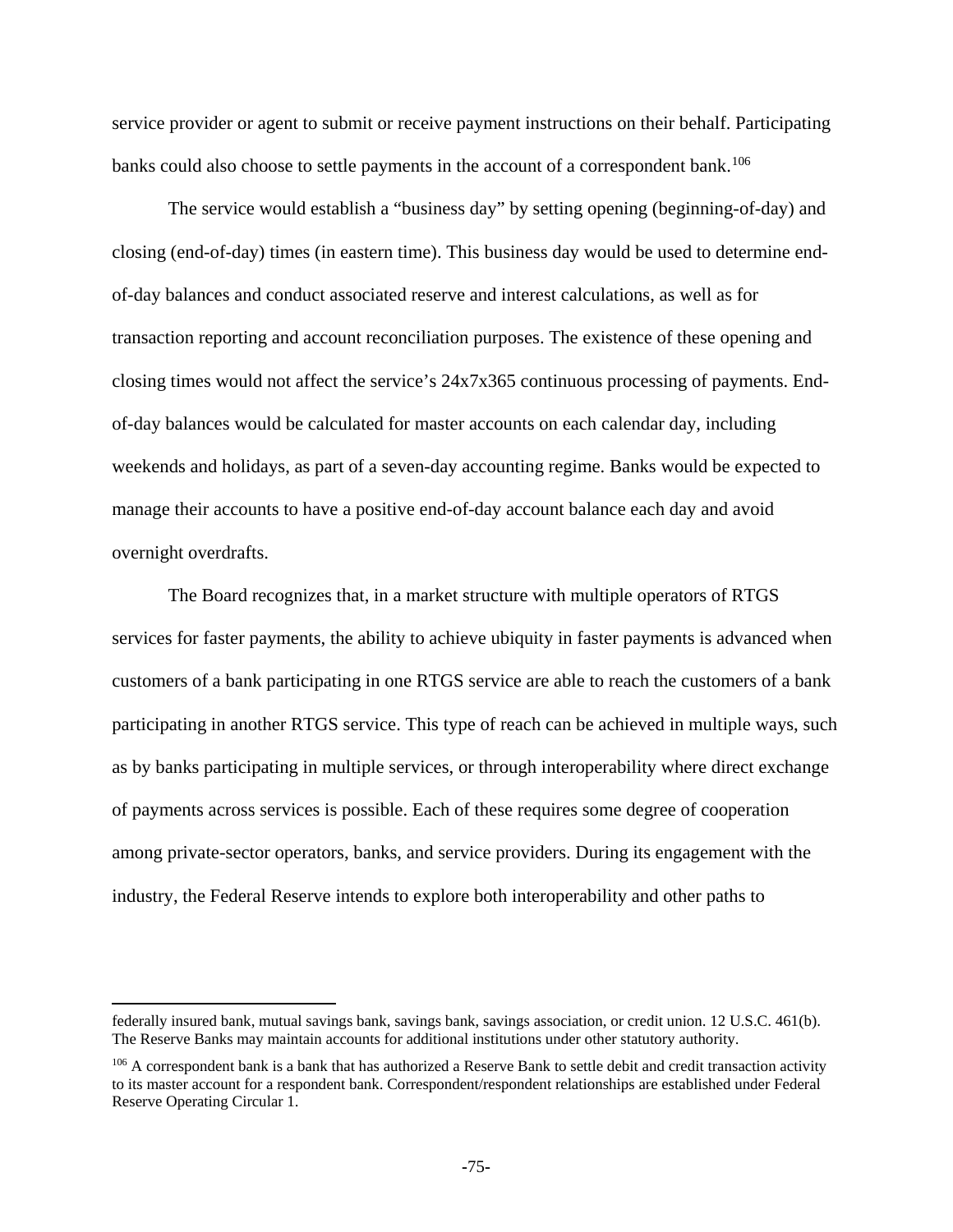achieving nationwide reach in support of ubiquitous faster payments, recognizing that these approaches may change over time.

### *C. Discussion of Specific Features and Functionality*

The Board has considered the specific features and functionality of the planned FedNow Service. These features and functionality, as well as whether they would be part of the service initially, offered incrementally after the service is operational, or offered at all, may need to be adjusted based on the Federal Reserve's industry engagement efforts. In addition, industry engagement may identify other features and functionality not described here that may be addressed in the subsequent *Federal Register* notice as part of the final service description or through existing Reserve Bank customer communication channels.

### *1. Message Standard*

l

Payment message formats in the FedNow Service would be based on the ISO 20022 standard and its implementation with respect to faster payments in the United States.<sup>[107](#page-75-0)</sup> The service would support various message types, including payment instructions, confirmations, and request for payment. As part of a payment, the service would also support the exchange of remittance or other information related to a specific payment or invoice. Message specifications for the service, including specific message types and interpretation of ISO formats, would be provided to the industry prior to the initial launch of the service through established Reserve Bank communication channels.

<span id="page-75-0"></span><sup>&</sup>lt;sup>107</sup> The ISO 20022 standard is a message format standard for payments, securities, trade services, payment cards, and foreign exchange. For more information, see [https://www.iso20022.org/.](https://www.iso20022.org/) The standard is published by the International Organization for Standardization (ISO), an independent, non-governmental organization comprised of 161 national standards bodies. For more information, se[e http://www.iso.org.](http://www.iso.org/) The ISO 20022 standard is increasingly being adopted around the world as part of efforts to modernize payment services, including those that are used for faster payments.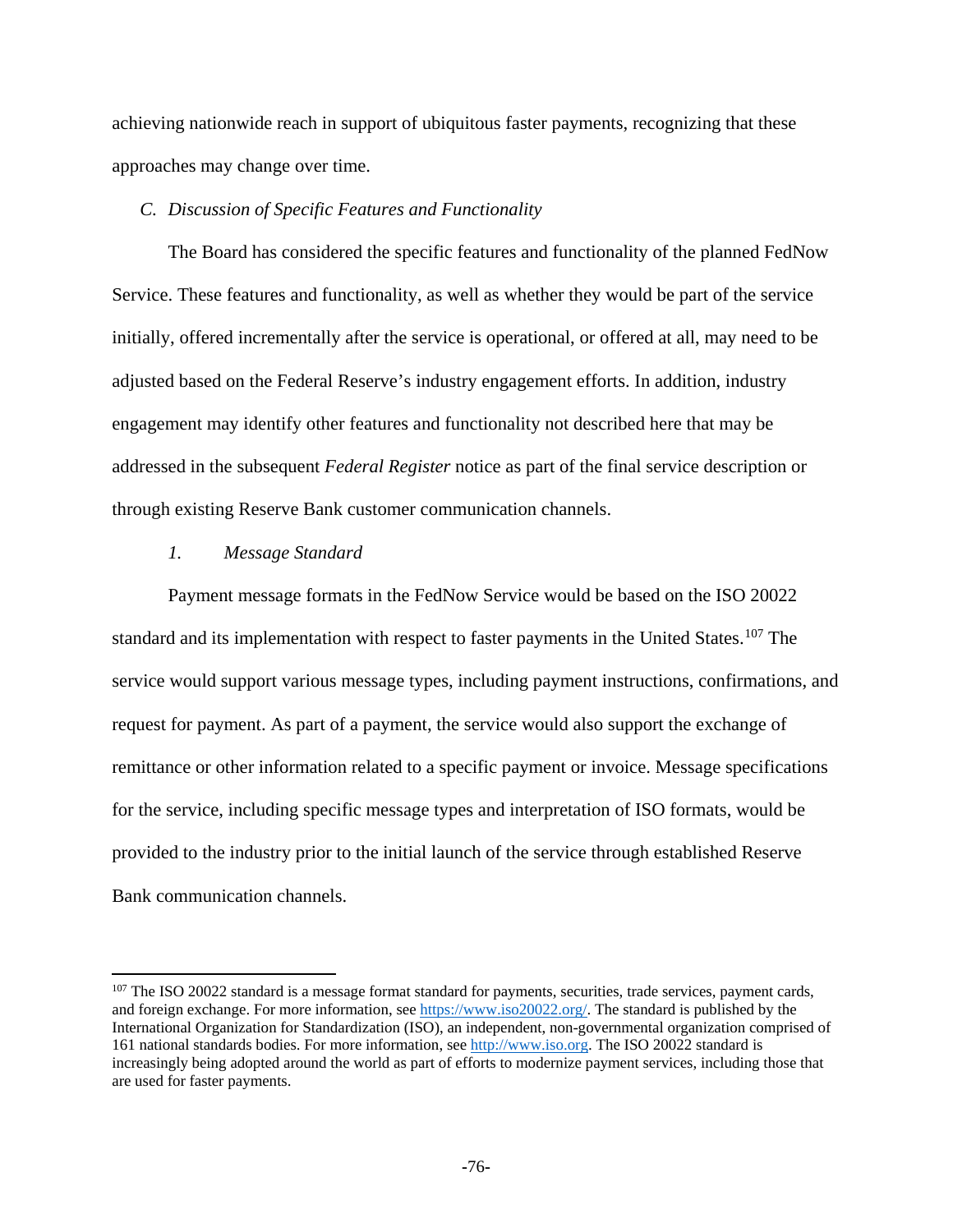# *2. Settlement Account*

Like other Federal Reserve payment and settlement services, the FedNow Service would settle payments in master accounts.<sup>[108](#page-76-0)</sup> Depending on the services used by a participating bank, transactions from multiple Federal Reserve services would settle in a master account at any given time during standard business hours.<sup>[109](#page-76-1)</sup> Banks would need to monitor their master accounts and possibly adjust practices in managing those accounts because of the real-time settlement activity associated with the FedNow Service (see also the *Liquidity and Credit* discussion).

# 3. *Seven-day Accounting Regime*

 $\overline{\phantom{a}}$ 

After considering Financial Accounting Standards Board (FASB) principles, the Board believes that a seven-day accounting regime is appropriate for the FedNow Service.<sup>[110](#page-76-2)</sup> Funds associated with a payment made using the FedNow Service would be transferred between the sender's bank and the receiver's bank upon final settlement. Therefore, in light of the FASB principles' guidance on when transferred assets should be recognized on each parties' financial records, the Reserve Banks would record and report transactions for accounting purposes as they occur, each day of the week, including weekends and holidays.<sup>[111](#page-76-3)</sup> Similarly, an end-of-day

<span id="page-76-0"></span><sup>&</sup>lt;sup>108</sup> As discussed in the 2018 Notice, the Board contemplated a two-account structure, with a separate account dedicated to settlement of faster payments to possibly reduce the technical complexity of an RTGS service and reduce time-to-market. However, this structure would introduce significant operational complexity for both the Federal Reserve and participating banks. For example, a separate account for settlement of faster payments would require new balance reconciliation procedures and introduce the need for participating banks to make transfers between the two accounts.

<span id="page-76-1"></span><sup>&</sup>lt;sup>109</sup> These other services are check services, the Fedwire Funds Service, NSS, the Fedwire Securities Service, and FedACH services.

<span id="page-76-2"></span><sup>110</sup> FASB accounting principles are developed under the FASB Statements of Financial Accounting Concepts, which the FASB states are "intended to serve the public interest by setting the objectives, qualitative characteristics, and other concepts that guide…financial reporting." More information on the FASB Statements of Financial Accounting Concepts is available at

[https://www.fasb.org/cs/ContentServer?c=Page&cid=1176156317989&d=&pagename=FASB%2FPage%2FPreCod](https://www.fasb.org/cs/ContentServer?c=Page&cid=1176156317989&d=&pagename=FASB%2FPage%2FPreCodSectionPage) SectionPage.

<span id="page-76-3"></span><sup>&</sup>lt;sup>111</sup> The Board considered a five-day accounting regime for the service, which would be consistent with the Federal Reserve's current approach and that of many banks, but determined that, under the FASB principles, a seven-day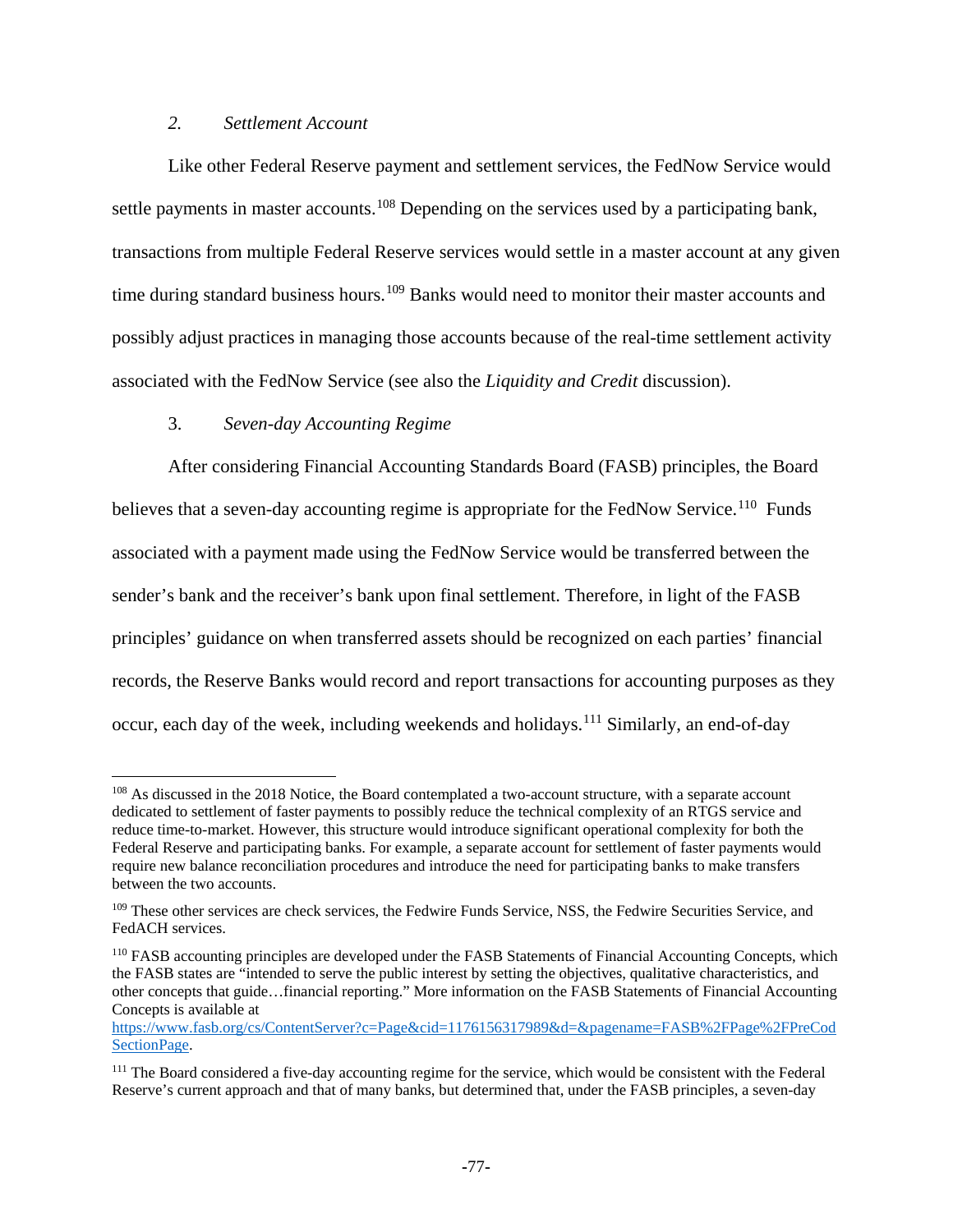balance would also be calculated for each participating bank at the FedNow Service's designated closing time each day of the week, including weekends and holidays (see also the *Business Day* discussion).

A seven-day accounting regime adopted by the Federal Reserve for the FedNow Service does not dictate or preclude use of specific other accounting regimes by participating banks. Based on their interpretation of accounting principles, participating banks may choose to use other accounting approaches internally; for example, banks may use five-day accounting in which they record and report weekend transactions on their financial records as occurring on Monday.<sup>[112](#page-77-0)</sup> The service would provide queries, confirmations, and reports to support transaction monitoring, reporting, and reconciliation by participating banks under their chosen internal accounting approach. Banks could elect either to receive daily accounting reports at the end of each business day to allow management of reserve balances or to receive reports for weekends and holidays on the next business day.

### *4. Business Day*

 $\overline{a}$ 

In considering the implications of a business day for the FedNow Service in light of business day practices for current Federal Reserve services, the Board has determined that the business day of the FedNow Service should align with the business day of the Fedwire Funds Service.<sup>[113](#page-77-1)</sup> Given the  $24x7x365$  nature of the FedNow Service, the opening time would be

regime is most appropriate for the FedNow Service. Specifically, the FASB principles outline that once control of an asset, such as balances in a Federal Reserve account, is transferred to a new owner, the asset should be removed from the original owner's financial records and recognized on the new owner's financial records.

<span id="page-77-0"></span><sup>&</sup>lt;sup>112</sup> Over time, participating banks could alternatively choose to adopt a seven-day accounting approach.

<span id="page-77-1"></span><sup>&</sup>lt;sup>113</sup> Today, the Fedwire Funds Service closes at 6:30 p.m. ET and re-opens for the next business day at 9:00 p.m. ET on the same calendar day. The Board recently requested comment on moving the close of the Fedwire Funds Service to 7:00 p.m. ET to accommodate later settlement for ACH transactions. *See* "Potential Modifications to the Federal Reserve Banks' National Settlement Service and Fedwire Funds Service," *supra* note 91.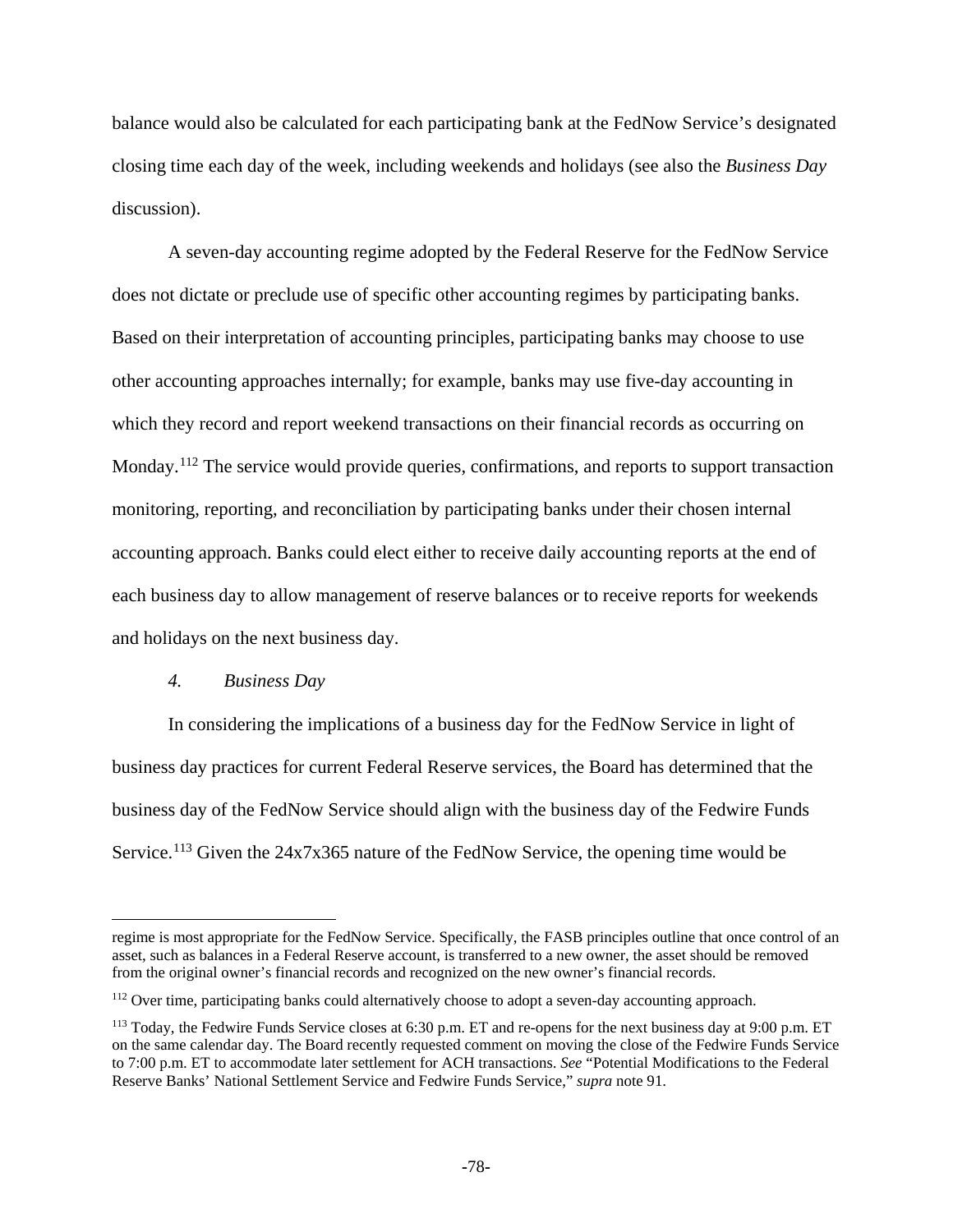designated to occur immediately after the closing time, with the intention that transitions between closing and opening for the next business day would not disrupt continuous processing. Transactions completed after the FedNow Service's closing but before midnight each calendar day would be recorded on Federal Reserve accounting records as transactions occurring on the next business day.

A business day for the FedNow Service that aligns with the Fedwire Funds Service, however, does not dictate that participating banks adopt the same convention, or preclude other conventions, for recording transactions in their customers' accounts. For example, banks could post faster payment transactions occurring after the close of the FedNow business day to customers' accounts in real time based on the calendar day in which they are received.<sup>[114](#page-78-0)</sup>

## *5. Liquidity and Credit*

 $\overline{\phantom{a}}$ 

Comments in response to the 2018 Notice indicated concerns about adequate liquidity being available to support faster payments, particularly on weekends and holidays. To support their current payment services, the Reserve Banks provide liquidity in the form of intraday credit, also known as daylight overdrafts, to eligible banks and subject to the Federal Reserve's Policy on Payment System Risk (PSR Policy).<sup>[115](#page-78-1)</sup> Intraday credit supports the smooth functioning

Fedwire Funds transactions between 9:00 p.m. ET and midnight ET are recorded as occurring on the next business day and typically support international markets and settlement of other domestic and global payment systems. The Board considered setting a midnight ET closing time for the FedNow Service to align across business and calendar days. However, such an approach would not allow balance calculations performed by the Federal Reserve to be measured on the same business day for the Fedwire Funds service and the FedNow Service, making calculation of balances problematic. Such a misalignment could have consequences for the current activity occurring over the Fedwire Funds Service.

<span id="page-78-0"></span><sup>&</sup>lt;sup>114</sup> This practice would be akin to banks' common practice of "memo posting" for ATM withdrawals and certain other transaction activity. Under this practice, transactions are provisionally posted to customers' accounts on the date they are made but are reported on a later date for the purposes of monthly account statements.

<span id="page-78-1"></span><sup>&</sup>lt;sup>115</sup> Intraday credit is generally available to banks that are financially healthy and have regular access to the discount window (the Federal Reserve's program for overnight lending to banks). *See* Board of Governors of the Federal Reserve System, "The Federal Reserve Policy on Payment System Risk," (As amended effective September 15, 2017). Available at [https://www.federalreserve.gov/paymentsystems/psr\\_about.htm.](https://www.federalreserve.gov/paymentsystems/psr_about.htm)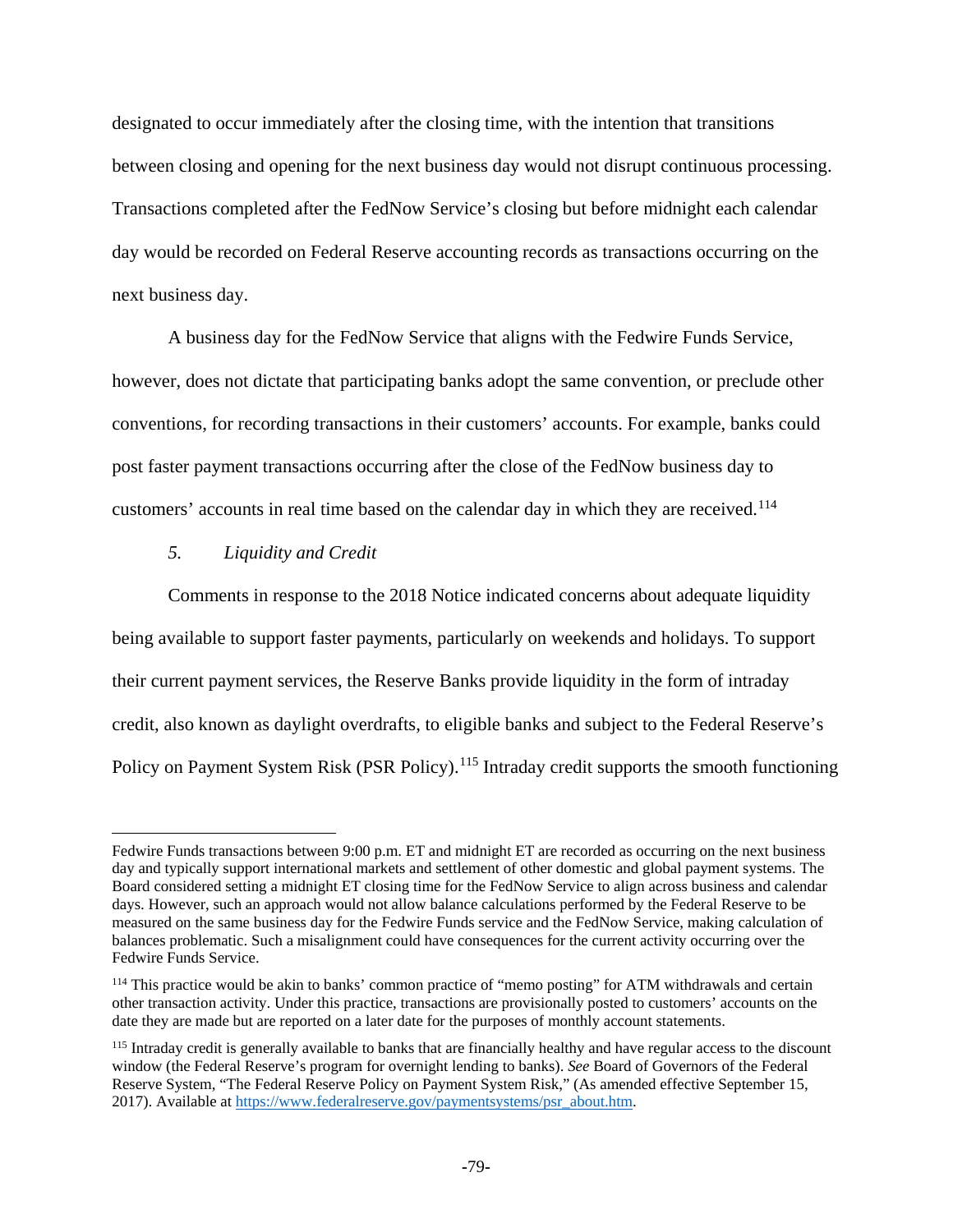of the payment system by supplying temporary liquidity to cover shortages that can result when the timing of payment inflows and outflows are not balanced.

Like current services, access to intraday credit for FedNow transactions could support the smooth functioning of payments through the service. The Board is considering the impact of providing intraday credit on a 24x7x365 basis under the same terms and conditions as for current Federal Reserve services. As is the case today, participating banks would be expected to manage their master accounts in compliance with Federal Reserve policies, including avoiding overnight overdrafts.<sup>[116](#page-79-0)</sup> These expectations would apply over weekends and holidays given that the FedNow Service would operate 24x7x365.

Account balance management would become more complex in a 24x7x365 environment where payments settle continuously in master accounts. Given the retail nature of payments through the FedNow Service, transaction values are expected to be relatively small compared with other activity in master accounts, such as Fedwire Funds transfers. Nevertheless, participating banks may need to adjust internal account monitoring practices to manage intraday liquidity. Liquidity management would be particularly important to avoid a negative balance at the service's closing time. Specifically, banks would need to carefully monitor transactions in real time or ensure that sufficient funding is available in their master accounts to cover payments that may arise shortly before the service's closing.

 $\overline{\phantom{a}}$ 

<span id="page-79-0"></span><sup>116</sup> To minimize Reserve Bank exposure to overnight overdrafts, policy established by the Board discourages institutions from incurring overnight overdrafts by charging a penalty fee. *See* Board of Governors of the Federal Reserve System, "Policy on Overnight Overdrafts," (Effective July 12, 2012). Available at https://www.federalreserve.gov/paymentsystems/oo\_policy.htm.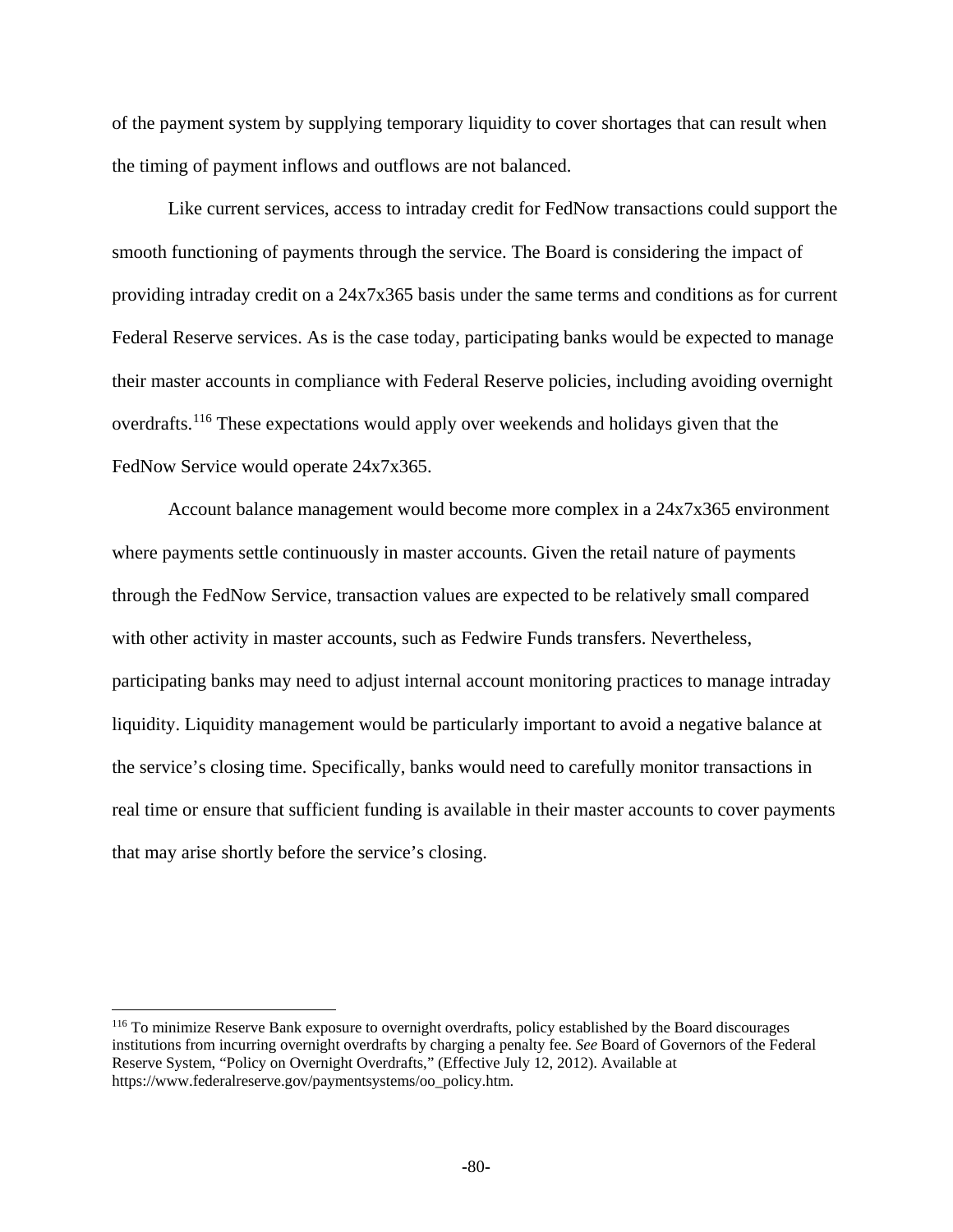The Federal Reserve is conducting analysis of when it may be beneficial to extend discount window operations to include weekends or holidays.<sup>[117](#page-80-0)</sup> At least initially, however, discount window loan originations would likely not be available on weekends and holidays. The discount window would continue to be available until the close of the Fedwire Funds Service on Fridays under the same or similar terms as today.

The Board will engage with the industry to consider features and tools to assist institutions with the effective management of intraday and end-of-day account balances.<sup>[118](#page-80-1)</sup> The Board may apply additional controls, initially or over time, in the PSR Policy as necessary to mitigate the credit risk incurred by the Reserve Banks in providing access to liquidity and credit.

*6. Network access*

 $\overline{\phantom{a}}$ 

Participating banks would access the FedNow Service through the FedLine® network, which would be enhanced to support the service's  $24x7x365$  processing.<sup>[119](#page-80-2)</sup> Participating banks would need to deploy and test enhanced or upgraded FedLine components to enable the FedNow Service. Depending on their electronic connection with the FedLine network, banks also would need to maintain adequate telecommunications services to support the expected end-to-end speed of payments through the FedNow Service.

<span id="page-80-0"></span><sup>&</sup>lt;sup>117</sup> The discount window is a Federal Reserve lending facility that helps to relieve liquidity strains for individual banks and for the banking system as a whole by providing a reliable backup source of funding. Additional information on the discount window is available at https://www.federalreserve.gov/regreform/discount-window.htm.

<span id="page-80-1"></span><sup>118</sup> Today, banks use the Reserve Bank's Account Management Information services for a near real-time view of account balances. At least initially, the Federal Reserve expects that banks would need to monitor account balances outside standard business hours by reconciling payment activity against the last available closing balance. However, the Federal Reserve expects that the Reserve Bank's Account Management Information services would be available during the same hours as the FedNow Service shortly after the service becomes available.

<span id="page-80-2"></span> $119$  FedLine Solutions is a set of electronic connection products that over 10,000 banks (or their agents) use to access Federal Reserve payment and information services. More information is available at [https://frbservices.org/fedline](https://frbservices.org/fedline-solutions/index.html)[solutions/index.html.](https://frbservices.org/fedline-solutions/index.html)

While not envisioned at this time, the Board may consider in the future whether enabling access to the FedNow Service through alternate messaging networks would enhance resiliency or interoperability for faster payments.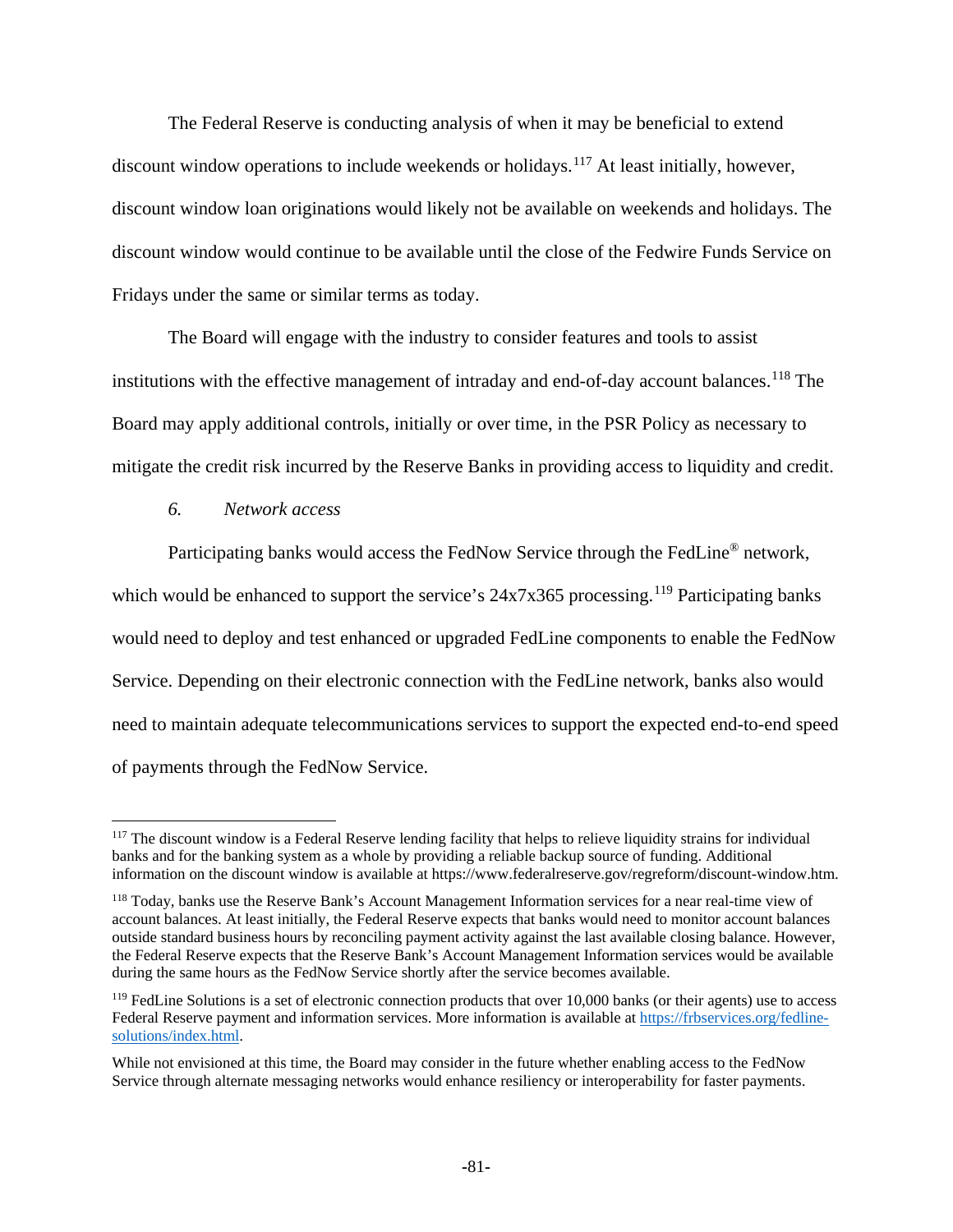### *7. Service Pricing*

 $\overline{a}$ 

Before the FedNow Service is launched, the Board will announce the service's fee structure and fee schedule.<sup>[120](#page-81-0)</sup> Based on prevailing market practices, the Board expects that the fee structure would include a combination of per-item fees, charged to sending and potentially to receiving banks, and fixed participation fees.<sup>[121](#page-81-1)</sup> Separate per-item fees could also be charged for other message types that may be offered in the future.

As discussed in Section III under the *Cost Recovery Criterion*, the Board expects that the FedNow Service will take significant time to mature, as the industry takes steps to adopt the service. The Board expects the service's first instance of long-run cost recovery to occur outside the 10-year cost recovery period typically applied to mature services. The Board anticipates that, until the FedNow Service reaches maturity with relatively stable costs and revenues and a critical mass of bank participation, fees would be based on costs associated with mature volume estimates.<sup>[122](#page-81-2)</sup> The Board believes that this approach to cost recovery for the FedNow Service, as a new service, which would not rely on the standard applied to mature services, is consistent with the language and purpose of the MCA and the Board's pricing principles. The Board is requesting comment on factors that may be relevant to consider in evaluating the long-run cost recovery of new Federal Reserve services compared with mature services.

<span id="page-81-0"></span> $120$  After announcing the initial fee schedule, consistent with existing practice, the Board would include the FedNow Service with its annual service-pricing process for all priced services.

<span id="page-81-1"></span><sup>&</sup>lt;sup>121</sup> The ultimate fee structure and schedule would be informed by the Board's assessment of market practices at the time of implementation, which could evolve from today's practices.

<span id="page-81-2"></span><sup>&</sup>lt;sup>122</sup> This approach is consistent with that used for the Federal Reserve's ACH service before it became a mature service.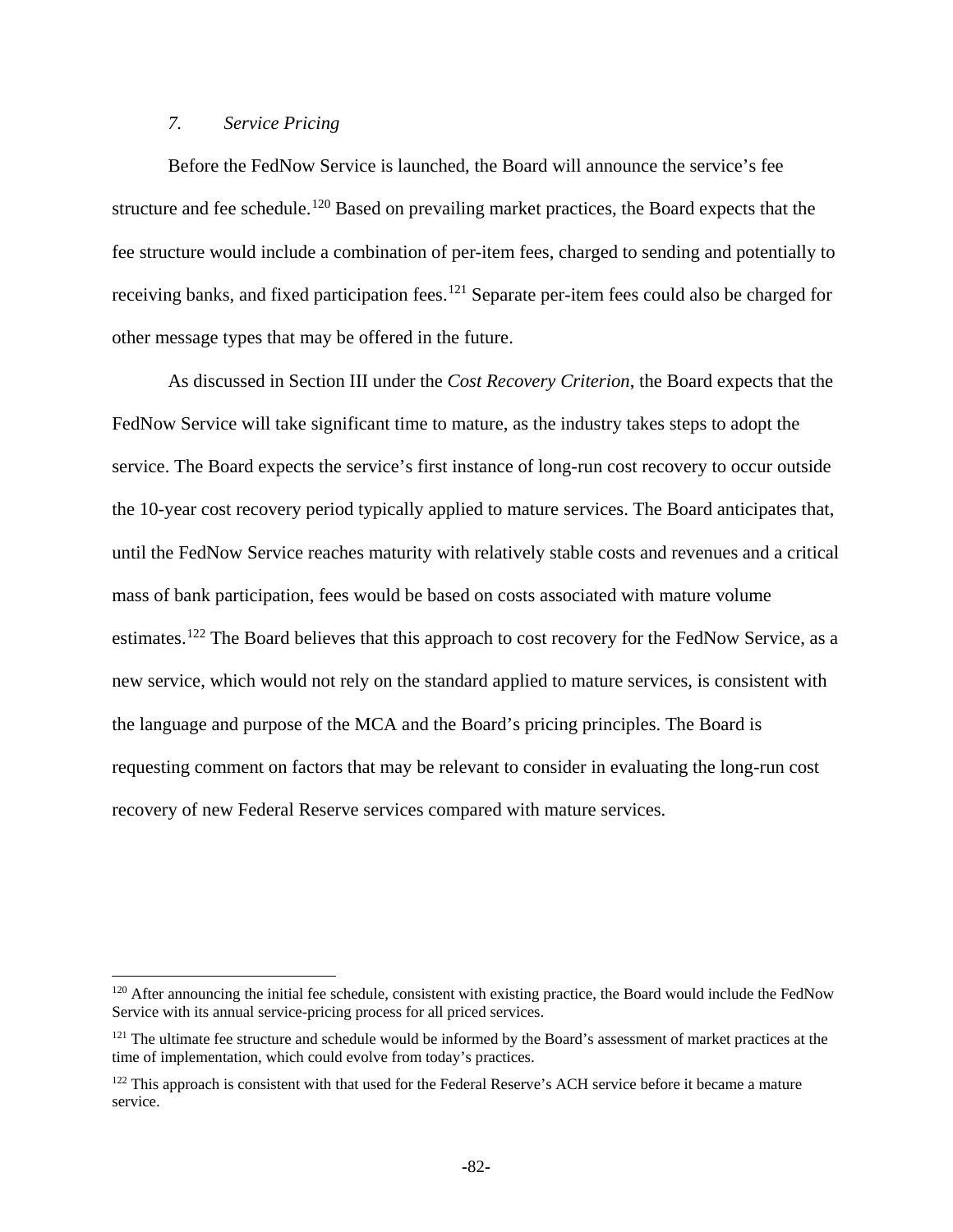### *8. Request for payment*

In the FedNow Service, a request for payment would be a separate nonvalue message type that, when received through an end-user service, would prompt a sender to initiate a payment to the receiver who is requesting funds. The request for payment functionality allows a sender to authorize a credit transfer in real time, based on the receiver's request message. This functionality may increase the use of faster payments by allowing end users to more easily conduct certain types of transactions, such as bill payments. This functionality allows a sender to retain control of the authorization in sending a payment in real time, helps avoid mistakes of sending payments to the wrong party, and reduces the fraud risk relative to that of debit transfers.[123](#page-82-0) The Board is seeking input on the incremental value and ideal implementation timing of such functionality to advance broad adoption of faster payments in the United States.

### *9. Directory service*

 $\overline{a}$ 

Comments received in response to the 2018 Notice indicated the ability to originate payments using a receiver's public identifier, such as an email address or cell phone number, would be beneficial to help drive adoption of faster payments. To send a valid payment message in the FedNow Service, however, the sender's bank must have the banking information of the receiver. Therefore, if a sender wanted to originate a payment using a public identifier, the sender's bank would need to be able to find the banking information of the intended receiver using the public identifier. The availability of a directory that connects public identifiers with receivers' banking information would provide the sender's bank with the needed information, without ever revealing that information to the sender.

<span id="page-82-0"></span><sup>&</sup>lt;sup>123</sup> Many payments in the United States, such as electronic bill payments and card payments have traditionally been accomplished as debit transfers, in which the sender provides the receiver with information and authorization to debit the sender's bank account.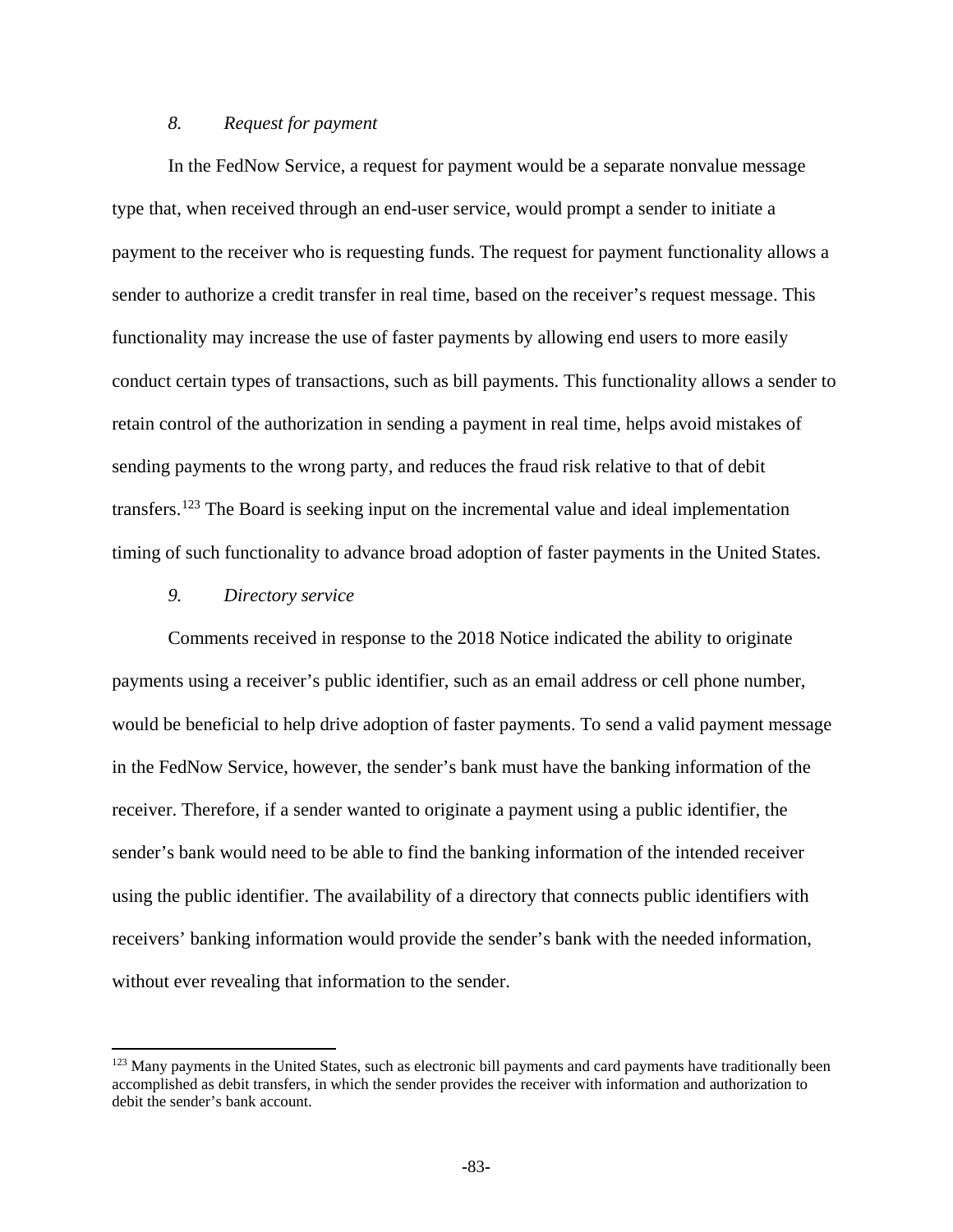Access to a directory for purposes of payments made using the FedNow Service could be accomplished in multiple ways. Individually, banks could establish connections to existing private-sector directories and develop an automated mechanism for populating payment messages with information provided by these external directories. Alternatively, the Reserve Banks could establish a centralized link with private-sector directories on behalf of participating banks, rather than each participating bank needing to do so individually. A further option would be for the Reserve Banks to build their own directory, enabling a message type that would allow banks to query the directory as part of the FedNow Service. The Federal Reserve intends to engage with industry stakeholders to understand more fully the benefits and drawbacks of these potential approaches and to assess possible paths forward to advance broad adoption of faster payments in the United States.

#### 10. *Fraud prevention services*

Comments received in response to the 2018 Notice emphasized the heightened risk of fraud with real-time transactions and noted the importance of fraud-monitoring solutions to aid in mitigating fraud risk. The Board agrees that strong security mechanisms are necessary to support the overall safety of the nation's payment system. Across the payment system, payment security at the end-user level rests between end users and their banks, while at the payment system level, service operators may have additional layers of security.

For the FedNow Service, participating banks would continue to serve as a primary line of defense against fraudulent transactions, as they do today, with solutions to mitigate fraud enabled as part of the end-user services banks offer their customers. At the payment system level, the FedNow Service could offer additional fraud mitigation features, such as payment monitoring to alert participating banks of unusual transactions. In addition, the Federal Reserve remains

**-**84**-**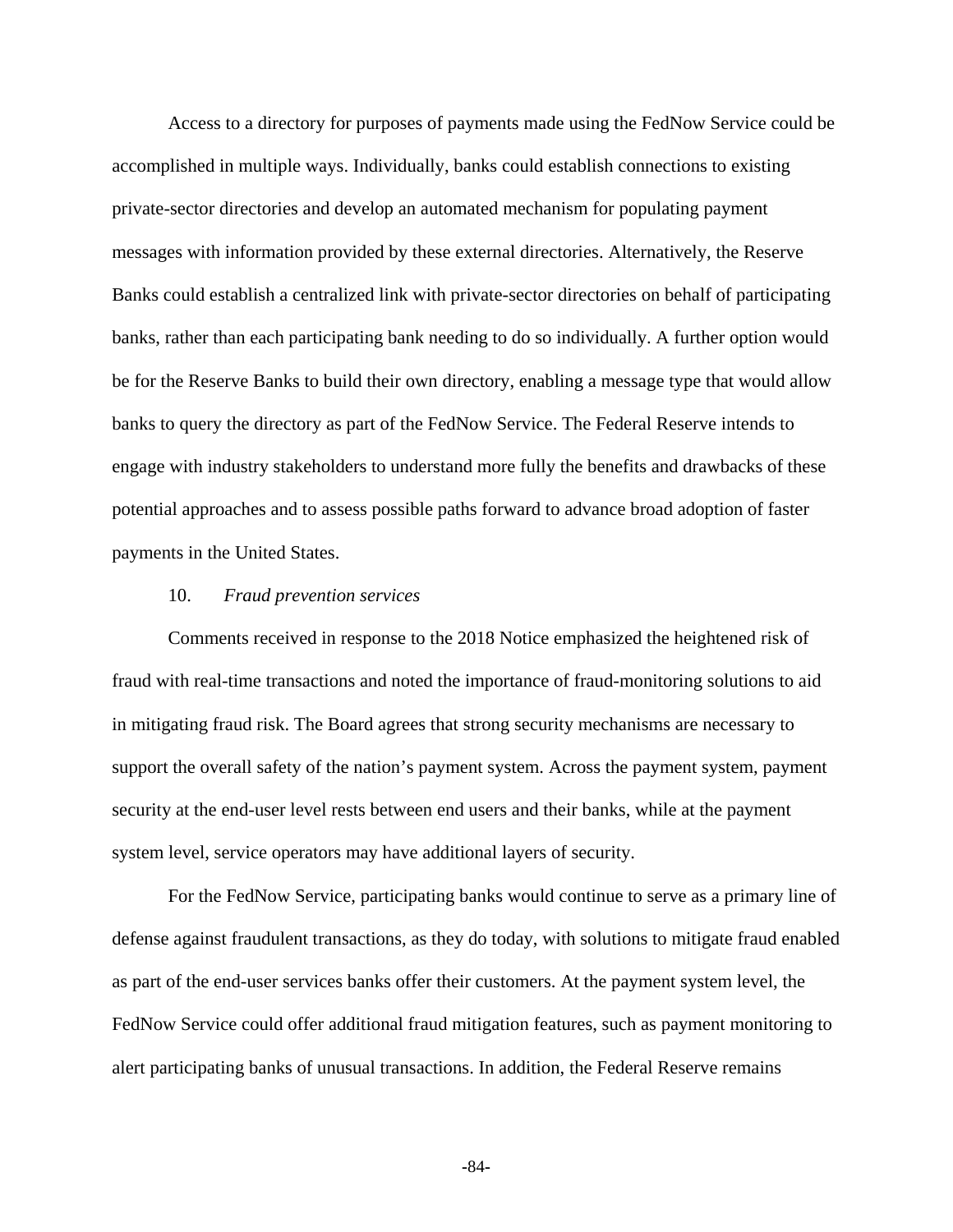committed to working with the industry on best practices and standards for mitigating fraud across these levels. The Federal Reserve intends to engage with industry stakeholders to better assess FedNow Service features that could help mitigate fraud risk and advance the safety of faster payments in the United States.

#### *D. Implementation*

The Board acknowledges the time-to-market pressure for industry participants related to faster payment services and is committed to launching the FedNow Service as soon as practicably possible. The Federal Reserve will engage quickly with industry participants to gather input for finalizing the initial design and features of the service. Pending engagement with the industry, the Board anticipates the FedNow Service will be available in 2023 or 2024.

### **VI. Competitive Impact Analysis**

The Board conducts a competitive impact analysis when considering an operational or legal change to a new or existing service, such as the planned FedNow Service. The Board has considered whether the FedNow Service as described in Section V would have a direct and material adverse effect on the ability of other service providers to compete effectively with the Federal Reserve in providing similar services due to differing legal powers or constraints or due to a dominant market position of the Federal Reserve deriving from such legal differences.<sup>[124](#page-84-0)</sup>

In conducting a competitive impact analysis, the Board first determines whether the proposal has a direct and material adverse effect on the ability of other service providers to compete effectively with the Federal Reserve in providing similar services. In instances where such direct and material adverse effects on the ability of the private-sector provider to compete are identified, the Board then considers whether such effects were due to either legal differences

l

<span id="page-84-0"></span><sup>124</sup> "The Federal Reserve in the Payments System," *supra* note 18.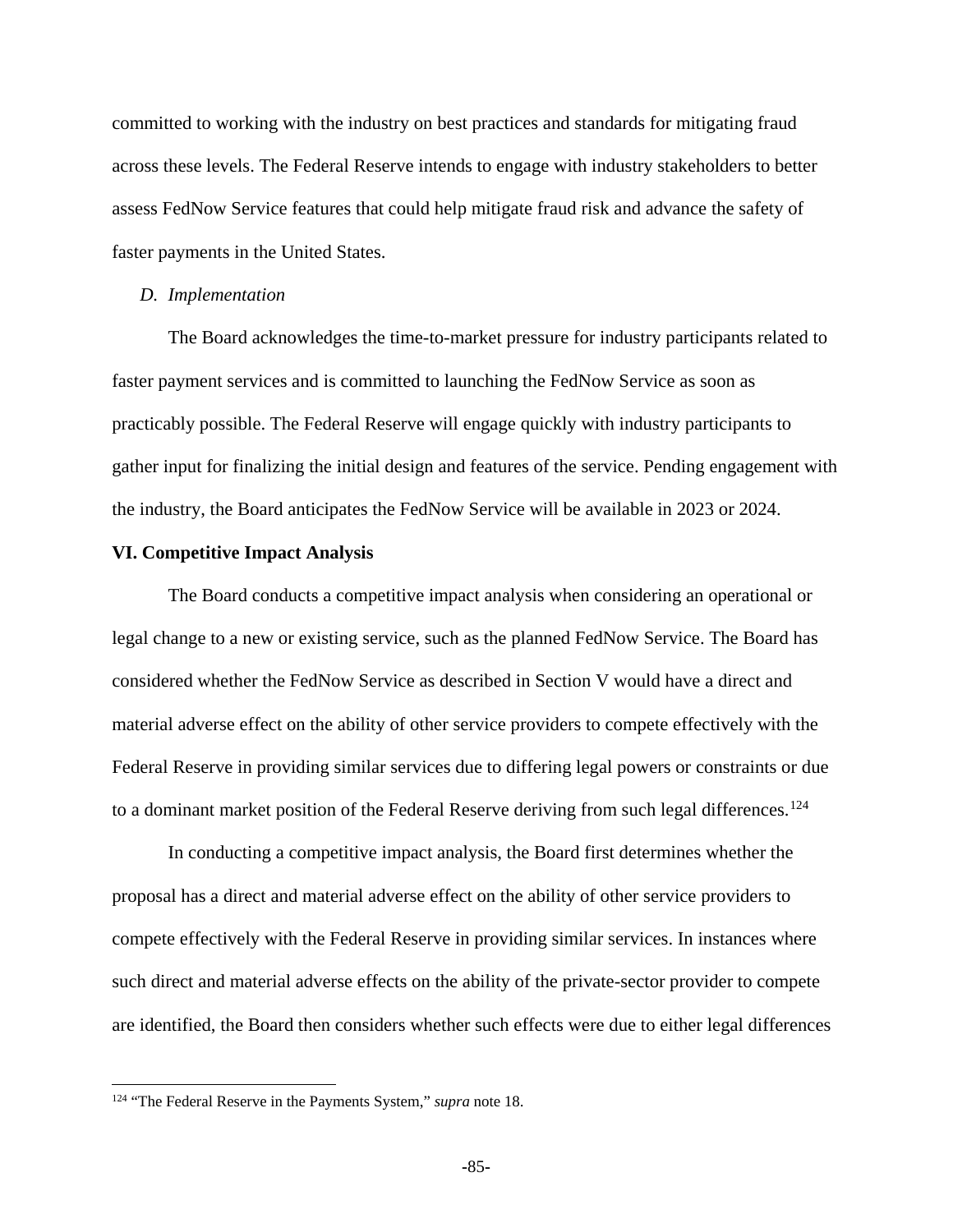or a dominant market position deriving from such legal differences. If the Board determines that the material adverse effects were the result of legal differences or the Federal Reserve's dominant market position, the Board then evaluates the potential public benefits of the new service in order to determine whether those benefits could be reasonably achieved with a lesser or no adverse competitive impact. Based on these considerations, the Board then either modifies the proposal to lessen or eliminate the adverse impact on competitors' ability to compete or determines that the payment system objectives may not be reasonably achieved if the proposal is modified. If reasonable modifications would not mitigate the material adverse effect, the Board then determines whether the anticipated benefits of the new service are significant enough to proceed with the service even though it may adversely affect the ability of other service providers to compete with the Federal Reserve in that service.

The Board has conducted an initial competitive impact analysis for the FedNow Service. However, the Board will conduct a final competitive impact analysis after considering the comments received during the public comment period.

### *A. Relevant Private-Sector Providers of Similar Services*

 $\overline{\phantom{a}}$ 

In conducting its initial competitive impact analysis, the Board first identified relevant private-sector providers of similar services. At present, there is one private-sector RTGS service for faster payments in the United States, which has been operational since November  $2017$ <sup>[125](#page-85-0)</sup> Like the planned FedNow Service, the private-sector RTGS service conducts real-time paymentby-payment final settlement of interbank obligations on a 24x7x365 basis. Unlike the FedNow

<span id="page-85-0"></span><sup>&</sup>lt;sup>125</sup> The Board recognizes that the FedNow Service may affect additional private-sector entities that may be indirect competitors to or users of the FedNow Service. However, because these entities do not provide RTGS services for faster payments, the Board does not view them as private-sector providers of similar services and, therefore, has not considered them as part of this analysis.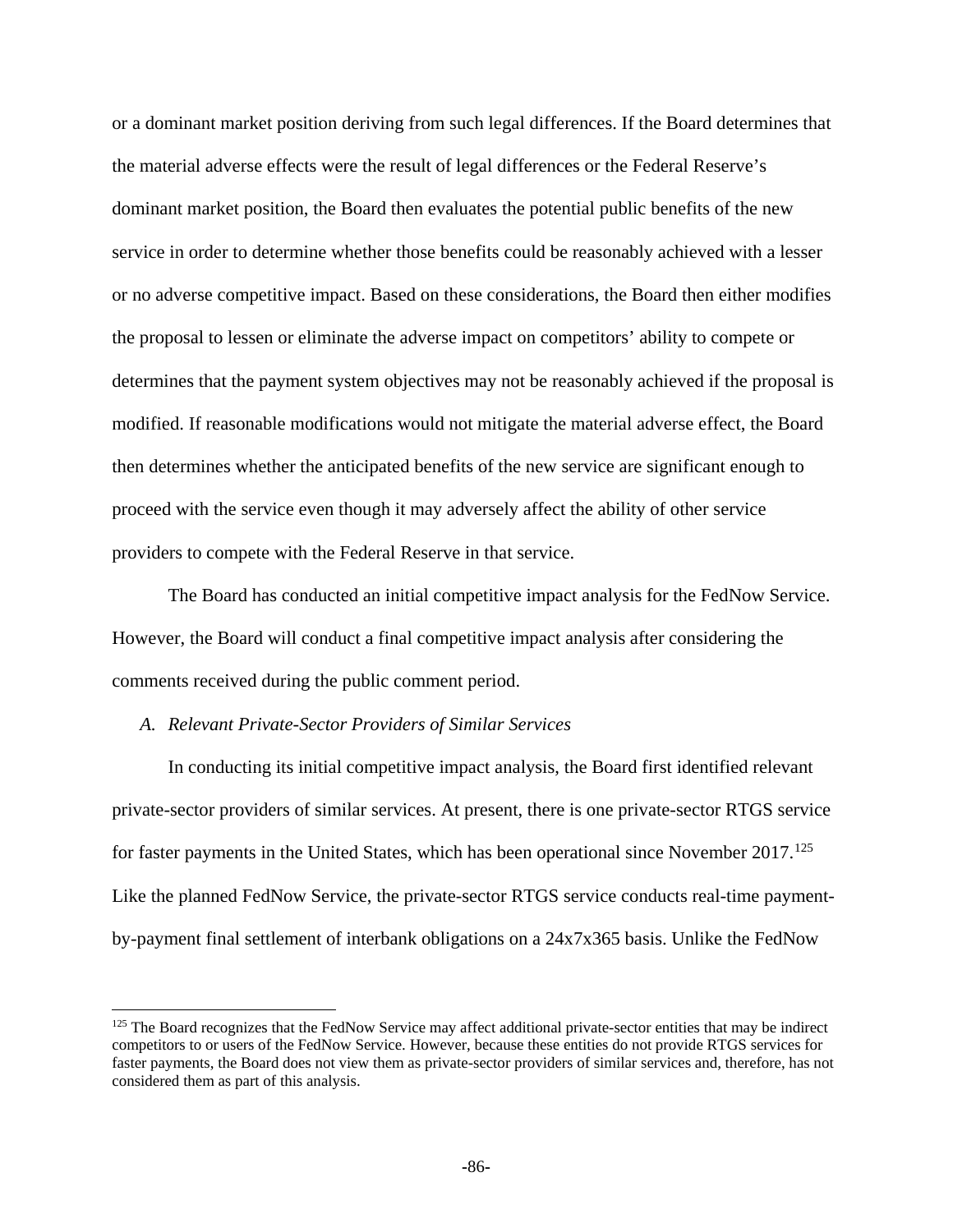Service, which would settle in central bank money using master accounts, the private-sector RTGS service relies on an internal ledger kept by its operator to conduct settlement, which is supported by funds held in a joint account at a Reserve Bank.<sup>[126](#page-86-0)</sup>

# *B. Material Adverse Effects on the Ability of Relevant Service Providers to Compete Effectively*

After identifying relevant private-sector providers of similar services, the Board then compared those providers' services with the FedNow Service. The purpose of this comparison is to identify differences between private-sector and Federal Reserve services. Such differences could create a direct and material adverse effect on the ability of the private-sector services to compete effectively with the Federal Reserve. Ultimately, it would be difficult to create total parity between the Federal Reserve and private-sector providers in their provision of payment services. Certain differences may provide advantages in the Federal Reserve's provision of priced services, while other differences may provide competitive advantages to private-sector entities.<sup>[127](#page-86-1)</sup>

In this regard, certain specific differences between the FedNow Service and the privatesector RTGS provider are relevant. For example, the eligibility of funds held in master accounts to earn interest and count toward reserve requirements is a particularly notable difference between the two services. However, whether these and other differences between the two

 $\overline{\phantom{a}}$ 

<span id="page-86-0"></span><sup>&</sup>lt;sup>126</sup> A joint account enables settlement for participants in a private-sector arrangement to be supported by funds held for the joint benefit of the service's participants. Accordingly, the operator of a private-sector arrangement that relies on a joint account can perform real-time, payment-by-payment settlement by adjusting participant positions on its own ledger, which, in the aggregate, will be equal to or less than the amount held in the joint account. Settlement supported by a joint account can occur at any time or on any day at the settlement-arrangement operator's discretion because settlement takes place on the ledger of the settlement-arrangement operator.

<span id="page-86-1"></span><sup>&</sup>lt;sup>127</sup> For example, although private-sector providers generally do not need to publish their fees, the Federal Reserve publishes fees for their priced services in a manner that is transparent to competitors and customers alike.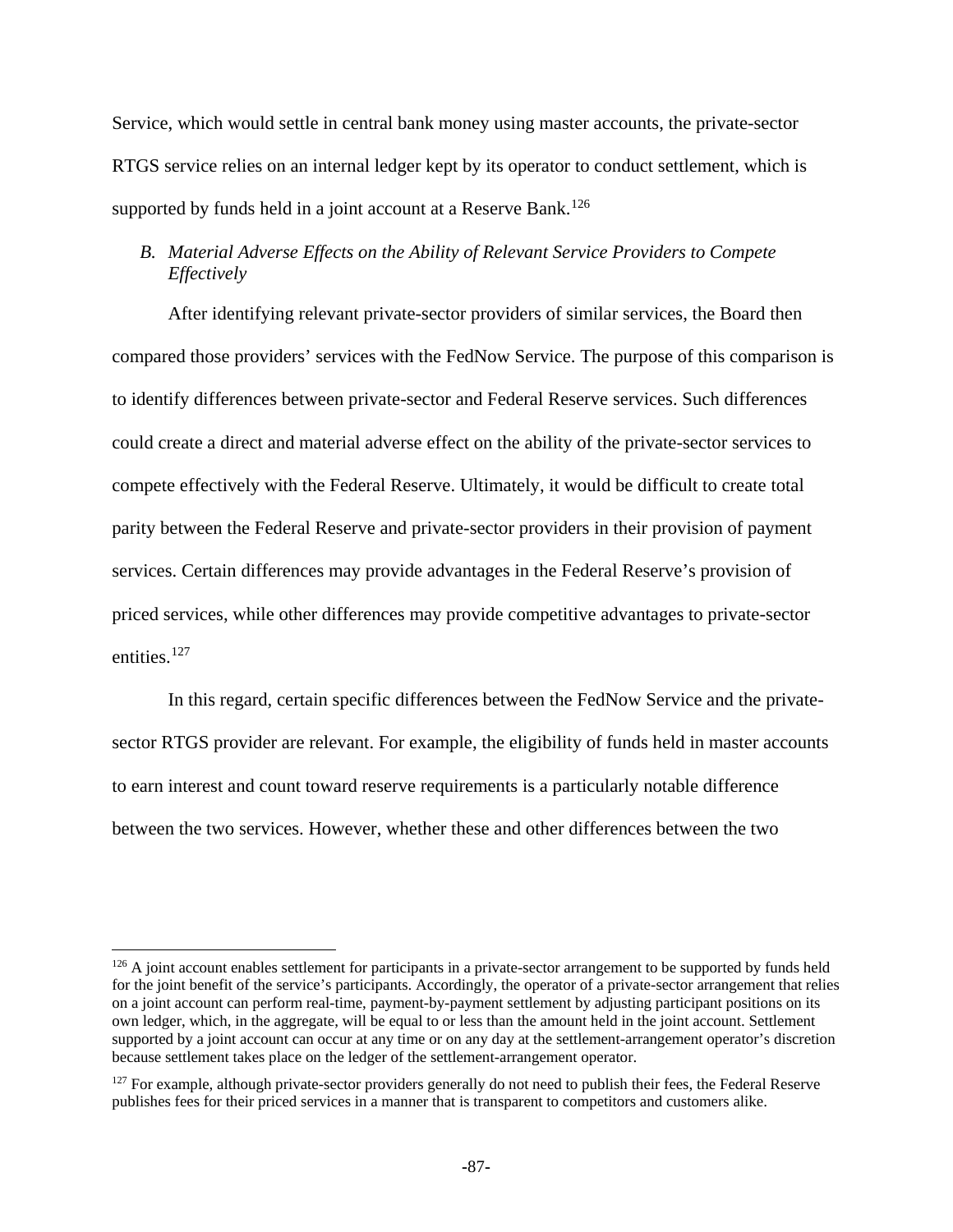services will, on net, have a direct and material adverse effect on the ability of the private-sector RTGS service to compete effectively with the Federal Reserve is unclear.

First, the FedNow Service would allow participants to use their master accounts at the Reserve Banks, whereas the private-sector RTGS provider uses a separate non-interest-bearing joint account that each participant must prefund. Use of master accounts may provide an advantage to the FedNow Service because funds remain in participants' Federal Reserve accounts, earning interest and counting towards reserve requirements, and can be used for other purposes. Unlike funds held in a master account, funds held in the private-sector service's joint account do not earn interest or count towards reserve requirements and are not available for other purposes that may arise, such as satisfying payment or liquidity needs outside the private-sector service.<sup>[128](#page-87-0)</sup>

Second, if the Board confirms that the FedNow Service would provide access to intraday credit under the same terms and conditions as for current Federal Reserve services, such intraday credit would lower the risk that payments will be rejected because of lack of funds. In such a scenario, the Federal Reserve would expect banks to manage their master accounts at all times in compliance with Federal Reserve policies. Further, because the Board does not expect that the discount window would be available initially on weekends and holidays, participants in the FedNow Service would need to manage their master accounts more actively during those times to avoid overnight overdrafts.

 $\overline{a}$ 

<span id="page-87-0"></span> $128$  In adopting guidelines for evaluating joint account requests, the Board explained that the treatment of joint account balances depends on the nature of the private-sector arrangement, including the rights and obligations of the parties involved. Therefore, determining whether balances held in a joint account can be used to meet reserve requirements or are eligible for interest is assessed for each request individually. *See* Board of Governors of the Federal Reserve System, "Final Guidelines for Evaluating Joint Account Requests," 82 FR 41951, 41956 (Sept. 5, 2017). Available at [https://www.federalregister.gov/d/2017-18705.](https://www.federalregister.gov/d/2017-18705)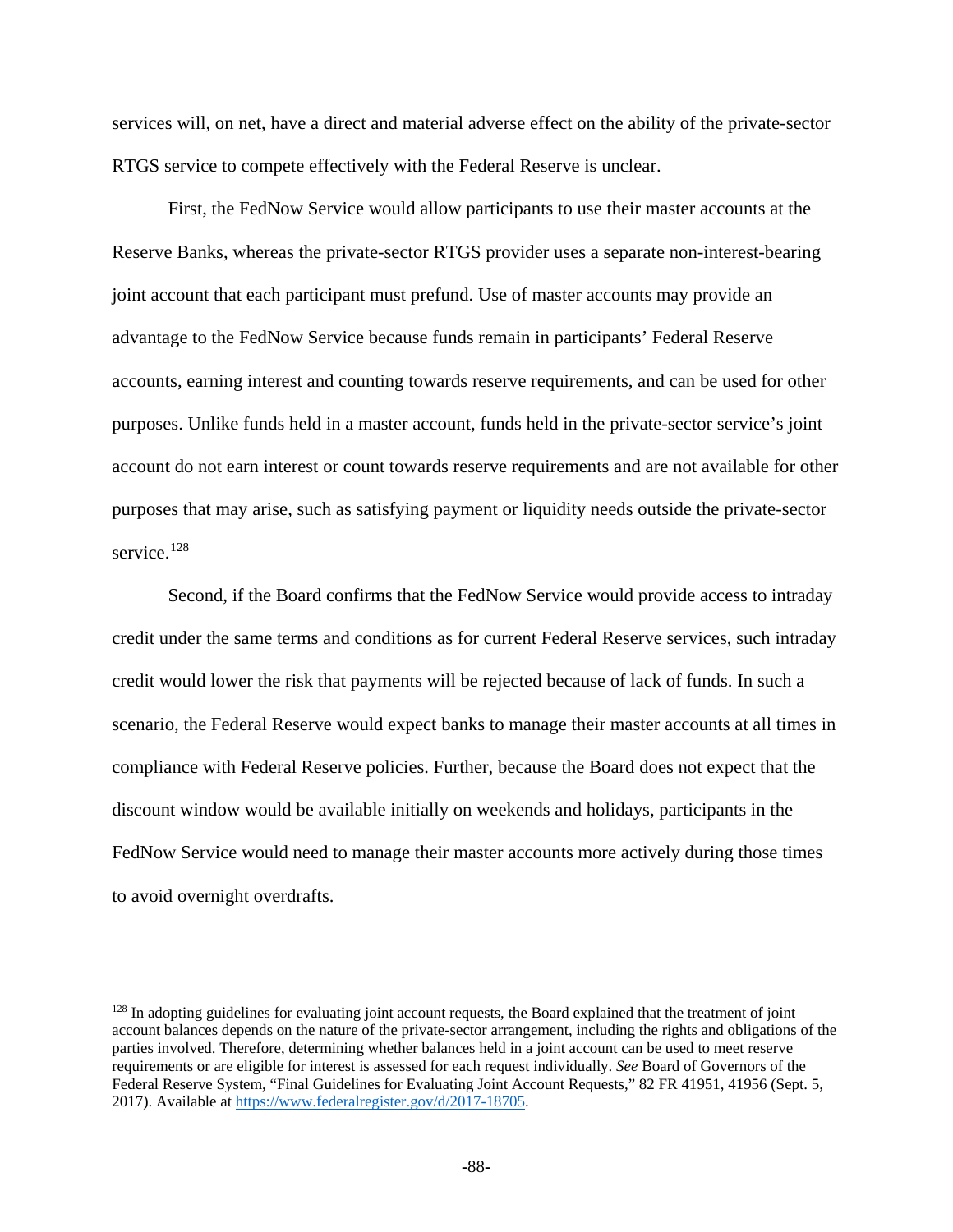In the private-sector service, participants are able to use intraday credit available to them under the Federal Reserve's PSR Policy to fund the joint account. Access to intraday credit in funding the joint account mitigates the risk of private-sector RTGS faster payment transactions being rejected. However, access would be limited to the current operating hours of the Fedwire Funds Service, resulting in continued risk of rejected payments because of lack of prefunding outside those hours. Participants in the private-sector service, however, can manage this risk by establishing credit arrangements outside of Federal Reserve services, making the materiality of this possible difference unclear.

The Board identified additional differences between the two services that may provide advantages or disadvantages to either service. The FedNow Service and the private-sector service require participants to manage their account positions in different ways, presenting different challenges for some institutions. The FedNow Service's use of master accounts requires consideration of the defined closing and opening of other Federal Reserve payment services also settling in the same account. Further, use of master accounts for a service operating 24x7x365, such as the FedNow Service, adds a layer of complexity to banks' management of their positions to meet reserve requirements and avoid overnight overdrafts and associated penalties. At the same time, use of a joint account requires participants to prefund that account, removing liquidity from their master accounts, and to manage their contributions to the joint account to ensure sufficient liquidity to avoid rejected payments.

The Board is requesting comment on whether the differences identified above would have a direct and material adverse effect on the ability of other service providers to compete effectively with the Federal Reserve and whether additional differences are also relevant. The

**-**89**-**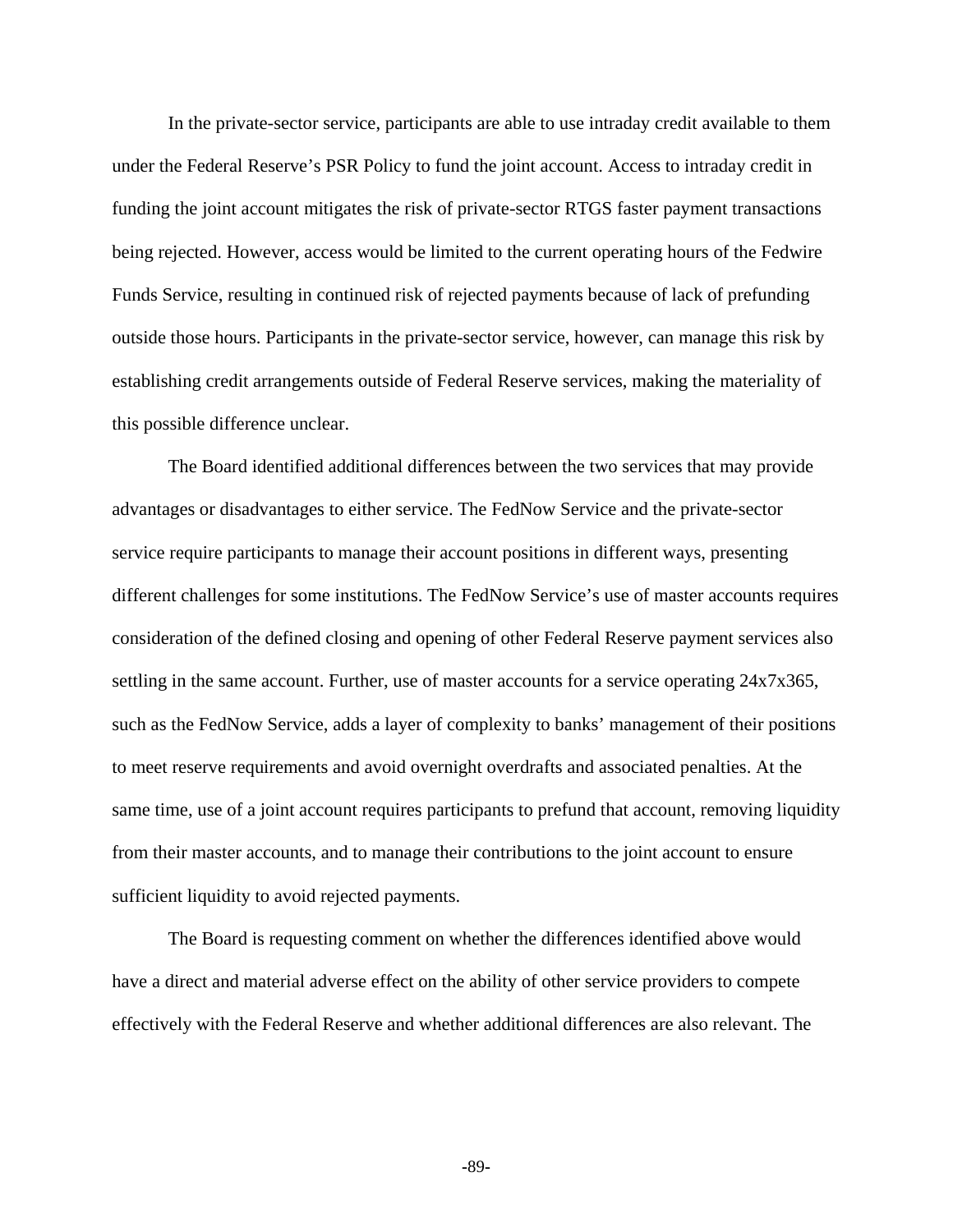Board will conduct a final assessment of these differences and others that may be identified in light of comments received.

# *C. Legal Differences between the FedNow Service and the Private-Sector Service*

The Board has considered whether the differences between the FedNow Service and the private-sector service that have potential direct and material adverse effects are due to legal differences or due to a dominant market position deriving from such legal differences. The Board invites comment on the following initial analysis.

Several of the differences identified above as potentially advantageous to the FedNow Service would be available to a private-sector service if it were to use an operating model other than one based on a joint account at a Reserve Bank. For example, the service could use a commercial bank to hold the prefunding that backs the service's internal ledger. The funds in an account at a commercial bank could potentially earn interest. A commercial bank may also allow overdrafts and extensions of credit, thereby reducing the risk of rejected payments. Depending on the arrangement, balances held at a commercial bank to settle faster payments may count towards reserve requirements.

Choice of a different operating model, however, would have potentially negative implications for other aspects of a private-sector RTGS service for faster payments. Most significantly, if a commercial bank were used, balances would be subject to risk of loss if the commercial bank holding the account were to fail. The use of a joint account at a Reserve Bank to support settlement mitigates this risk by reproducing, as closely as possible, the risk-free nature of settlement in central bank money.

The Board believes that the inherently risk-free nature of deposits at a central bank relative to deposits at a commercial bank is a unique legal difference between the Federal

**-**90**-**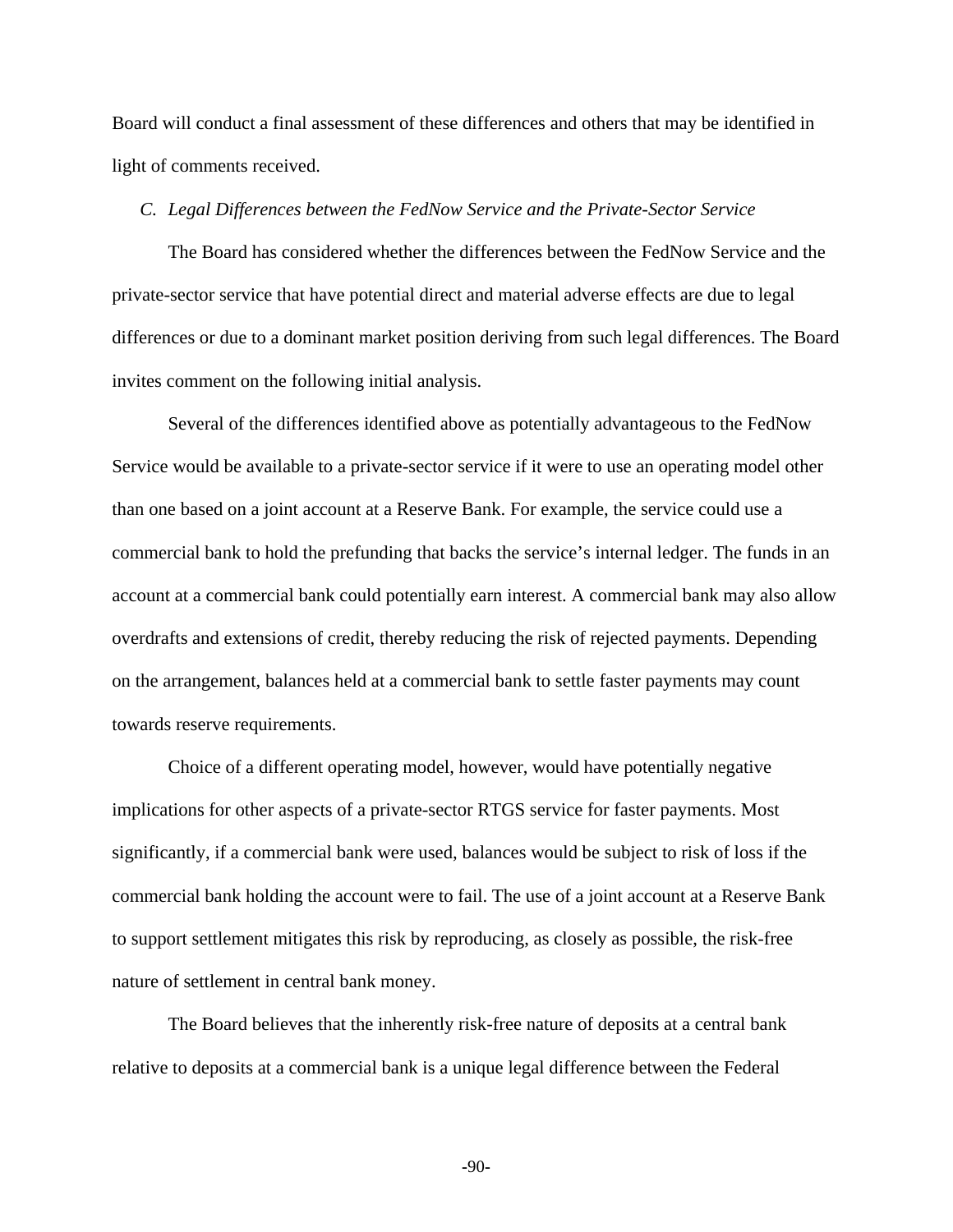Reserve and other possible institutions, such as a commercial bank, that may result in a competitive advantage for the FedNow Service. This advantage may have a direct and material effect in light of the private-sector operator's use of a joint account.

### *D. Achieving Potential Benefits with a Lesser, or No, Adverse Competitive Impact*

As described in Section III, the Board believes the FedNow Service would offer clear public benefits. Specifically, the service would promote the Federal Reserve's objective of an accessible, safe, and efficient payment system by helping ensure nationwide access to an RTGS infrastructure for faster payments, promoting the safety of the payment system and reducing risks associated with faster payments, and having positive effects on competition and innovation in the payment industry.

If the differences between the FedNow Service and the private-sector service discussed above are determined to have a material adverse effect on the ability of the private-sector provider to compete effectively with the Federal Reserve as part of the Board's final competitive impact analysis, certain actions may help to lessen those effects while still advancing the Federal Reserve's objectives. Specifically, if the Federal Reserve were to offer expanded Fedwire Funds Service or NSS hours, those services could enable access to liquidity during nonstandard business hours, when such access is currently not available. With expanded Fedwire Funds Service or NSS hours, direct participants in the private-sector RTGS service may be able to reduce the amount of prefunding, in particular, on weekends and holidays. This reduction in prefunding could then reduce the amount of liquidity committed to the joint account and allow more funds to remain in participants' master accounts, where those funds could accrue interest, count towards reserve requirements, and be used for purposes other than faster payments. Further, an expansion of Fedwire Funds Service or NSS hours could eventually allow

**-**91**-**